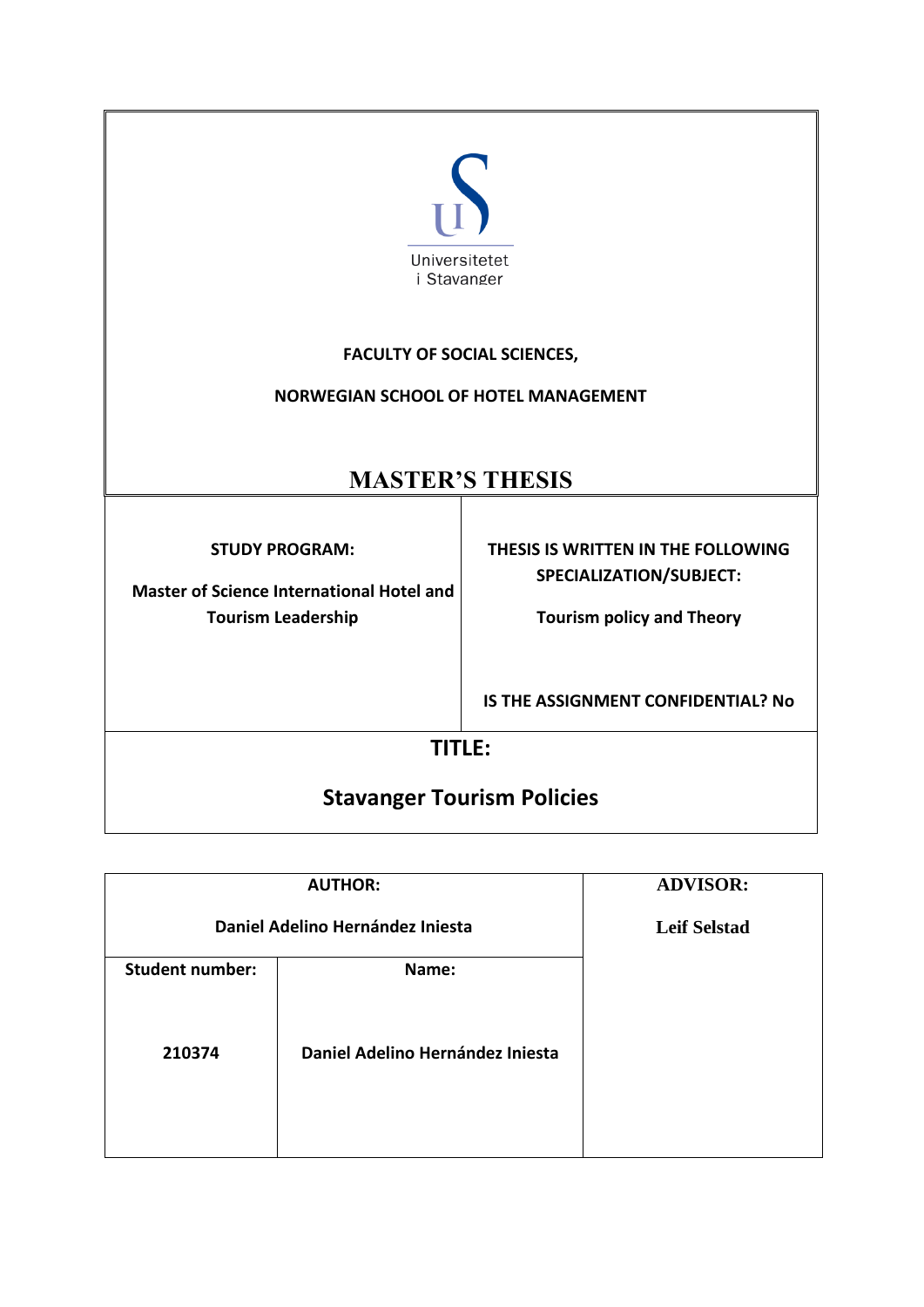# **Table of Contents**

|    | <b>Description</b>            |                                                               | <b>Pages</b> |
|----|-------------------------------|---------------------------------------------------------------|--------------|
|    | <b>Acknowledgments</b>        |                                                               | $6 - 7$      |
|    | 1. Introduction               |                                                               | $8 - 14$     |
|    | 1.1 Summary                   |                                                               | $8-9$        |
|    |                               | 1.2 Importance of Tourism Business Sector                     | $10 - 14$    |
|    | 1.2.1                         | Empirical research, positioning and phenomenon                | $10 - 11$    |
|    | 1.2.2                         | Theoretical analysis and approaches used in the               | $11 - 14$    |
|    |                               | investigation                                                 |              |
|    | 2. Tourism Policy             |                                                               | 15-30        |
|    |                               | 2.1 Importance of Tourism Policy                              | $15 - 17$    |
|    |                               | 2.2 Theoretical model of Tourism Policy and objectives of     | 18-19        |
|    |                               | tourism policies implementation                               |              |
|    | 2.3 Tourism Programs          |                                                               | 20-22        |
|    |                               | 2.4 Levels of Interventionism in Tourism planning             | $22 - 24$    |
|    |                               | 2.5 Competitiveness and tourism regulatory framework          | 24           |
|    |                               | 2.6 Statement by the OECD Tourism Management related to the   | $25 - 27$    |
|    | tourists rights               |                                                               |              |
|    |                               | 2.7 Stavanger business projects and its relation with tourism | 27-30        |
| 3. | <b>Hypothesis</b>             |                                                               | 31-38        |
|    |                               | 3.1 Description of hypothesis and process of analysis         | 31           |
|    |                               | 3.2 Phases and steps of the process of analysis               | 31-34        |
|    | 3.3 Method of Investigation   |                                                               | 34-35        |
|    |                               | 3.4 Constructs of the method research design                  | 35-37        |
|    |                               | 3.5 Hypothesis of the Master Thesis                           | 37-38        |
| 4. | <b>Master Thesis analysis</b> |                                                               | 39-41        |
|    |                               | 4.1 Master Thesis analysis and process of evaluation          | 39-40        |
|    | 4.2 Questionnaire             |                                                               | $40 - 41$    |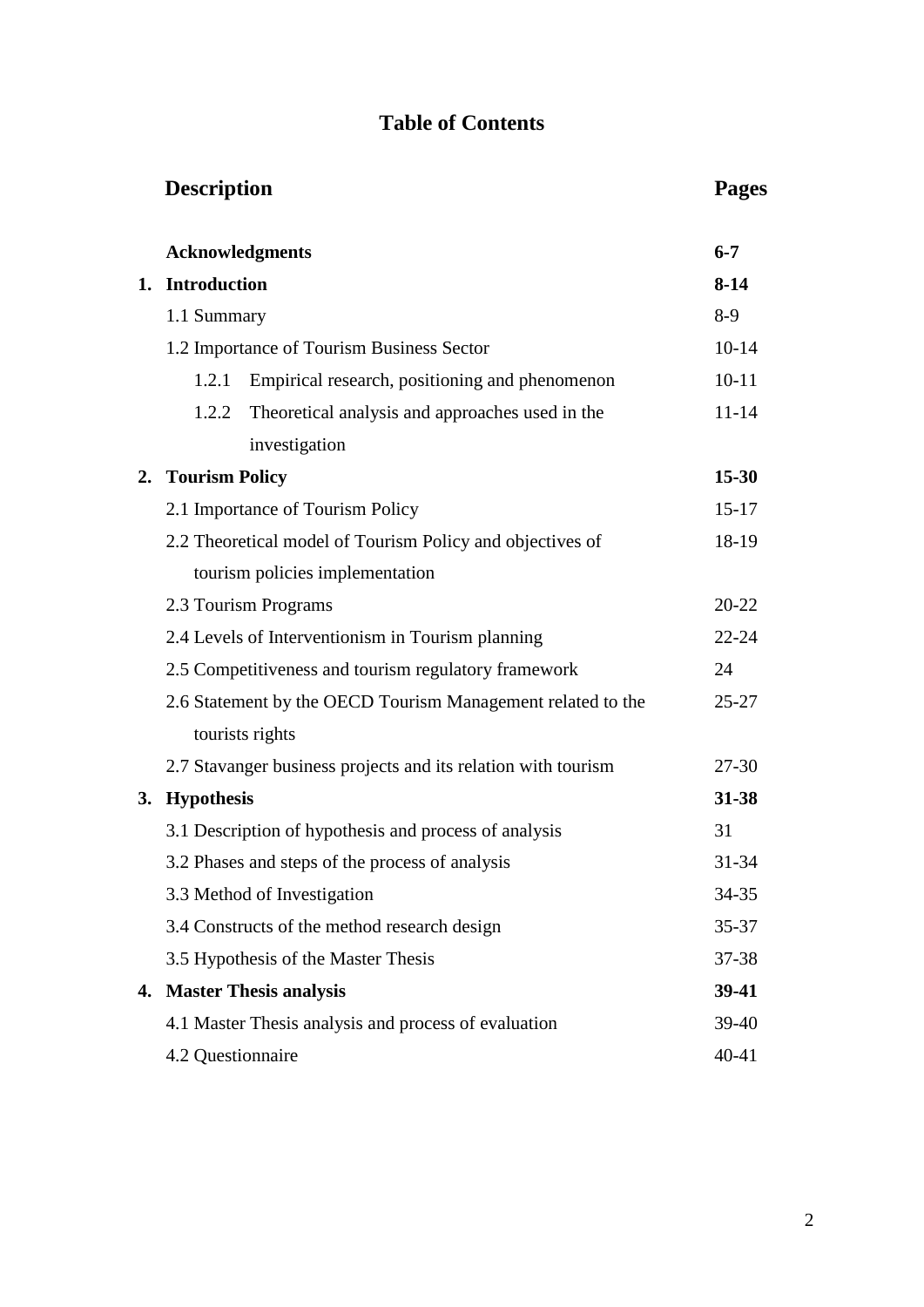# **Table of Contents**

|    | <b>Description</b>                                    | <b>Pages</b> |
|----|-------------------------------------------------------|--------------|
|    | 5. Master Thesis blocks of analysis                   | $42 - 59$    |
|    | 5.1 Description of Master Thesis blocks of analysis   | $42 - 43$    |
|    | 5.2 Hospitality                                       | $43 - 46$    |
|    | 5.3 MICE sector                                       | $46 - 53$    |
|    | 5.4 Leisure                                           | 53-57        |
|    | 5.5 Planning                                          | 57-59        |
| 6. | <b>Discussion</b>                                     | 60-70        |
| 7. | <b>Conclusions</b>                                    | 71-78        |
|    | <b>List of References</b>                             | 79-86        |
|    | <b>Enclosure 1: Pre-test interviews questionnaire</b> | 87-88        |
|    | <b>Enclosure 2: Final interviews questionnaire</b>    | 89-90        |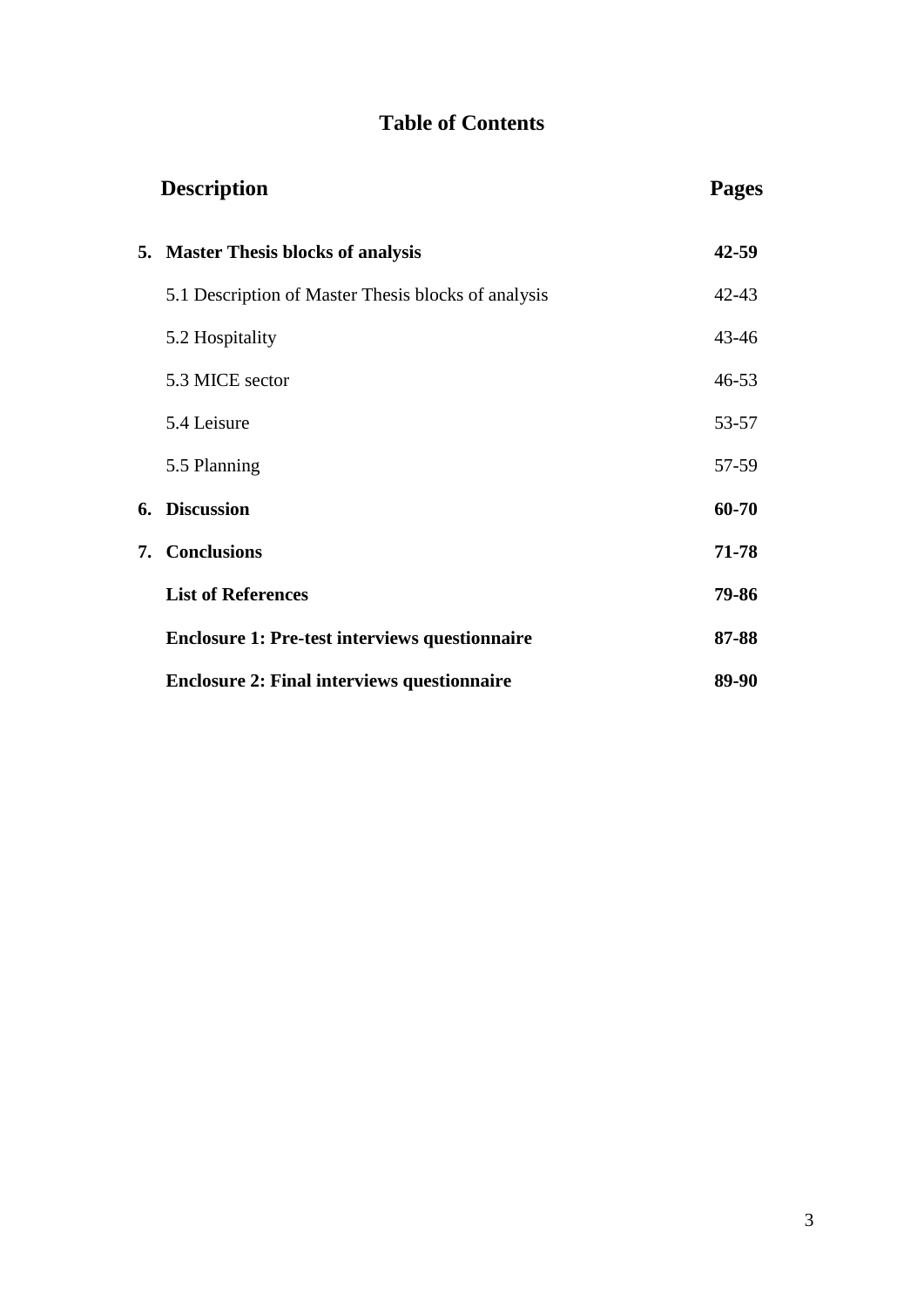# **List of Tables**

| <b>Description</b>                                                          | Pages |
|-----------------------------------------------------------------------------|-------|
| Table 1: Tourism policies at different Ministries in Norway                 | 29-30 |
| Table 2: Main handicaps and problems occurred with the questionnaire        | 41    |
| and interviews                                                              |       |
| Table 3: Main features described at Region Stavanger interview              | 51-53 |
| Table 4: Strategies and principles to provide a competitive and sustainable | 67    |
| tourism                                                                     |       |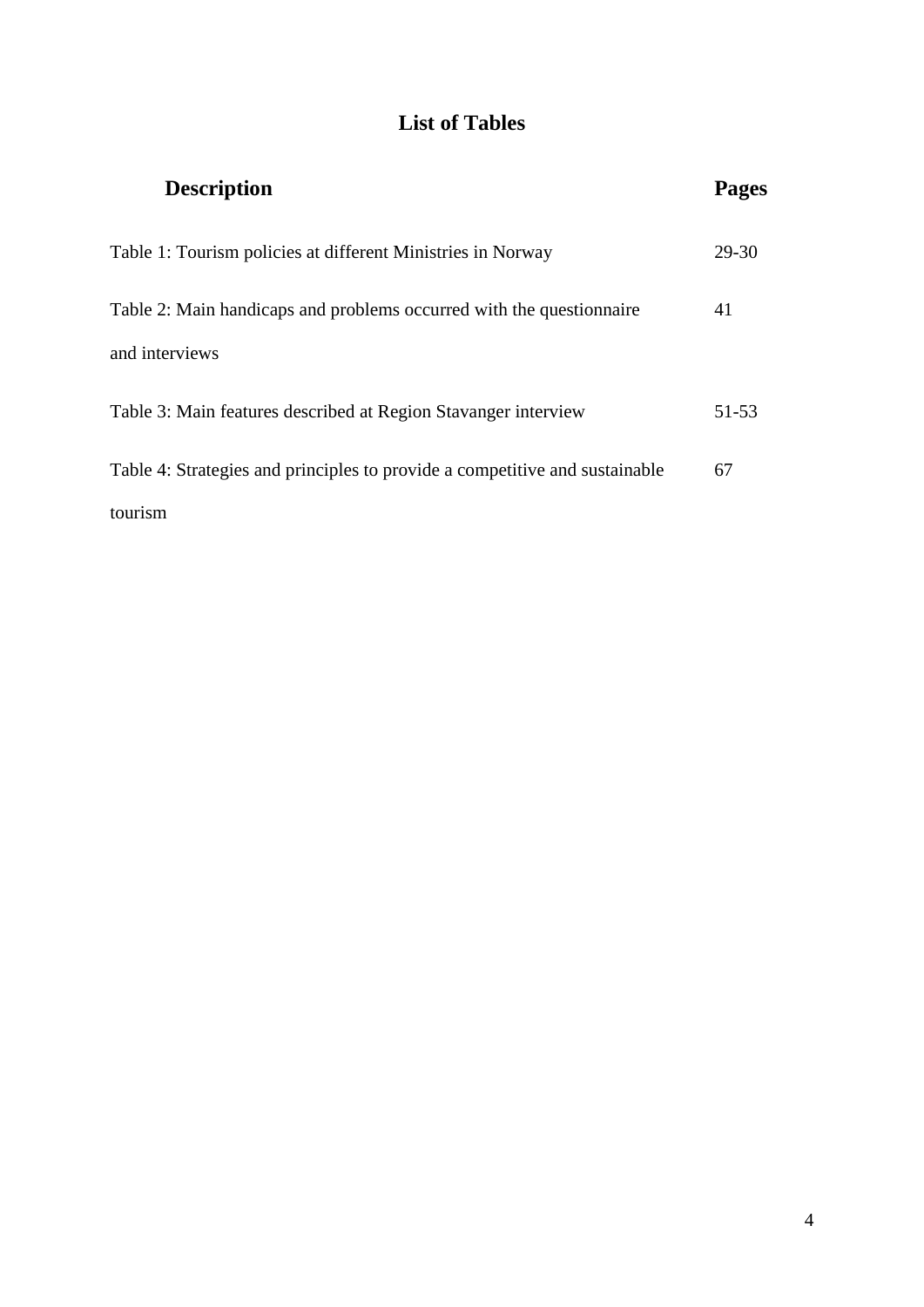# **List of Figures**

| <b>Description</b>                                                                   |    |
|--------------------------------------------------------------------------------------|----|
| Figure 1: Process of the master thesis and overview of every stage<br>of the process | 9  |
| Figure 2: Problems between theory and hypothesis                                     | 11 |
| Figure 3: Projected process of tourism policies communication in Norway              | 30 |
| Figure 4: MICE sector management process                                             | 47 |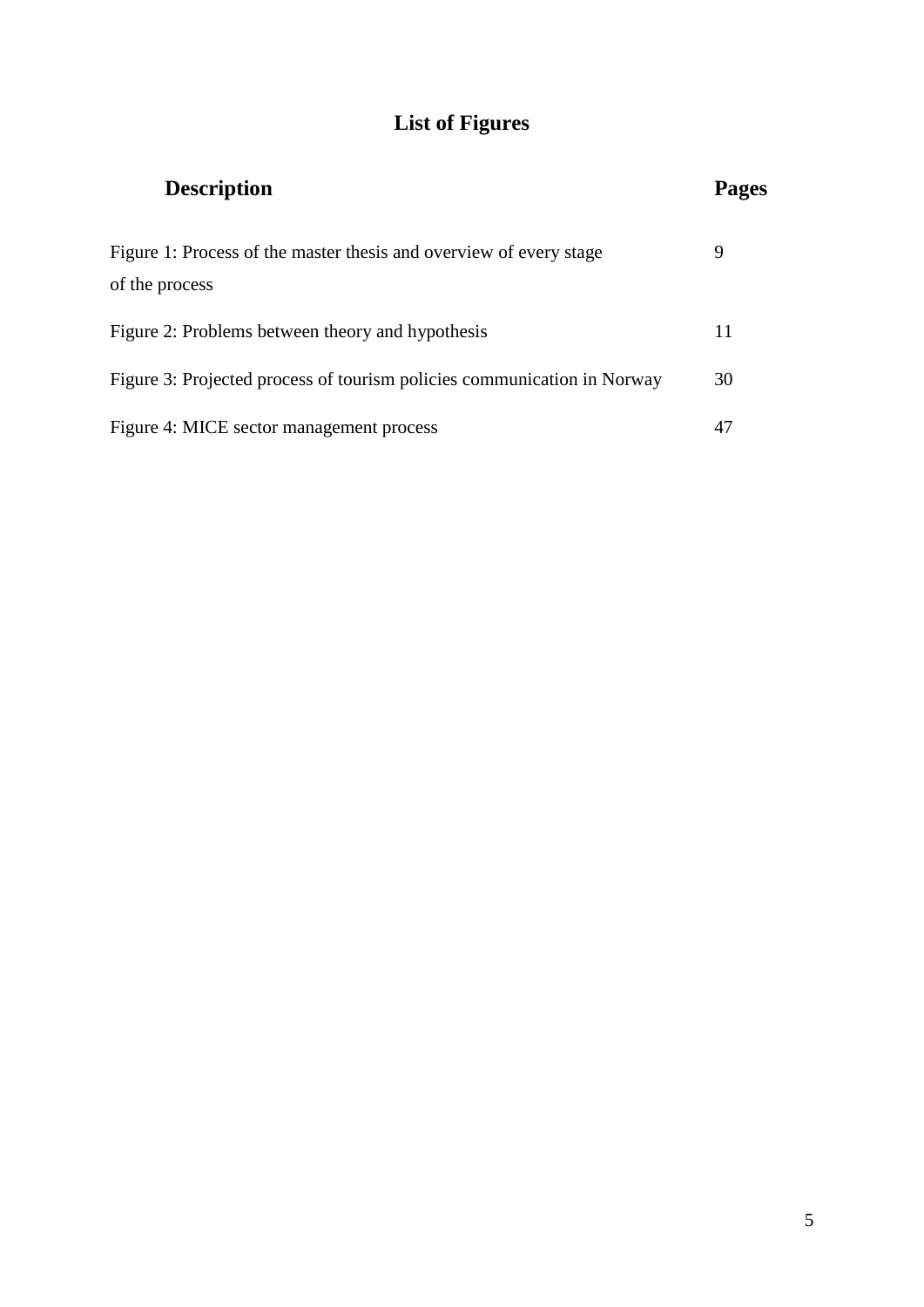# **Acknowledgements**

The present master thesis has its origin thirteen years ago, when Arcarons i Simón (2001) made the public defense of his Phd thesis named "The process of convergence to tourism policy at the European Union" in 2001 at the Faculty of Law at the University of Barcelona, showing the importance of tourism policy planning, and representing a contribution to the development of tourism. Arcarons i Simón (2001) continued to work towards the development of Tourism Law and its planning policies, for almost a decade, until the end of the summer of 2010 when he died. Some of us we had the immense fortune to share our professional interests with his work and passionate defense of tourism's importance for the development of a city, region and country, by the recognition of the importance of tourism policy planning for a territory.

I am deeply indebted to and morally obliged to continue the paths of tourism policy planning Arcarons i Simón (2001) started, as I strongly believe an appropriate tourism planning can be a strong asset for economy's development of a territory. Moreover I have presented my bachelor thesis in my Bachelor of Tourism Management related to "Tourism Policies in the European Union", emphasizing my interest in tourism planning and can present an experience in research and analysis in the topic as tourism policies planning represents. This thesis examines tourism policy in the city of Stavanger, considering the importance for Norway represents to consider having a formal tourism policy with its plans and formulations, as seen in the European Union. The analysis of a tourism policy in a micro analysis at a concrete place like Stavanger, represents a case overview from bigger to smaller analyze of tourism planning policies. In order to develop an even better tourism business sector for Stavanger, one needs an evaluation of the situation and aspects needed to work further to improve. The starting point is to analyze a tourism policy in a territory, although it was not explicitly formulated, was mentioned by European Commission (2007) in the Lisbon Treaty of 2007,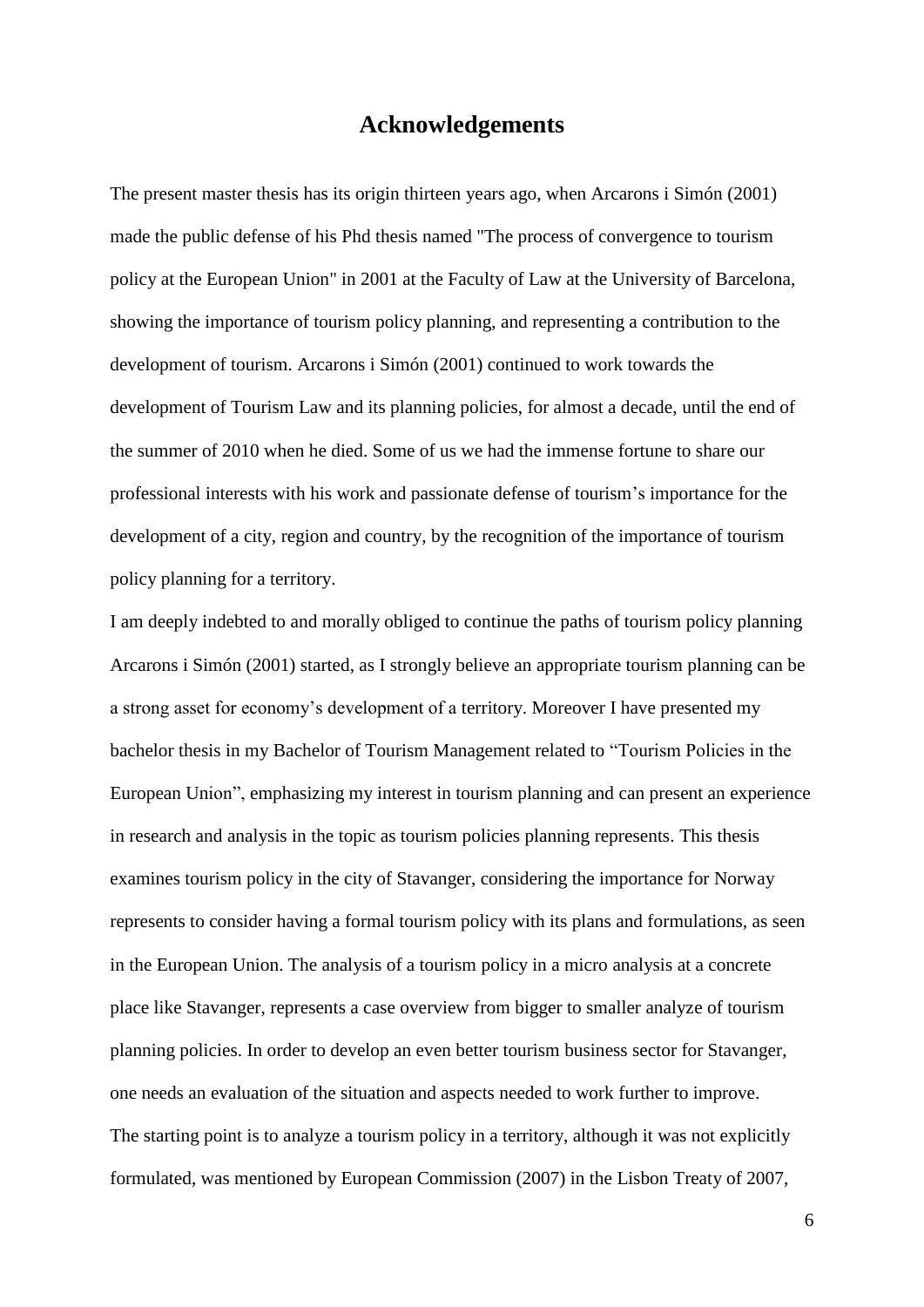article 2E in section d) stated as "Tourism as one of the areas in which the European Union shall have competence to carry out actions to support the coordination of state members".

Finally I would like to have a special mention to the different people interviewed, family and master thesis advisor for their support and collaboration.

# **List of Keywords: Tourism policy, tourism planning, cooperation, coordination,**

# **sustainability**

Daniel Hernández Iniesta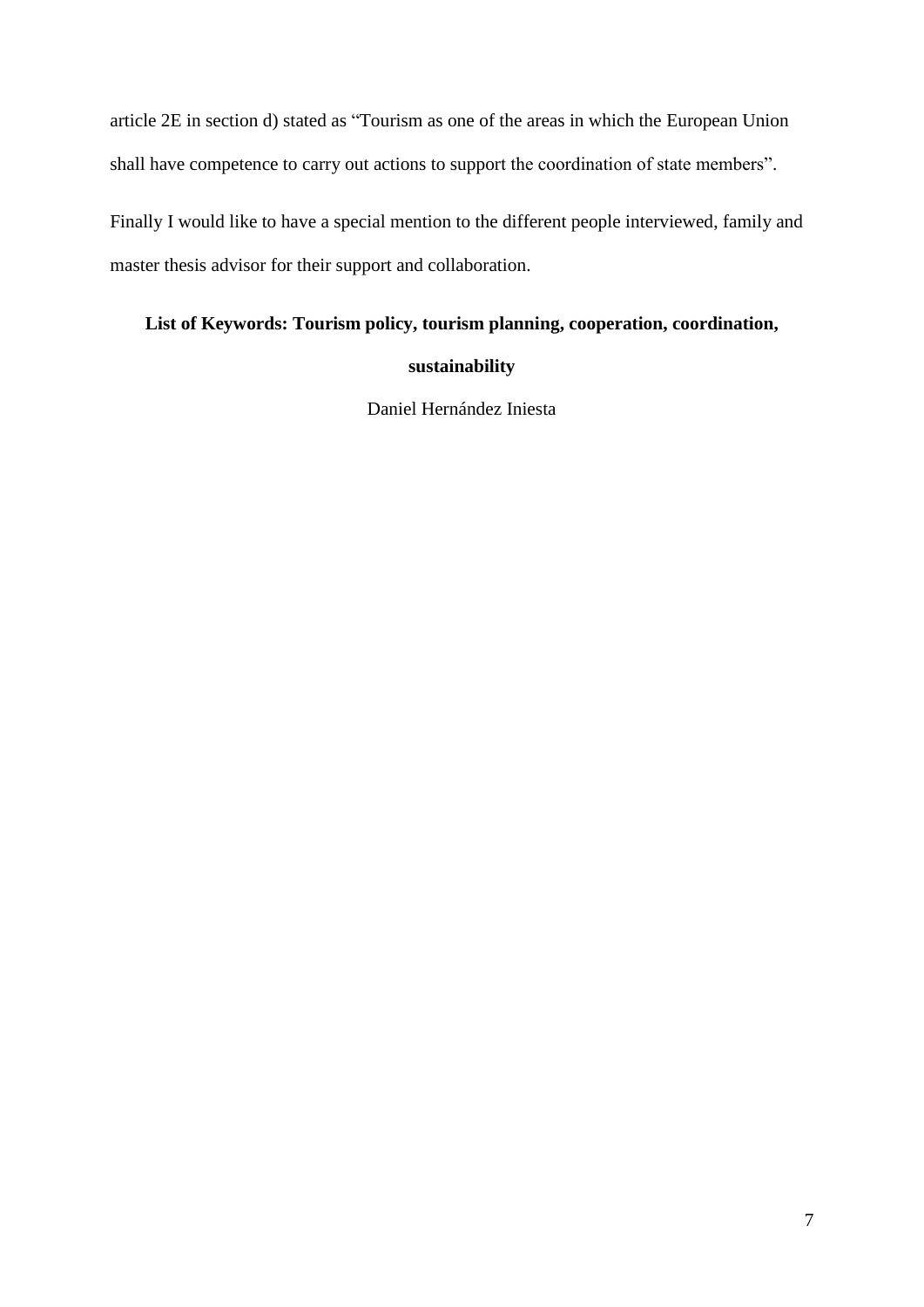# **1. Introduction**

#### **1.1 Summary**

The importance of tourism policy planning stated by European Commission (2007) in the Lisbon Treaty of 2007 has a focus on the two axes specified in the article 176 B of the same Treaty, where it is explained that sectorial business development and exchange of best practices, are necessary elements of the tourism sector. The mention of the need for tourism policy planning in the Treaty of Lisbon of 2007 mentioned by European Commission (2007), shows a start in European governments to develop future and appropriate strategies towards an improvement of tourism development. Moreover, if we understand the importance that tourism policy planning represents for European Union countries, Norway and in the case of the present master thesis analysis Stavanger planners, must consider the needs and benefits may represent for Stavanger. Also to be understood is the need and importance of a governmental support for Norway and Stavanger to develop its tourism, and in fact to offer an alternative to economic development rather than oil and gas dependence.

Tourism policy is a set of individual actions and plans in areas considered typical of tourism, such as the hospitality industry, MICE sector, planning by public organizations and leisure, which are often seen as interrelated. Those relationships define a common framework for tourism, which can have an impact on its management and future planning strategies. The aim is to define strategic lines of action, ultimately resulting in the need to define a policy of future tourism prospects for the economy and society, and finally what the benefits it may represent for Stavanger as the arena of analysis in the present master thesis. With the objective to demonstrate the existence of a tourism policy and the relations between different tourism areas in Stavanger, has been analyzed four tourism business sectors, which will be described in the following sections, in order to have a better overview, for the later analysis and description of the relationships among the four tourism business sectors mentioned.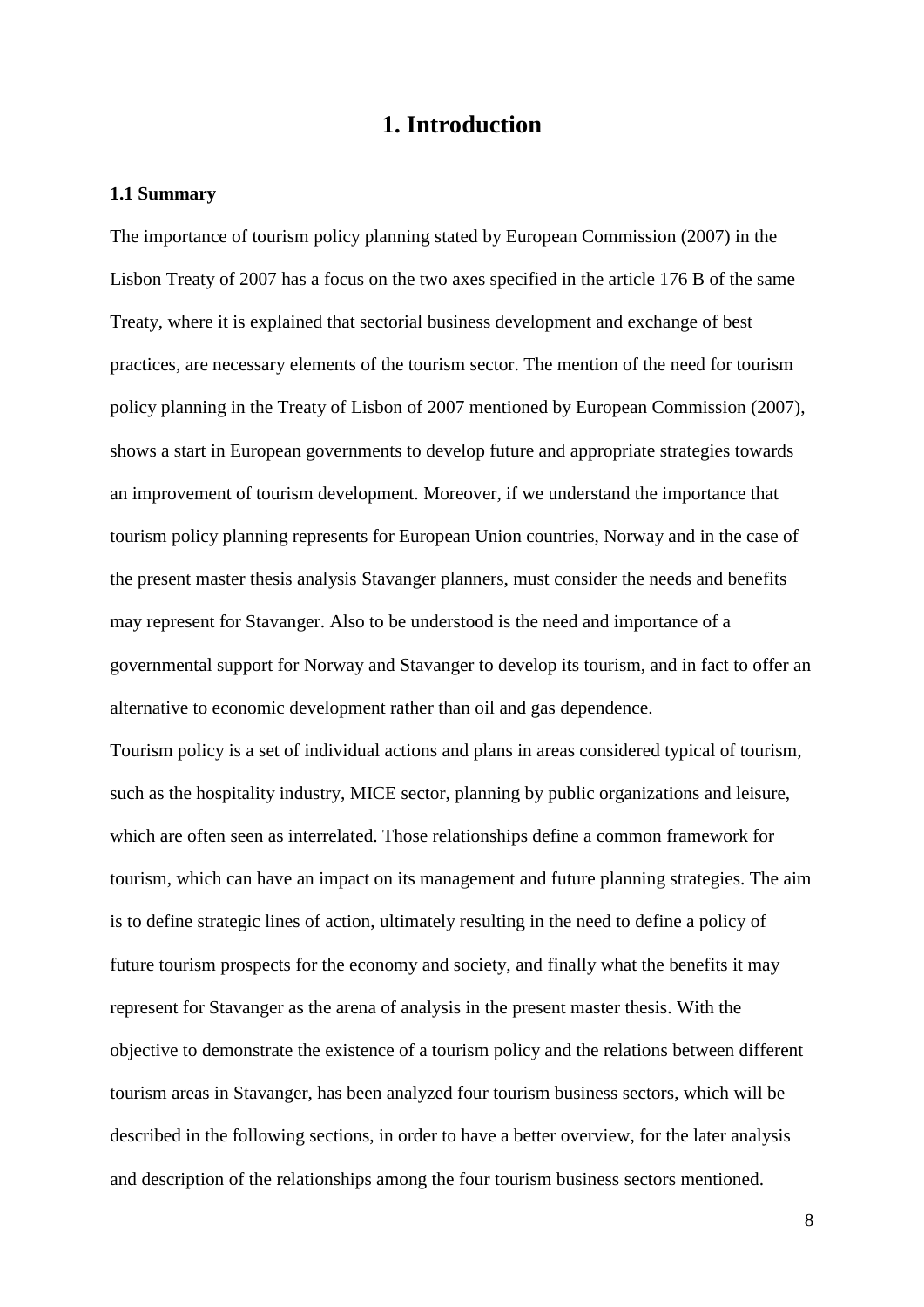The process of analysis, will follow a five step process of analysis as can be observed in figure 1, with an initial introduction of the topic and the importance of tourism policy, followed by a description of different tourism theories related to tourism policy, and its relation to a model well for tourism in the European Union, that will contribute to a better overview of Norwegian tourism policies in relation to existing models. With such a description of a Norwegian tourism model as compared to a European Union model, it will be possible to outline the situation of tourism policies in Stavanger, and include some major discussion points for tourism policies in Stavanger, with the purpose to discuss conditions and potential improvements for Stavanger. The objective of this is the observation of a phenomenon *(existence of hypothesis)*, considering a macro-environment as the European Union represents*,* that will allow an analysis on a smaller scale such as Norway represents with tourism policies as the case to analyze. The aim is to gain a better understanding of how tourism policy is developed and the potential may represent tourism policies planning, as an alternative to oil and gas industry for Stavanger, with a greater impact for its economic and business development.



*Figure 1: Process of the master thesis and overview of every stage of the process*

*Source: own elaboration*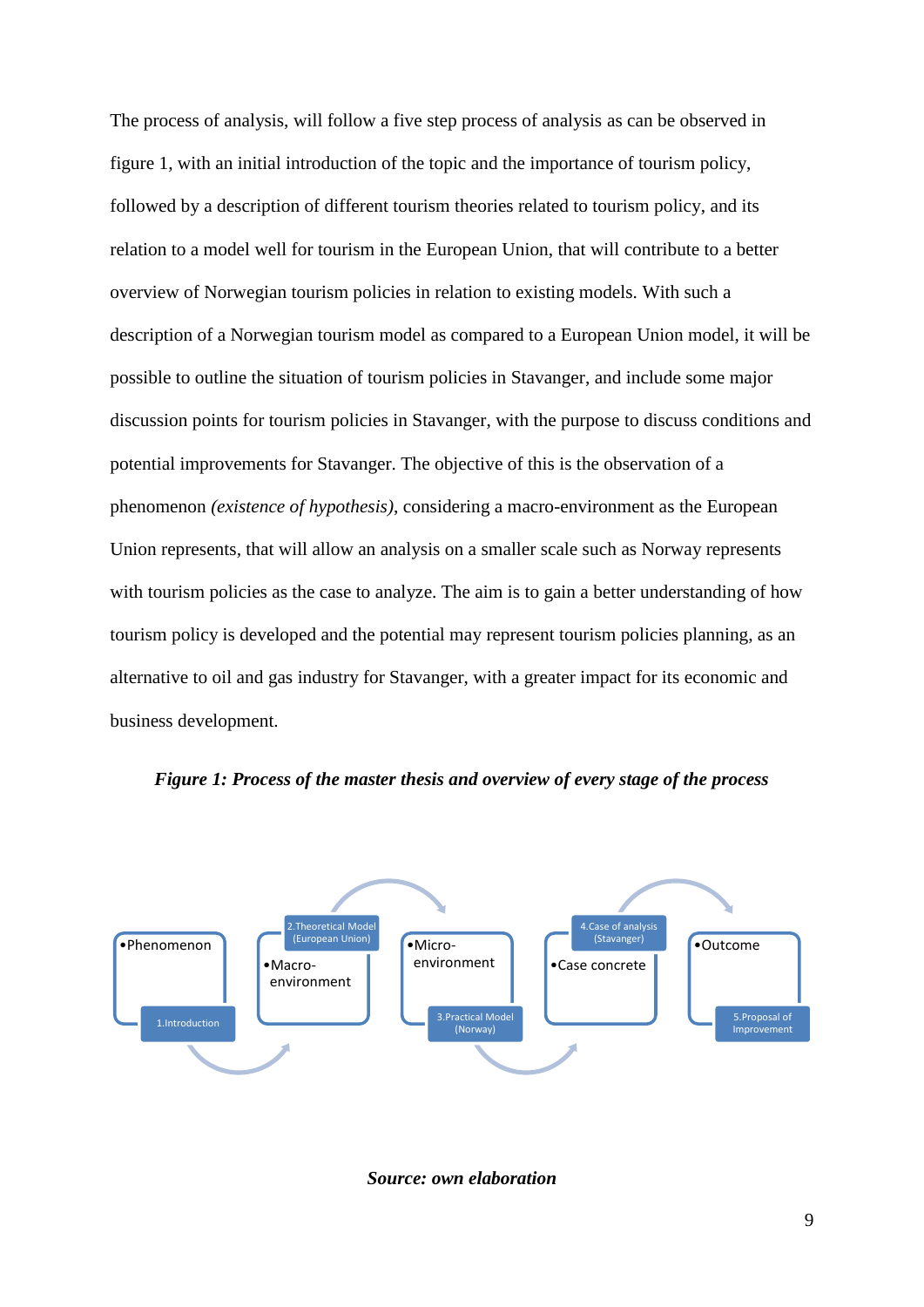#### **1.2 Importance of Tourism Business Sector**

## **1.2.1 Empirical research, positioning and phenomenon**

The importance of the tourism business sector for Stavanger is seen in relation to the cruise industry, hotels, companies transport visitors to the fjords and other natural surroundings. But a major problem remains that all actors are not cooperating actively, raising a problem of coordination between the different tourism activities present in Stavanger. One can say they are related when observing people coming on a cruise, and at the same time eating at a restaurant, or the case of someone come to visit the fjords or Preikestolen, and staying at a hotel of the city. The investigation of the master thesis will evaluate that there is not a tourism policy for Stavanger "de iure" *(with laws and regulations)*; while "de facto" *(with facts)*, as indicate later on in the hypothesis analysis. In order to show the validity of this statement, an analysis of different laws, rules, articles and statistics in the different tourism business sectors has been made, where one has analyzed and considered the connections between them, in order to note the existence "de facto" of a tourism policy in Stavanger. Finally and with the purpose to offer a practical understanding and overview of the actual tourism sector situation, were made several interviews that have been made among managers of different tourism companies in Stavanger, based on a questionnaire can observed at enclosure 2. Based on relations among the four tourism business sectors analyzed, it was decided to use a qualitative research, in order to get as close as possible to the situation of the tourism business sector in Stavanger, and therefore it will be easier to understand the importance of tourism planning for Stavanger. Based on [Øg](http://en.wikipedia.org/wiki/%C3%98)aard (2012) description of qualitative research analysis, the criteria used for qualitative research, has first of all been the description of generalizability concept, which means results obtained must have transferability after a process of evaluation. Generalizability can be related to the case of Stavanger, as a coordinated tourism policy may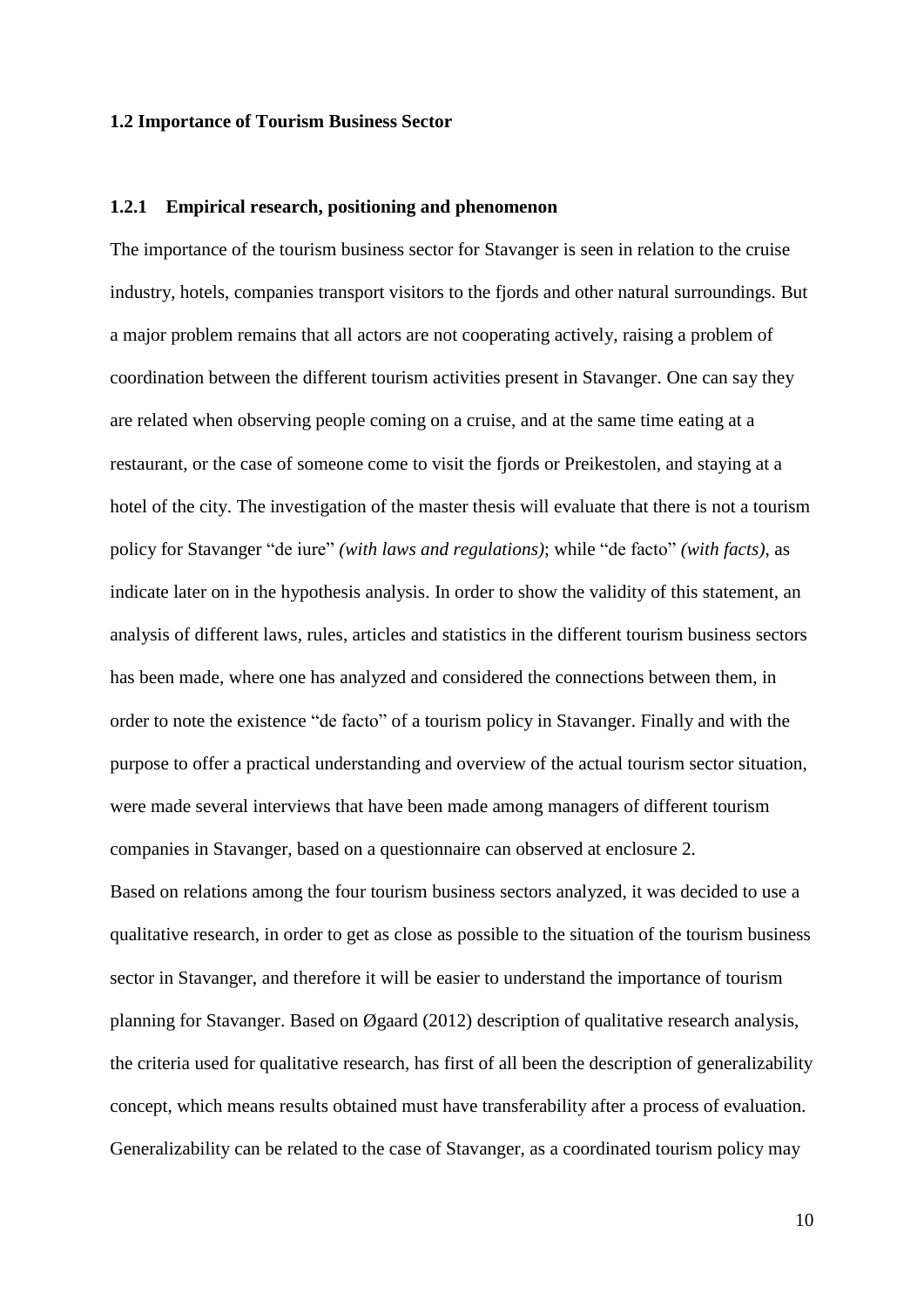benefit its economy. Such criteria help to decide the analysis of Stavanger tourism policies as topic, where qualitative research is appropriate and recommended. Furthermore, [Øg](http://en.wikipedia.org/wiki/%C3%98)aard (2012) explains the importance of retesting the results obtained in a qualitative research, which is why a first draft has been tested by the first interviewer *(as can be observed with pre-test questionnaire on enclosure 1)*, and adapt the final questionnaire *(as can be observed at enclosure 2)*, in order to obtained more accurate results.

As can be observed in figure 2, there are some problems between the intentions to validate a hypothesis that tourism policies "de facto" exist in Stavanger, but perhaps not "de iure", which calls for ample empirical data as the different interviews, laws, regulations and articles analyzed represent. The importance to validate the hypothesis comes from the analysis of the correspondent theory together with the interviews, in order to examine and discuss relevant theory on tourism policy.



*Figure 2: Problems between theory and hypothesis*

# *Source: own elaboration*

## **1.2.2 Theoretical analysis and approaches used in the investigation**

The main point of discussion is that by recognizing the existence of tourism policy, it will be later on be possible to define future actions in order to improve the quality of the tourism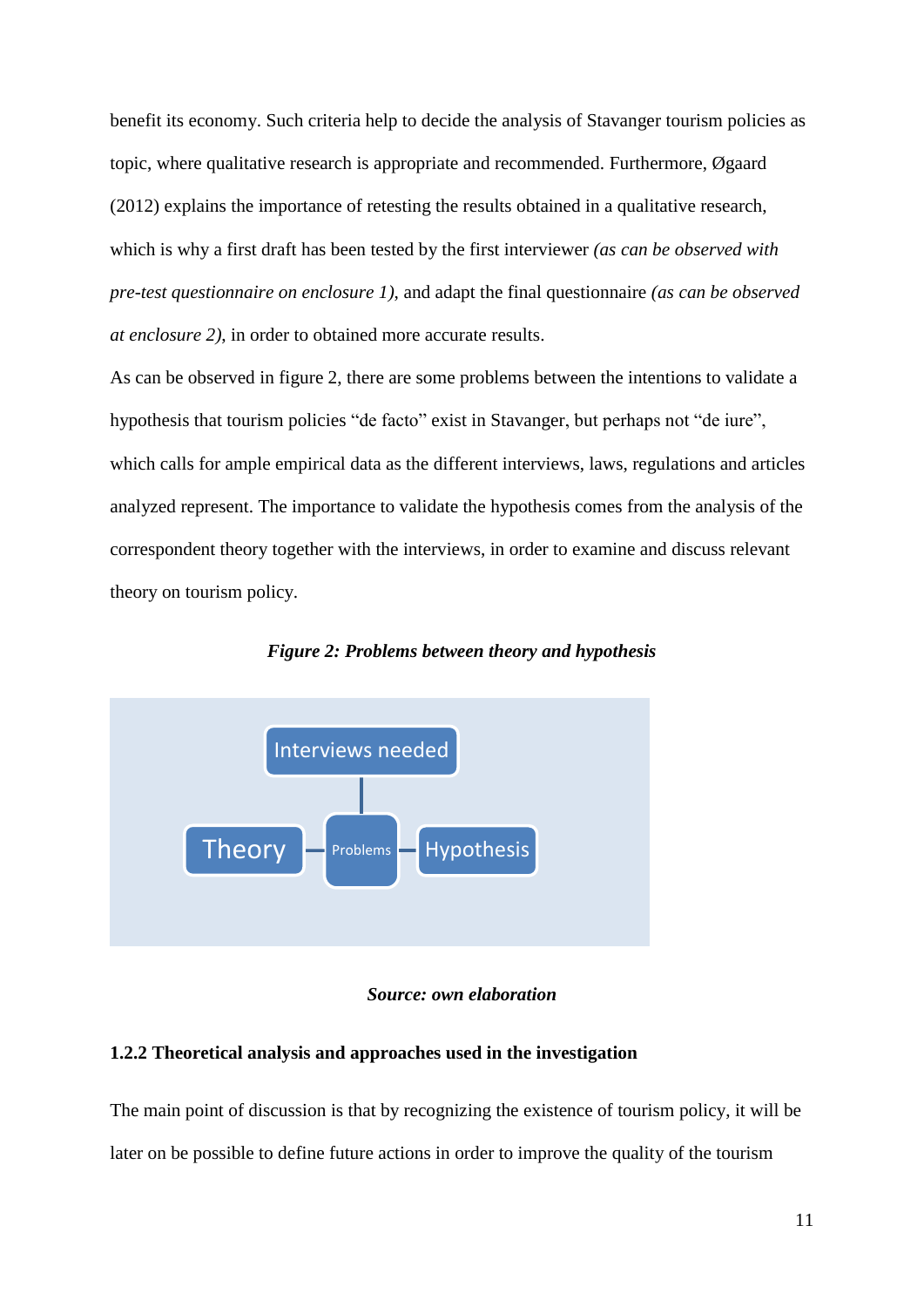business. Recognizing the existence of a tourism policy is important, because without defining how future actions will be regulated; there will not be a clear structure and objectives to work with in tourism policy planning. The research in the master thesis, will analyze the existence of a tourism policy for Stavanger "de facto", and give recommendations for work in the future, emphasizing that Stavanger should define future actions for the tourism business sector, starting with the recognition of the existence of a tourism policy.

It is claimed by Keel (n.d) that sociological theory as a set of interrelated ideas that allow systematization of knowledge of the social world, and this knowledge is then used to explain the social world and make predictions about the future. Furthermore, statement of sociological theory defined by Keel (n.d) will help in the interpretation of answers of the questionnaires and interviews such as with managers in different tourism business industries as stated by Keel (n.d). Dann (1996, p. 84) claims that tourism can be perceived as a language of social control. An example of that statement can be observed with the use of promotional material described by Dann (1996, p. 84), when he mentions that "The linguistic basis for tourism as a language of social control is best illustrated by the guidebook", meaning that material used to promote a concrete tourism destination, has a sociological significance. The concept of tourism as a language of social control is also indicated by Lim (2007), when he describes the politics in Nepal with hotels as sites of power for tourism. By considering the hotel anthropologically, in order to understand the environment, adapting to the needs of each place, and related to questions of identity. Such examples of tourism as a language of social control, indicates that sociological theory can be used to understand the tourism phenomenon observed.

The importance of tourism as a language of social control is described by Mc Cannell (1976), when he included the concept of language in tourism, as the concept of "semiotics"*,* as it represents the meaning of an object *(including language, physical objects, photos, rituals*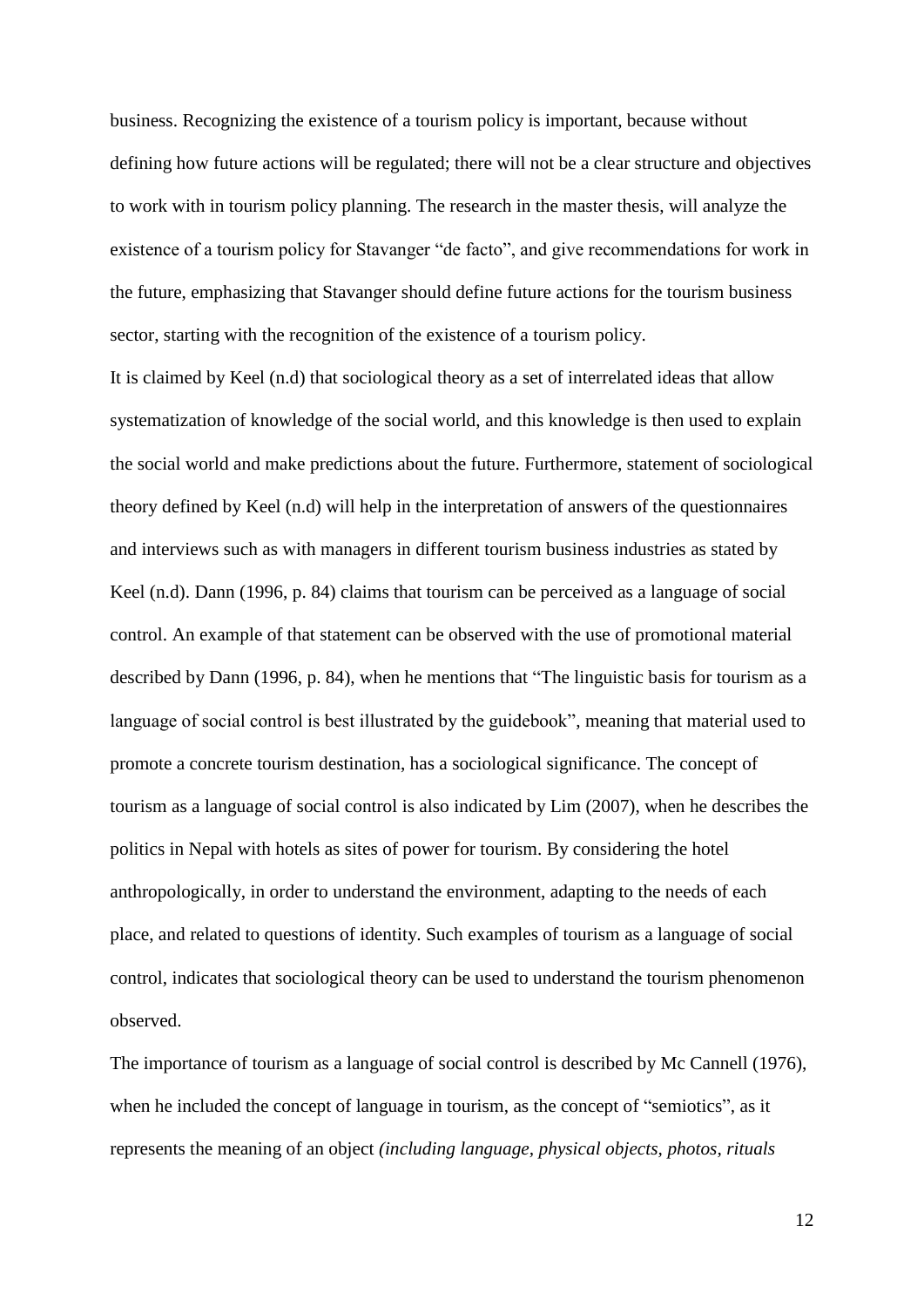*etc.)*. The interpretation of a tourism object, is based on the opinions of the person that observes the object, and therefore includes personal implications related to its cultural and social background, life experience etc. as stated by Mc Cannell (1976). Sociological theory can also be used to analyze the recent influence by the electronic word of mouth in hospitality and tourism management emphasized by Litvin, Goldsmith & Pan (2008).

These contributions to the analysis of sociological theory, show that for tourist objects and representations in general, there is always a sociological significance when analyzing and defining a tourism destination, and by extension tourism policy.

Also to be considered by Caru & Cova (2003), that the customer experience consumption, transforms the individual "experience of something" into knowledge by "accumulating experience". This perception of Caru & Cova (2003) of customer experience consumption shows that when consuming a tourist product, the traveler learns from it, influencing its behavior and creating a sociological influence for its travel purposes. As stated by Hill & Jones (2001), organizational culture affects the way people and groups interact with each other, with clients, and with stakeholders, as the connections between the four tourism business sectors analyzed in this master thesis, represent a theoretical approach. As mentioned also by Tjosvold (n.d), organizational researchers can extend cooperation theory to understand the dynamics between superiors and subordinates and the relationships among departments, and this theory will be useful in looking at the relationships inside each one of the tourism business industries, but also how they are connected. Varian (1989) explains that part of the attraction and the importance of economics as a theoretical approach, has to consider its claims to describe policies that will improve people's lives, and this statement is useful when looking into the future of a tourism policy for Stavanger. Hagen, Hem, Iversen, Kjerstand and Pedersen (2011), mentioned in the "Economic analysis of industrial policies towards tourism industry" research done at SNF *(Centre for applied research at NHH in*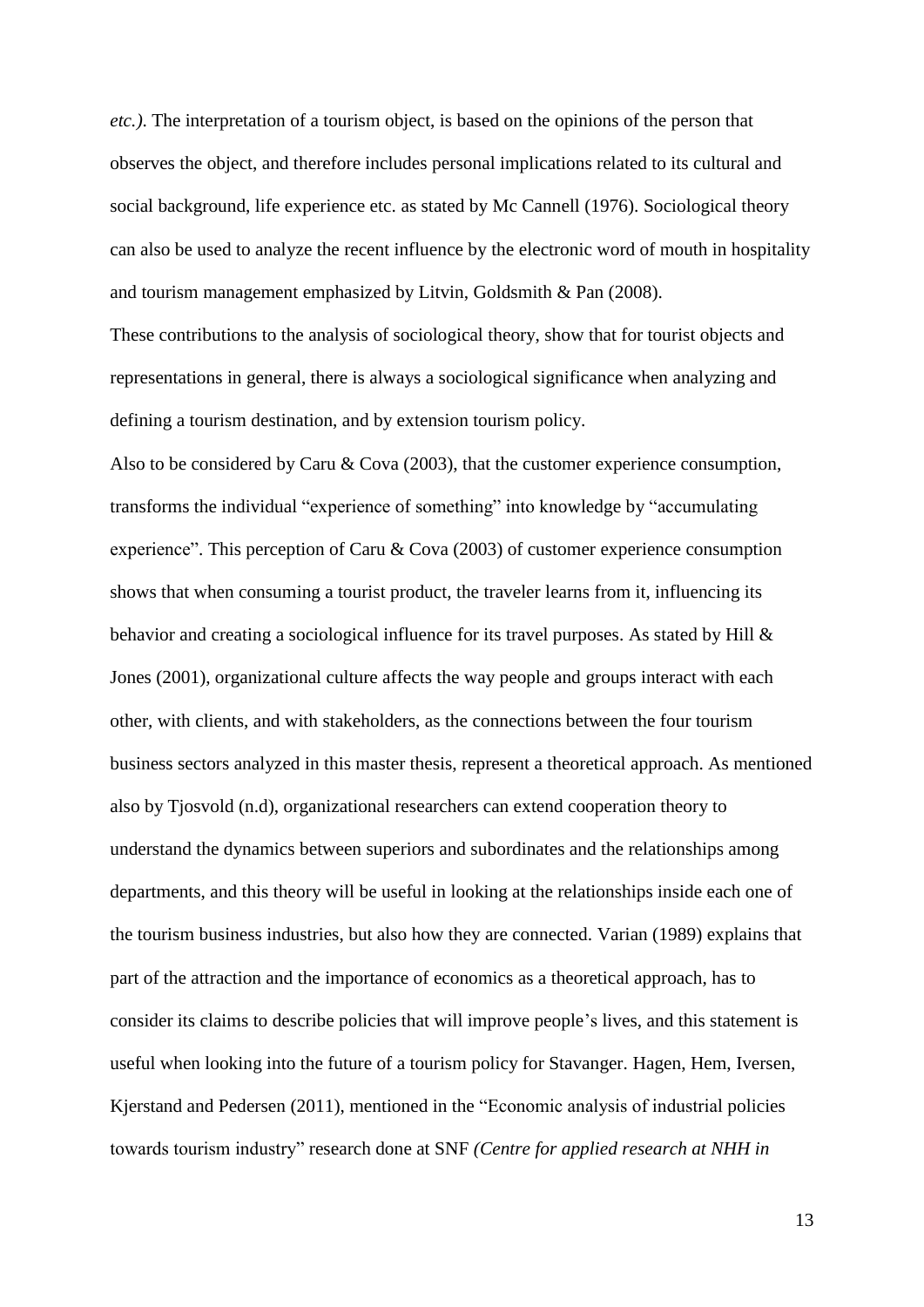# *Bergen*), that

"Government measures could advantageously provide a greater benefit if efforts were coordinated to recessed areas of focus. The funds appear to be distributed in small portions to too many mouths, which are not really "satisfied". There is no guarantee that all Norway should "focus on tourism", we must be able to select areas to be given priority". That statement of Hagen, Hem, Iversen, Kjerstand and Pedersen (2011), shows the importance that economics, and what it represents to the future tourism planning development of Norway, and the need to consider an economics theory becomes relevant to consequently develop an appropriate tourism planning policy for Stavanger, as confirmed above by Varian (1989).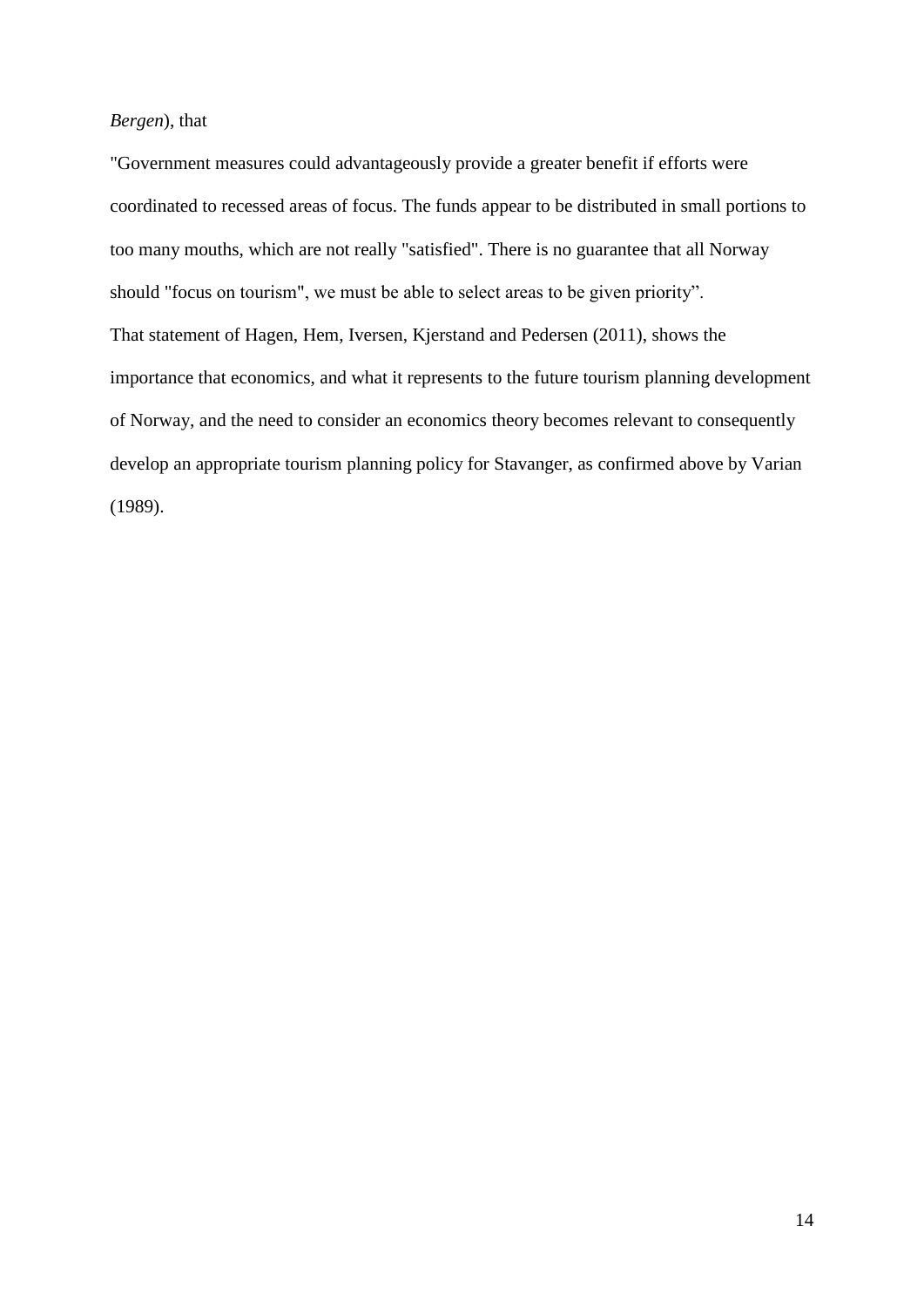# **2. Tourism Policy**

#### **2.1 Importance of Tourism Policy**

A tourist activity in a particular territory, involves other activities *(which may or may not strictly be touristic)* for its population and environment, which shows the complexity and special significance of tourism in society, and this influence should be managed to maintain the quality of life of the population, but to improve it as much as possible. Also to be taken into consideration, is the circumstance that indirect actions that are taken into account for an individual tourism business sector, must be analyzed on how it affects the rest of the tourism business sectors and companies involved in the same territory. It is important to define a tourism policy, in order to have a better and more accurate overview of the tourism policy planning situation in a territory, to place a tourism product and services into the environment in which they take place. This action requires an appropriate tourism management, and later on the development of different actions by various authorities involved. At this point, the importance of a tourism policy definition comes from a series of actions, claiming that by analyzing this, can be defined the future actions to promote tourism activities, which can positively influence the management of the environment in which the action occurs. This statement, has a precedent in the same direction of regulation is needed, when Valdés Peláez (2004, p. 115) explains in the article "The Tourism Policy of the European Union" that "The growth of tourism in the seventies and joining the European Communities countries of Southern Europe with an important tourism industry, you start thinking and debating on whether to take action in this field and produce attempts to implement a common policy of tourism was not contemplated in the Treaty of Rome".

Therefore, the evolution of many professionals, including Valdés Peláez (2004, p. 115) statement with this article, and Arcarons i Simón (2001), recognize the importance of an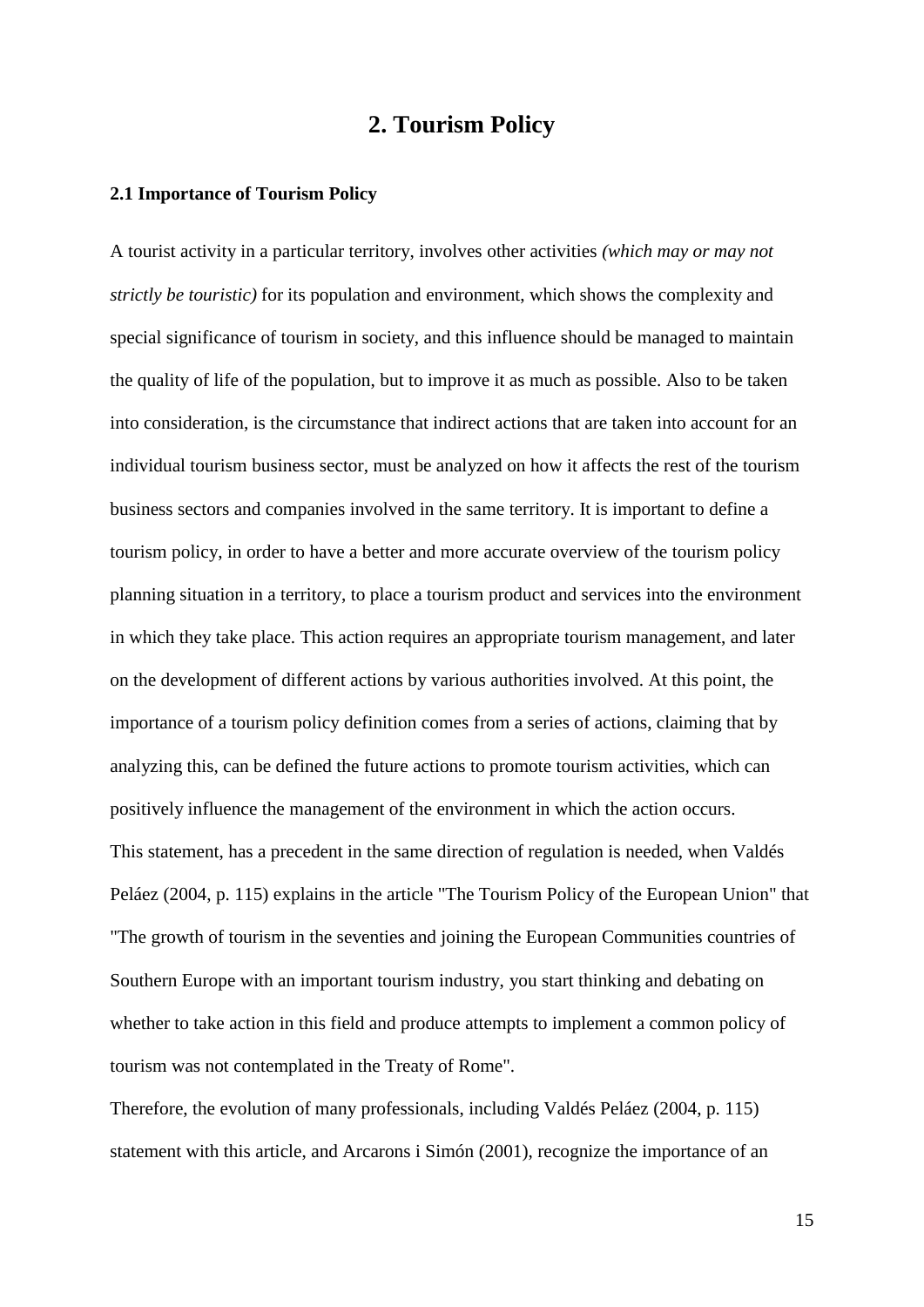appropriate management of tourism and its political action to provide opportunities of progress for the future of tourism to a territory.

The European Union has a number of treaties throughout its history that coordinate and manage the daily life of the citizens of its member states, and it was at this point when European Commission (2007) mentioned Lisbon Treaty of 2007 for the first time mentioned management of tourism. This reference to tourism in the Lisbon Treaty is present in article 195, which defines three working principles:

- Promote the competitiveness of companies in the tourism sector, creating a favorable environment for its development
- To encourage cooperation between state members, particularly referred to the exchange of good practices in its policies.

Therefore, we can say that the European Union itself, not only recognizes the importance of good practice in the implementation of various tourism activities, it considers options for action, without being defined or regulated in their own treaties agreed between their state members, presenting actionable programs that would apply to specific cases .

 Develop an integrated approach to tourism sector in ensuring the consideration of other policies

The Lisbon Treaty, as outlined by Rodríguez Carbajal (2009) in the report "The Tourism Policy in the European Union" published in January 2009, notes that generic skills are not accompanied by specific powers of action. Thus, European Union state members may work towards their personal interest, instead of common decisions, when there is not a clear goal on how to act coordinated in the European Union, when tourism policies planning are discussed. When it comes to defining their regulation, the same Lisbon Treaty of 2007 has inconsistencies. This means if Norway intends to follow the experience and decisions of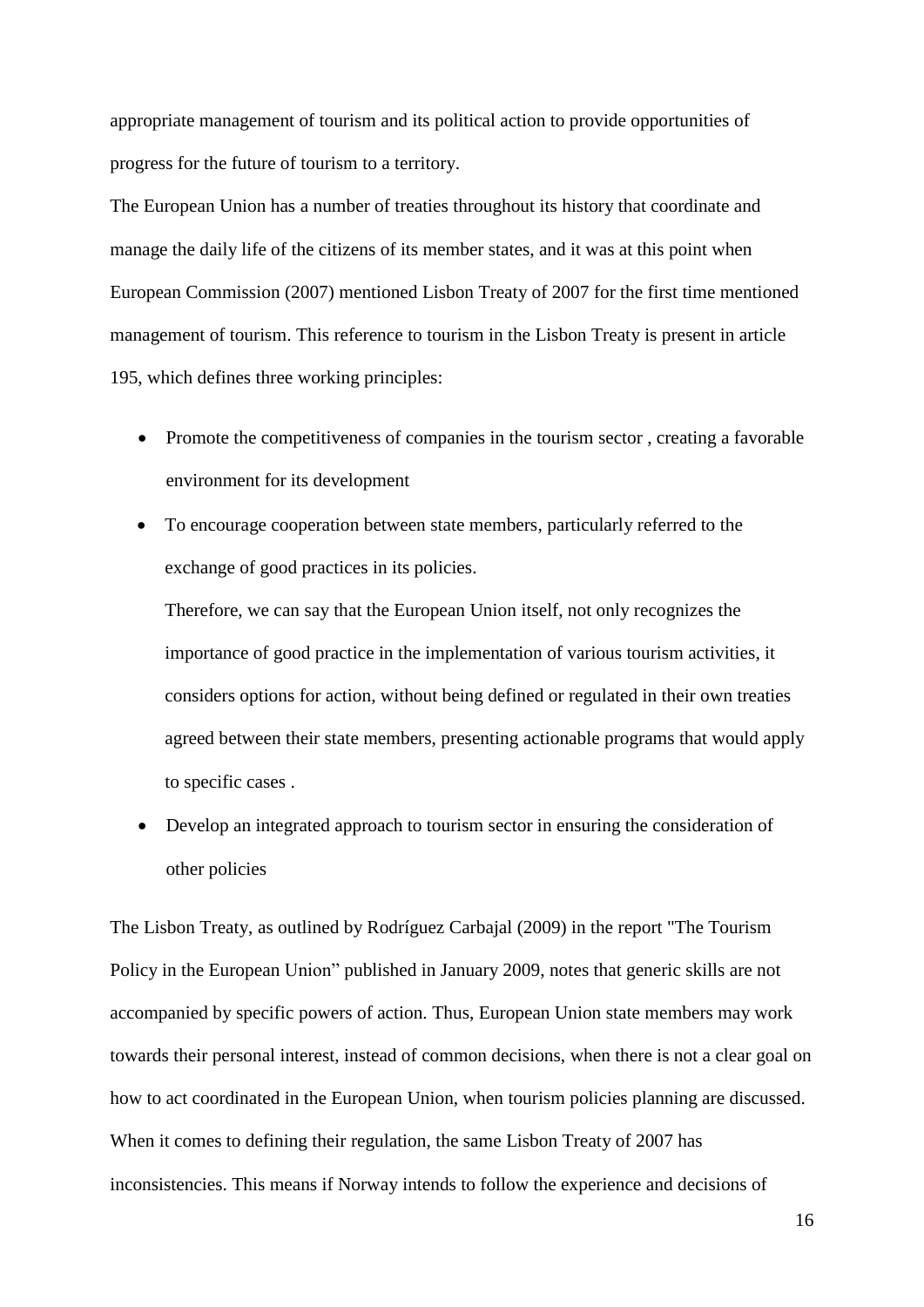European Union in order to develop its own tourism policy planning, it must give both the tools and how it will be implemented, and also understand this should be a process of cooperation among all regions, avoiding for example "North-South" confrontation, as all regions can benefit from others experiences to their own implementation. The importance of tourism, defined as tourism policy explained by Velasco González (2005), in an article dealing with the existence of tourism policies in general, can be observed. The structure of the common policies of action prepared by governments, can be simplified and optimized towards an easier tourism policy planning process. That process of analysis will result into an improvement of both the internal position tourism as the external image projected, by seeking to maximize the resources allocated by governments, enabling to define appropriate strategies. The role of the government should be coordinating the existing resources more effectively.

One could consider the case that tourism policy is "controlled" by the public authorities, and therefore would have to speak rather of "government policies", because in today's globalized world, the tourism policy should be one that coordinates all efforts of the different parties involved in the process of tourist activities. First, is the need to stimulate tourist activity at the destination, together with activities designed for promotion and planning, in order to guarantee a regulation of activities that depend on the evolution of tourism importance. Protection of tourist product consumers can be coordinated between different stakeholders; will end into a framework of harmonized and consistent performance of all interests in the process of tourism policy planning definition.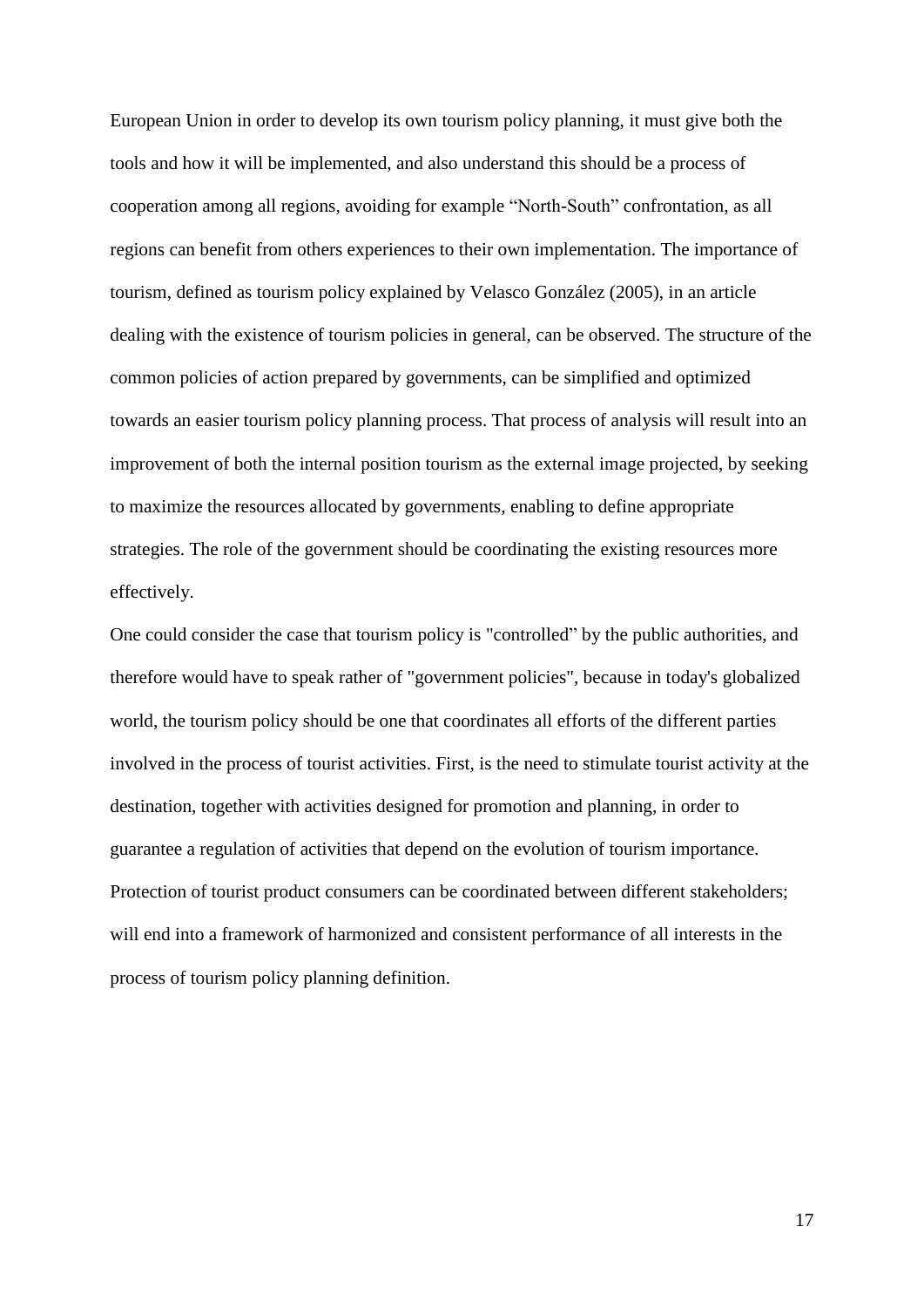#### **2.2 Theoretical model of tourism policy and objectives of tourism policies**

# **implementation**

A theoretical model of tourism policy must include the following points in its analysis, in order to have a better understanding of the general situation.

- 1. **Planning**: contents and development of a tourism plan development
- 2. **Regulation**: laws and other governmental documents related to tourism planning
- 3. **Future perspectives**: objective of the establishment of a tourism policy
- 4. **Administration**: possible Norwegian Tourism Agency or Ministry and the relation of Innovasjon Norge with the government
- 5. **Management model**: public, private or mixed *(50 % public & 50 % private)* Region Stavanger as stated by Haar (2014) when he mentioned a positive cooperation between private and public sector in a mixed management model, where a positive cooperation among both public and private sector, will improve the development of a tourism planning policy for Stavanger. Understanding the importance of a good cooperation between private and public sector, means following the concept defined as "Governance" as stated by OECD (1995) *(Organization for Economic Cooperation and Development)*, when expressed that governance is "The use of political authority and exercise of control in a society in relation to the management of its resources for social and economic development". That statement of OECD (1995) means those public authorities as kommune *(Stavanger municipality)* and other public organizations *(Ministry, public organizations, etc.)* must use their authority, in order to ensure that private sector works towards the needs of the population. The master thesis is related to the city of Stavanger, and a good cooperation with private sector is observed. That concept is emphasized by Haar (2014) and Lund (2014) in their interviews showed a good cooperation with Stavanger kommune.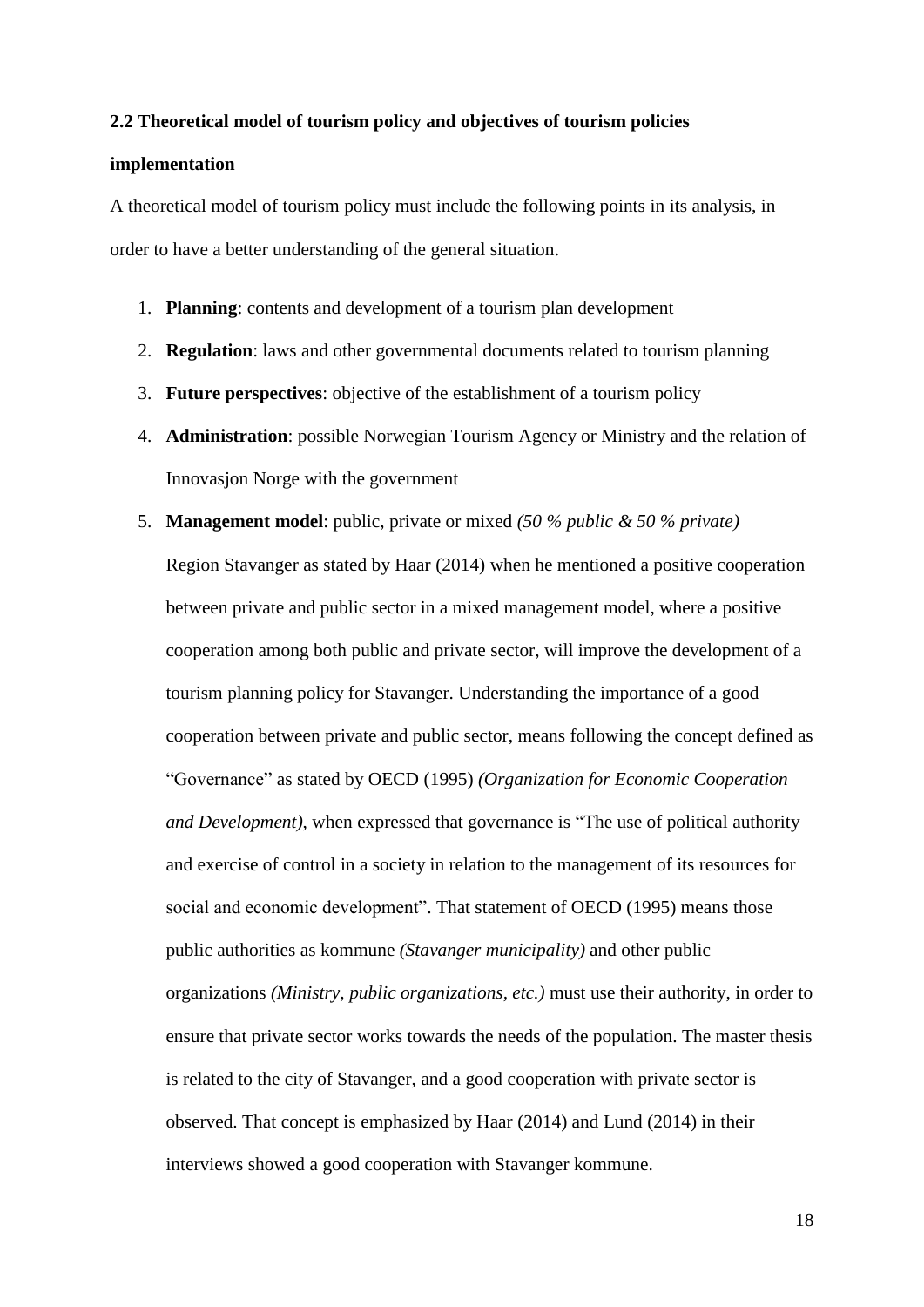- 6. **Inclusion in politics dynamics**: describe political influence, and influence for each place and kommune.
- 7. **Information**: data coordinated and centralized with easy access
- 8. **Tourism destination concept**: tourism destination promotional concept for Stavanger, that represents an alternative to oil and gas industry sector, maximize image of safety and pure nature as Norway and Stavanger as the fjords represents
- 9. **Finances**: analyze the possibility of access to Norwegian oil fund
- 10. **Tourist load**: concept of how many tourists/visitors can be at a place without being affected. An example could be how many people one can allow at same time in a museum or at a natural tourism destination, without its quality being affected

The complexity and difficulty of tourism policies implementation, can be understood with the analysis of the environment in which tourism occurs. That management is difficult, and every time they are involved in more than one tourism area, it becomes even more difficult for its administration to coordinate the tourism policy of a territory. The objectives of tourism initiatives implementation can be described under the following classification:

- 1. **Organizational tools**: public structure or mixed
- 2. **General Plans**: actions and programs, through which a government is guided
- 3. **Programs**: actions are coordinated and have been designed by the government with a purpose
- 4. **Regulatory instruments**: legislation and binding
- 5. **Finance**: financial support for the inclusion of private fundings
- 6. **Communication actions**: actions promoted by the management of diffusion and promotion of tourism.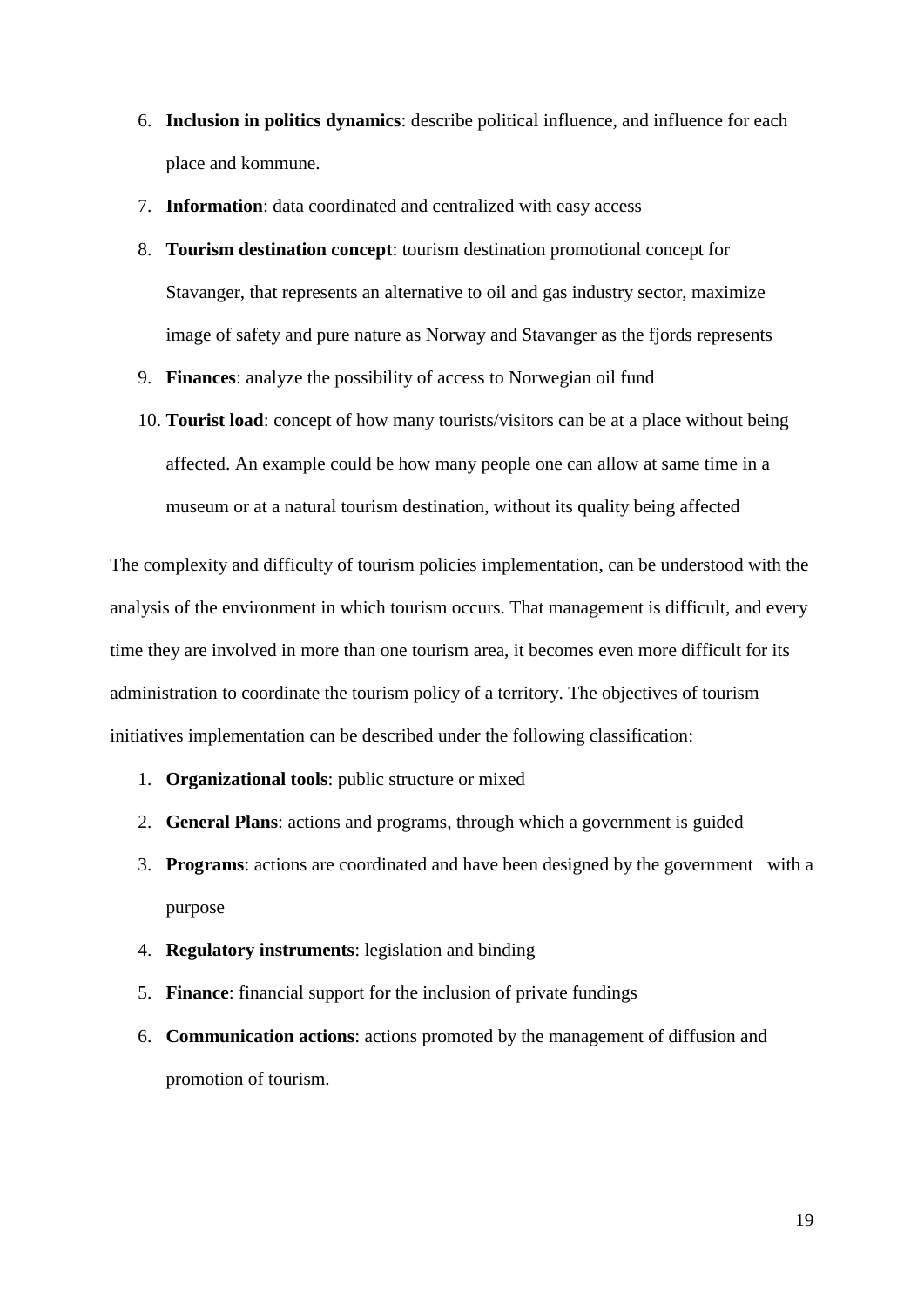## **2.3 Tourism Programs**

The Lisbon Treaty in 2007 as stated by European Commission (2007), recognize the importance of tourism for the economy of the European Union itself, since included a set of skills to coordinate actions regarding tourism, and these powers under Article 195 are based on the promotion of the competitiveness of tourism companies, creating a favorable environment for its development. This statement shows the need to develop an integrated approach to tourism in a tourist destination of the world, with an appropriate political framework for destination tourism development, and in order to promote an active policy to promote competitiveness and sustainable development. Finally, it can be explained that this destination tourism development, must be useful when defining Norwegian tourism policy, and the case of the present master thesis represents with Stavanger kommune.

Philoxenia program was explained and presented by European Comission (1996), approved by the European Commission on April  $30<sup>th</sup>$ , 1996, represents the recognition of the growing importance of tourism as a factor of revitalizing economy for Europe, and as a way of social cohesion and promotion of common identity. Initially, the program Philoxenia was defined as the first multiannual program of European Tourism, for the period of 1997 until 2000, following the principles of promoting the quality and competitiveness of tourism in a wider area which European Union represents, under the premise of sustainable development and integration with the territory where is carried out the tourist activity. Those principles defined in the program Philoxenia as promoting the quality of competitiveness and sustainable development can be adapted to Norwegian tourism policies aims as a "Norwegian Quality & Competitiveness of Tourism Program" with the following four principles: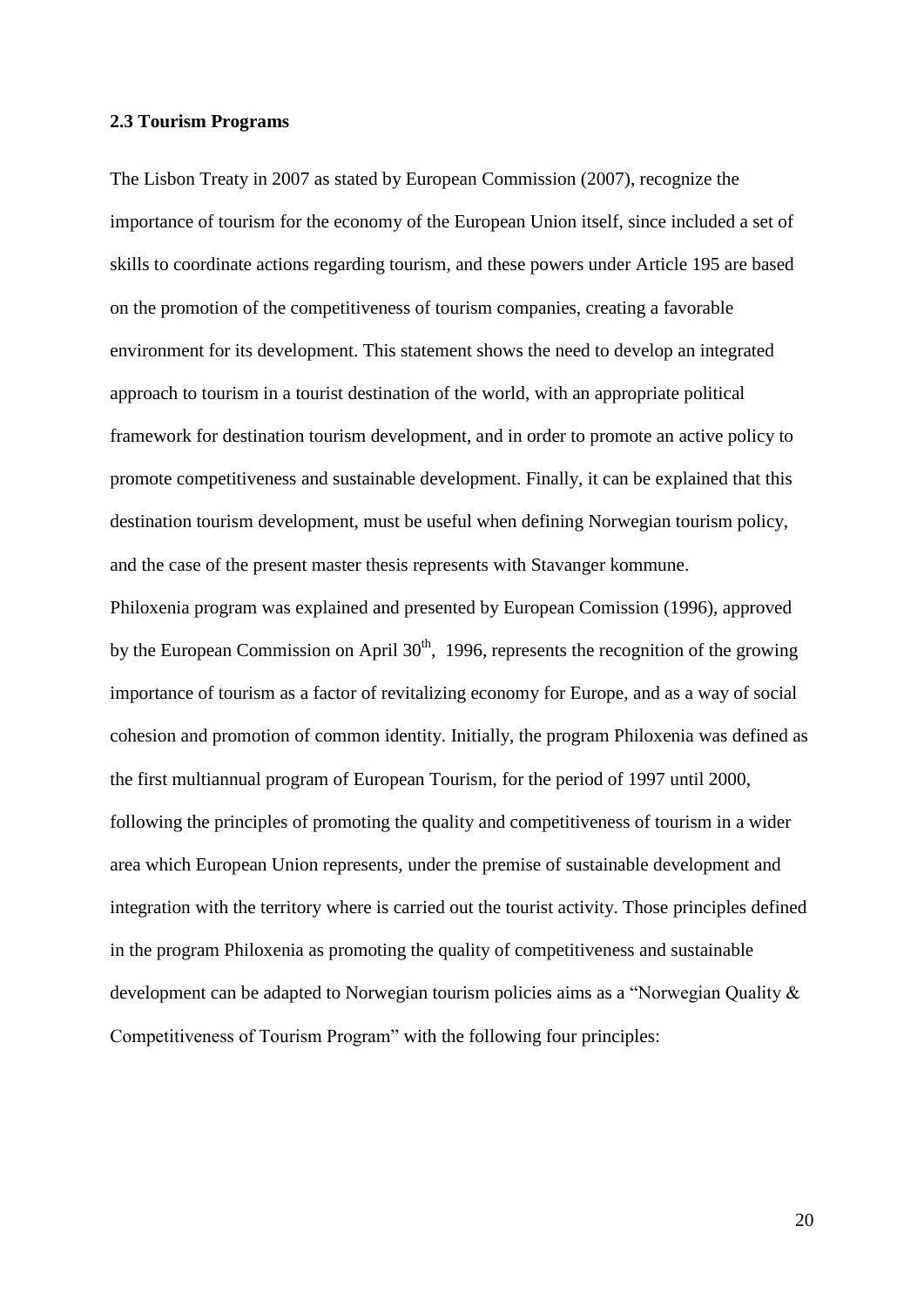#### **1. Improve knowledge in the field of Norwegian tourism**

Developing the access to the tourism information, by centralizing the tourist information coming from all sources, and facilitating the evaluation and access of the whole tourism community of that information. Therefore, it is needed to have an accurate research and storage of that information, needed for the creation of a Norwegian tourism information system center.

## **2. Improve the regulatory environment and financial community tourism**

Creating a more intense cooperation with Norwegian regions and cities *(fylke and kommune)*, the tourism sector and its stakeholders.

## **3. Improving the quality of Norwegian tourism**

Promotion of tourism in the long term, and removing obstacles to tourism development.

### **4. Increase the number of tourists from other countries**

Program Philoxenia had the intention of delimitation and specification of objectives of a tourism experience, by establishing a framework of action that would allow a coherent government practices, and the tourism sector should consider the importance for progress by its economic activity, which will encourage the promotion of Norway as a tourist destination. One sector in which many different tourism policies converge with a growing need for clear coordination, collaboration and cooperation between government and public and private companies and organizations affected. Valcárcel Siso (2011) mentioned the role that local and regional authorities conducted regarding the sustainable management of tourist destinations. Their initiatives, such as these regional networks, are in the forefront of sustainable tourism development models, and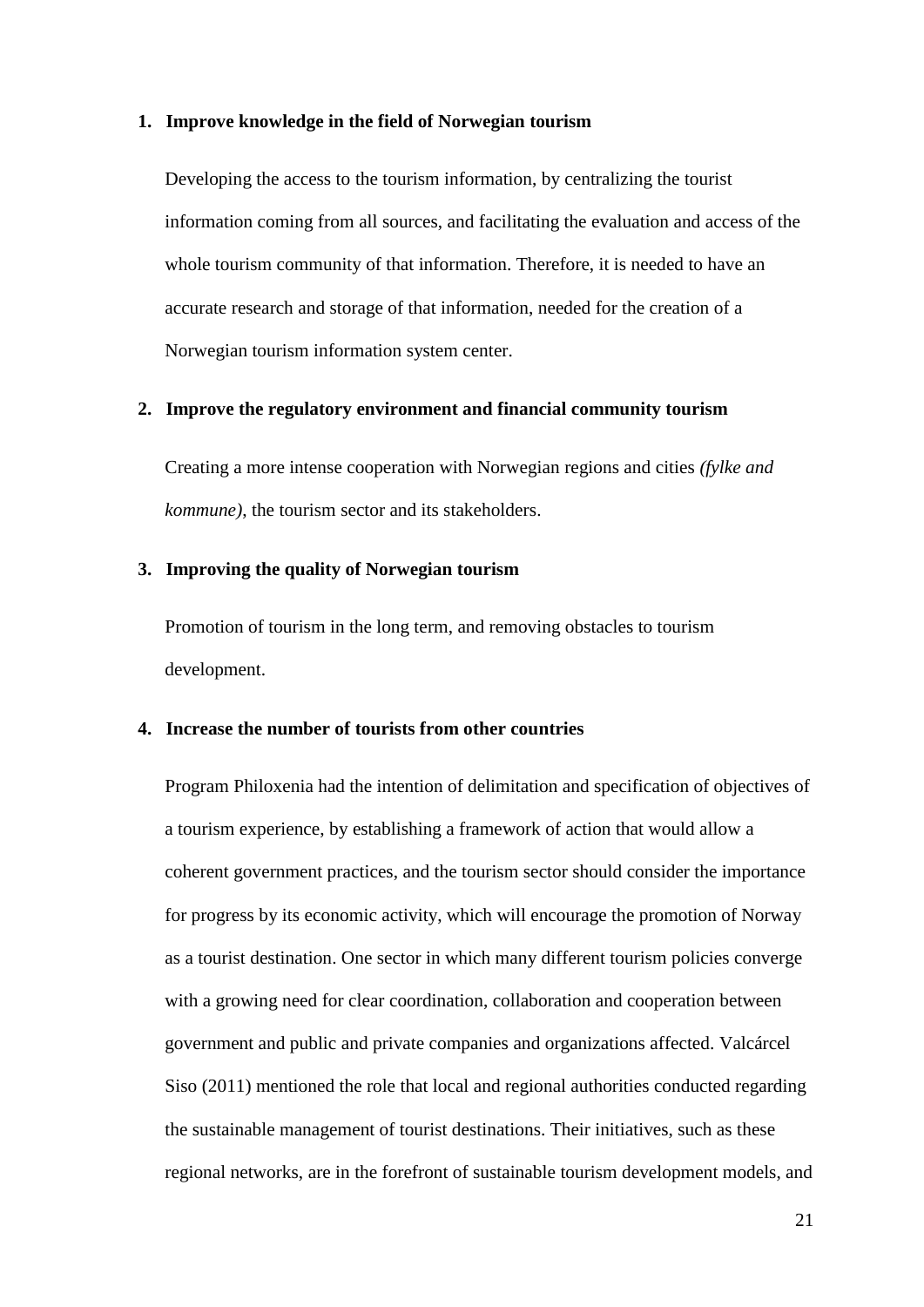it is vital to extract the maximum benefit from their experience and knowledge, through the promotion of local and regional. This importance can be considered also under a possible way of development of Norwegian tourism policies.

European Capitals of Culture as explained by García & Cox (2013) represent a commitment to take the diversity of the culture of the different European countries, and therefore to encourage a European territorial cooperation. European Capitals of Culture program was created from the proposal made by Mr. Mercouri *(Minister of Culture of Greece in the 80s and 90s)*, to the Council of Ministers of the European Union on June13th, 1985, which had planned to start up in 2004, but due to its popularity and success was renewed for fifteen years. The basis of the program is the selection of one or two cities as European Capital of Culture, which receive financial support from the European Union through the Culture Programme, in order to promote exhibitions and other events that bring relevance to the cultural heritage of the city and its region, and represented a program of promotion for Stavanger, since the city was European Capital of Culture in 2008.

# **2.4 Levels of interventionism in Tourism planning**

At this point, by understanding the characteristics of tourism planning for a territory as explained in the three options described below, can be observed that the implementation of laws and regulations have an impact on the field of tourism, and therefore we discuss different levels of intervention tourism, with the situation of Norway as a case.

#### **1. The total or absolute level of intervention**

This level will be very special in those countries with totalitarian political regimes, where there are not democratic liberties or private sector. At present this does not occur in the whole Europe, giving the existing democratic system and parliament, and that was the case in Spain, Portugal and Greece. Therefore, a certain level of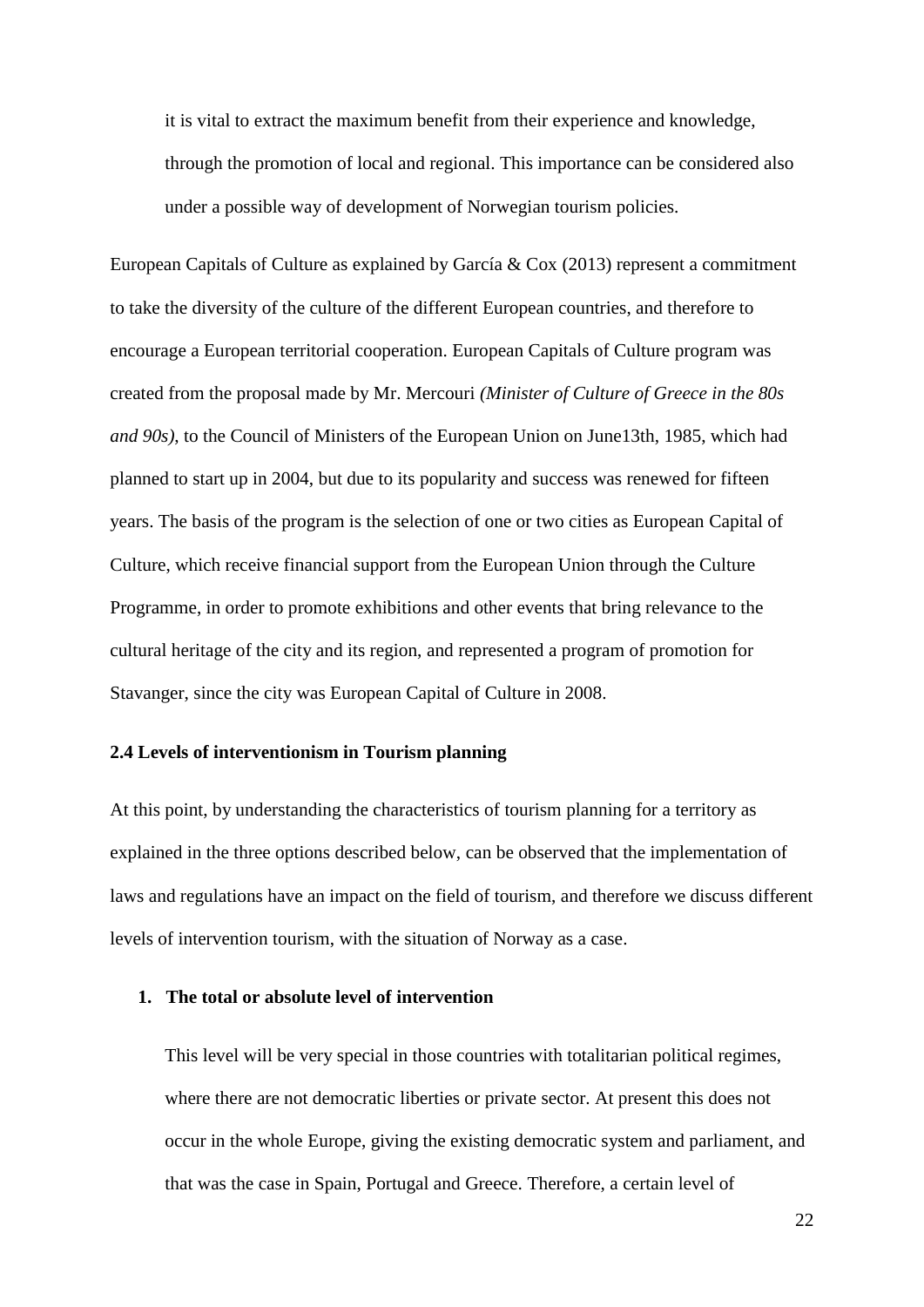intervention is mentioned, because in order to understand the present, we must analyze the past, and as a system of direct intervention and total involves defining lines of action. It does not take into account the very naturalness global tourism and the need to facilitate relationships between different stakeholders freely.

## **2. Partial or mixed level intervention**

This level can be found in most democratic countries, being generally tourist from receiving countries. Therefore, the state has an influence through agencies, in greater or lesser degree e incidence in tourism planning, development and control of tourism, leaving the private sector to set up business and tourism based in a free market economy. It is the case of Spain, France, Italy, Ireland, Greece and Portugal nowadays.

## **3. Intervention level zero or almost non-existent**

This situation arises in all those countries where the state has an influence in certain tourism conditions. In those cases, tourism is very little regulated, leaving the promotion and creation of infrastructure and supply in the hands of the private sector, based on the full and absolute free market. The most characteristic example of this level can be found in the tourism policy of the United States, United Kingdom, Canada, and Scandinavian countries. Norway can be analyzed under that case, where the private tourism sector initiative looks for cooperation with public sector to develop its tourism business activities, as the example of Region Stavanger shows for Stavanger. Mainly are MICE sector *(meetings, conventions and events)*, with most of the travelers related to oil and gas sector and leisure tourism travelers, who set up their needs and look for the ways to attract its customers, asking support to public sector. In any case, the importance of tourism is evident both for its impact on the GDP *(Gross domestic product, is the market value of all officially recognized final goods and*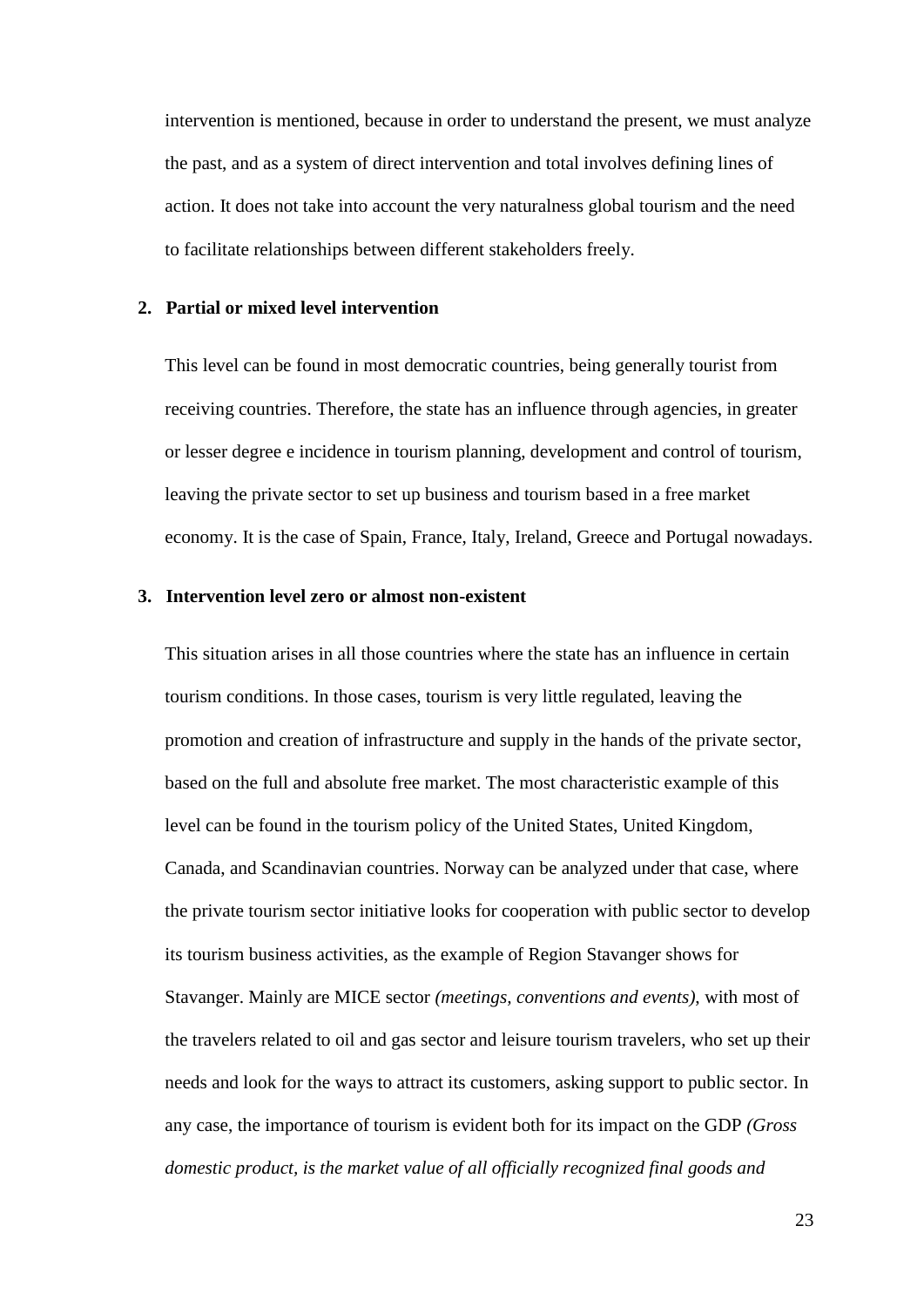*services produced within a country)* of the state members at the European Union, including the labor market, acting with a certain level of intervention. The administrative management of tourism, has a coordination of actions between state members, since there is not even a common European goal, but different actions concerning tourism are included in the European Commission. Therefore becomes important having an appropriate coordination of tourism actions among the different tourism stakeholders.

#### **2.5 Competitiveness and tourism regulatory framework**

Competitiveness and tourism regulatory framework, as should be mentioned from a single goal, needs to have coordinated and relevant levels of communication among tourism public organizations, and being able to manage each aspect defined in the regulatory framework, following three levels according to the Norwegian Constitution as national government or state, regional and local, as defined by each field, the public management has to make better use of existing resources. At this point, transmitting lines of action on a most reliable data, but this requires coordination and collaboration between different administrations, which are very difficult times; there is some conflict in the invasion under powers between the different administrations involved in tourism management.

This intervention policy must be based on the strategic lines of action that is formalized a previously defined tourism policy, and the different levels of tourism management must adapt their performance to the reality of each territory. Many times we should ask if we do not have a proper governance of tourism, and if the existence of a tourism policy should be based on a regulatory framework that allows development, being more appropriate to talk about "Tourism policy game" instead of "Politics tourist country"*,* when constant changes and political pressures do not allow or hinder defining the strategic management of tourism.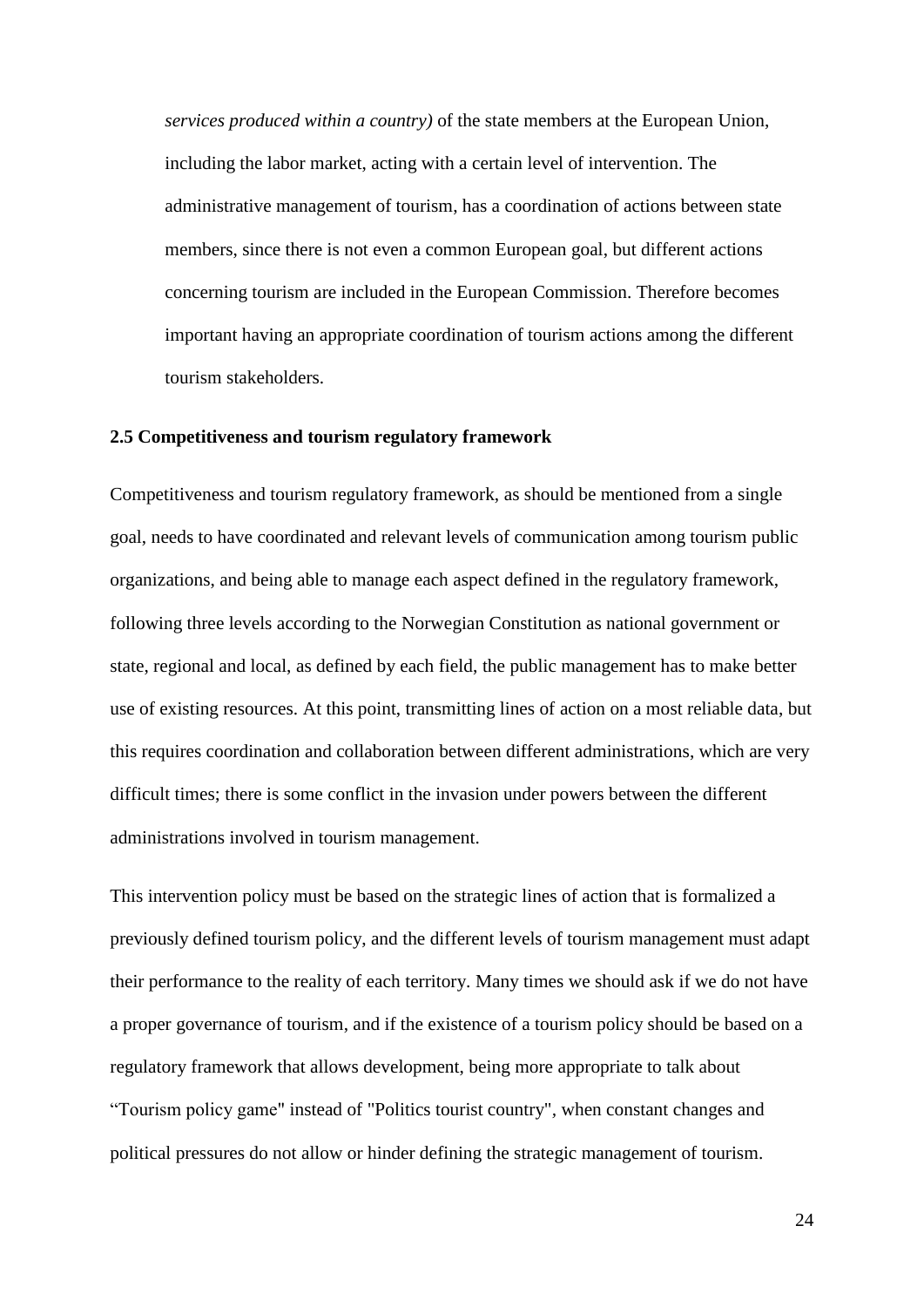## **2.6 Statement by the OECD Tourism Management related to the tourists rights**

As stated by OECD (2008), has been issued an statement of action on tourism management, which referred to certain aspects to consider in order to defend the rights of when Europeans consume is or the use of a product or a tourism service, that can be implemented on Norway and Stavanger as the case of analysis:

# 1. **Policy framework**

Evaluation of implementation and evaluation of the performance of the government: this point refers to the need to analyze policies and programs that affect tourism, in order to achieve efficient and appropriate objective aims to provide level of quality offers.

# **2. Sustainable development**

Encourage investments in energy efficient transportation and tourism, since it is intended that this favors the development of sustainable tourism products and services, reduce costs and therefore increase corporate profits, but reducing the least possible negative impact on the environment.

# **3. Innovation**

Promote the exchange of innovative practices in terms of organization, entrepreneurship or process, reference should be made to the progressive increase productivity and simultaneously develop new products will satisfy the increasingly demanding requirements of tourists.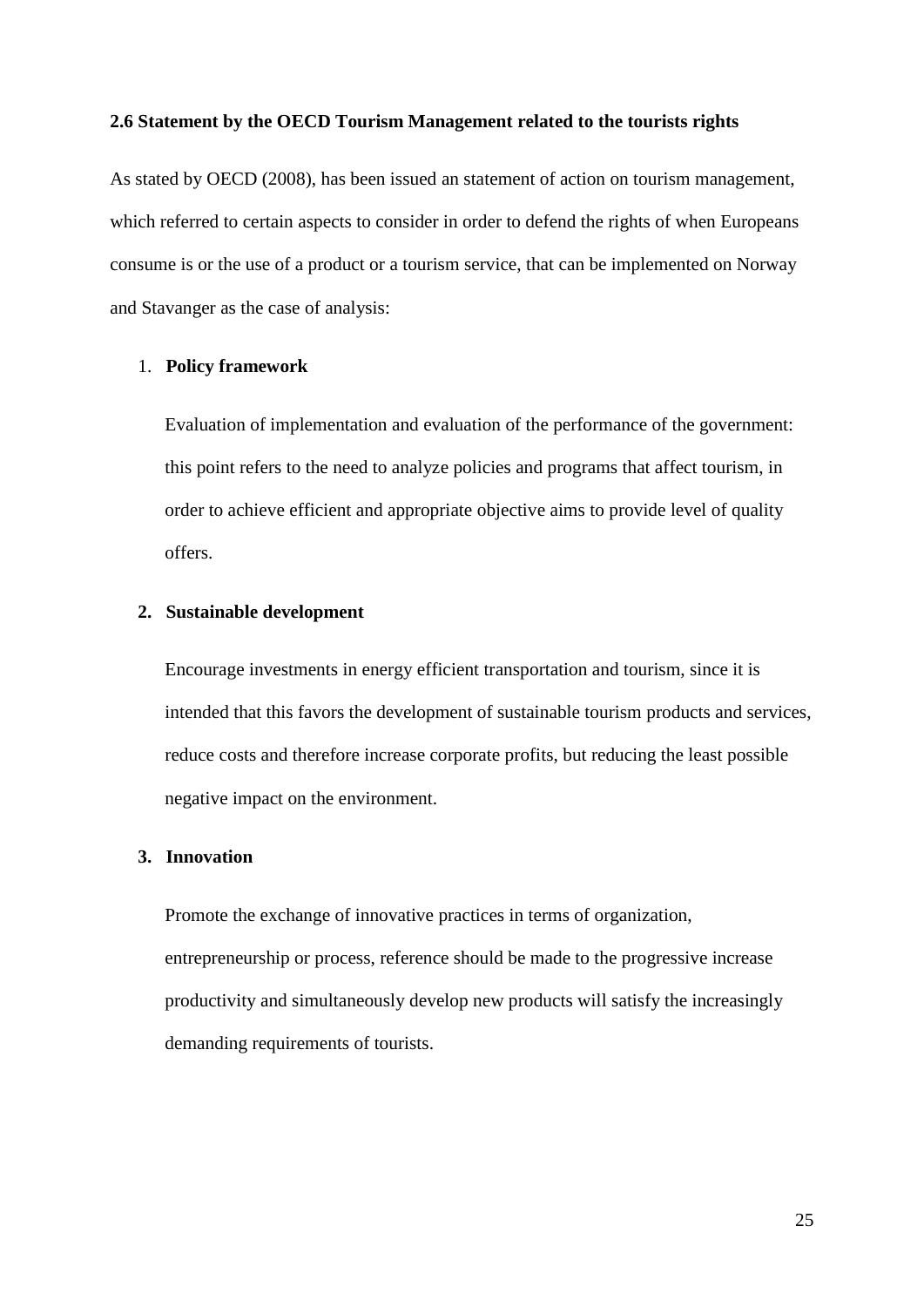## **4. Employment**

Increase of business and tourism management capacity of small and medium tourism companies and organizations, throughout support and training programs.

# **5. Authenticity**

Development of long term programs that promote authentic tourism experiences through the preservation and enhancement of natural and cultural resources and local cultures. This refers to what must remain the essence of what adds value a tourist resource of a territory, because from the work on it, is a difference that can keep the territory of another, and work with integration into the surrounding environment.

# **6. Accessibility**

Removing unnecessary regulatory and administrative obstacles to travel and encourage mobility, simplification and harmonization of different transport services. This does not encourage much greater mobility for tourists, but is also easier to navigate to the facilitated procedures for carrying out the movement *(freedom of movement for citizens of the European Union space among other cases).*At this point, we should also mention the Schengen Agreement as described by European Comission (2011), which refer to the free mobility of citizens of the European Union among its state members, extending this agreement to third countries through bilateral reciprocity *(in the case of Norway among other countries)*.

The European Union aims to facilitate the mobility of citizens, which ultimately tends to favor increased tourist flow through a simplification of visas, establishing a single source model by the state members, supported the proposed resolution "Renovation of the Tourism Policy of the European Union", adopted on November  $29<sup>th</sup>$ , 2007 by the Committee on Transport and Tourism of the European Union, and that was described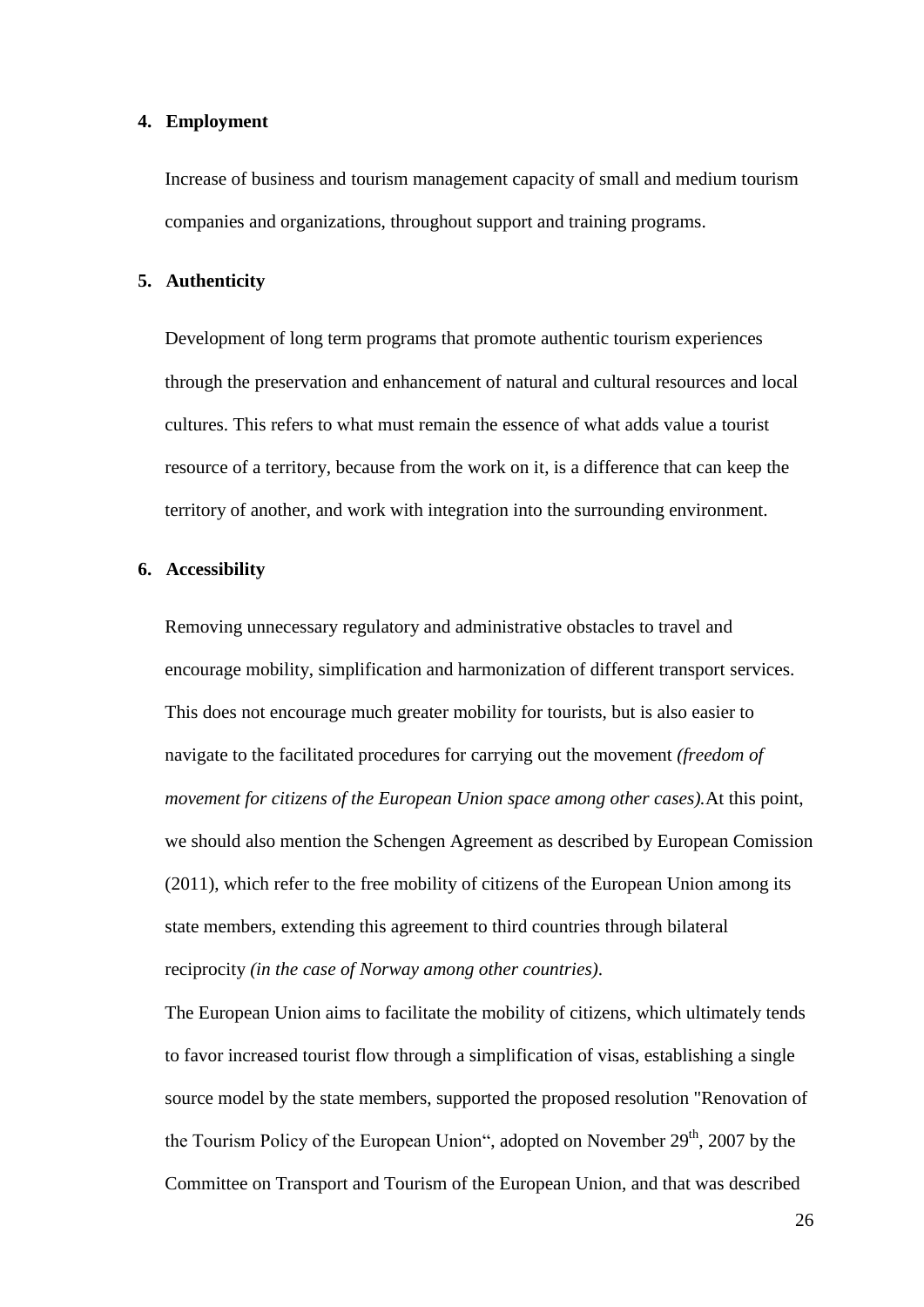by European Comission (2006). This resolution, however does not regulate or provide any guideline for management, but only talks about the importance of hotels, greater consumer protection, promotion and preservation of cultural heritage and industry, as well as the existence of different types of tourism *(health, social and youth)*.

# **2.7 Stavanger business projects and its relation with tourism**

In "Strategisk næringsplan 2013 – 2025" made by Greater Stavanger (n.d, p. 30), states that "The public operators have a particular responsibility to focus on what can be achieved in longer term, not least in order to search once you replace the opportunities the oil age has given us" and "Profiling and reputation of Stavanger will contribute to realizing the vision of becoming known as open, energetic and innovative. This means that the region's marketing and communications strategies must be coordinated and better coordinated. For example, the marketing for tourism, delegations travel, reception of foreign guests, etc. be coordinated so that the region is building a public profile. Promotion of the region in particular must emphasize to convey messages about Stavanger region as an attractive and good place to live, work, conduct business and visit". Both statements mentioned by Greater Stavanger (n.d, p. 30), have the support of Christine Sagen Helgø *(Greater Stavanger chairman and mayor at Stavanger kommune)*, and Jan Soppeland *(Greater Stavanger manager)* in the preface of the document, showing the importance of tourism for business planning development for Stavanger and its region. That importance of tourism for business planning development for Stavanger by Greater Stavanger (n.d, p. 30) in the "Strategisk næringsplan 2013 – 2025", has no concrete point of description related to tourism planning development, but mentioned briefly as stated above, showing the fact that public sector as Stavanger kommune represents, but the statement needs to be developed further. That statement can be observed with the fact that tourism policy planning if developed appropriately in Stavanger, will have greater benefits for the whole kommune in its future development of a business alternative to the oil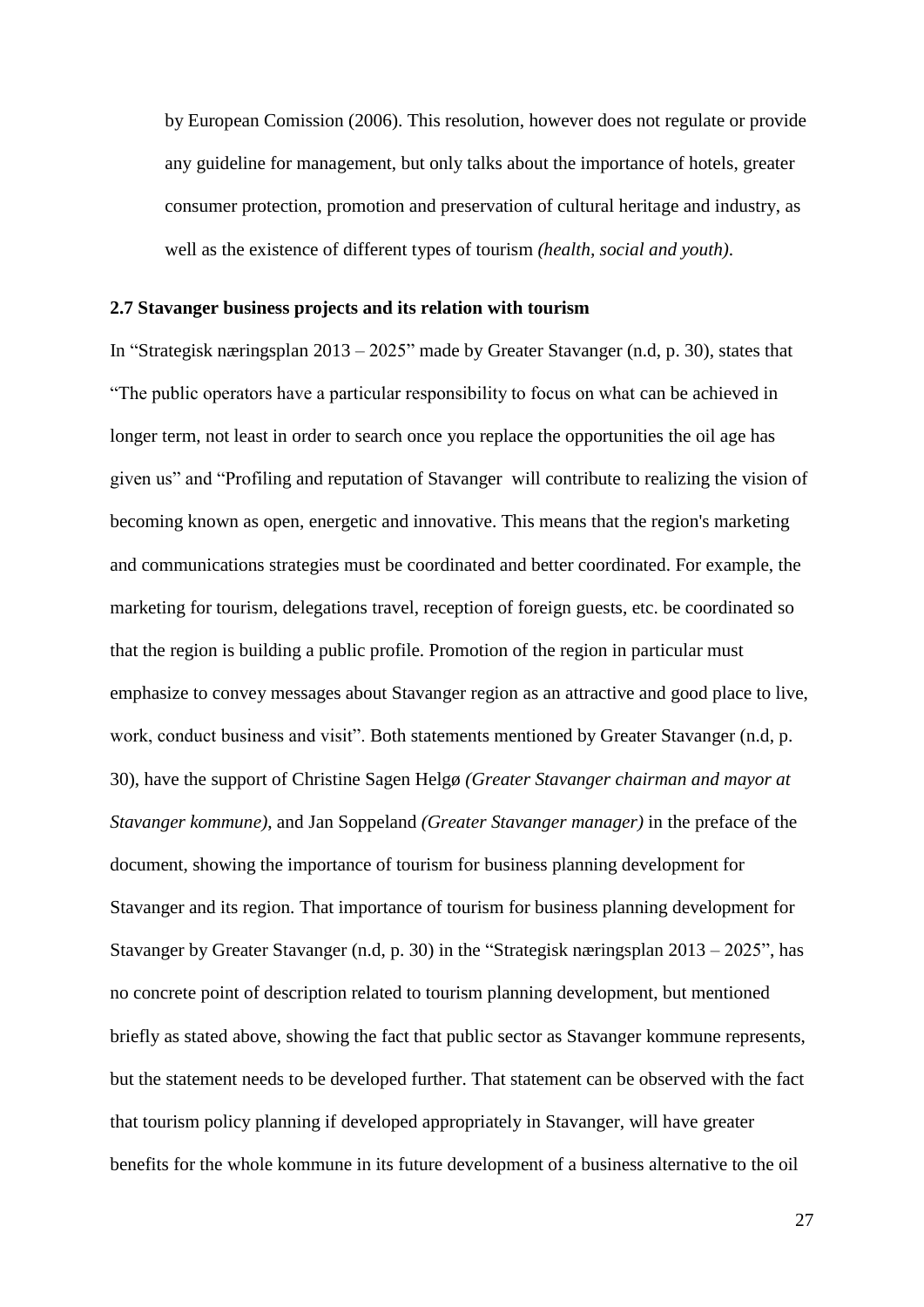and gas industry. The Norwegian Ministry of Trade and Industry (2012, p. 4) as tourism policies public representative in Norway, elaborated Norwegian government strategy for tourism "Destination Norway-National strategy for the tourism industry", stating that "The tourism industry is one of the world's fastest growing business sectors, and Norway is well placed to capture its share of this global growth. In view of the tourism industry's potential for future value creation, the natural advantages that Norway has, and the industry's considerable importance to the rural economy, the Norwegian government has chosen to give a high priority to the sector". That statement of the Norwegian Ministry of Trade and Industry (2012, p. 4) mentioned the importance tourism business sector represents for Norway, and the need to have an appropriate tourism planning policy that follows that statement, in order to be effective, and Norway will benefit from a strong tourism business sector. More concretely, is explained in the document by Norwegian Ministry of Trade and Industry (2012, p. 22) that "The tourism industry is responsible for its own commercial development. The government's tourism policy is intended to point the way and help enable companies to realize their full potential for value creation. Harmonization of public administration involvement in the industry will contribute to effective resource utilization. The industry itself must innovate and create high-quality, all-round products that give visitors an experience they will value. This presumes close collaboration between all parts of the industry and other parties that provide a framework for tourism experiences".

That statement mentioned by Norwegian Ministry of Trade and Industry (2012, p. 22), underlines the importance of combining the strength of both private and public sector, as mentioned by Haar (2014) in the experience achieved by Region Stavanger.

The Norwegian Ministry of Trade and Industry (2012, p. 24) gives special importance to the concept of sustainability when it states that "The government builds its understanding of the term sustainable tourism on three equally important pillars: the environment, social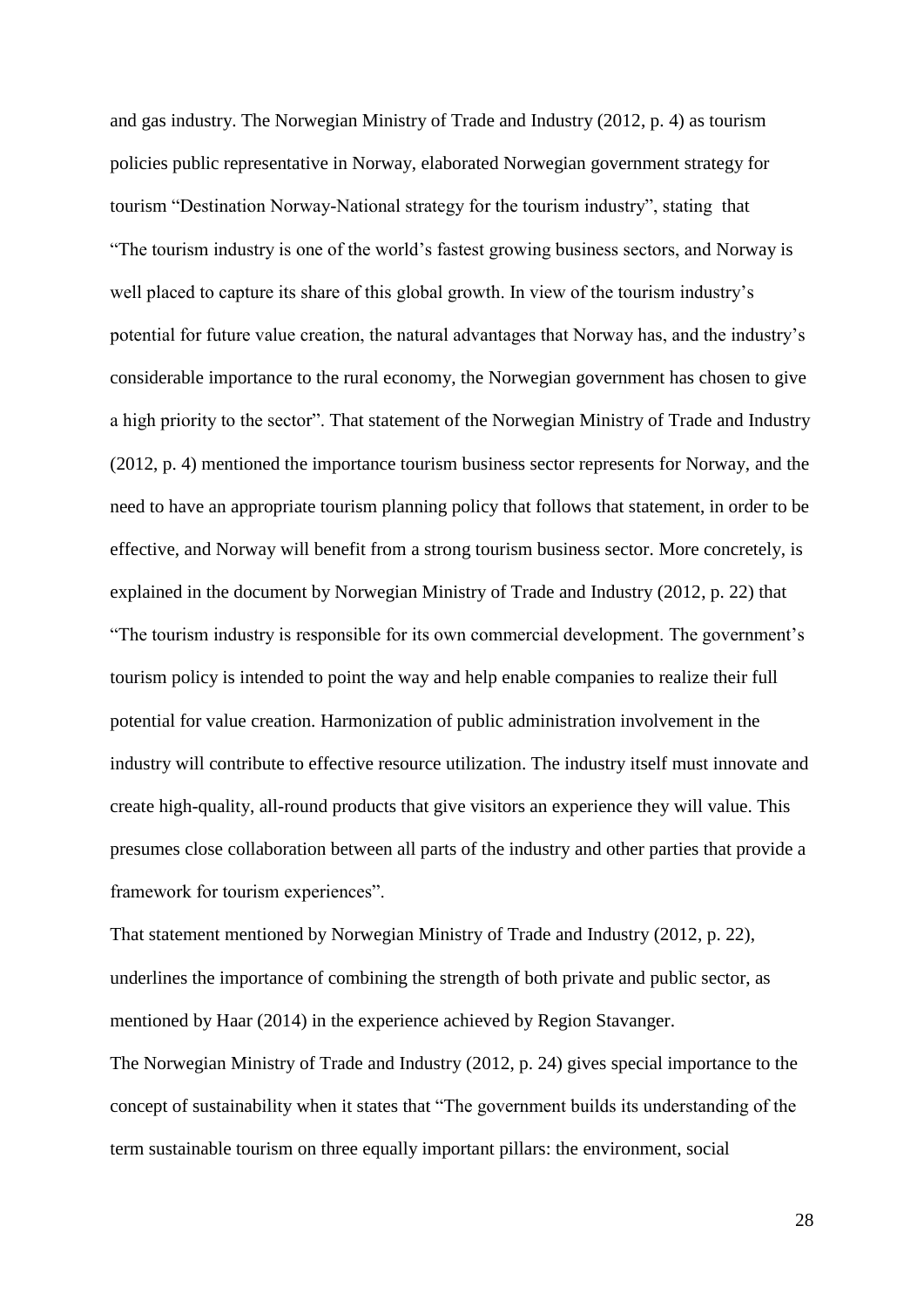responsibility and profitability. All three aspects must be addressed for tourism to be sustainable". As mentioned by the Norwegian Ministry of Trade and Industry (2012, p. 32), there is a strong need of having a better coordinated tourism industry development, since the tourism policies are supported by eight different ministries in Norway as explained in table 1. It shows the need of a simplification in the tourism policy planning in one Ministry or public organization, which can works closely with Innovasjon Norge on the effective promotion of the tourism policies for the different tourism business agents present in Norway

# *Table 1: Tourism policies at different Ministries in Norway*

- **The Ministry of Agriculture and Food**: contributes to the overall marketing of Norway as a tourism destination both at home and abroad through the green tourism scheme, and its focus on building the reputation of Norwegian food production and culinary culture through the Local Food program
- **The Ministry of Local Government and Regional Development**: supports tourism through grants to local and county authorities, and to Innovasjon Norge
- **The Ministry of Transport and Communications**: facilitates infrastructures, such as the national tourist routes, and strengthens public transport services through public procurement of passenger transport on the railways, short-haul flights and the Norwegian Coastal Voyage *(Hurtigruten)*
- **The Ministry of the Environment**: is responsible for managing natural and cultural heritage sites, pristine and cultural landscapes, land-use planning and outdoor leisure activities
- **The Ministry of Education and Research**: is responsible for education and knowledge-development within the tourism industry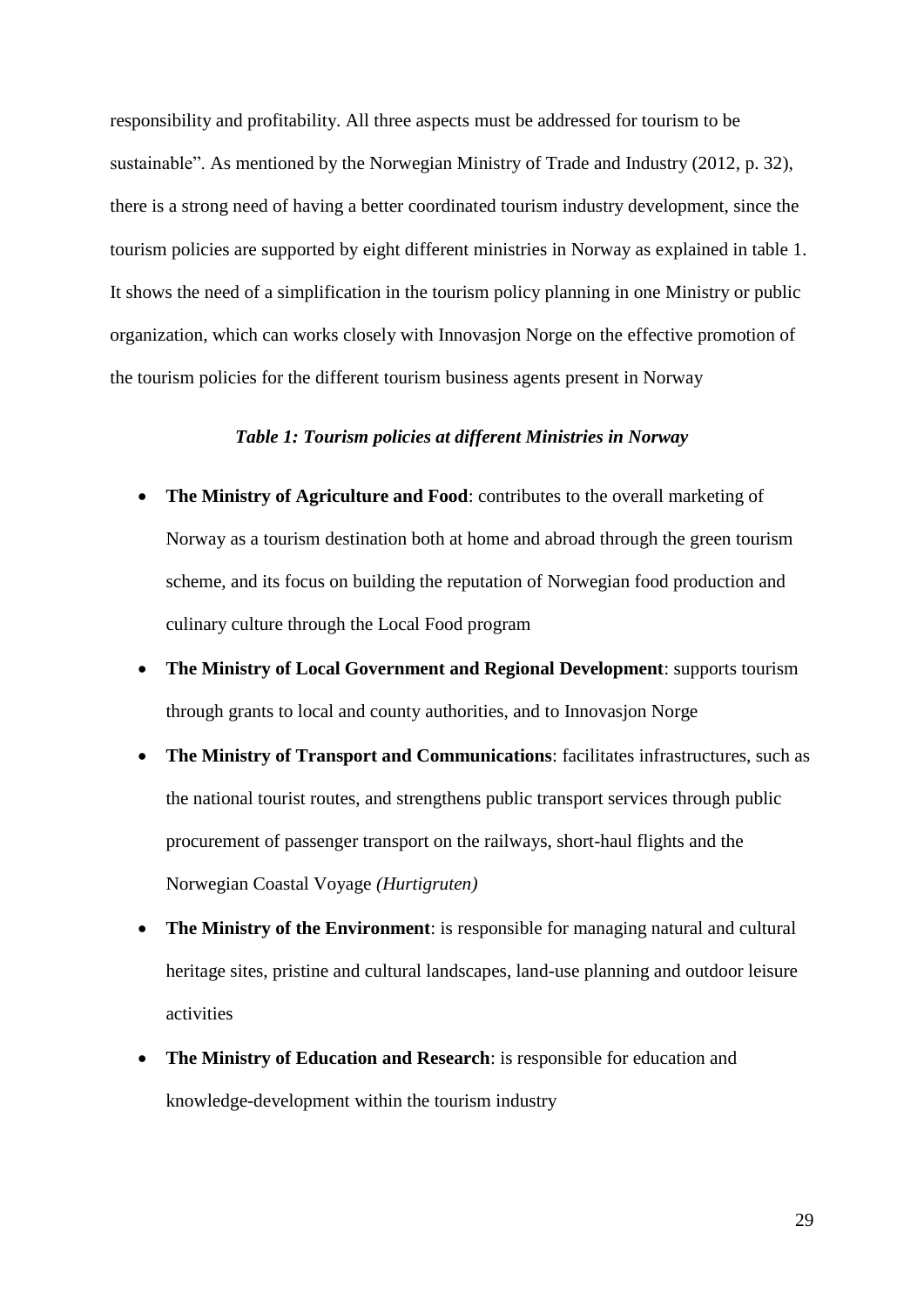- **The Ministry of Fisheries and Coastal Affairs**: is responsible for efforts to develop marine tourism and coastal culture, as well as use of Norwegian seafood
- **The Ministry of Cultural Affairs**: is responsible for promoting quality, availability and diversity in the cultural sector through contributions to cultural institutions and activities.
- **The Ministry of Foreign Affairs**: is responsible for the promotion of Norway in general, and for promoting Norwegian business interests, including the tourism industry, abroad

# *Source: Norwegian Ministry of Trade and Industry (2012)*

At figure 3, one can observe how the process of communication of the different tourism policies should be, from Norwegian government to the different tourism business agents, in order to have a more effective communication and simplify the eight Norwegian ministries and their tourism planning development interest, as listed in table 1.

# *Figure 3: Projected process of tourism policies communication in Norway*



# *Source: own elaboration*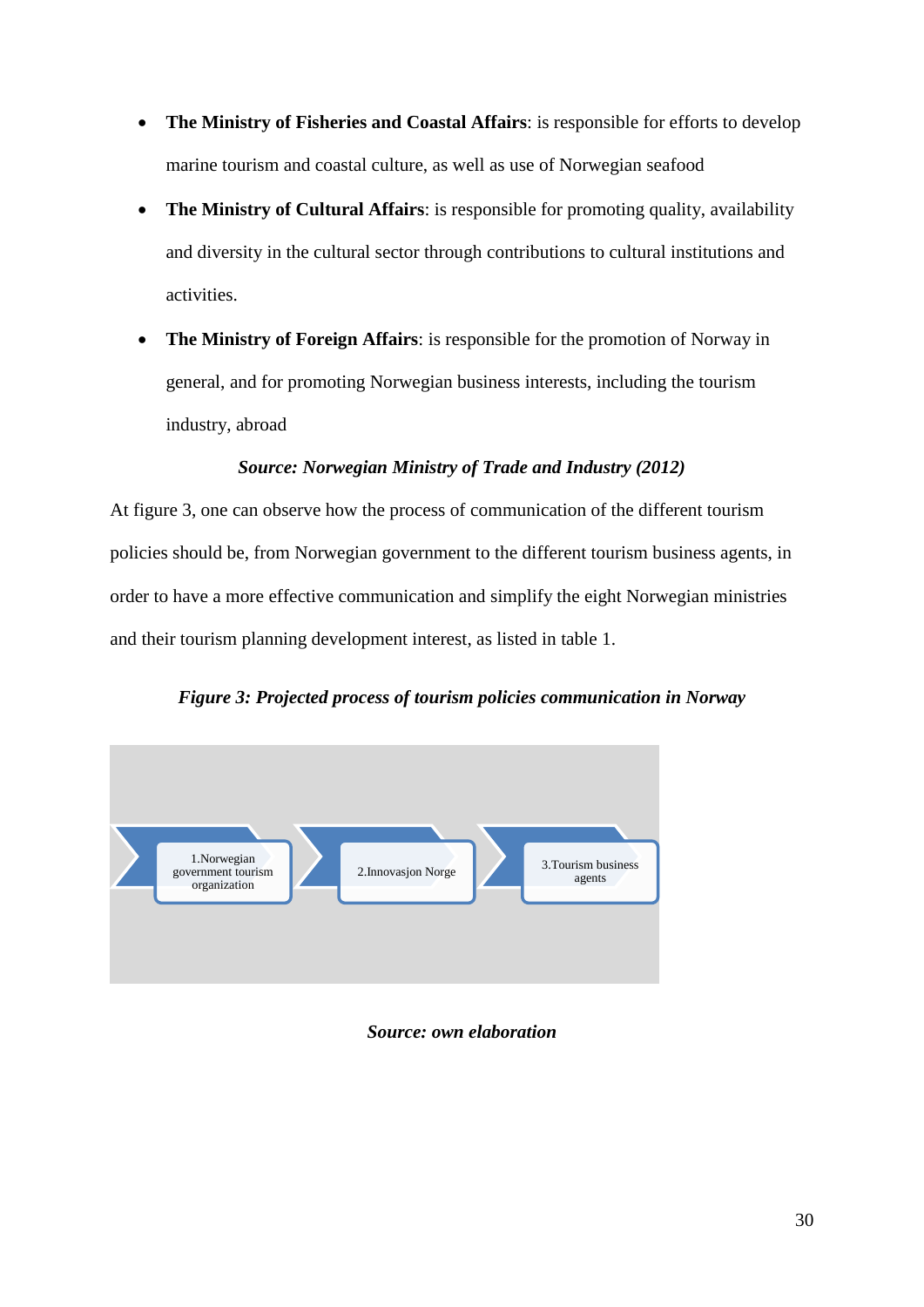# **3. Hypothesis**

### **3.1 Description of hypothesis and process of analysis**

There is a difficulty of defining the concept of tourism policy; therefore, there is an interest in analyzing a number of tourism policies in Stavanger. The analysis made in blocks of interest will lead into a more accurate study and better understanding of the interrelationships among the different areas of tourism. The aspects of the theoretical description analyzed, has been the phenomenon observed as the existence of different policies for each one of the tourism business industries in Stavanger that are not considered connected, and the purpose to answer the main question problem as the hypothesis represents.

The hypothesis of the project was the study or investigation of the existence of a tourism policy in Stavanger not "de iure", but "de facto", which analyzed the different information sources used, and eventually confirms or rejects the hypothesis. Since the investigation of the case analysis method is based on the analysis of regulations, laws, and articles relating to tourism policy Stavanger has been decided to be use the scientific hypothetical research, since this is built on basis of previous studies such as analysis, and to reject the use of hypothetical scientific deductive method, since the purpose is to demonstrate empirically the previous hypothesis.

# **3.2 Phases and steps of the process of analysis**

Once the hypothesis is defined, and what is the method used for checking, the next step will be accepting or final rejection of the hypothesis.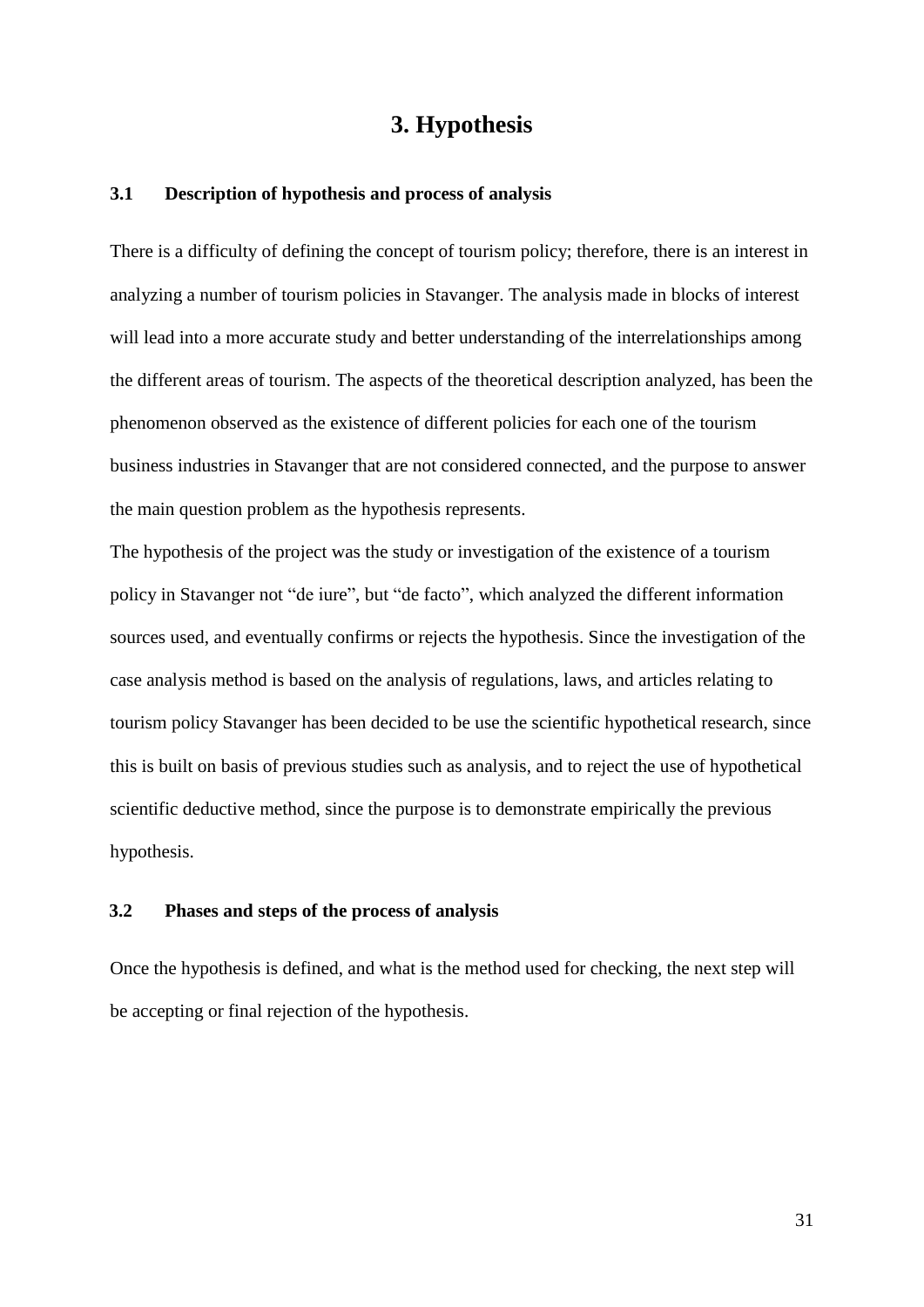## **Initial phase (Steps 1 & 2)**

#### o **Description**

Information research from a start moment where was observed the strength of tourism in Stavanger, but at same time not good cooperation among areas observed, that couldn't follow a business plan as government wants as other business sectors importance outside oil and gas for Stavanger.

## o **Step 1: Clear approach to solve the case**

There are no common rules in the field of tourism policy in the Stavanger, but different actions at different levels, without the existence of coordination in its action to allow greater promotion of tourism, and this is the approach that seeks resolve and may expose that this is the field of study chosen and defined.

# o **Step 2: Learn about the approach made**

As stated above, the collection of information is based on studies in the field of tourism policy rules, laws, rulings and articles, and to the extent possible interviews with people associated with different blocks of interest defined. The collection of this information will allow the study and analysis of the approach mentioned a study to determine objectives, remaining opinions and interpretations for the future in the discussion and final conclusions.

## **Planning phase (Step 3)**

# o **Description**

With the information achieved, was described the problem and the hypothesis needed to be analyzed.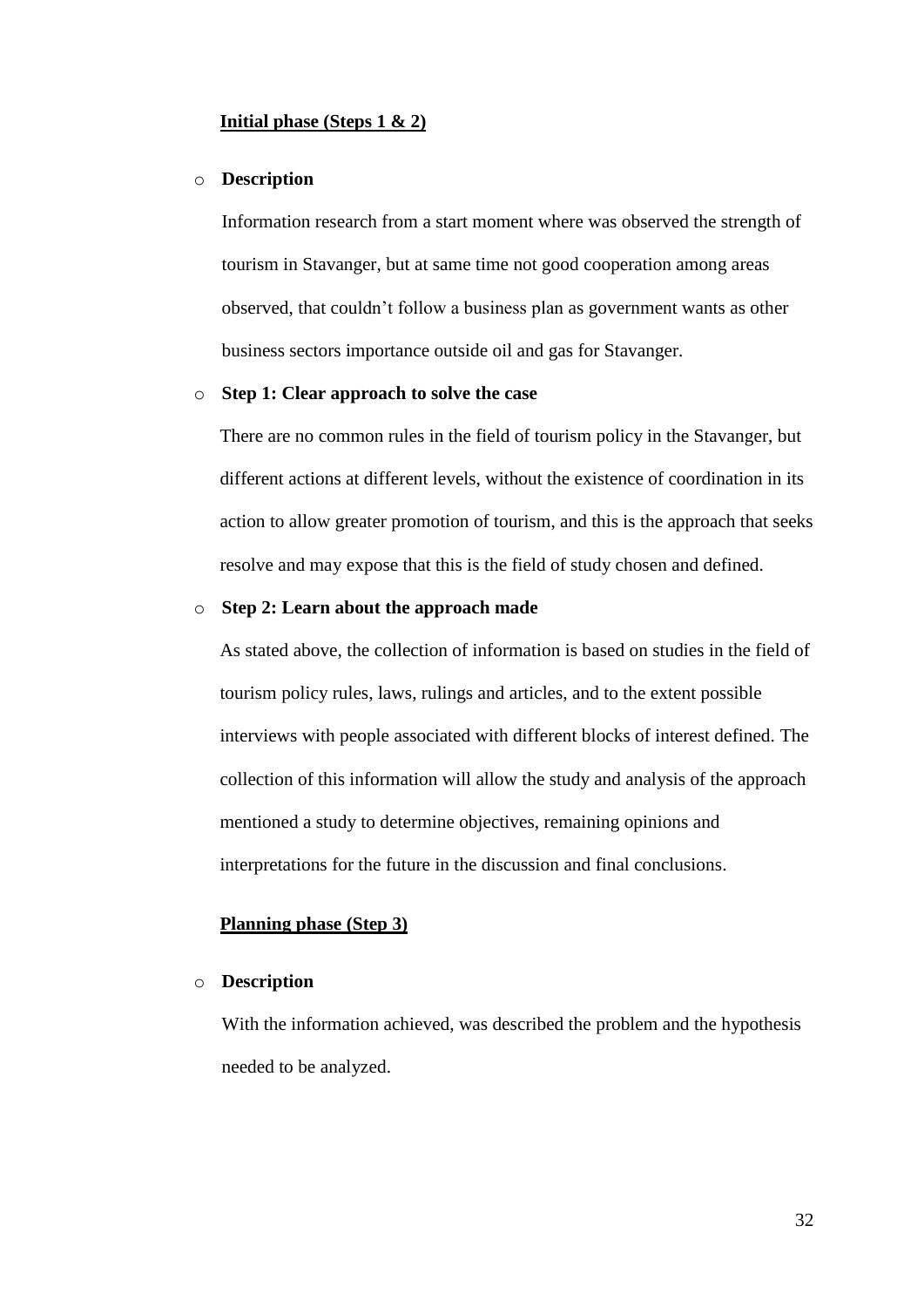#### o **Step 3: Describe the hypothesis**

Existence of a tourism policy "de iure", but "de facto", looking for an analysis that gives a positive response to the proposal made.

### **Development phase (Steps 4 & 5)**

# o **Description**

With all information achieved and hypothesis planned, professionals of the different tourism sectors works in Stavanger were interviewed to test the hypothesis and see if the hypothesis was confirmed. Afterwards is proceeded to an evaluation process to confirm or reject the hypothesis.

# o **Step 4: Testing the Hypothesis**

As a scientific method of analysis is based on experimentation that allows checking the hypotheses, must be sure that because it involves the coordination approach in terms of tourism policy in Stavanger is the non-existence of a "de facto" tourism policy that allows an action to a particular case in this area. Therefore it will be necessary to test the hypothesis in the conclusion of the investigation, and this will be done with the approach of the final analysis result, with the feedback from interviewers and others.

#### o **Step 5: Confirmation or rejection of the hypothesis**

Having done the research and verified the initial hypothesis through the final results will be the analysis and study of the same by the author, with master thesis advisor supervision, in order to verify all data. The validity of the analysis is based on the hypothesis, analyzing and presenting test results that are not inconsistent, and that the approach to information studied and used, have been appropriate, so as to confirm or reject the hypothesis, and demonstrating a reliable research process.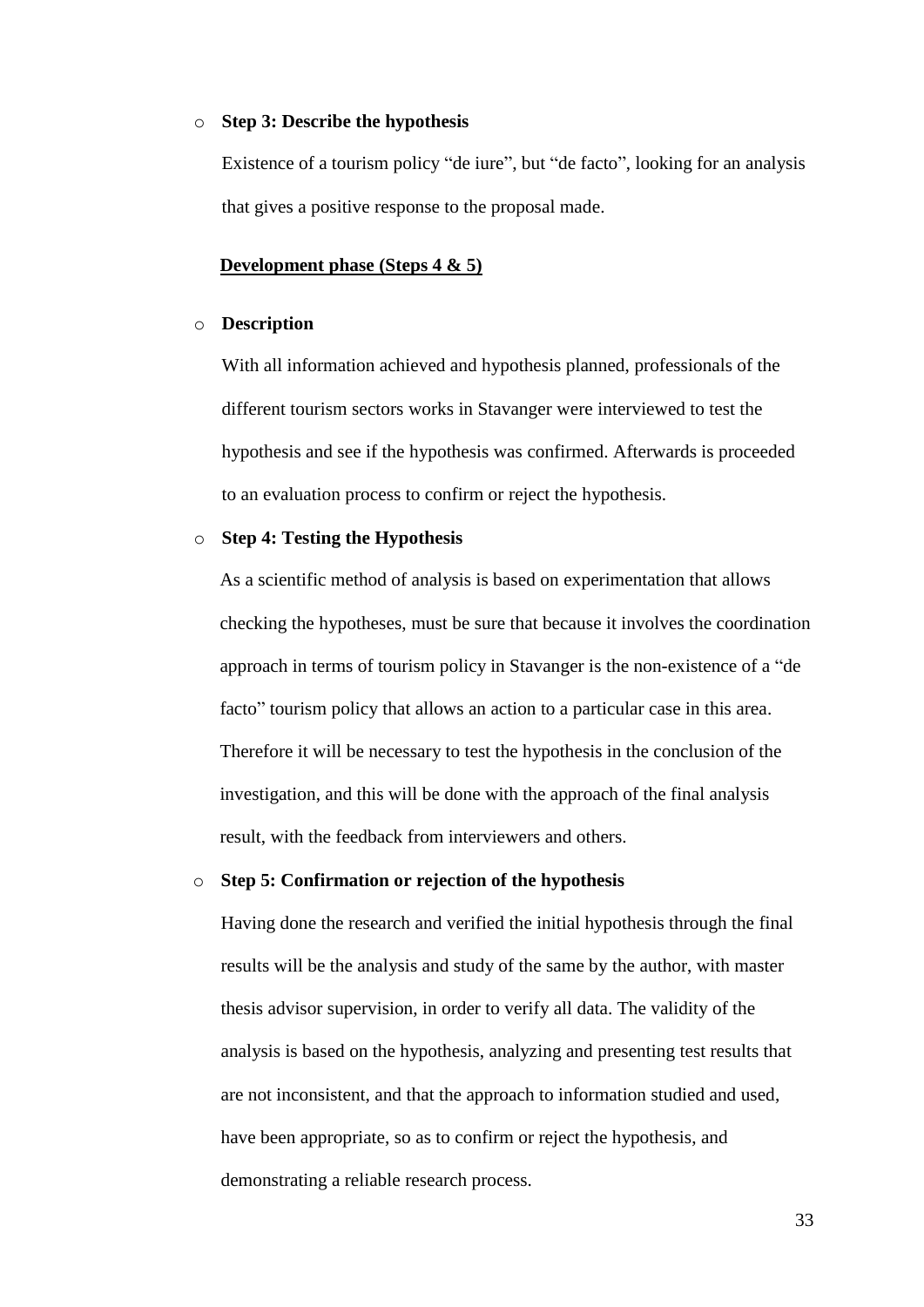# **Communication phase (Step 6)**

## o **Description**

The results of the study were communicated with the present master thesis project.

### o **Step 6: Communication of results**

Once given validity to the results, it is confirmed or rejected the initial hypothesis exposed as a conclusion, with a summary of the findings and the work realized.

#### **3.3 Method of Investigation**

The research methodology is based on the analysis of judgments, laws, regulations and articles in the field of tourism, and interviews with relevant actors from the different tourism business areas, in order to have a better understood of the tourism business in Stavanger. While doing the analysis, an examination was made of what block of interest *(hospitality, MICE, planning or leisure)* had an influence in each particular case, taking into account that in most cases, a block of interest was particularly involved. Therefore, the complexity of the methodology of research was in fact once analyzed each case and had a relationship with the tourism business sector, to define on which block to analyze it. This is particularly relevant; because in order to achieve the best possible conclusions and more accurate classification is vital prior given that the investigation would be carried out by analyzing individual cases, in order to more efficiently evaluate their impact and relationship with the higher level and represents the tourist action.

That is, to describe the global tourism represents, one must understand the particular features each particular case according to the block of interest on which it affects, in order to have a more comprehensive final analysis representing all the various individuals that together make up the tourism. The following procedure, once defined a case was related to tourism and has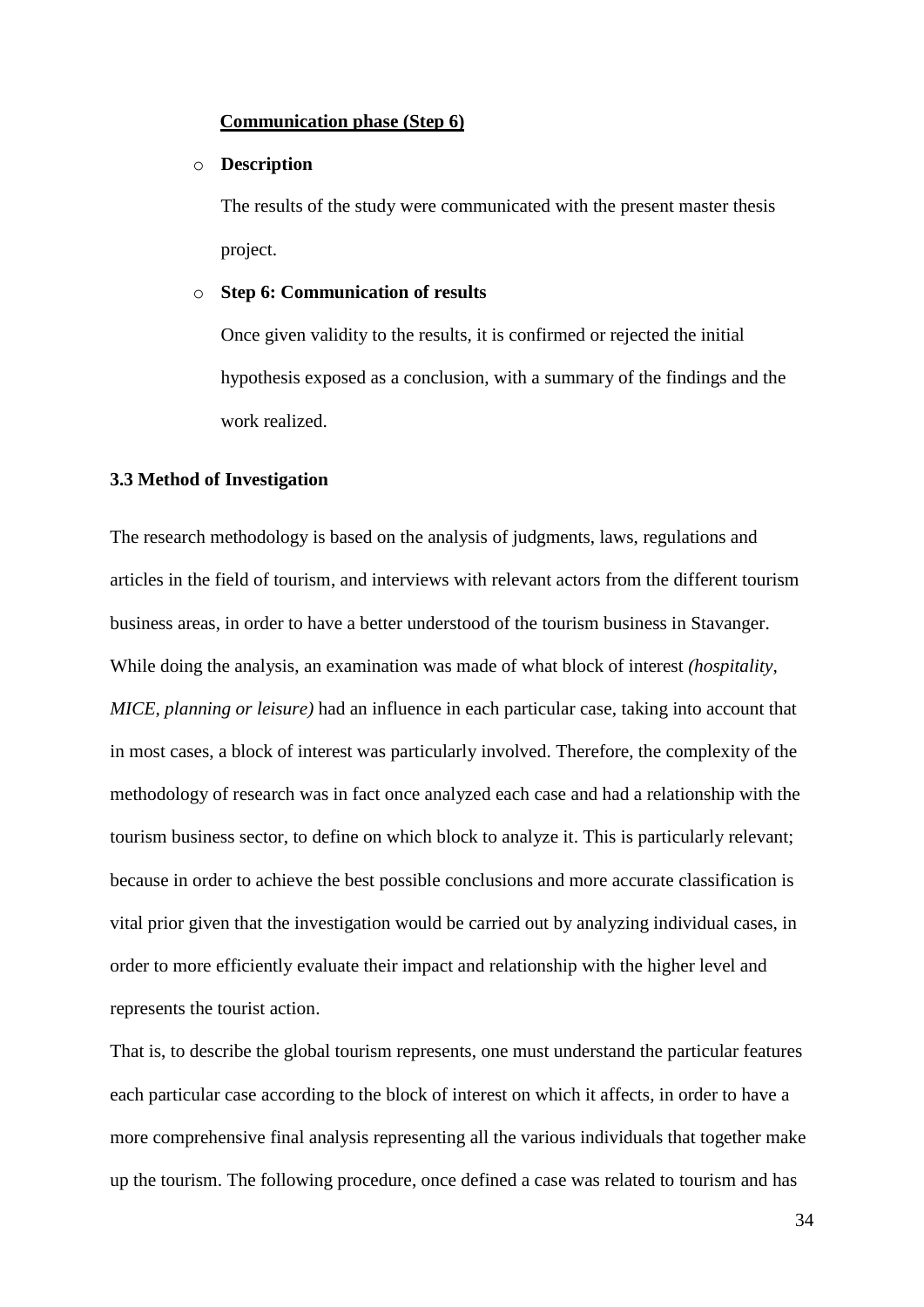been classified by the subsequent global analysis has been extracted aspects that define the management and the overall effects of tourism, extracting two aspects to consider, that would be particular management and the overall incidence. When has been considered particular management *(through the comments made by the authors of each business area analyzed, interpretations of laws, regulations and other documents, etc.),* were able to extract the effects and relationships as more global represents tourism. The methodology of research as is explained allowed to act as stepping points defined in the assumptions and of the same way, the conclusions and future prospects so can be seen if the fact is taken for applies the same as its acceptance or rejection.

## **3.4 Constructs of the method research design**

The conceptual model of the present master thesis, has considered four angles (sociological influence, organizational culture, organizational cooperation and economics influence), in order to analyze the hypothesis projected. Ryan (1997), explains that there might exist similar motivations, but diverse behaviors in the tourist experience, what means that different needs and personalities is what defines finally the tourism experience. More concretely, can be observed that satisfaction is as subjective measurement, linked to expectation and experience of each individual, confirming being more appropriate to use as method of analysis and research will be explorative, in order to understand people's reactions, and the reasons of their answers during the interviews realized. From Ryan (1997) statement, can be observed that there are no absolute answer to what means satisfaction, since it depends on individual perceptions, but at the same time is needed to consider and its influence on the tourist experience. The method chosen to analyze organizational culture has been descriptive, because this will show the reality of each company or organization, and a descriptive design, because is expected to prove the reality how internally and externally each tourism company or organization is coordinated.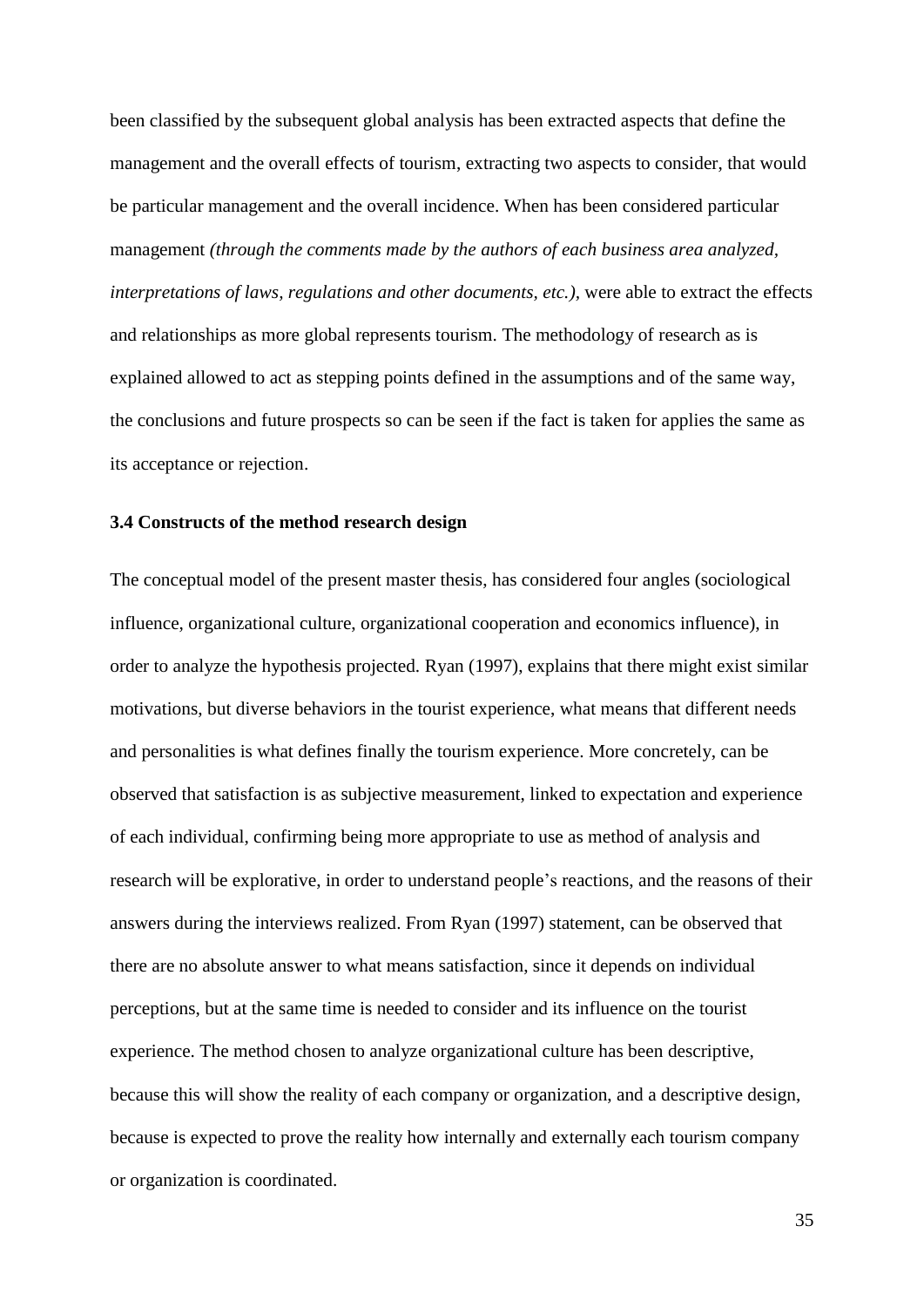The method chosen to analyze the cooperation in an organization will be descriptive, in order to describe each company or organization, and a descriptive design because just will be proved how internally and externally each tourism company or organization is coordinated. Madsen (2012) stated in the Aftenbladet article from  $2<sup>nd</sup>$  May 2012 "This is the new tourist exploring Ryfilke's boss", that the importance of cooperation for an organization, and more concretely considers the especial relevance as tourist chief for Lysefjorden in his position is that the tourism business companies, should cooperate and being coordinated, stating the need of a national tourism organization that will coordinate tourism policies and where all tourism organizations can have a support and guidance from. Innovasjon Norge as stated by Fierros (2014), represents the Norwegian tourism organization works towards tourism planning for Norway, however except Haar (2014) and Region Stavanger stated a clear collaboration with Innovasjon Norge, showing a need of a better communication and cooperation possibilities for tourism organizations with Innovasjon Norge.

As mentioned by Fierros (2014), Innovasjon Norge has two main roles, first of all the regional development, including the financing of tourism projects under different sustainability criteria, potential, internationalization, etc. and the promotion of Norway as a destination both in Norway and abroad. Fierros (2014) highlighted also that Innovasjon Norge has a close collaboration with the regional tourist offices, such as Stavanger Region, for promoting overseas destinations and businesses locally for tourism development. Locally, Fierros (2014) mentioned that Innovasjon Norge supports through funding, consultancy, training etc. as the beneficial cooperation with Region Stavanger mentioned by Haar (2014). The method chosen in the analysis of the economics influence, will be explorative in order to understand people's reactions, and a causal design, because is not just explain why economic influence takes so much importance, also is needed to analyze and explain the causes of this situation. Anderson, Fornell & Rust (1997, p. 132), analyze the importance of economics and its impacts on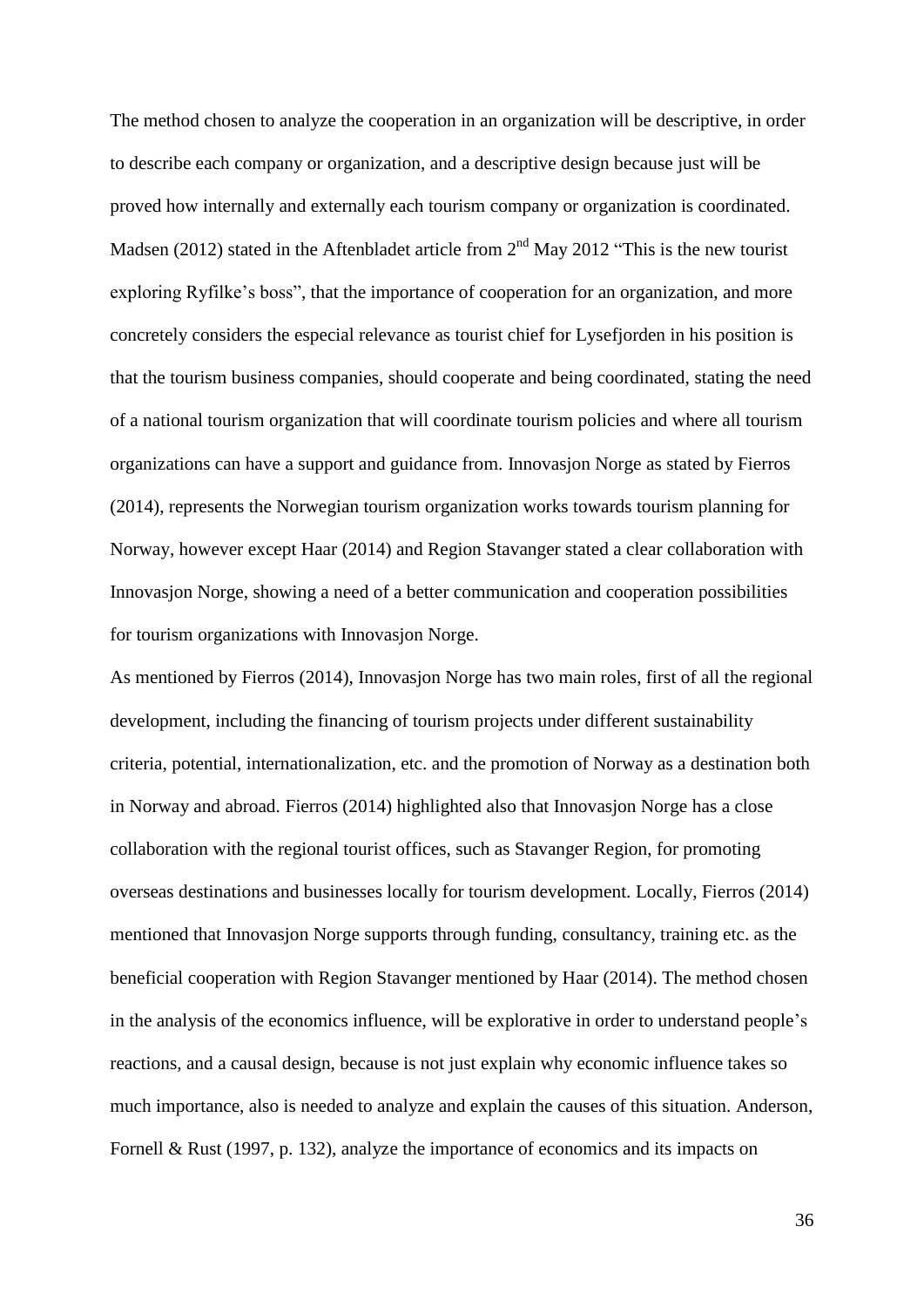customers satisfaction, and state that "Quality that meets customer's needs refers to the design characteristics of a product", showing the importance of an accurate analysis and description of each tourism product will be addressed to a customer. From Anderson, Fornell & Rust (1997, p. 132) perception of quality importance for a customer, must be stated also the difficulties to analyze on a tourist experience as value added and motivation of a traveler when move to a destination, as stated by Chockalingam & Auroubindo Ganesh (2010, p. 2) when mentioned that "The problem intensity experienced by tourists differs depending on various factors influencing tour environment", confirming the importance of tourist perception of its experience and the difficulties at the same time to be analyzed, being even more complicate to analyze its economics influence, but as more accurate as possible will be that analysis in economics influence, a better performance and success will come up for the tourist organization. Moreover, Casanovas (2014) highlighted the importance of economics in tourism planning policies, when he stated that

"Tourism is indeed a phenomenon capable of boosting from an economic point of view and social any territory under a given administrative organization, but this work cannot be performed without the direct involvement of governments through the construction and development tourism policy, which will approach the mechanisms to guide decision making to promote and encourage tourism".

#### **3.5 Hypothesis of the Master Thesis**

Is there a tourism policy for Stavanger "de facto" but not "de iure"?

This is considered as one hypothesis that will be the focus of the master thesis elaboration, but in addition related hypotheses will be evaluated. There is no relevant theory for the phenomenon explained as the existence of different policies for each one of the tourism business areas in Stavanger that are not considered connected, as long as the main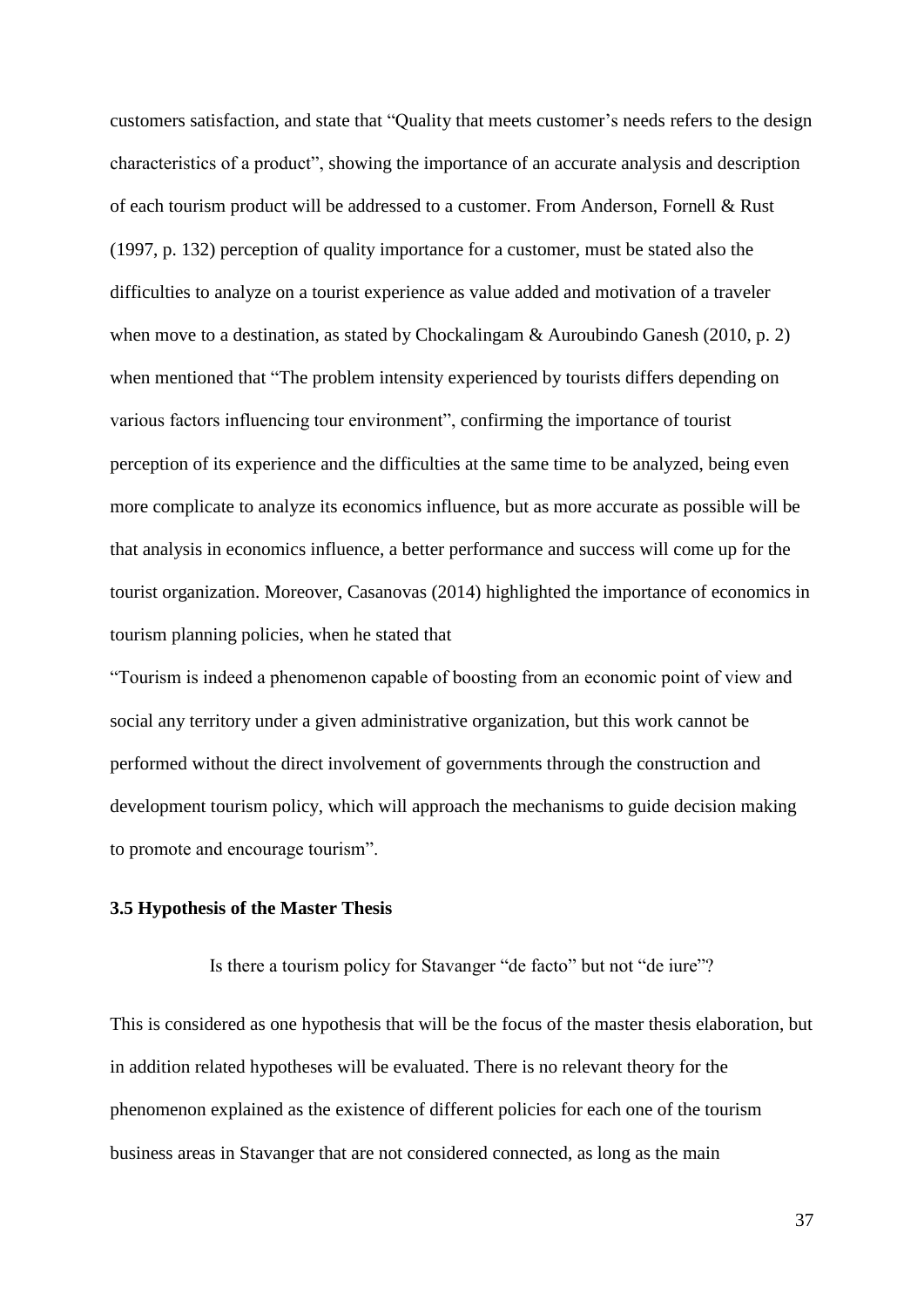organization/company coordinates tourism in Stavanger is Region Stavanger. Region Stavanger only provides information of places to visit and events took place in Stavanger and area around as explained in their website, and also there is no document available that explain how Region Stavanger coordinate tourism policies of different tourism business industries present in Stavanger, proving that Stavanger with its main tourism organization of promotion doesn't provide any information how is organized tourism in the city. Innovasjon Norge, is the Norwegian organization for innovation and promotion of Norwegian Industries, as mentioned by Fierros (2014). For all above, it can be indicated that there is no existence of a tourism policy for Stavanger, and there is evidence that the topic has not been properly investigated is confirmed, so the decision of topic research chosen is considered appropriate and relevant to be investigated.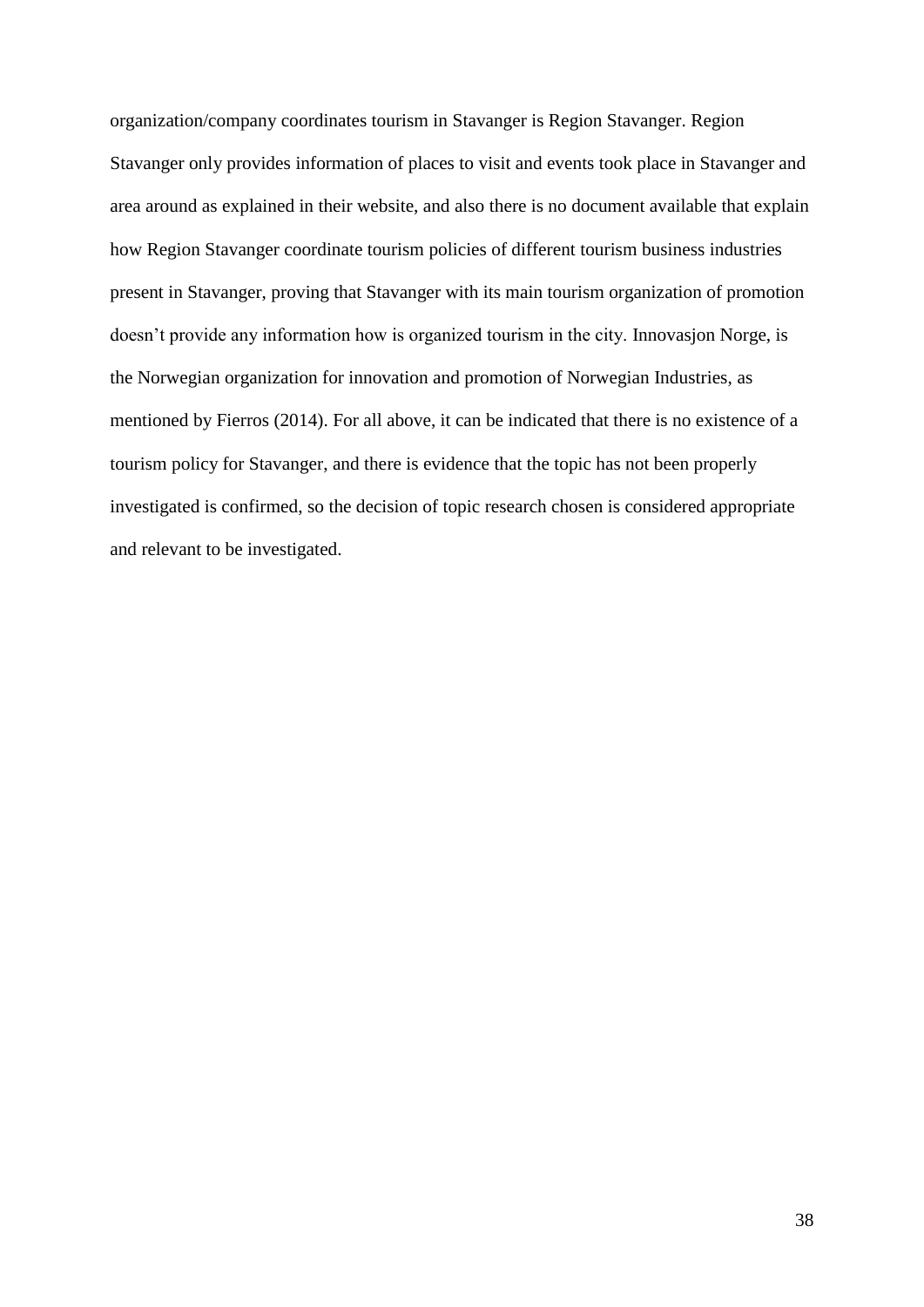# **4. Master Thesis analysis**

#### **4.1 Master Thesis analysis and process of evaluation**

The plan measurement and observation of the local phenomenon explained will be based on analysis of laws, regulations, official government publications, as well as articles and other printed publications related to Stavanger and it possible implications with tourism policies. The research has included a questionnaire and interviews with representatives of the four tourism business areas analyzed in Stavanger, in order to get a closer approach to the tourism business sector in Stavanger. As can be observed below, there were several companies and tourism organizations in Stavanger considered interesting to be interview in the research of data information for the master thesis, and here is the evaluation of them:

- 1. **Region Stavanger**: contacted and arranged an interview with Per Morten Haar
- 2. **Stavanger Kommune**: contacted and since main tourism promotion for Stavanger is under Region Stavanger, recommended contact them
- 3. **Innovasjon Norge**: contacted and achieved interview with Eugenia Fierros, as representative of Innovasjon Norge promotion in Spain
- 4. **Visit Norway.no**: as tourism website of tourism promotion was considered interesting to have their opinion about tourism promotion, but had no reply
- 5. **Hotel sector**: arranged an interview with Rica Hotels representative, and got their opinion about hotel influence for tourism with Stavanger as tourism destination and their promotion
- 6. **Conventor**: DMC company, had no reply
- 7. **Chamber of Commerce/Naeringsforening**: as a contact with tourism sector was considered interesting to know their opinion, but had no reply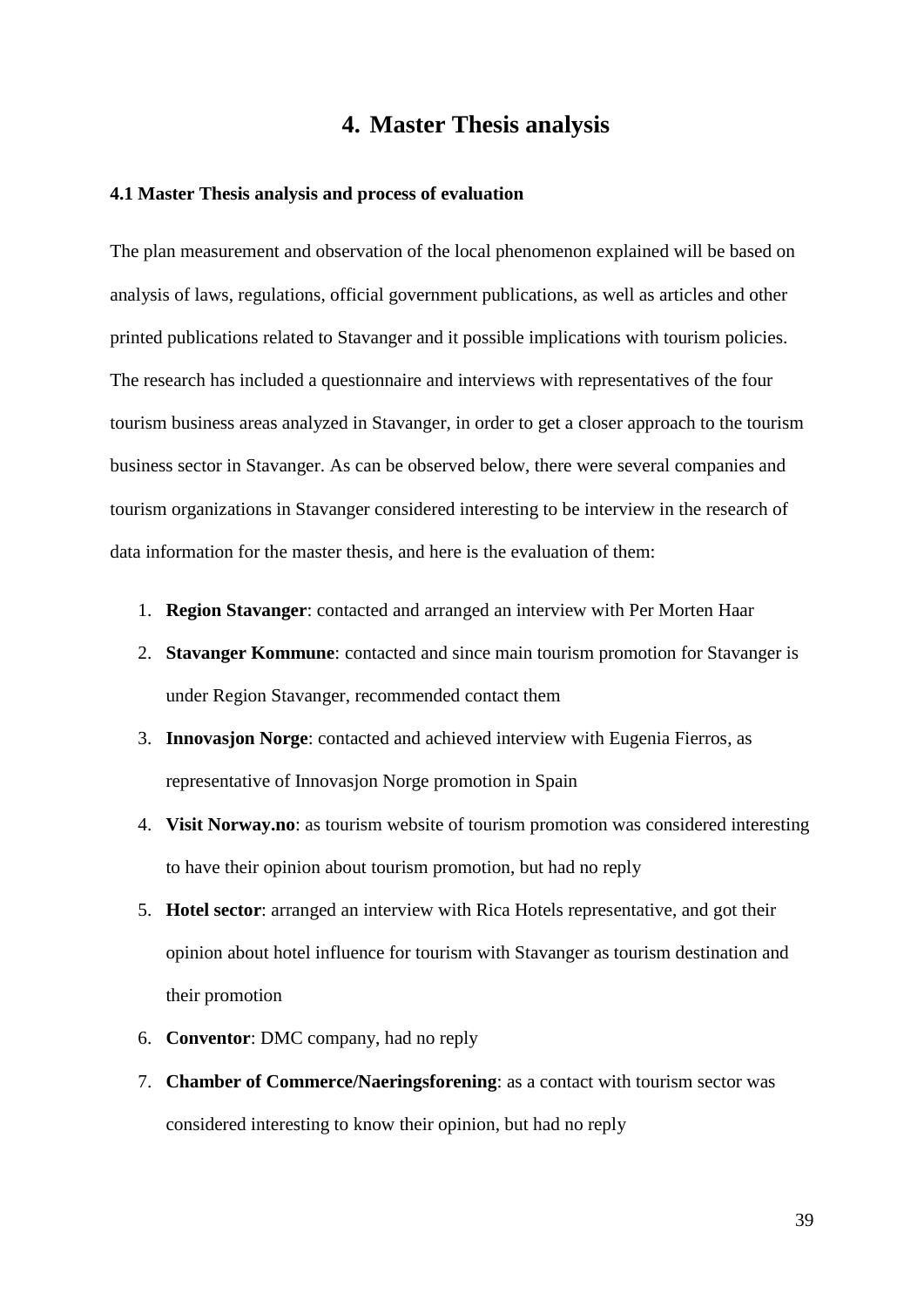- 8. **Rodne Cruise**: cruise transport company interesting to know the influence of travelers to Stavanger as tourism destination, no reply
- 9. **Kongeparken**: amusement park, videoconference interview with Hakon Lund
- 10. **Norwegian, Vueling and SAS**: airlines transport company, interesting to know the travelers coming by Europe and destinations from UK and Scotland as expressed by Per Morten, replied send to contact general information telephone, without further reply or knowledge from that telephone contact who to contact
- 11. **NSB**: train transport company, interesting to know the influence of travelers to Stavanger as tourism destination, no reply
- 12. **Professional in Social Corporate Responsibility and Sustainability**: contacted with a professional living in Austria
- 13. **Tourism planning professional in Norway**: tried to contact with Ola Madsen, tourism planning professional at Lysefjorden and Ryfylke, no reply

### **4.2 Questionnaire**

Addressed to tourism professionals in Stavanger *(people and organizations/companies)* and external cooperation in the interviews projected, it was decided that due to good knowledge of English from tourism business sector in Stavanger, and in order to see their focus on internationalization of tourism, to send the questionnaire in English. A pre-test of the questionnaire as can be observed at enclosure 1 has been tested with MICE representative interviewed with a pre-send of questionnaire before interview to understand if all questions were clear, any questions not relevant or other missing, what the MICE representative agreed all was understood and correct. Subsequently it was decided to add at the pre-test questionnaire as can be observed at enclosure 2 some questions to personal impressions related to its tourism business area and a general overview of prospective for tourism business development in Stavanger. At table 2 can be observed the main handicaps and problems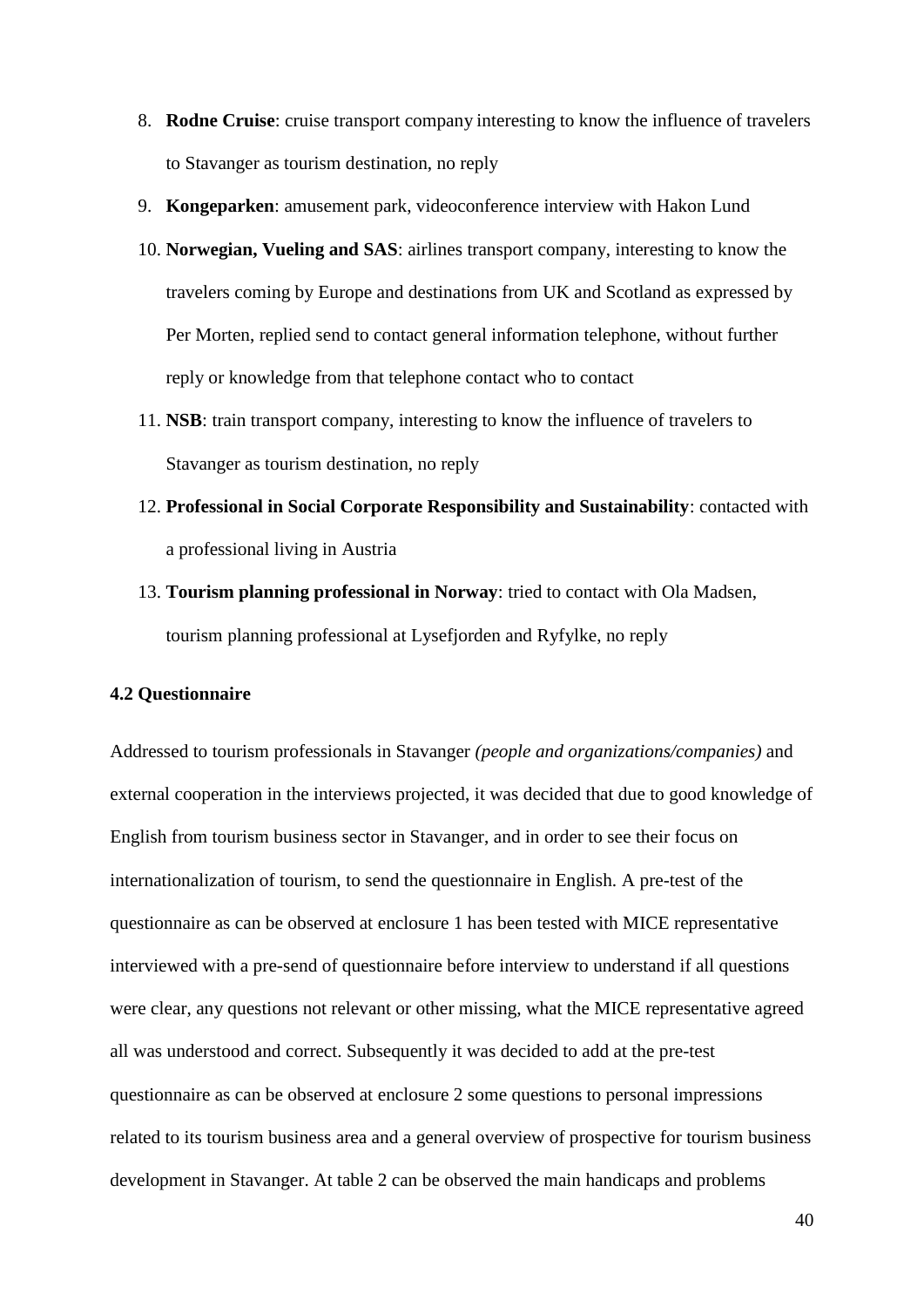occurred during the questionnaire research and interviews, as well as the positive outcomes observed.

## *Table 2: Main handicaps and problems occurred with the questionnaire and interviews*

# **Problems appeared**

- Not everyone answered interviews
- Transport sector couldn't be reached, and some interviewers explained its importance
- Not direct contact to get interviews, some reached among a long line of requests until find the person

### **Positive outcomes**

- Access to direct information by interviewers
- Accessibility for interviews by e-mail, phone, video-conference and meeting
- Offer of further help of interviewers
- Replied of all interviewers to draft included evaluation of the correspondent interviews, with very few changes
- Permission give to use their name and job position

*Source: own elaboration*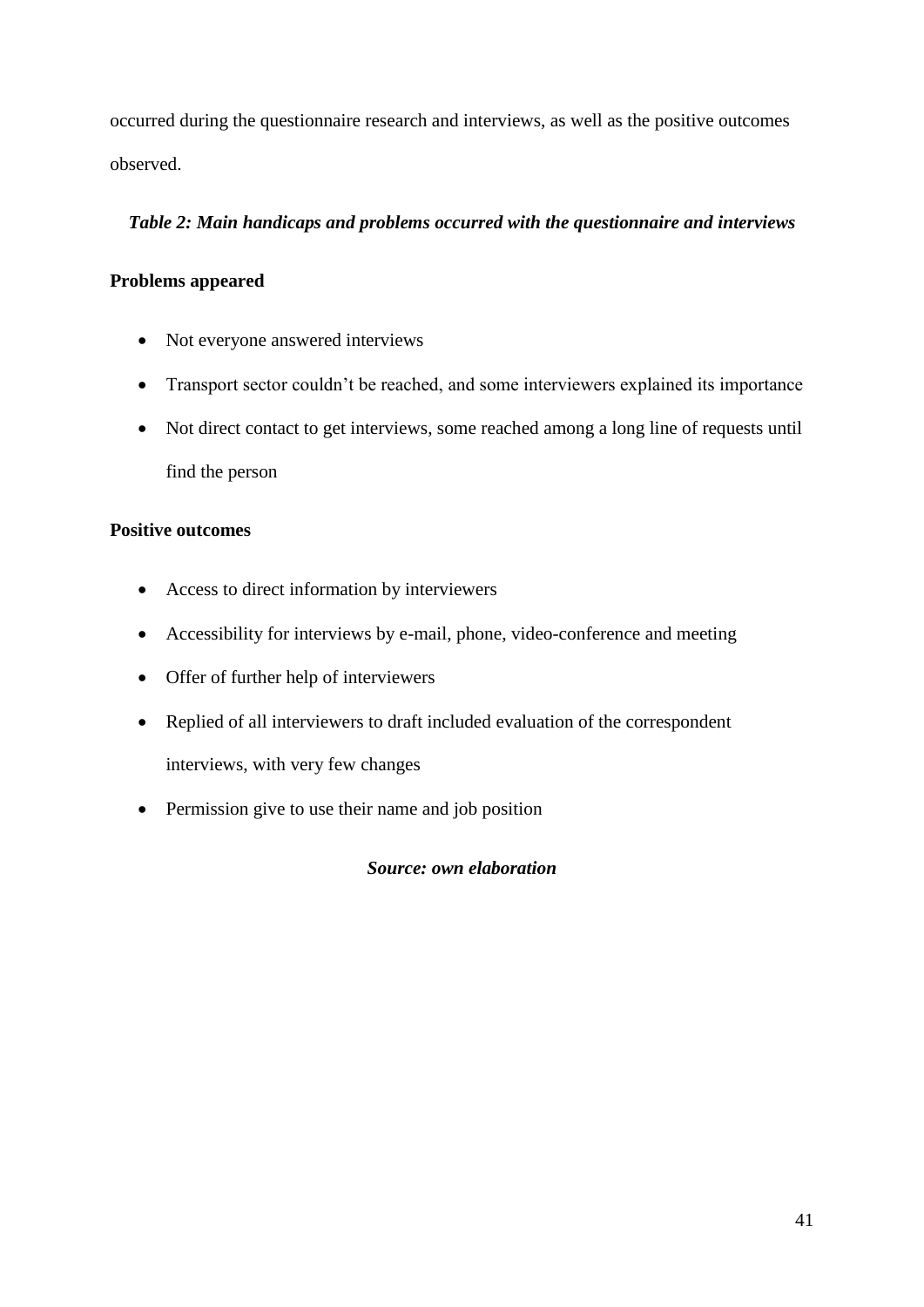# **5. Master Thesis blocks of analysis**

#### **5.1 Description of Master Thesis blocks of analysis**

The importance of tourism, the transversal complexity involved must be clearly mentioned, with the presence of different stakeholders, showing that tourism is not confined to a particular action, it involves a broader view of the environment, that involves administrations, customers and other stakeholders, in order to be comprehensive, and understand the existence of several tourism agents, because understanding this outcome to society can be analyze the interactions among different areas as tourism represents. In the case analyzed, it was decided to define the areas of analysis, related to blocks of interest, as hospitality, MICE sector, planning and leisure. Those tourism business areas are ultimately related to a more global environment, such as tourism represents, and as in the case of regulations on tourism policy has different stakeholders, defined in the blocks of interest mentioned. The Lisbon Treaty in 2007 as explained by European Commission (2007), which mentions first implicitly *(however very slightly)*, recognize the importance of tourism management and defines a first impression of tourism policy, represents the moment where we have to set up an start of tourism policy planning importance, recognized by the state members of the European Union, and Norway should consider as the start reference to define an start of regulation in tourism policies matters. According to Baumeister & Leary (1995, p. 497) statement of "people form social attachments readily under most conditions, and resist the dissolution of existing bodies" showing that we are dealing with human activity that includes human behavior, using resources and interaction with other people, economies and environments, but is always kept the importance of group belonging. In any case, we once again recognize the different people involved in mainstreaming tourism, either as a phenomenon or activity. Tourism and ultimately the definition of a tourism policy has different aspects to consider, and so obvious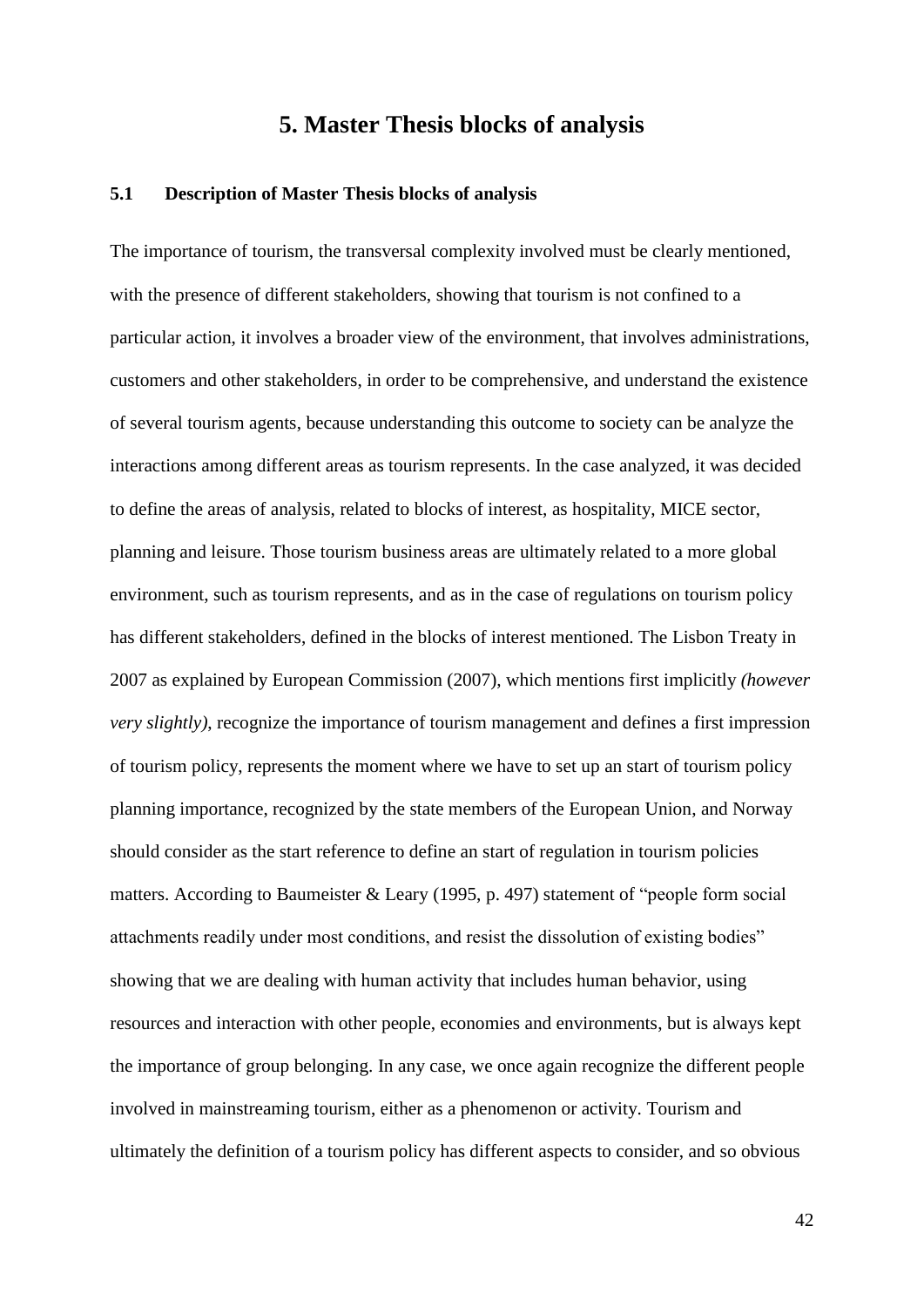and necessary by the separate analysis to understand how a more global tourism and its importance on the need for defining a tourism policy.

#### **5.2 Hospitality**

Tourism has often been considered as a division into two main groups, travel agencies and hotel industry, and to some extent include also restoration as an inseparable part of the hotel sector, which brought with it a vision of tourism focused on two areas, thus ignoring other blocks of interest, as a growth in which tourism along with as much diverse needs of tourists, it is transverse and cannot speak of a tourist activity, without considering the performance of others, or vice versa. But this overview of tourism generally into two major groups, tend to give more importance to those activities that have a higher volume of economic activity and weight, and while we cannot speak of restaurants and hotels covering 50% of the tourism activities following overview exposed before, they have a weight large enough to analyze it separately, as is has been made with the hotel. This reasoning to understand the influence of mainstreaming and great hospitality in the whole tourism, being more accurate and therefore will be following this reasoning, which will be the analysis and study of this blog interest. But like the others and certainly blocks analyzed, this reference to the hotel comprises a common purpose with others, and is committed to offer quality needed and promotes progress in the tourist service in general particularly in the hotel.

On March 2014 was conducted an interview with a RICA hotels representative at a manager position, and very kindly Benedikte Rosland *(Rica Hotel Park director)* agreed to have an interview. The interviewed started with a brief description of company's profile and about the interviewer. Rosland (2014) has a long experience on hospitality industry from many years and has a manager position, what shows a deep understood of hospitality situation, will support the present master thesis and its analysis on hospitality sector. Rosland (2014) explained that the company represents is based its business activity on different areas as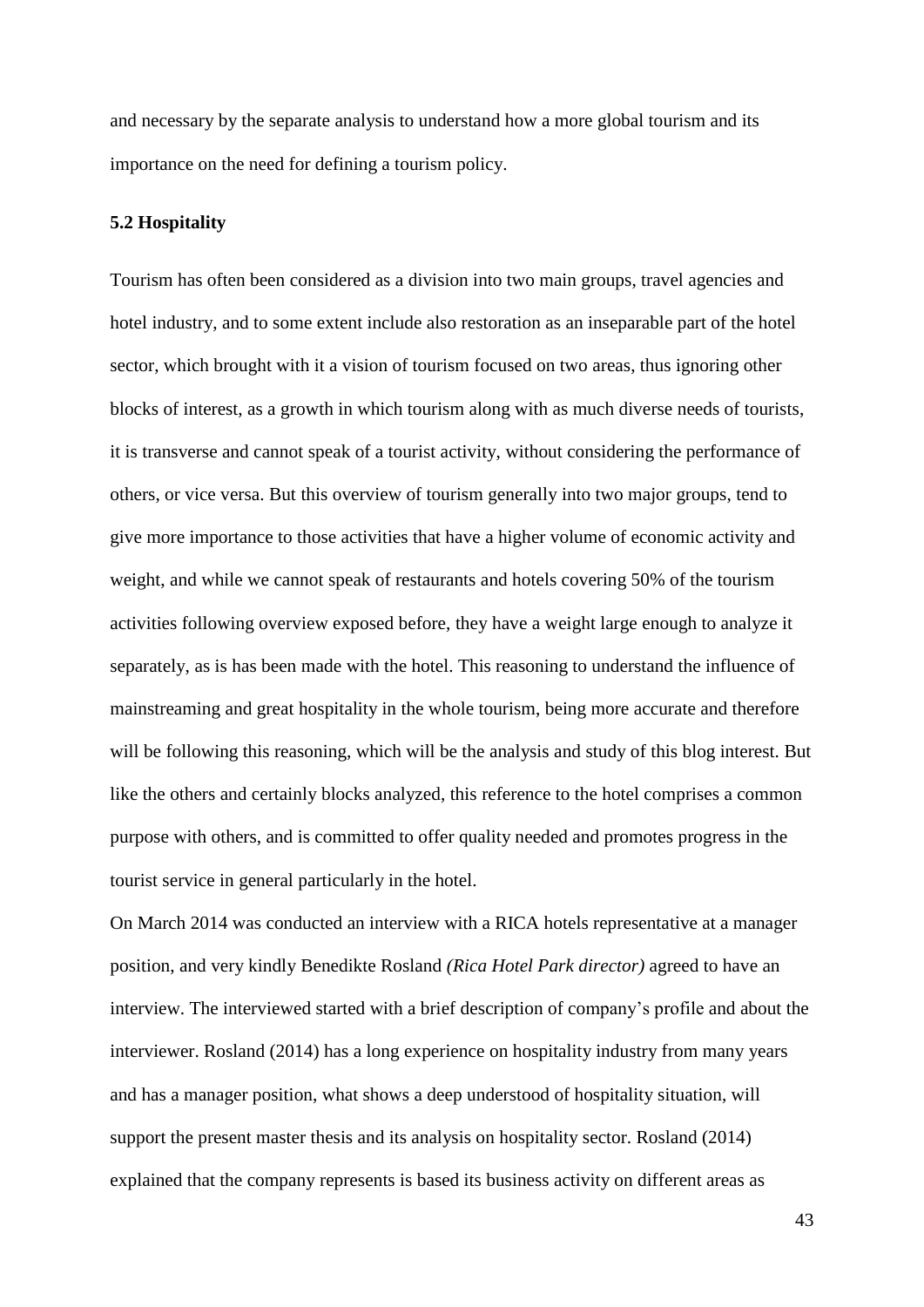restoration, transportation and travel agencies mainly, showing an interrelation among different business sectors, also understood due to the fact RICA Hotels is present in other parts of Norway and Sweden, with approximately 80 hotels. Rosland (2014) explained that Stavanger is an extremely attractive city to be located in for business companies mainly, due to the oil industry, and considers that the tourism industry is operating well in Stavanger nowadays mainly due to the business market. That statement reflects the business importance of tourism and hospitality industry in Stavanger, and however Rosland (2014) refers the importance of oil industry to its activities, also states that the holiday/weekend market is better in towns like Oslo and Bergen.

Regarding the concept of tourism policy or regulation for Stavanger and implications for its company and hospitality sector, Rosland (2014) refers that Region Stavanger together with the community have made good policies and regulations, and Visit Norway has together with the Norwegian authorities the major responsibility on policies and regulations regarding to tourism in Norway. But several others like Innovasjon Norge etc. are helping as well. Rosland (2014) refers to its own company as having a tourism policy, as "Rica Hotels have our own vision, business idea, qualities and these together are the platform for our brand. In addition we have policies for other values, like the environment, responsibility to help others and so on". Regarding to tourism promotion and its decisions and programs implementation, Rosland (2014) explained that RICA Hotels have all the aspects in the development already, and can always do more to improve and constantly develop and always work to improve and implement new ideas regarding a more sustainable and responsible tourism in Stavanger. Rosland (2014) explained also the importance that all the already involved stakeholders work together and contribute, in Norway this is solved in a fairly good way so that all interests and concerns are considered, as a tourism policy planning implication to take into consideration.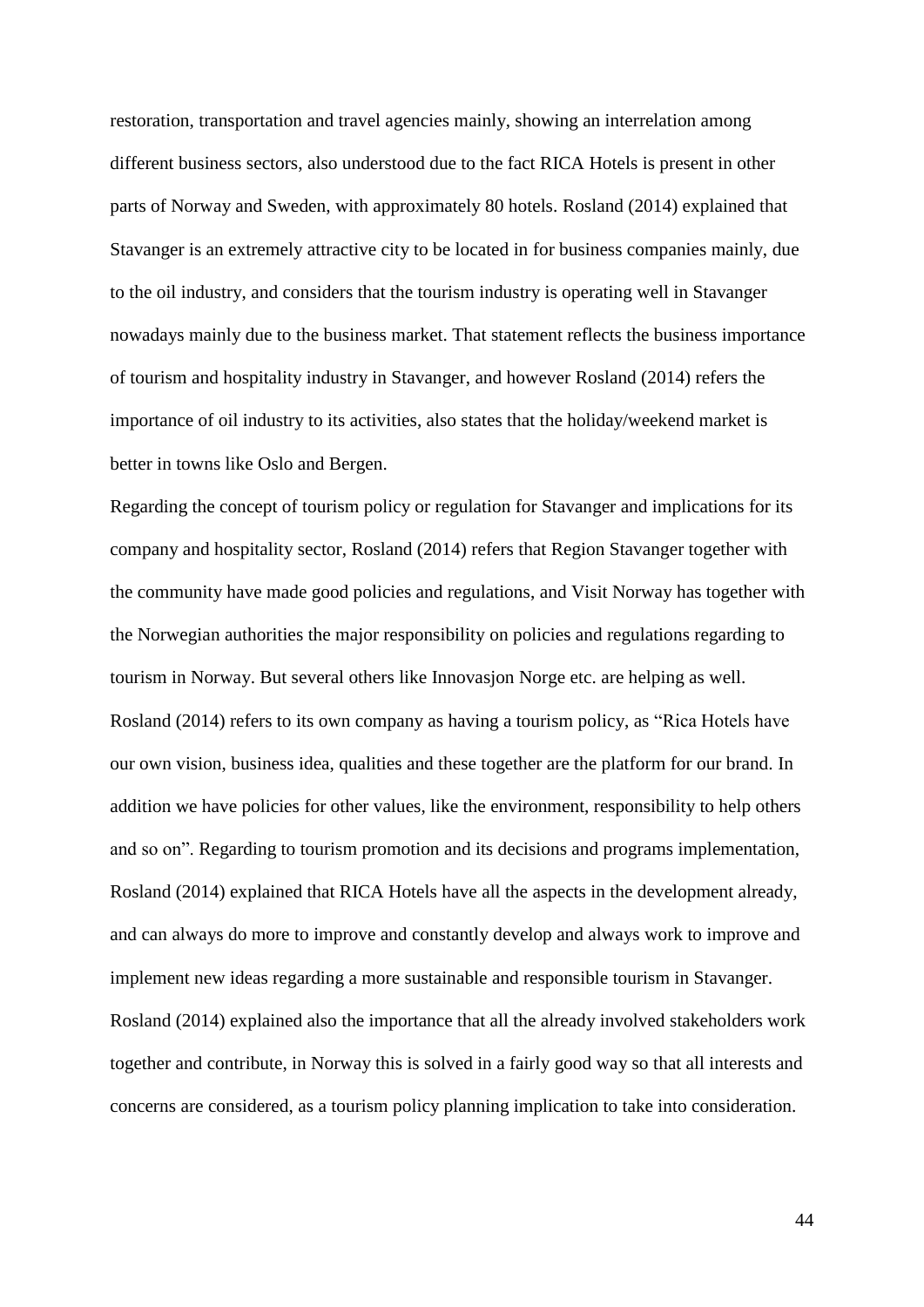Rosland (2014) explained that RICA Hotels cooperate with several customers with agreements all over the country, to the small businesses locally, to other hotels and the tourism business. It can be from Region Stavanger, to Stavanger weekend to the ski place in Sauda or the museums. RICA Hotels representative emphasize the fact that they cooperate very well and put a lot of interest with their suppliers. Regarding to the different channels of promotion used by its company, Rosland (2014) refers mainly to the own RICA Hotels channel of promotion, as also with Region Stavanger and Stavanger Weekend, focusing is strategy of promotion on a focus with the leisure market, and considers that the business traffic comes "automatically*"* due the different contracts and companies RICA Hotels cooperate with.

Rosland (2014) stated that Stavanger is one of the leading cities in Norway regarding as being well promoted, and the main focus on tourism promotion should be as explained an statement of the CEO of Virke that said:

"Norwegians need to see their tourism through the eyes of their tourists, not only with Norwegian eyes. As an example, it`s not necessarily interesting for a Japanese tourist to go to The Pulpit Rock – maybe he wants to go for a shorter hike. We shall continue to tell about Prekestolen and Kjerag, but at the same time show older Stavanger, the colorful street downtown and feel good experiences".

Also was mentioned during the interview with Rosland (2014), that Stavanger is well known in its tourism promotion on an international map, regarding mainly Preikestolen, Kjerag as places to visit and the importance of the oil industry. Understanding the relevance on an international level for Stavanger as explained in the interview and stated above, regarding to the strategy for promotion at a national level, Rosland (2014) explained that Rica Hotels have a common strategy for Norway and Sweden, but don`t operate in other countries except for with the bus groups from different countries.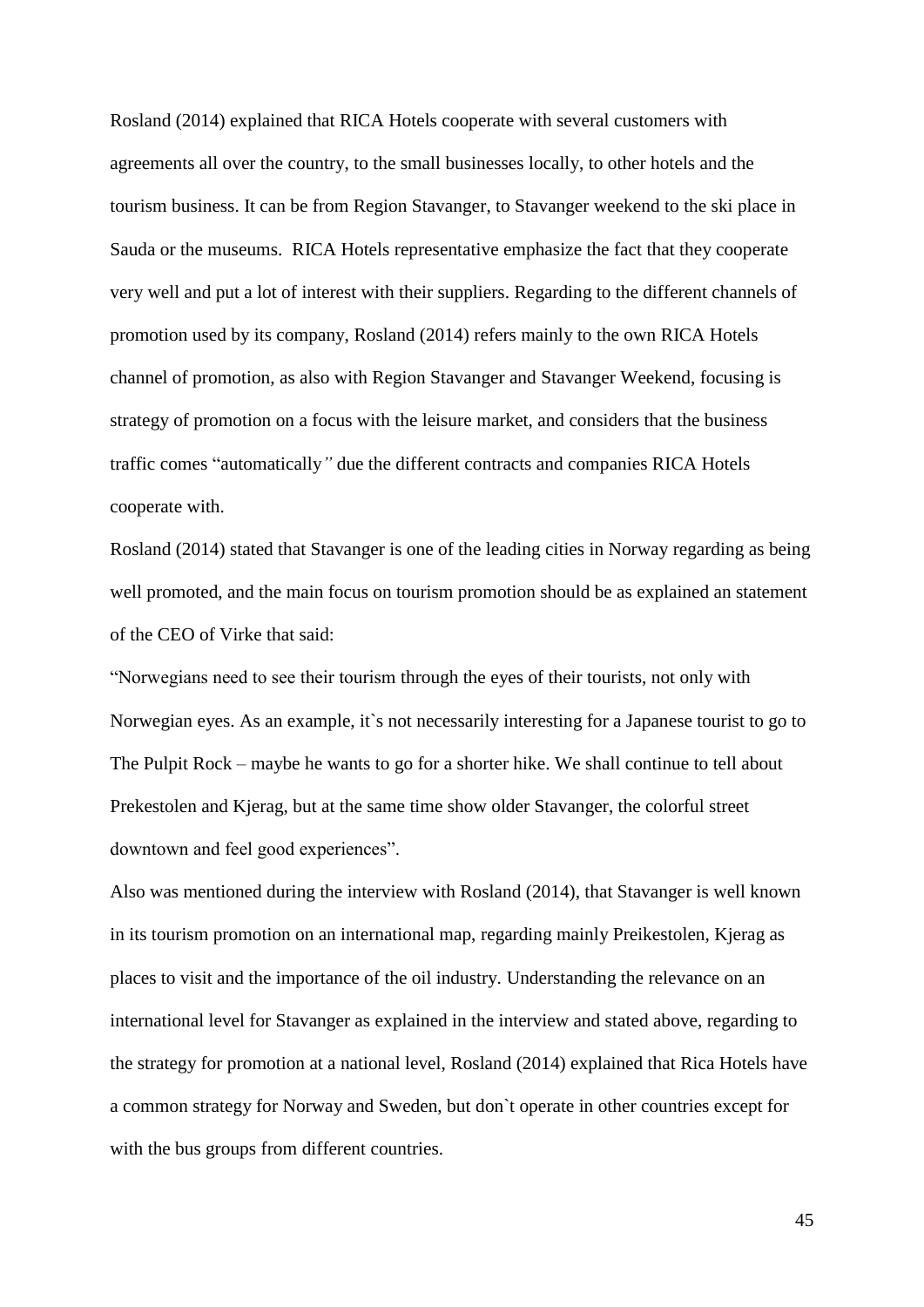When asked during the interview "Which do you think are the main goals for tourism the next 10 years in Stavanger?" Rosland (2014) explained that RICA Hotels continue working with the same strategies as they have today, but developing them so they are interesting as a destination. Rosland (2014) stated also that "Generation Y" wants other things and experiences than the ones today. Already now they see a trend being focus on what is genuine and authentic, and consider that will also be a part of the future. Finally in the interview was asked if will consider modifying is business strategy if Stavanger will develop a tourism policy plan, and Rosland (2014) stated that "if they want to be better, no matter what you do, you have to have a constant change and development". Rosland (2014) mentioned that RICA Hotels is interested to satisfy customers, employers and other businesses, becoming open to consider the benefits a tourism policy plan for Stavanger may have if implemented.

#### **5.3 MICE sector**

The MICE sector market is a specialized tourism business sector, which gained great importance in the recent years due to business growth and change in the life styles, which has formed into a very promising and vast research area regarding its intense planning and application processes that is deeply connected to many different disciplines, such as marketing, management, logistics, etc. MICE sector is a very vast area which is including different facets of the tourism industry such as conferences, festivals, sport tournaments, concerts, banquets, etc., which can be described under Shone & Parry (2004), who frames the MICE sector management process as follows, and explained at figure 4:

- 1) Setting objectives
- 2) Planning, by including budget, sponsorship, operational plan, logistics, health  $\&$  safety and marketing
- 3) Organizing, preparing and implementing the event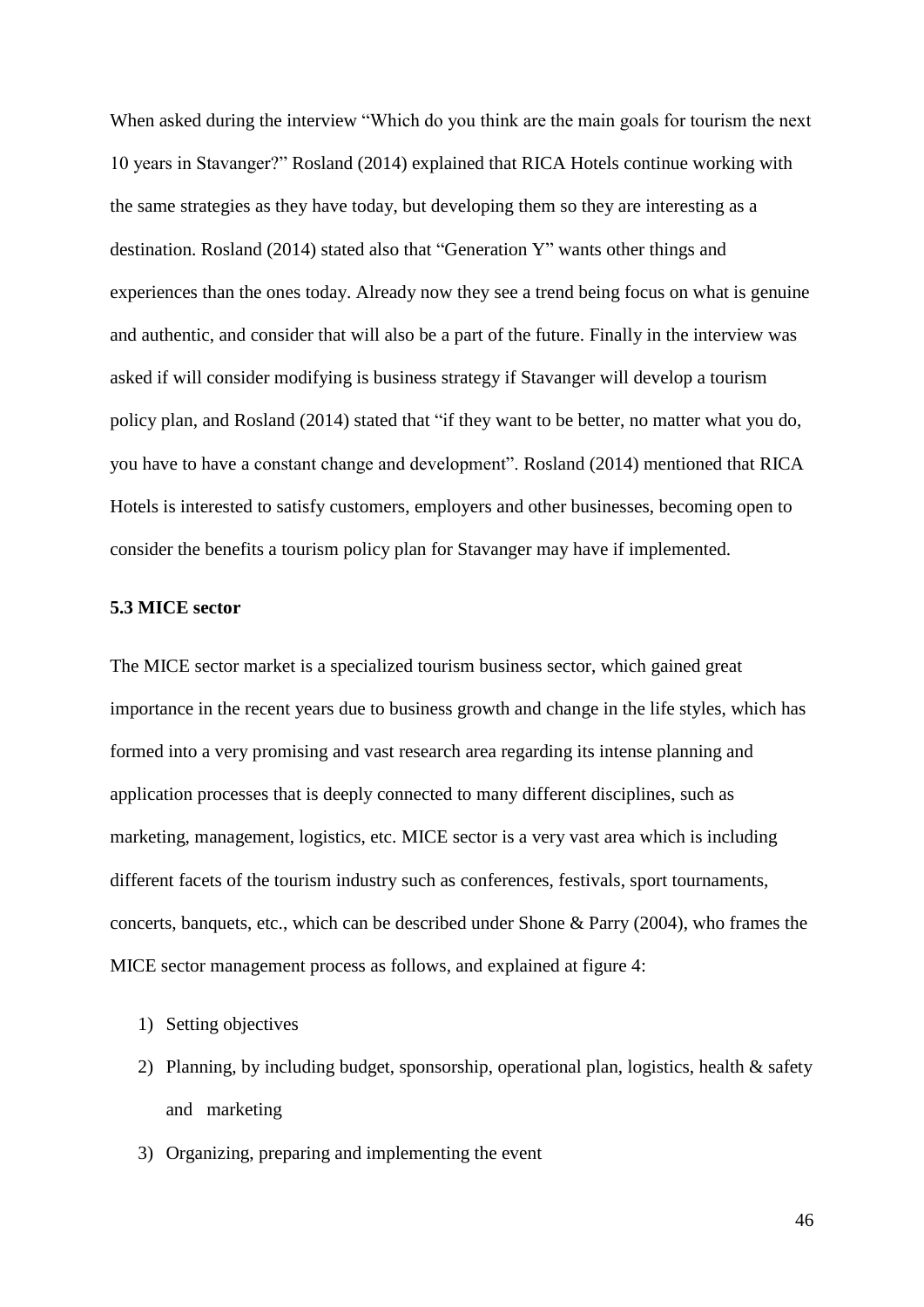4) Outcomes *(divestment and legacy):* close-down, cleaning, payments, evaluation, feedback and recording, site restoration and handover, monitoring and evaluation

*Figure 4: MICE sector management process*



*Source: Shone & Parry (2004)*

Getz (2003) argues that while planning a meeting, some of the most desired attributes for the event are; accessibility, supply of event venues, accommodations, amenities, image as a desirable place to visit and support services, which defines at the end the success of the MICE sector. There are several theories and ideas concerning how to create a good event. However, while starting with the creation of a good event, one should keep in mind that events are formed by a group of people who are working as a team. The whole organization is planned and processed by a group of people; therefore, the success of the event heavily depends on these people. Furnham (1999) highlights the importance of an efficient group work in order to have success. Likert & Bowers (1969) emphasizes the characteristics of an efficient work group, based on that some of these characteristics are significantly useful for organizing a good event, such as: skilled members, existence of the group for long enough time in order to have good relationships within the group, creating a group value, supportive atmosphere, mutual help, creativity, adopting the right communication option, motivation and selection of a good leader.

Stakeholder management strategies implied in event management field includes activities such as; lobbying, collaboration, conflict avoidance, contractual relationships, marketing, and financial arrangements and the key stakeholders are government, community, sponsors, other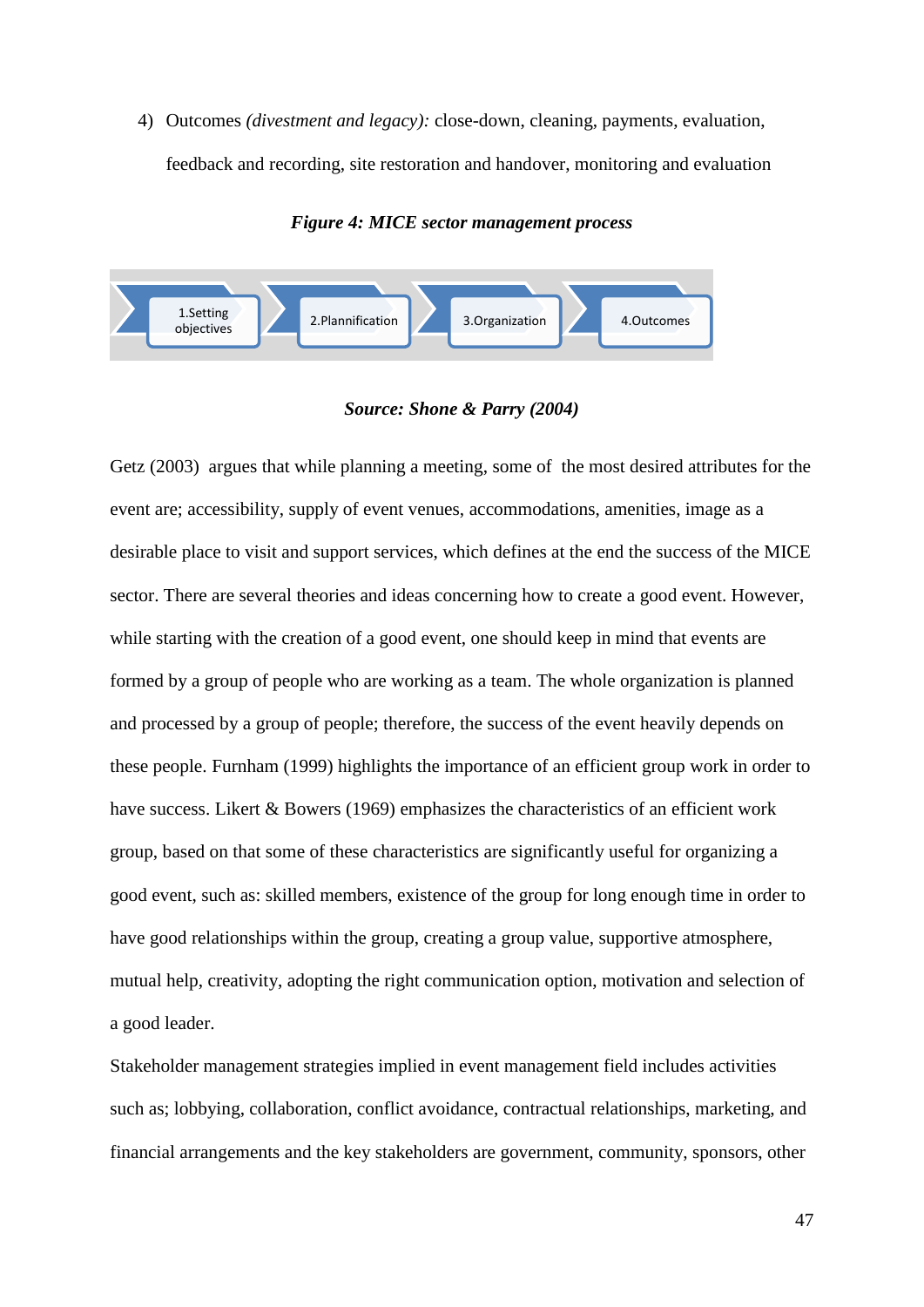festivals and events, the media, suppliers and private companies as stated by Getz & Anderson (2008). According to this theory, composing a good event is highly connected with the interactivity between the event planning team and the surrounding actors. As a part of this theory, the authors specially emphasize the significance of marketing for festivals, in order to achieve success and generate expectations. Funding is one of the major critical issues for organizing a successful event, especially for implementing the event design as desired. Getz & Andersson (2008) discuss the importance of resource dependency for playing a major role for failure of events and they emphasize that managers must become skilled at managing the relationships that generate support and resources.

On 24<sup>th</sup> February 2014 was conducted an interview with a Region Stavanger representative regarding its experience at MICE sector, and very kindly Per Morten Haar accepted arrange an interview in Sandnes at Region Stavanger offices. Per Morten Haar accepted refer to its own person in the interview, and will refer during the analysis of the interview as Haar (2014). Describing his personal experience in the tourism industry, Haar (2014) explained he has been working 10 years at Region Stavanger, and before at Visit Stavanger, showing a strong knowledge on tourism business sector, and especially related to MICE sector as was the purpose on the interview, considering the information obtained in the interview very relevant. Haar (2014) explained that Region Stavanger has been established the last 10 years in Stavanger, and is based on restoration, hospitality, transportation, travel agencies, among other tourism business sectors, that contact automatically Region Stavanger and pay a small year fee to cooperate with Region Stavanger. Region Stavanger as stated by Haar (2014) includes 15 municipalities and different tourism sectors, owner's semi-public *(approximately 50%)* and financed by tourist industry, with head office in Sandnes, and tourist office information in the center of Stavanger.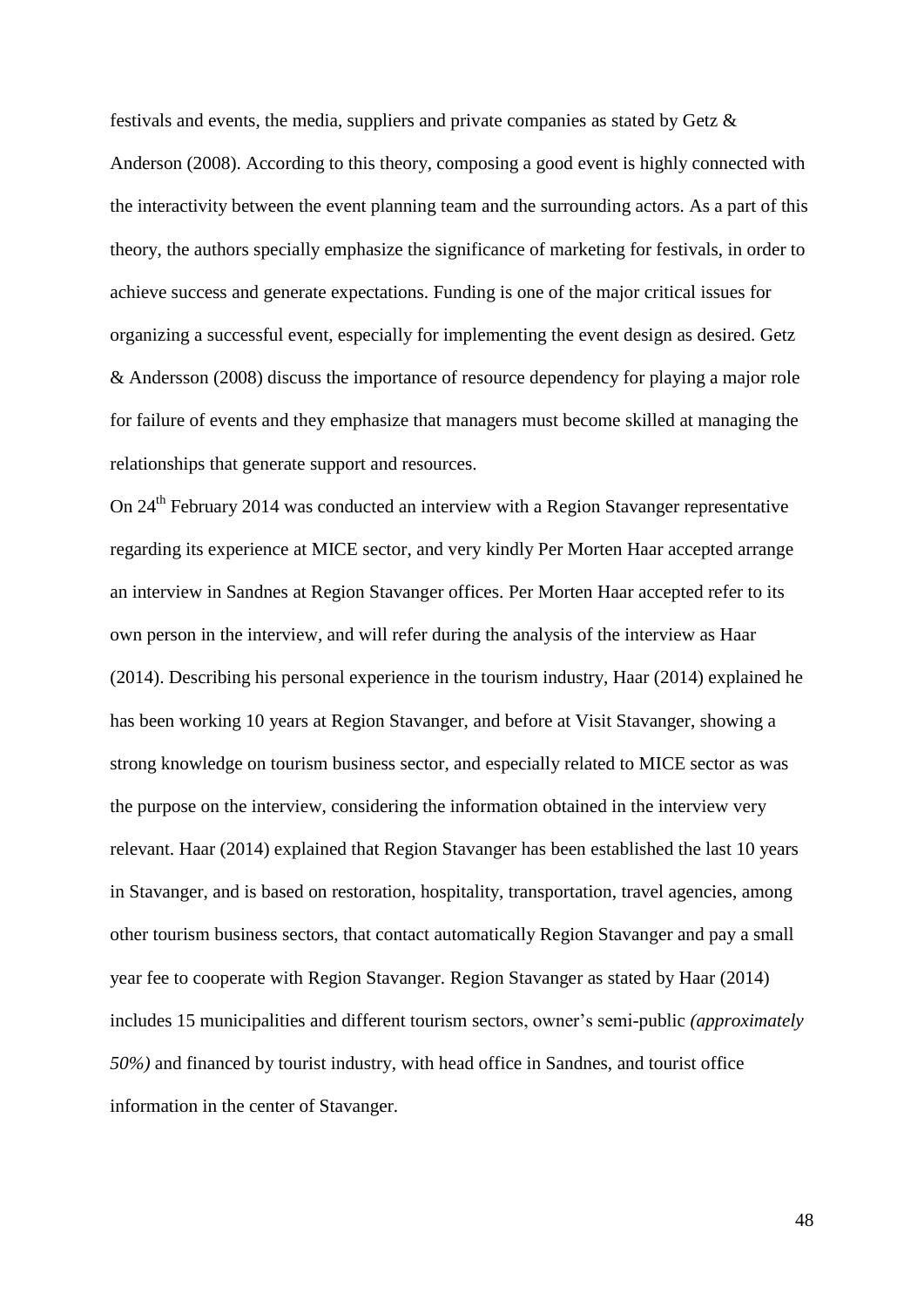Haar (2014) explained that the tourism sector in Stavanger is highly influence by oil industry and so on economy in the city, bringing good benefits for restaurants, but also have business. When asked in relation to the existence of a tourism policy or regulation related to Stavanger, Haar (2014) explained that in Region Stavanger they have something can be considered as tourism policy and refers to "Strategisk naeringsplan 2013-2025" *(from Greater Stavanger),*  to work towards the vision and strategy to improve every day Stavanger as tourism destination. Haar (2014) considered regarding the existence of a tourism policy or regulation for Norway, is something Innovasjon Norge must work on and elaborate the correspondent plans and tourism policy for Norway.

A future trend for tourism policy in Stavanger might be the existence of less DMC *(destination marketing companies)* in Rogaland in the next years, reducing its number in Rogaland area to just two DMC, and being therefore more effective. Regarding the importance of Stavanger tourism as sustainable and responsible, Haar (2014) refers that meetings *industry (MICE sector)* just consider exhibitions and events but cooperate with everyone, but their customers don't pay special attention to sustainability. As a description of the main events Region Stavanger works for or worked in the past, which can be involved in tourism policy development and its stakeholders, Haar (2014) refers that Region Stavanger works for that purpose with some big events, as sports leisure sector, like the "Ice Hockey Championship 2013", in order to represent Norway internationally.

Haar (2014) stated the importance of being considered as a relevant host, but at same time willing to take big events if fits for Stavanger, stating the oil industry influence on MICE sector for Stavanger. Haar (2014) explained that the strategy industry for MICE sector is relevant with events as "Ice Hockey Championship 2013" as explained above, or the "International Handball Championship", because they have the facilities for its organization, but will not consider the organization of brain surgery and medical events, since Stavanger is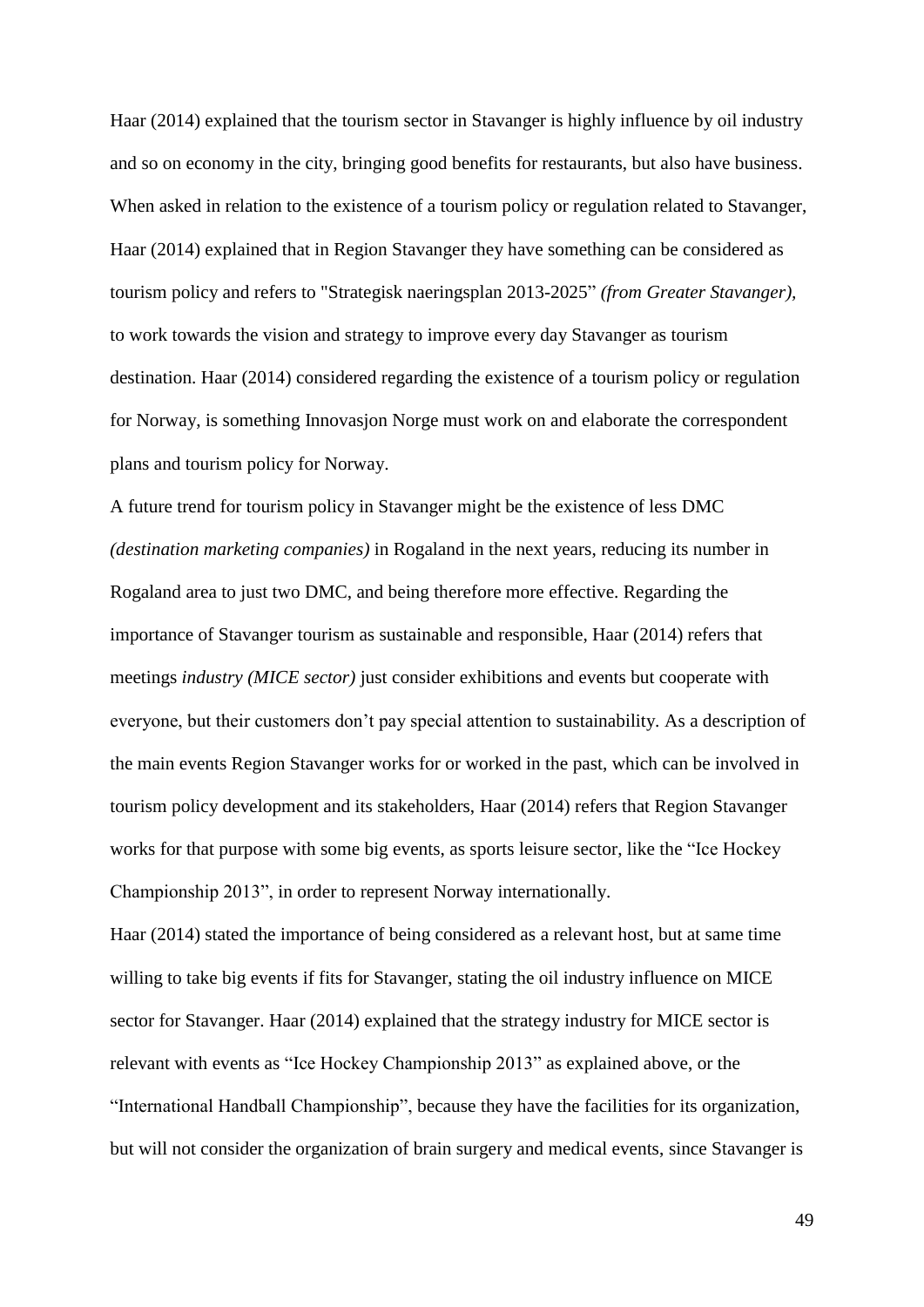not focused on that business sectors, and don't have the appropriate facilities for its organization. That statement of Haar (2014) leads us to confirm the existence of a tourism policy planning based on facilities for its organization for Stavanger, and those tourism groups or areas of interest Stavanger can focus better on.

When asked related to which should be Stavanger tourism promotion main focus for the future, Haar (2014) refers to the fact that tourism has an enormous economic potential, that must be used as an opportunity, but understand a negative point as the existence of high hotel rates and less vacancy, highlighting the need of an improvement on cooperation among all tourism agents, including Stavanger kommune. Haar (2014) highlights the impact of big events for Stavanger kommune, understanding that importance, by sponsoring and financing many events based on tourism companies and their applications. Later on was asked about the main goals for tourism for the next 10 years for Stavanger, Haar (2014) referred to the SWOT analysis of Region Stavanger for the next 10 years for Stavanger and its tourism implications, and it was observed the possibility to increase tourism industry and its economics benefits for Stavanger, but with an importance to have a strategy of work and follow it. That statement expressed by Haar (2014) highlights not just the importance of having a tourism policy planning, also its existence when is analyzed by a SWOT analysis the needs and strengths, to future perspectives. Considering the existence of many facts and information during the interview, will follow a description of the main facts according to each one of the points described above *(general description, tourism policy and tourism promotion)* related to MICE sector for Region Stavanger, according to Haar (2014), as can be observed in table 3 below.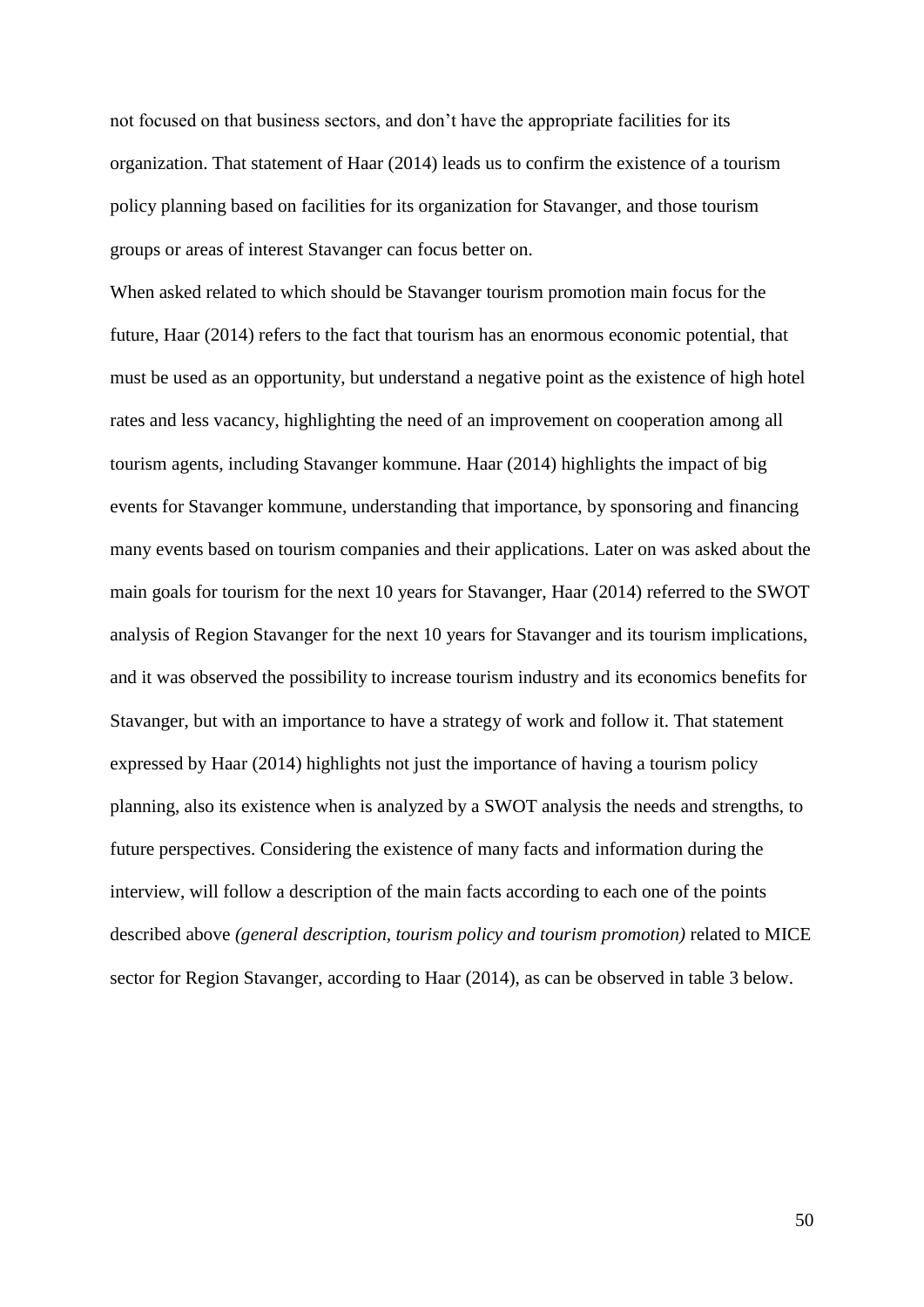## *Table 3: Main features described at Region Stavanger interview*

### **1. General description**

- Energy and time in events can be win, sustainable, budget to afford Norway: need to see a financial kick back
- Companies in Stavanger contact them
- 50-50 % model of management
- Flight connections importance, will strategically impact on marketing
- General importance on transport connections
- Region Stavanger works on implementing fly Stavanger project, and get leisure travelers on top business travelers
- Weekend visitors for leisure *(London and Aberdeen)*, fly full also Saturday and Sunday after from Monday to Friday with business travelers
- Possibility to interview ferries company and cruise lines
- **2. Tourism Policy**
- Innovasjon Norge as state planning working for promotion, with their main focus on international promotion of Norway
- Norway Convention Bureau
- National tourism plan needs to be more developed
- Plan of tourism promotion individually ok, but needs to more complicate, in order to be more effective
- Small economy and things to be sustainable, with importance on ROI
- Marketing ok
- Sales need to be improved
- All segments covered, well organized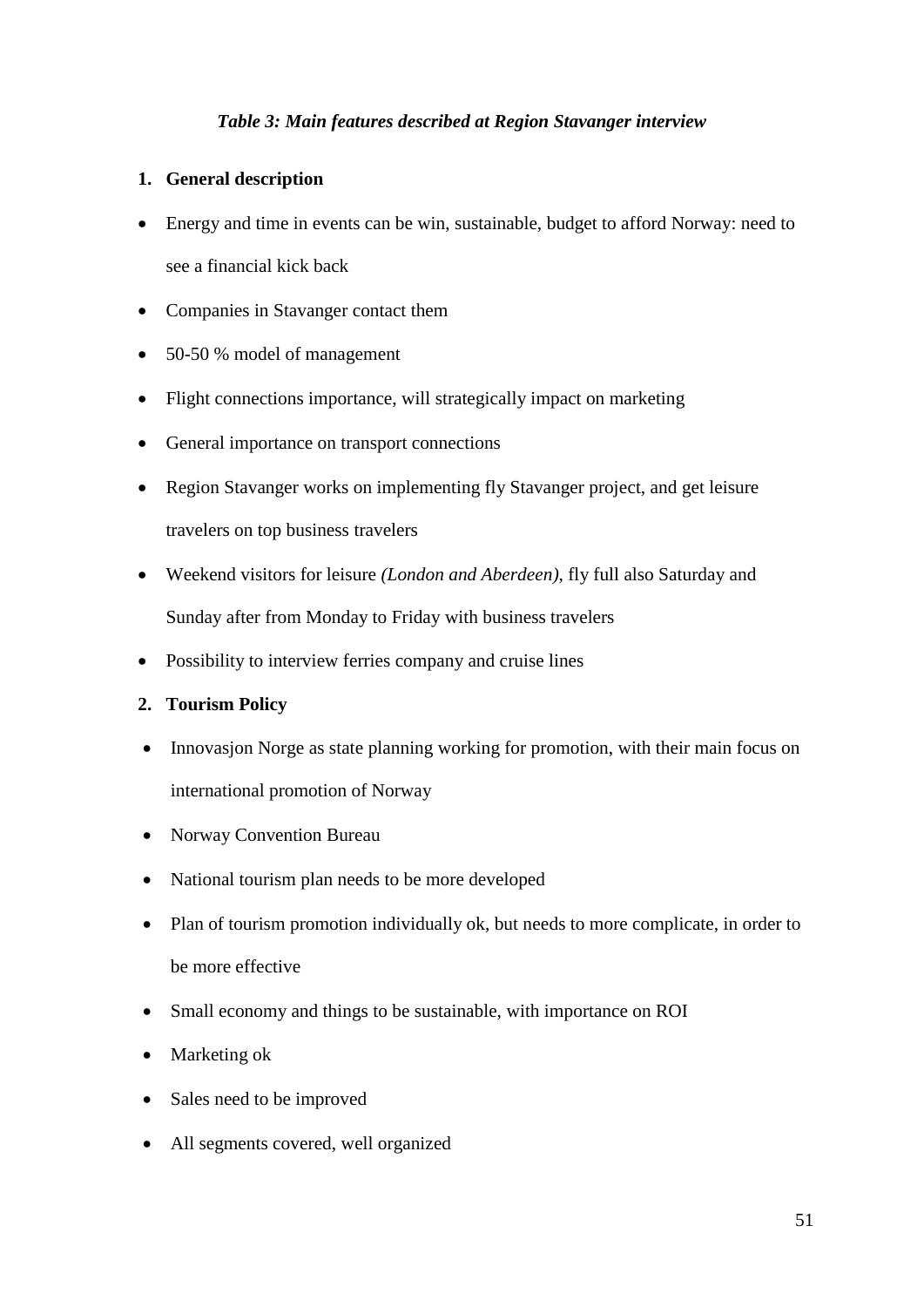- Stavanger wants to be considered as a relevant tourism destination
- Main focus is mainly national focus
- Depending on field also some international focus
- 25 international events a year in Stavanger
- ONS as most important organized

## **3. Tourism promotion**

- ROI and branding importance
- Sustainability concept is not very importance
- Sales team and marketing importance, where ROI has more impact on MICE sector
- Lot of bureaucracy, complicate to follow
- Importance on strategies
- Things have to reflect time
- It is complicate to adapt 12-13 municipalities *(example route Stavanger-Haugesund)*
- Manager to talk for National Strategy
- Transport if possible
- Is not on his job
- What we have is good enough
- To compete focus on what we have more than what we wish
- Less hotels but more satisfied
- Price impact
- International agents look on price
- "Selling experience" importance and concept to describe
- What you get in return, ROI based on experience satisfaction, being complicate on personal impression to analyze
- Include instruments of tourism planning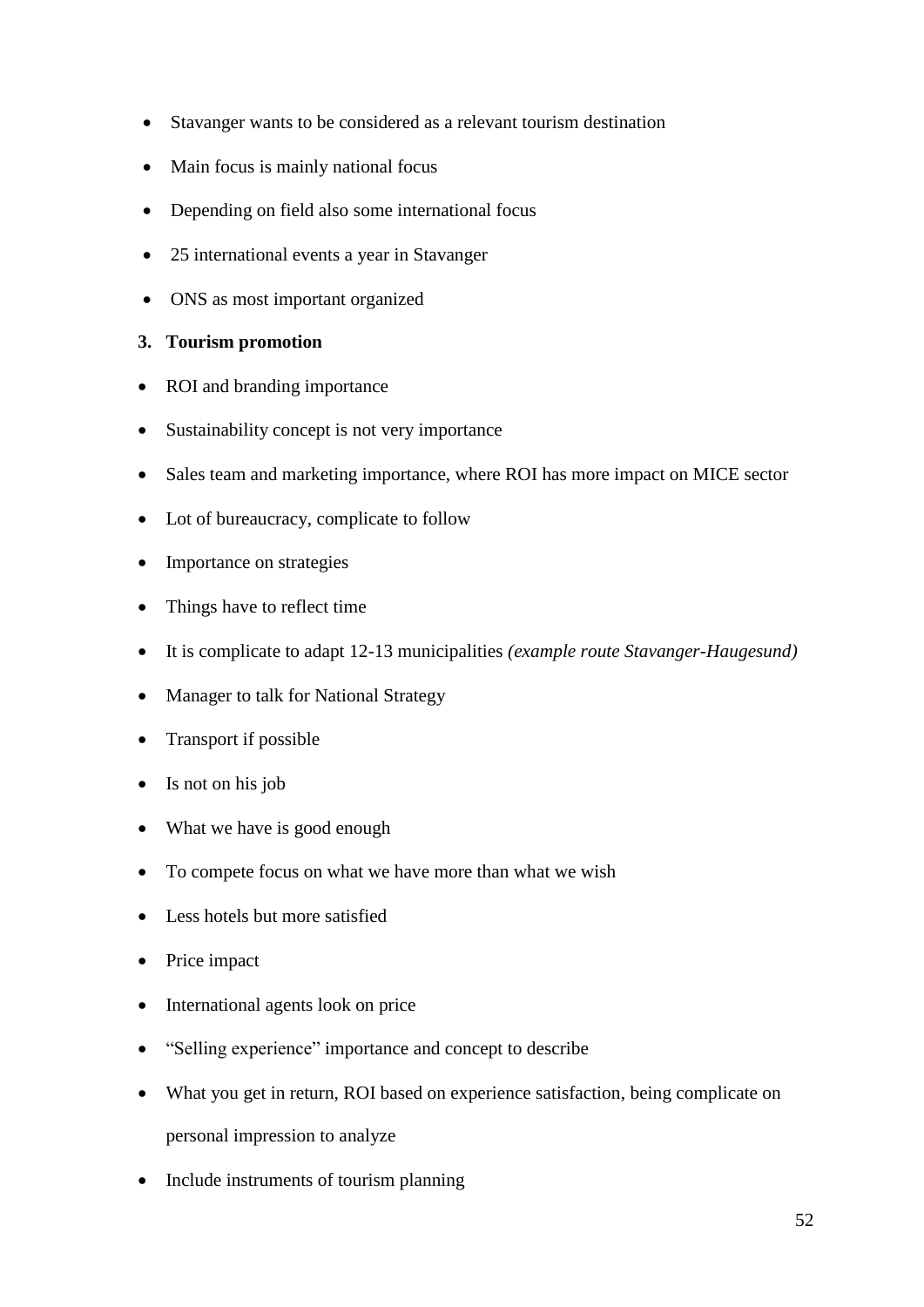- Have enough support, more strategically based on a local request on Innovasjon Norge
- Fly agents and meet clients requests
- Good impression
- High rates of satisfaction
- Individual traveler and leisure traveler
- High cost/expenses for the country, as Norway represents
- Confront high cost with experience *(ex.Ryfylke)*

#### *Source: own elaboration*

### **5.4 Leisure**

As stated by Mac Cannell (1976) in the description made of the tourist, and the new theory of the leisure class, to consider the concept of staged authenticity in tourist settings, because Mac Cannell (1976) explain not all travelers are concerned about seeing behind the scenes in the places they visit. For a leisure place as Kongeparken represents, the concept of staged authenticity Mac Cannell (1976) refers, can be explained in the need of making visitors aware not just enjoying the attraction they use or restaurant where they eat at the park, is showing to them why is unique Kongeparken and what makes it authentic and different from other amusement parks around Norway as is the main market Kongeparken competes. Mac Cannell (1976) also states that "The quality of the insight gained by touristic experience has been criticized as less than profound", what means that a leisure place as Kongeparken represents in order to have a better success focus on giving a quality to the experience the visitors must perceive. Mac Cannell (1976) perception of quality of the insight, leads us to make a question in order to evaluate the insight of leisure place perceived by visitors and is "How we evaluate quality of tourist perception?" this question has been analyzed and described by Rajesh (2013).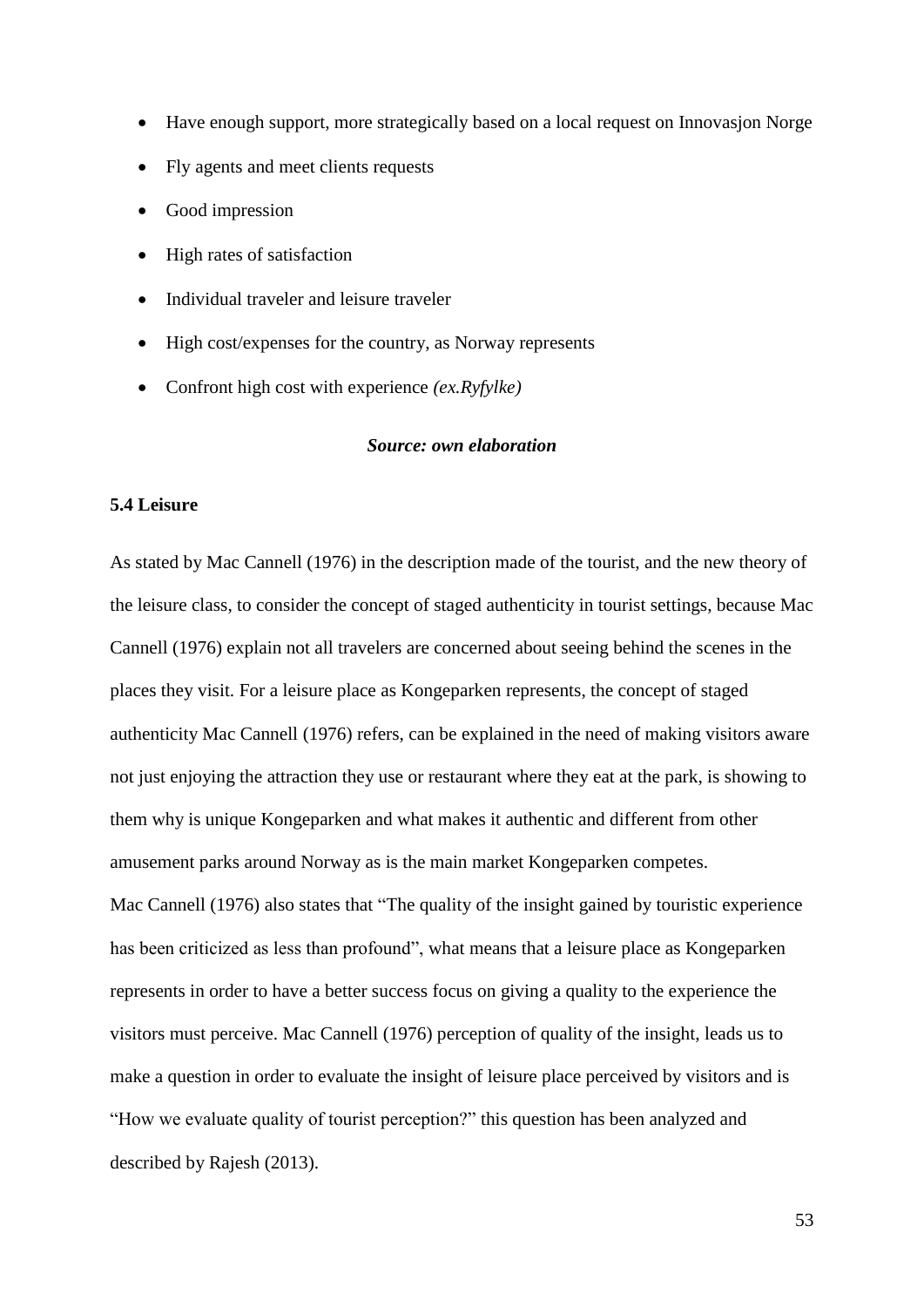On  $7<sup>th</sup>$  March 2014 was conducted an interview with Kongeparkern manager regarding its experience at planning sector, and very kindly Hakon Lund accepted an interview, and due to her professional experience of many years in tourism industry, and knowledge on leisure sector as Kongeparken represents, it has been considered very relevant information for the elaboration of the present master thesis. Hakon Lund agreed to be referred to in person in the interview, and will refer during the analysis of the interview as Lund (2014). Lund described the importance for Kongeparken to attract leisure travelers, as represents the main segment they work with; however they work as well with groups and companies. Lund stated the importance represents enjoying experience in Barcelona with Tibidabo amusement park or Port Aventura *(Salou-Vila Seca)*, both located in Spain, and the need to work to satisfy customers expectations, explaining that Kongeparken has the same objective. For Lund (2014), Norway has a value added as tourism destination, to its natural surroundings, and however price is a very sensitive consideration for Norway ass expressed by Haar (2014) when stated that "Norway will always be expensive compared to other countries", Lund (2014) consider that leisure customers are not so price sensitive, but stated also the importance to offer a good balance between price and quality.

When discussed about balance between price and equality, Lund (2014) emphasized on the fact that they take special attention to revenue management, adapting their prices to each season, group's needs, representing a constant update of information that reflects the best price at each moment, in order to attract the major number of visitors. Leisure travelers for Lund (2014) consider short destination vacations as a value added when looking for a place to travel, representing a concept families to consider when travelling with children, and most of the times maybe just once a year. According to Lund (2014), tourism packages established represent a good option for leisure customers, and due to mainly Kongeparken customers come from local level *(mainly from Norway)*, the packages and local level promotion as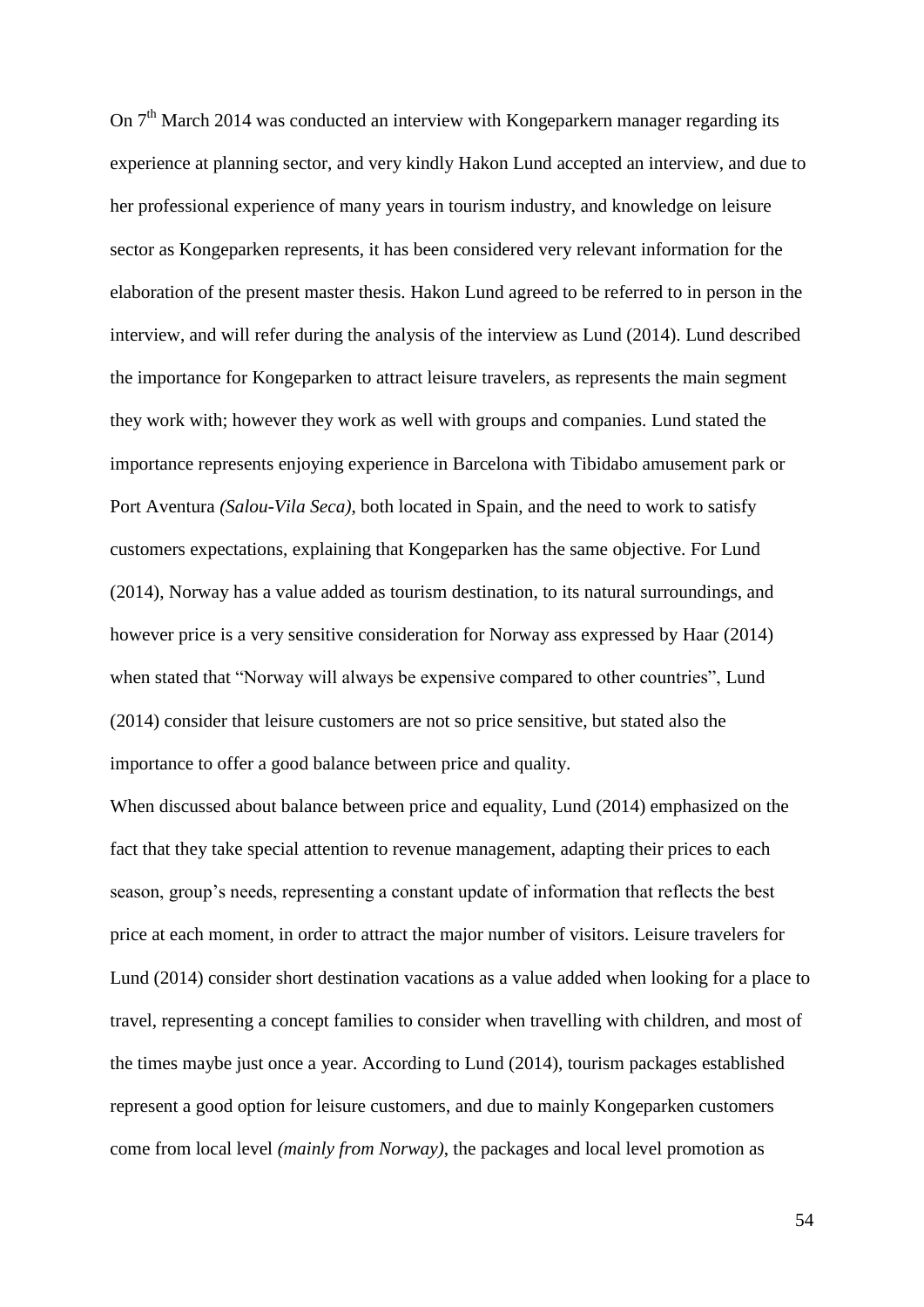family experience, represents the main points to define the different tourism promotion strategies for Kongeparken.

For Lund (2014), transport connections must be considered when analyzing people travelling to Kongeparken, and that there is an approximate need between one and three hours to drive distance in order to reach Kongeparken. That distance factor makes more understandable why Kongeparken focus mainly on local customers and later national, with less focus on international customers, representing mobility of travelers a point of analysis. For longer distances of travelling to Kongeparken, Lund (2014) states that Region Stavanger and hotels they communicate with is their best asset to attract that customers, combined with launching a new web portal, in order to get access to a higher number of customers.

The concept of sustainability is expressed by Lund (2014) as "Needs to be responsible owner", offering a green factor to visitors, by some possibilities as free water for all guests, with very good quality on tap and partners supplies, drink water from fountains. However guests ask water option for kids and health, Lund (2014) mention that in leisure business as Kongeparken represents, considers that the majority of guests don't play at sustainability, because they look for experience they come just once. That same concept of the majority of guests pay just attention to enjoy their visit or stay in Stavanger, was mentioned by Haar (2014) when expressed majority of MICE sector guests do not give much attention to sustainability issues.

According to their strategy of promotion being mainly local and national as stated above, Lund (2014) express that their broadcast promotion is mainly done through channels of communication national, TV Norge, VG, as well as those channels mothers watch more often, in order to attract their attention as family tourism. An example to attract family tourism is explained by Lund (2014) when comments they also promote through advertisements at children cartons programs like Donald Duck, but also work together with Region Stavanger to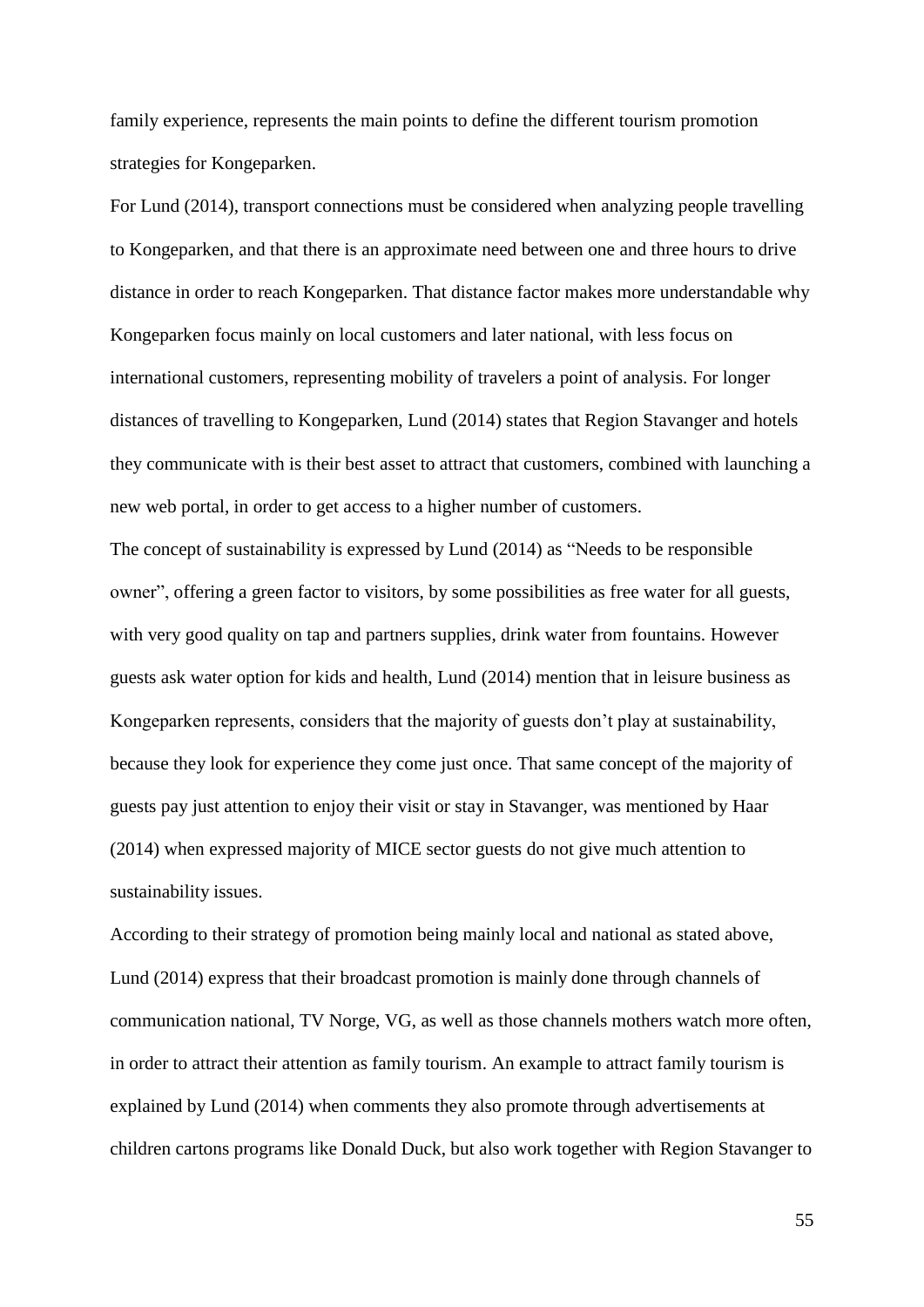approach to Norwegian families in Stavanger and Rogaland. Lund (2014) also stated that there are five amusement parks as competitors with Kongeparken, but due to they are much spread; they don't represent a real competition to Kongeparken.

Lund (2014) stated that Kongeparken cooperates mainly with Stavanger, Sandnes Kommune, where Kongeparken is presented as the amusement park in the west coast of Norway, that combined with the investment of 40 million Norwegian kroners per year, cooperating Kongeparken for the economic development of the region, but at the same time, wants to have a more national promotion. Lund (2014) states that Stavanger is much better promoted as internal market, with correspondent offer and interesting prices, but also interested in working with the possibility of direct flights with cities at a close distance and offering with packages combined with cooperation with other tourism business agents. A possibility for that objective, will be analyze travelers from London and Scotland as Haar (2014) mentioned in the MICE sector analysis, are the locations Region Stavanger has detected comes mainly leisure travelers to Stavanger and Rogaland region.

Lund (2014) states that there is a tourism national plan, which always can be better developed, considering as well the stereotype of Norway as a very cold place and country to visit, but also mentioned Norway and its beautiful nature with the positive example of the Northern lights promotion to attract tourism travelers to Norway. Lund (2014) mentioned that the future for tourism in Stavanger the next 10 years will be understand that the concept of pricing is very sensitive, but becomes more dynamic to adapt to each segment using the concept of revenue management, that will help at the same time to attract a more national family market and even international travelers, if Sola airport can be considered as an international direct flight hub.

Lund (2014) mentioned that in order to adapt to new challenges in the future, Kongeparken is investing 1 million Norwegian kroners in a new internet solution sales channel to attract new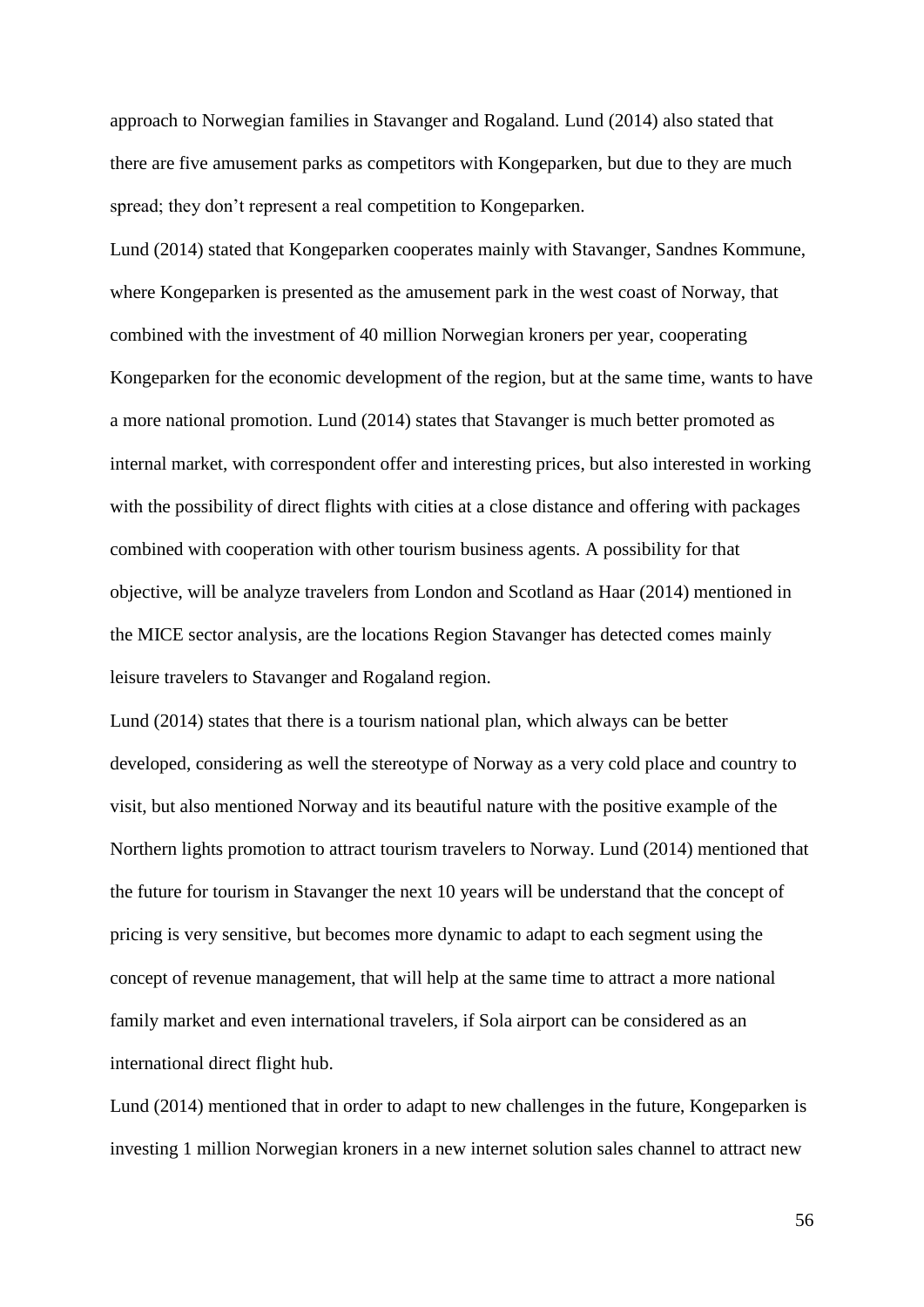comers. Kongeparken also has a promotional strategy with museums in Stavanger to increase and improve cooperation with Kongeparken, because Lund (2014) considers that in the long run will benefit Kongeparken by attracting more guests, considering the promotional strategy with museums in Stavanger by Kongeparken as very positive future investment for the amusement park.

#### **5.5 Planning**

Tourism represents a relevant economic activity around the world, representing largely high GDP of the different countries. Relevance implies that governments must carry out a regression in the tourism process, usually through the definition of laws and regulations, but also through actions that have no desire to run their own business, as it would promote or coordinating cultural events, sports and others, which have indirect involvement in tourism, to the extent that its action in favor. Therefore, it is clear that for any government at any administrative level that see tourism as a major concern for themselves, it will be difficult to be indifferent and not to be involved in the tourism process as stakeholders. Moreover, it is shown how the different administrative levels, do not remain indifferent and get involved in regulating the tourism process, with the supposed aim of providing a commitment to quality of tourism. But instead of trying to coordinate actions across the country itself which would provide a higher quality brand, and then applied to each case in particular, continues in currently adjusting to a more local level, rather than global, losing these possibilities is a promotion and regulation level, as a bigger strength of a national tourism planning as can represent for Norway.

On march 2014 was conducted an interview with an Innovasjon Norge representative regarding its experience at planning sector, and very kindly Eugenia Fierros *(director for tourism of Innovasjon Norge in Spain)* accepted an interview, and due to her professional experience of more than 25 years in tourism industry, and knowledge on planning sector as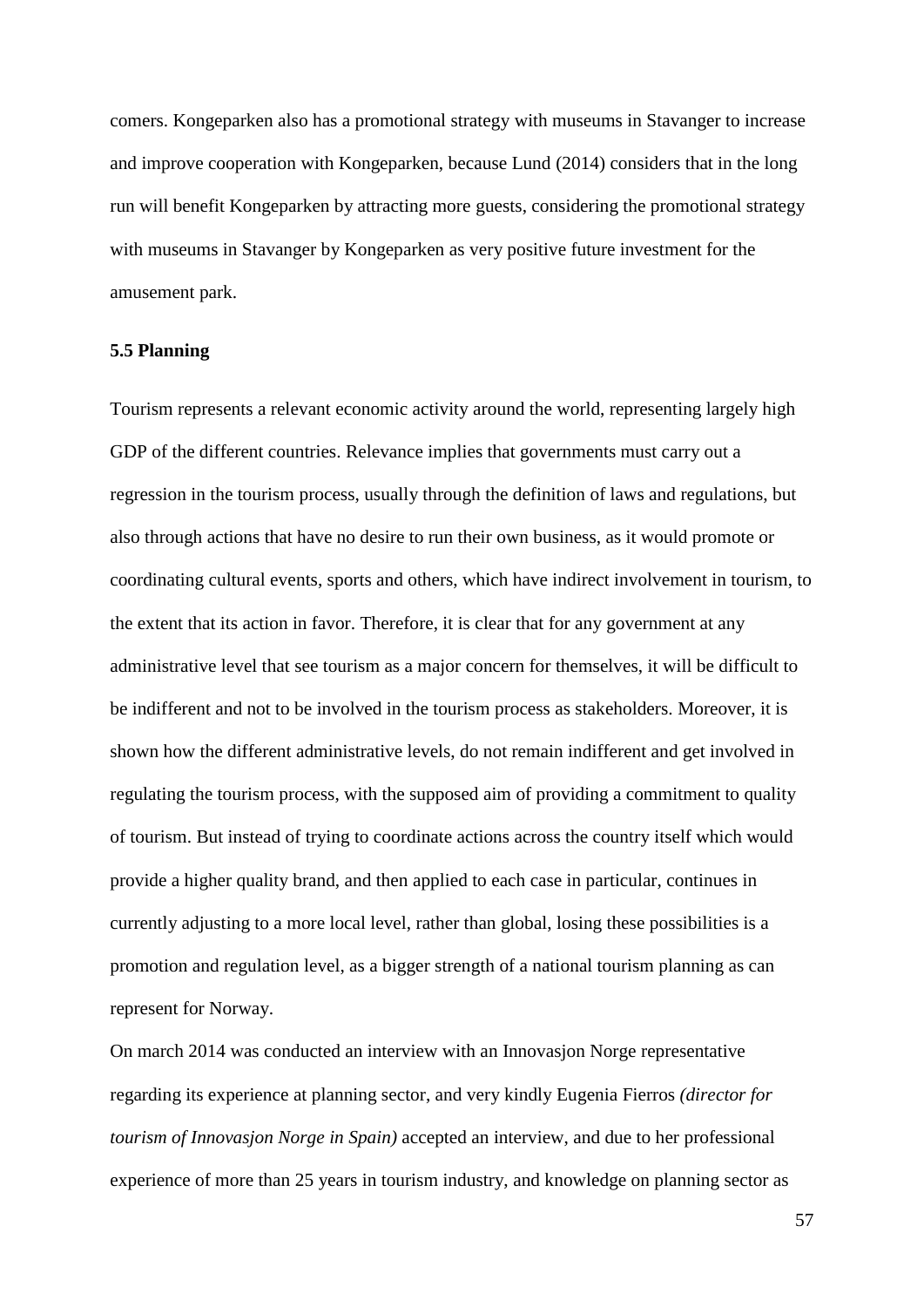Innovasjon Norge represents, it has been considered very relevant information for the elaboration of the present master thesis. Eugenia Fierros accepted to be referred to in person in the interview, as Fierros (2014). Fierros (2014) presented destination marketing companies *(DMC)* and the tourism business sectors Innovasjon Norge is based on, working for the planning of tourism activities in whole Norway, and also including Stavanger as the purpose of the present master thesis analysis. Fierros (2014) express that Innovasjon Norge has its main office in Oslo, but she works as the director of promotion in Spain for Innovation Norway from her office in Madrid. Regarding the situation of tourism industry in Stavanger, Fierros (2014) considered is working very well, and however doesn't know about the existence of any tourism policy or regulation for tourism in Stavanger, she is pretty sure about its existence, as well at a national level. Fierros (2014) stated that Innovation Norway is taking part in the decision about Norwegian tourism policies, highlighting its importance for a positive tourism development in Stavanger. Haar (2014) in the previous analysis of MICE sector situation in Stavanger, stated the need that Innovasjon Norge works for develop the appropriate tourism policies that Region Stavanger and other tourism business companies can use and implement. That confirmation of interrelation between the needs of MICE sector and planning by Innovasjon Norge, shows the existence of different tourism business sectors cooperating "de facto", and another fact to consider the presence of a tourism policy "de facto" for Stavanger, as expressed in the hypothesis of the present master thesis. Regarding to the importance of sustainability for tourism development in Stavanger, Fierros (2014) express the need to understand the objectives considered by a tourism destination, as point to be communicated abroad, since their customers' demands it, but it can be even done a better work on sustainability issues for tourism promotion. Fierros (2014) stated as the main stakeholders involved in tourism policy development for Stavanger kommune, the community, Region Stavanger, Fjord Norway, hotel chains, museums, representatives from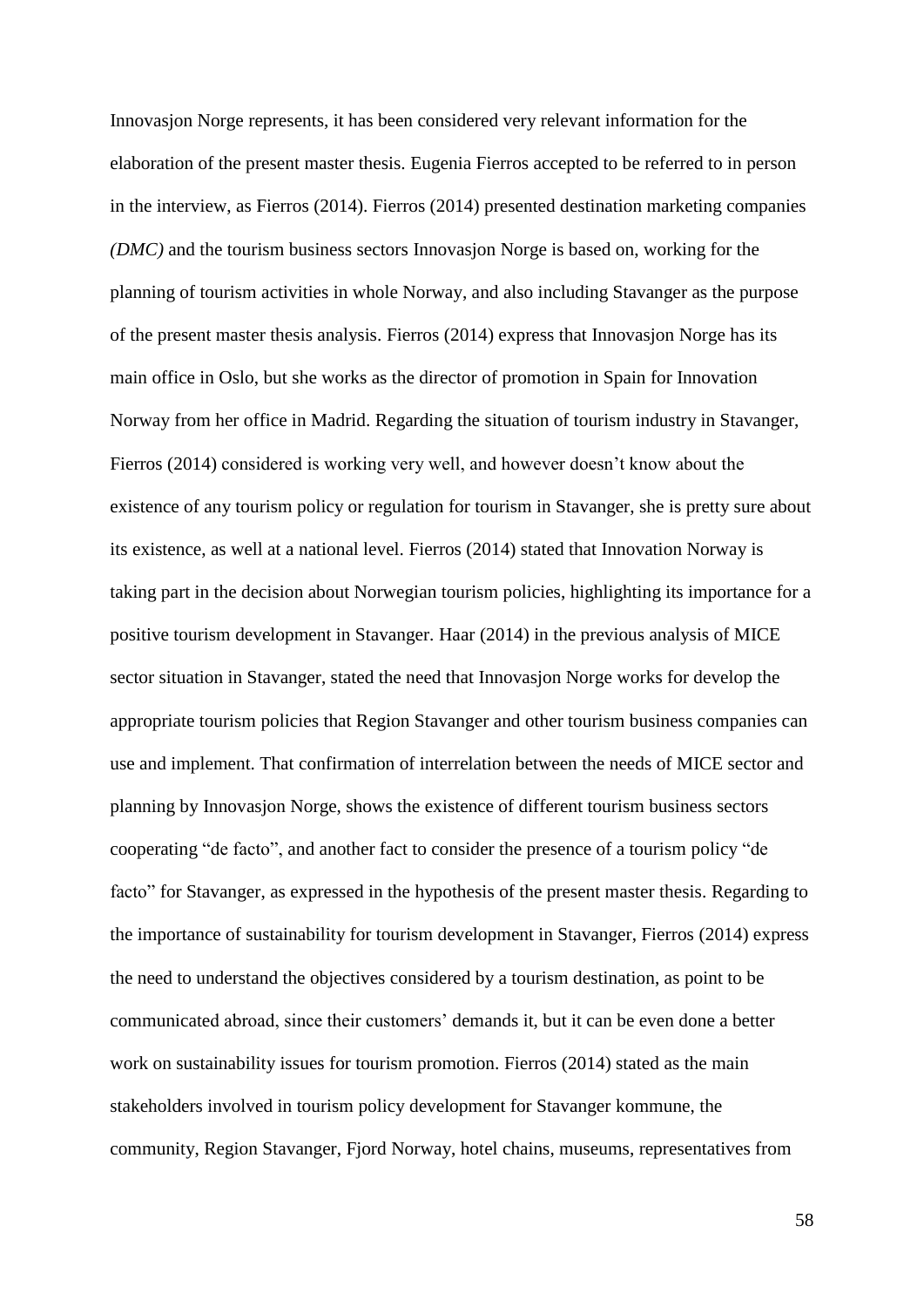the restaurants, from Gastronomic Institute, among others, in order to have as many agents present, and with their opinions and suggestions elaborate a more accurate tourism policy for Stavanger, as will have more data information.

Fierros (2014) refers as Region Stavanger as the main agent/company Innovasjon Norge works in Stavanger, and works with them to define the best way to work for the factors that will benefit its promotion strategy in Stavanger as nature, activities, accommodation, and products available in the market. Fierros (2014) explains that this will benefit to the concept of Norway as a tourism brand and how it fits with Stavanger, becoming the factors expressed as needs from to be considered by the tourism industry in the planning of its activities. Regarding to the point if Stavanger is well touristic promoted, Fierros (2014) explained that Innovasjon Norge is doing a good job positioning Stavanger in Spain and the "Pulpit Rock" is one of the most renowned tourist attractions in Spain Norwegian. Fierros (2014) mentioned also that obviously, more could be done with a better promotion budget. Fierros (2014) expressed her opinion on the Stavanger tourism promotion main focus should be based on the personality of the city, its culture, gastronomy, resulting at the same time as it is cozy and authentic and the combination of an interesting city with the most impressive nature, using Lysefjord and Preikestolen as main tourism focus of tourism attraction places for Stavanger, because she considers Stavanger is better known at a national level, however Rica Hotels representative and Haar (2014) expressed that Stavanger is more known at an international level. Fierros (2014) has no specially mention to the main goals for tourism the next 10 years in Stavanger, neither to consider modifying its business strategy in Stavanger will develop a tourism policy plan.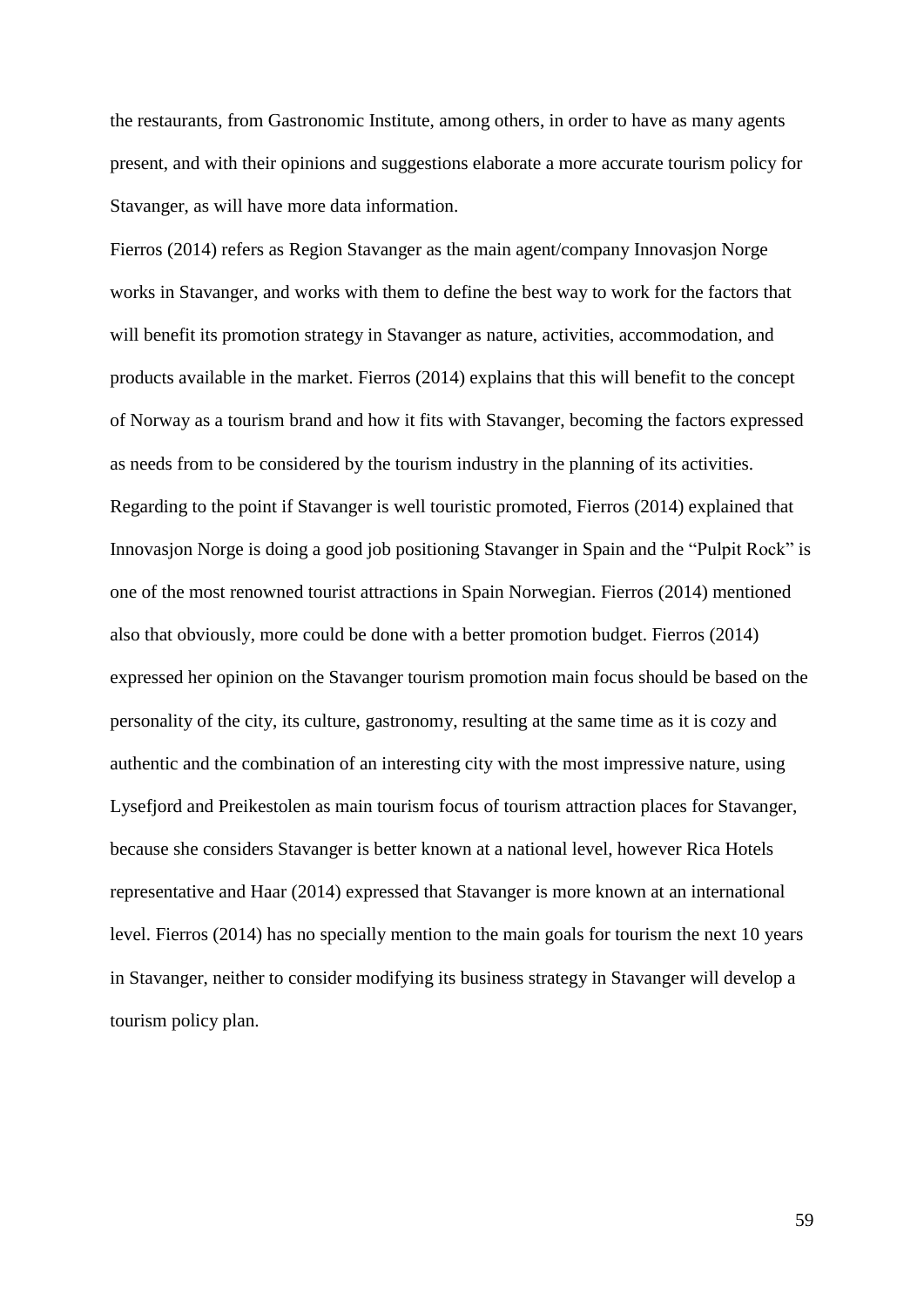# **6. Discussion**

Holdershaw & Gendall (2008, p. 3) confirm the existence of different opinions and comments related to same concept of discussion when mention that "Different people may have similar beliefs about various objects but may give them quite different evaluative weights*".* The importance of knowledge integration is described by Alfirević & Račić (2004, p. 1) when stating that "Capabilities can be represented by a hierarchy of knowledge, skills and abilities, ranging from the single task capabilities required to perform a single functional task to crossfunctional capabilities, requiring the complex integration of knowledge of different teams and organizational units".

That statement of Alfirević & Račić (2004, p. 1) of complex integration of different knowledge of different teams and organizational units as mentioned above has been observed during the analysis of the discussion points when two or more interviewers have differed on their opinions related to same topic of discussion.

That complexity of analysis has been a challenge to solve, as how to integrate the different descriptions and opinions of the four tourism business sectors analyzed, but at same time gave a more accurate information, achieved from different sources leading to have a deeper analysis of the discussion points. Phillips, Kim-Jun & Shim (2010, p. 255) described the concept of "Informational diversity "as the capture of the differences in information, opinions, perspectives, and modes of thought and action that are relevant for the task. That concept of "Informational diversity" described by Phillips, Kim-Jun & Shim (2010, p. 255) has been used as the analysis concept of the five points of discussion mentioned as promotion & Marketing, financial & economics, Corporate Social Responsibility & Sustainability, customer satisfaction and planning, cooperation & integration of tourism policy. As mentioned by Workman Jr., Homburg & Gruner (1998, p. 21) "Although there is an increasing interest in topics related to the organization of the marketing function, there is a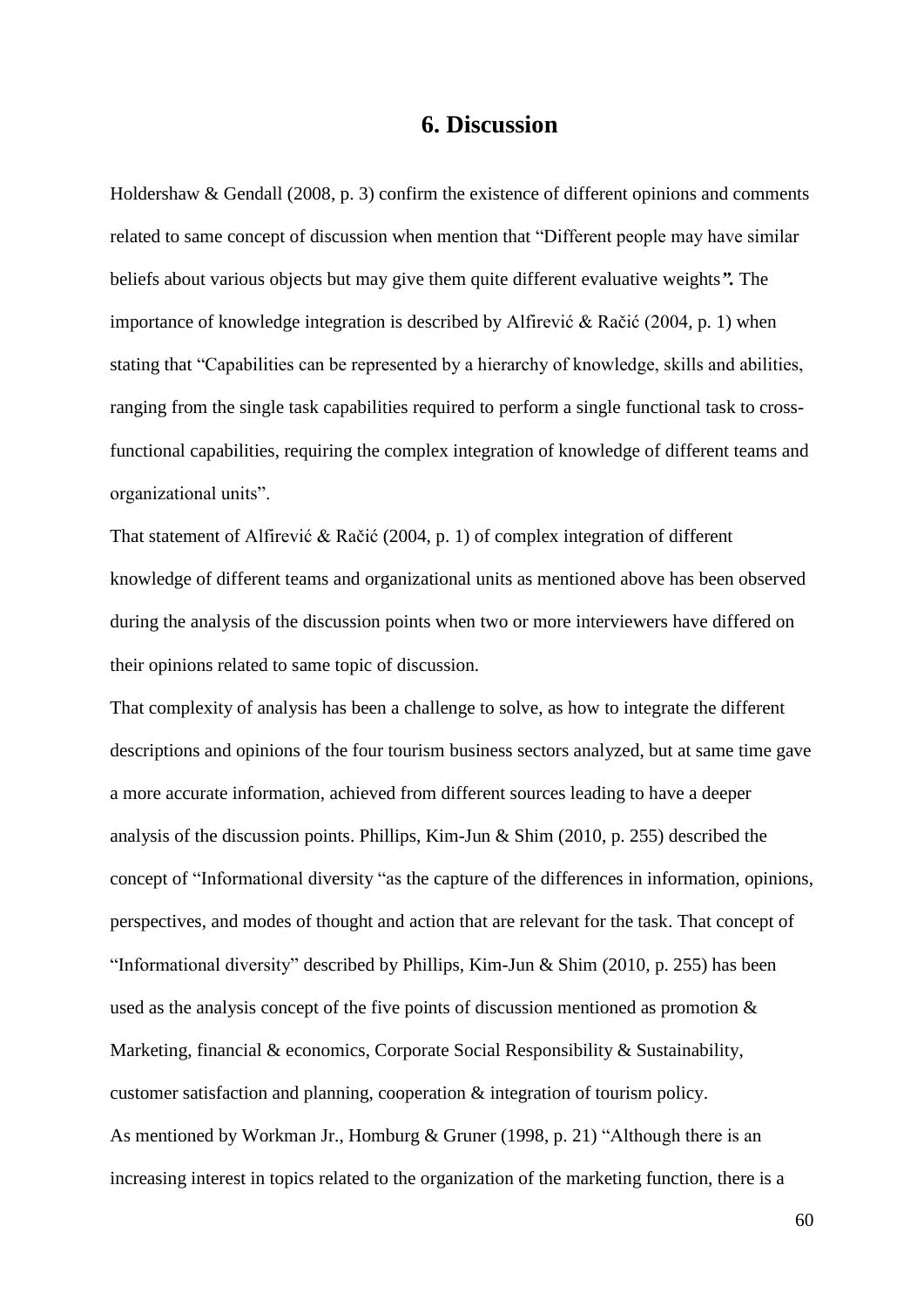relatively little research that related marketing organization to a business unit's environment". Workman Jr., Homburg & Gruner (1998, p. 21) noted the importance of marketing organizations in the promotion of a company or organization.

A factor needed to be discussed among the different interviewes replies, because all of them informed about their marketing strategies to expand with national focus as explained by Haar (2014) related to Region Stavanger and Lund (2014) about Kongeparken, with a more international focus perspective *(working at same time towards a national strategy of marketing promotion)* with Fierros (2014) and Innovasjon Norge and Rosland (2014) and RICA Hotels. The need of an appropriate strategy of promotion is mentioned by Haar (2014) for Region Stavanger, when mentioned the SWOT analysis to work for the next 10 years using an international evaluation, while Rosland (2014) mentioned the RICA Hotels promotion channel as their marketing and main strategy of promotion promotion. As stated by Kadam (2012, p. 132), the importance of financial and economics for a company or organization should be understood as the method of estimating the resources required and determining its competition. Moreover Kadam (2012, p. 132) highlights that "Financial planning is a procedure of framing objectives, policies, measures, agenda and budget relating to the financial activities of a business organization" and "The strong financial planning ensures adequate funds, helps to maintain balance between outflow and inflow of funds for maintaining stability, helps to the suppliers of funds to invest their funds in business concerns or companies, helps in long-run survival of the company through planning for growth and expansion programs". Kadam (2012, p. 132) statement of financial planning importance towards future success of a company or organization, must be considered in the present master thesis, when the interviewers has mentioned the importance represents for their future success. During the interviews, Lund (2014) expressed the investment of 1 million Norwegian kroners towards online promotion, 40 million of investment in their strategy of promotion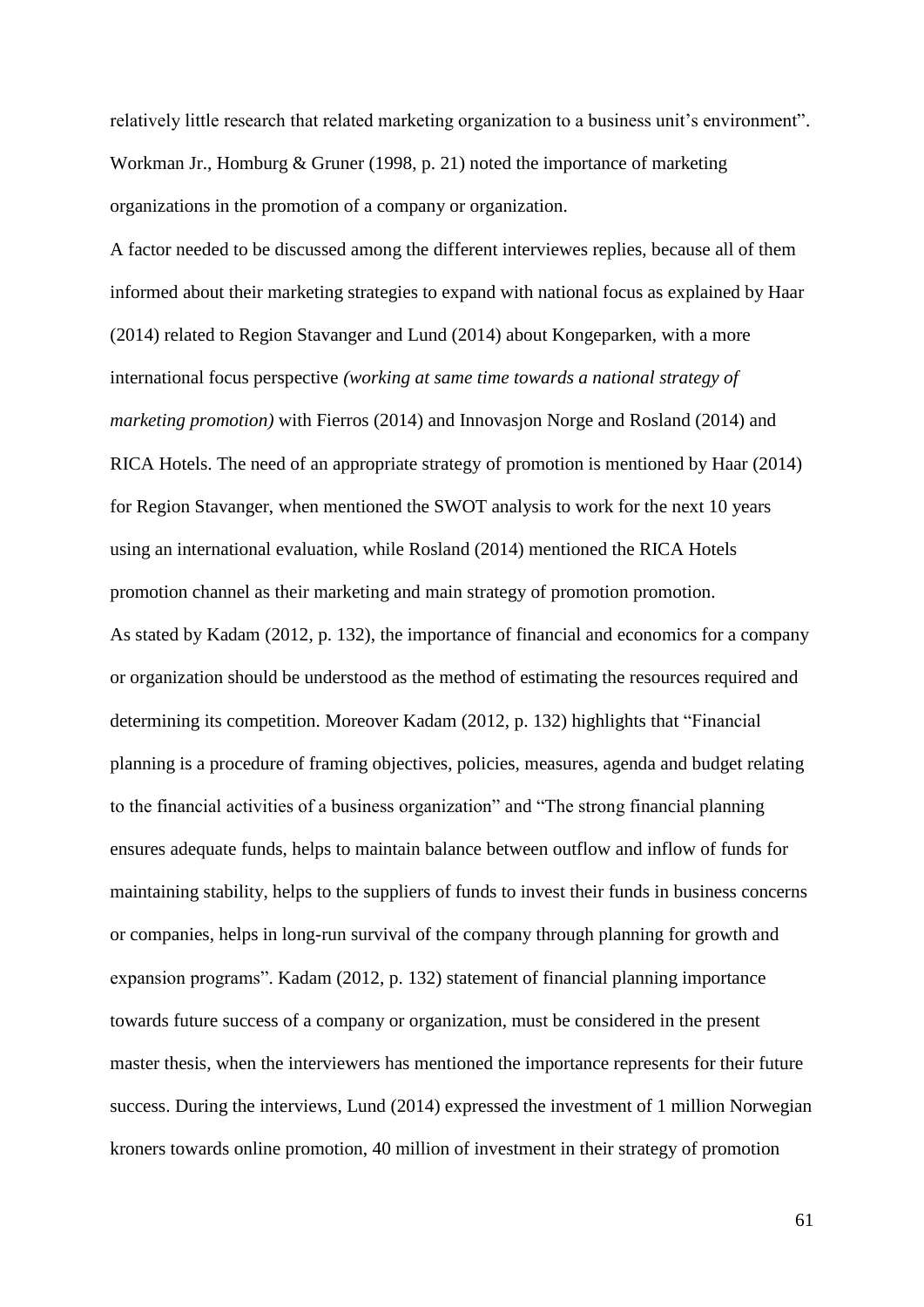among other factors, showing it becomes an appropriate financial planning as described by Kadam (2012, p. 132). The relevance of financial and economics for a company or organization as described by Kadam (2012, p. 132), can be observed in the specific case of tourism business sector with the evaluation mentioned by Gamsgro (2012) *(manager of Scandic Hotels*), when stated that the yield management strategy by the hotel chain he represent, pointing out that yield strategies and plans for Scandic Hotels are based on forecasting *(demand and occupancy)*.

Gamsgro (2012) pointed out that a main strategy of yield management realized was "The closest a customer makes a reservations, the most expensive it is", so the importance of forecasting in terms of occupancy becomes specially relevant to work on demand forecasting, in order to have the better economic success possible. Gamsgro (2012) pointed that Scandic Hotels tries to maximize the benefits of customers stays by selling apart from accommodation service, other kind of business as food and beverage industry represents. Gamsgro (2012) explained that some of the main measurements used to analyze the yield management in Scandic Hotels as RevPar *(Revenue Per Available Room)*, pointing that is better to relate to rate than occupancy, because it gives more benefit margin. Gamsgro (2012) expressed that when come to analyze Scandinavian market in yield management terms it is more inelastic, and finished his presentation explaining that revenue management sales is dictating every day more in business terms of Scandic Hotel chain and rest of hotel chains in the world. The definition of actions in terms of Corporate Social Responsibility (CSR), Sustainability and Environment, must be considered and described in the four tourism business sectors analyzed *(hospitality, MCE sector, planning and leisure)*, and the relevance to analyze different regulations, laws and articles of interest referring to tourism, because in all the interviews has been mentioned the concept of Corporate Social Responsibility (CSR), therefore is considered decisive its description and evaluation impact.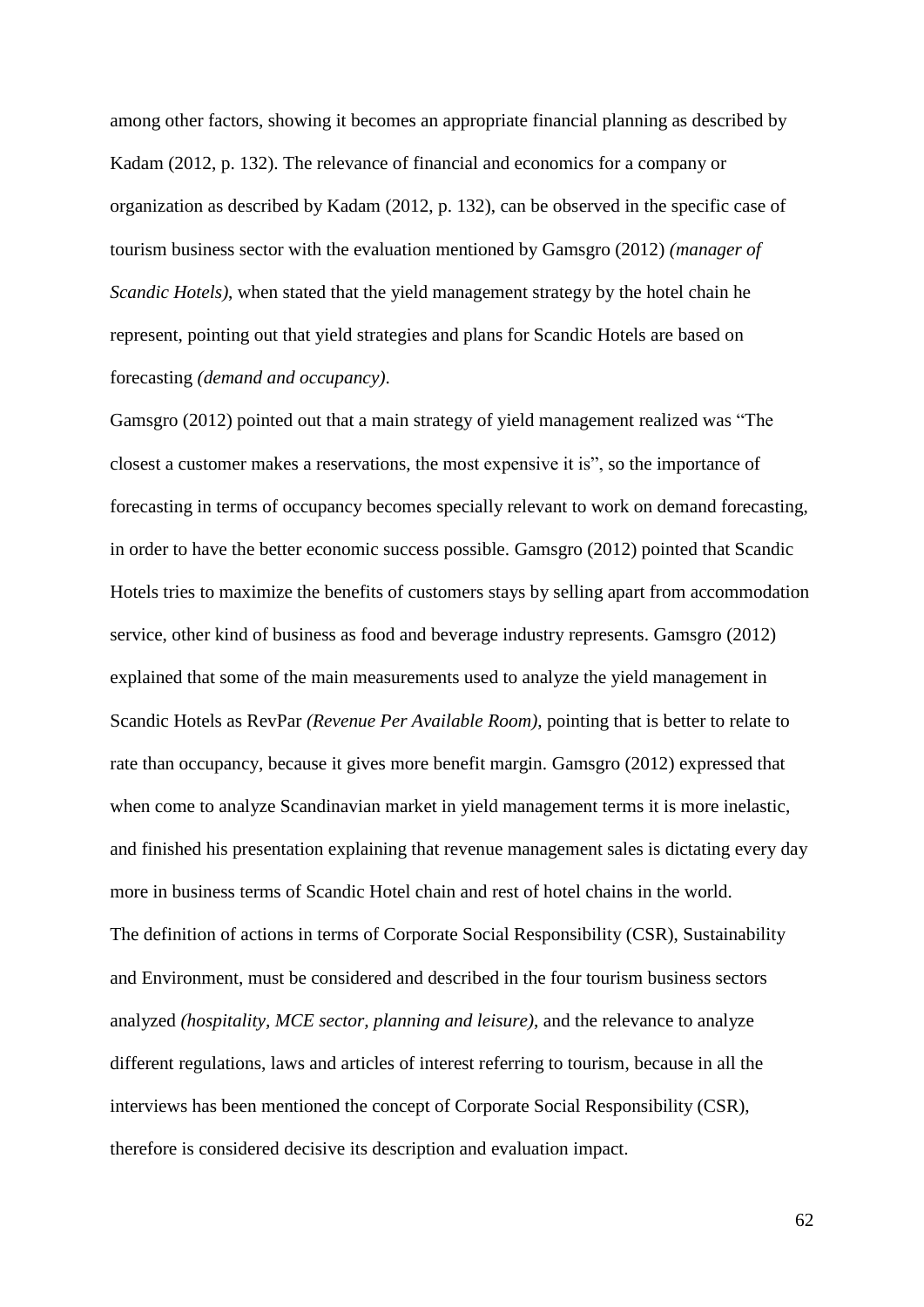The European Union Green Paper (2001, p. 1) mentioned the concept of Corporate Social Responsibility (CSR) as "The voluntary integration by the enterprises, social and environmental concerns with their commercial and relationships with its intermediaries". The importance of Corporate Social Responsibility (CSR) concept mentioned by the European Union Green Paper (2001, p. 1) remains in that in order to be effective its implementation, it should be volunteer by the companies and organizations, because if they believe in the importance represents, it will be easier to be implemented and have a higher future impact. Therefore the communication of the benefits of implementing strategies related to Corporate Social Responsibility (CSR) remains as the major key point to have a successful and effective Corporate Social Responsibility (CSR) policy for a company or organization. Crespo Castaño (2011) explained that the importance in today's society for Corporate Social Responsibility (CSR), and the commitment to the environment and sustainability, is to define indicators that will help to determine its application in companies and follow the importance of volunteer implementation as described above by the European Union Green Paper (2001). Crespo Castaño (2011) explained the existence of several Corporate Social Responsibility (CSR) indicators, which should understand the company or organization, scope, objectives and capacity measurement may be different in each case, wants to implement a Corporate Social Responsibility (CSR) policy, and therefore there is a diversity that allows the applicability in each case.

Overall it is first to define the objectives and needs of the company or organization that wants to implement a Corporate Social Responsibility (CSR) policy, by then define their strategies that allow to define which of the various indicators of Corporate Social Responsibility (CSR) policies existing the most appropriate to their needs, following ethical principles and commitment to the interested environment that surrounds it, with the existence and need of a constant feedback, enabling a continuous improvement of the process of implementation of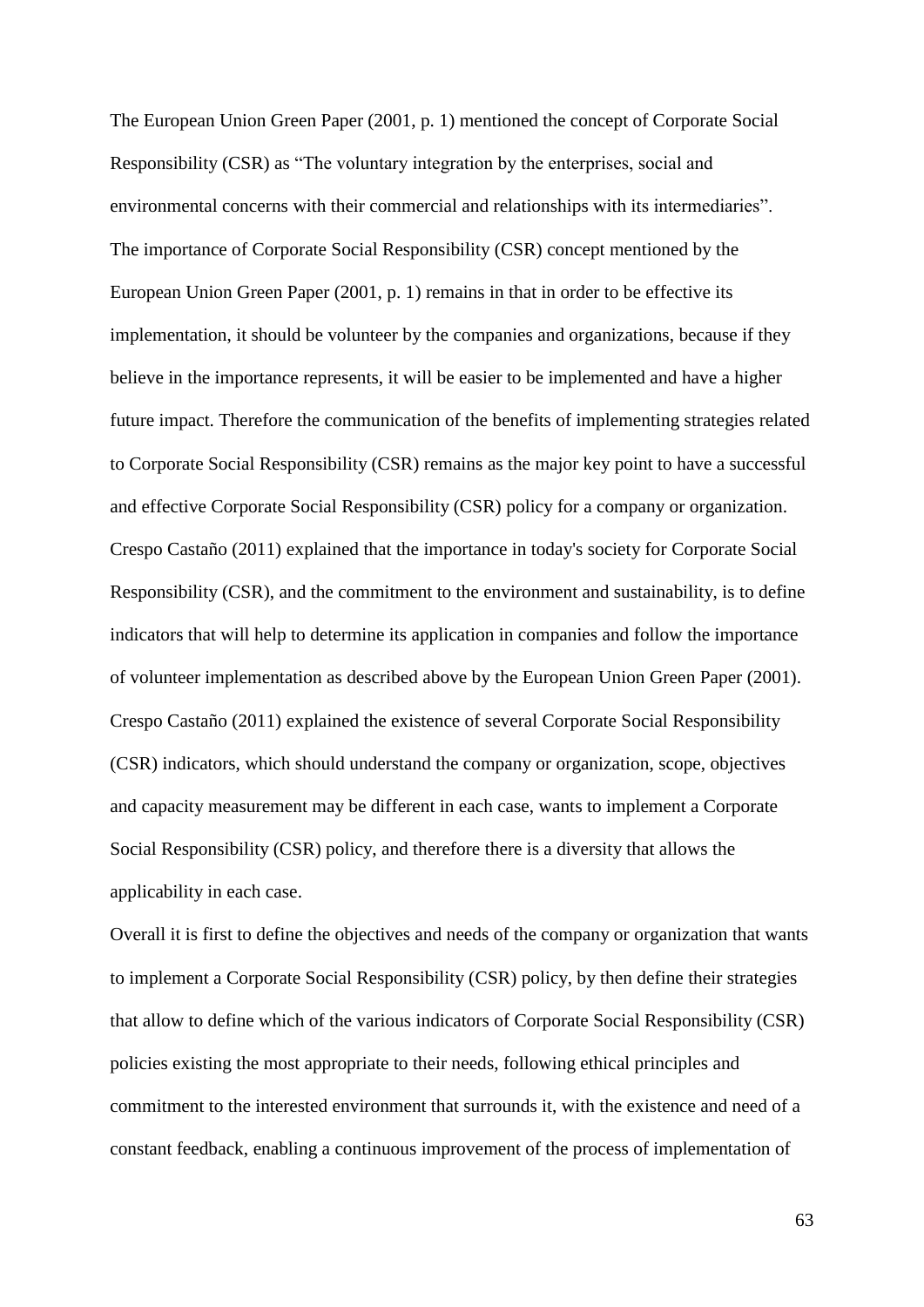the Corporate Social Responsibility (CSR) policies. In any case, as stated by the author application must be voluntary to promote transparency, loyalty and brand image of the company as is done at present, and to encourage the institutions to this fact , and try to establish a common action, which may not be for interest, and in any case the aim should be part of the European Union to coordinate the different indicators supporting them and offering advice the interested party to apply indicator that you need, but without forcing it to its completion. The concept of sustainability in Norway relates to its image *(people perceive Norway as pure nature and sustainable by defect)*. However there is the existence of a conceptual problem to make understand sustainability as may have and represent an immediate cost for a company or organization, but will represent a major ROI *(return of investment)* in the future.

The discussion remains in perceiving the relevance of sustainability by tourism consumers as stated by Hebard & Cobrda (2009, p. 2) in the article "The corporate reality of consumer perceptions- bringing the consumer perspective to CSR reporting" that "The impact of consumer perception on corporate reality is clear: if consumers don't know about corporations' sustainability initiatives, those efforts will not be fully realized". The impact of consumer's perception mentioned by Hebard & Cobrda (2009, p. 2) shows the noteworthy of communicating appropriately the objectives, goals and strategies related to sustainability for a tourism business company or organization, as the focus business sector is analyzed in the present master thesis. Therefore the first question must be considered the importance of sustainability for the tourism business companies and organizations interviewed must be "Do customers perceive what is done towards sustainability in the company or organization?" In order to answer that question, has been asked to the interviewers if their customers' demands or perceive sustainability as factor when consuming a tourism experience in their company or organization.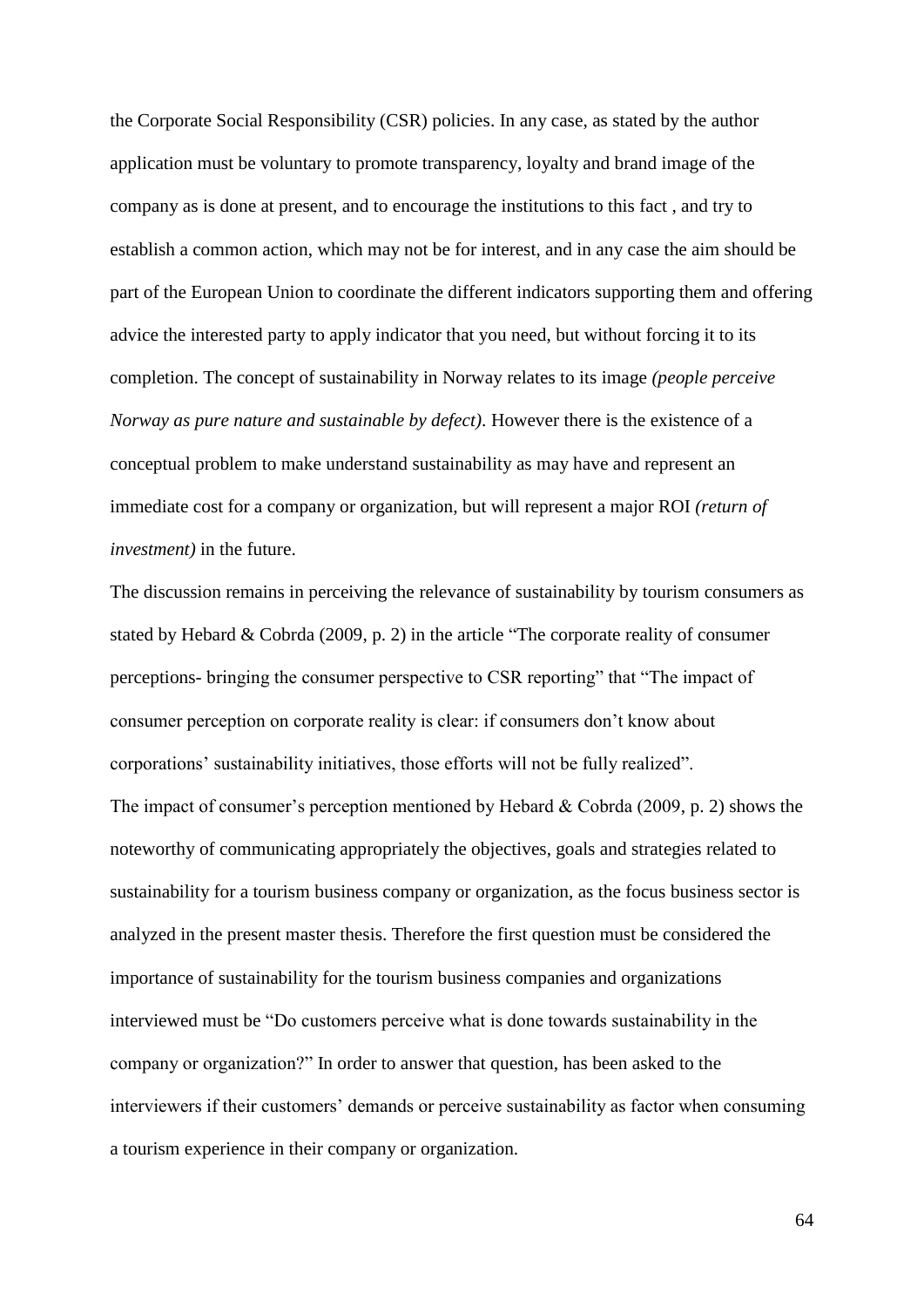The main discussion among the interviewers related to the concept of sustainability, has been if their customers perceive it or not. While Fierros (2014) mentioned that for their customers is demanded at Innovasjon Norge, Rosland (2014) commented is important for them, but still can improve more on sustainability strategies for RICA Hotels. By the other hand Lund (2014) mentioned that the customers at Kongeparken mainly come for the experience consumption, and however they attend their needs and suggestions expressed as the example of offering free water from fountains, sustainability is not a relevant factor demanded by their customers, while Haar (2014) mentioned clearly their customers at Region Stavanger don't demand an special attention on sustainability issues.

Simmons (2012) from Lincoln University in New Zealand, in the presentation of "Exploring Tourism Yield as Pathway to Sustainable Tourism", stated as main problem that many destinations are aiming for high yield tourism, but he presented also the problem how it will be measured and managed, pointing that for this purpose there is a need to establish useful metrics for both private and public sectors. On the start, Simmons (2012) presented the example of New Zealand tourism strategy implementation fund as a case of working towards sustainability, and analyzed afterwards the need to define what a tourism yield destination is, analyzing it in three terms representing financial, economic and sustainable tourism, but he pointed also that economic is always the main driving force compared to the other two when tourism yield destination is defined. Later on, Simmons (2012) explained the different methods to analyze tourism yield destination in New Zealand, that were Stats New Zealand *(Statistics New Zealand)*, also the case when they want to analyze the public sector implications, they consider the inputs, benefits and costs of the different tourism planning actions in each destination in New Zealand, and the tourist expenditure through different surveys. Moreover, Simmons (2012) analyzed the implications of both private and public sector when a tourism yield destination is analyzed, pointing that there is a need to plan in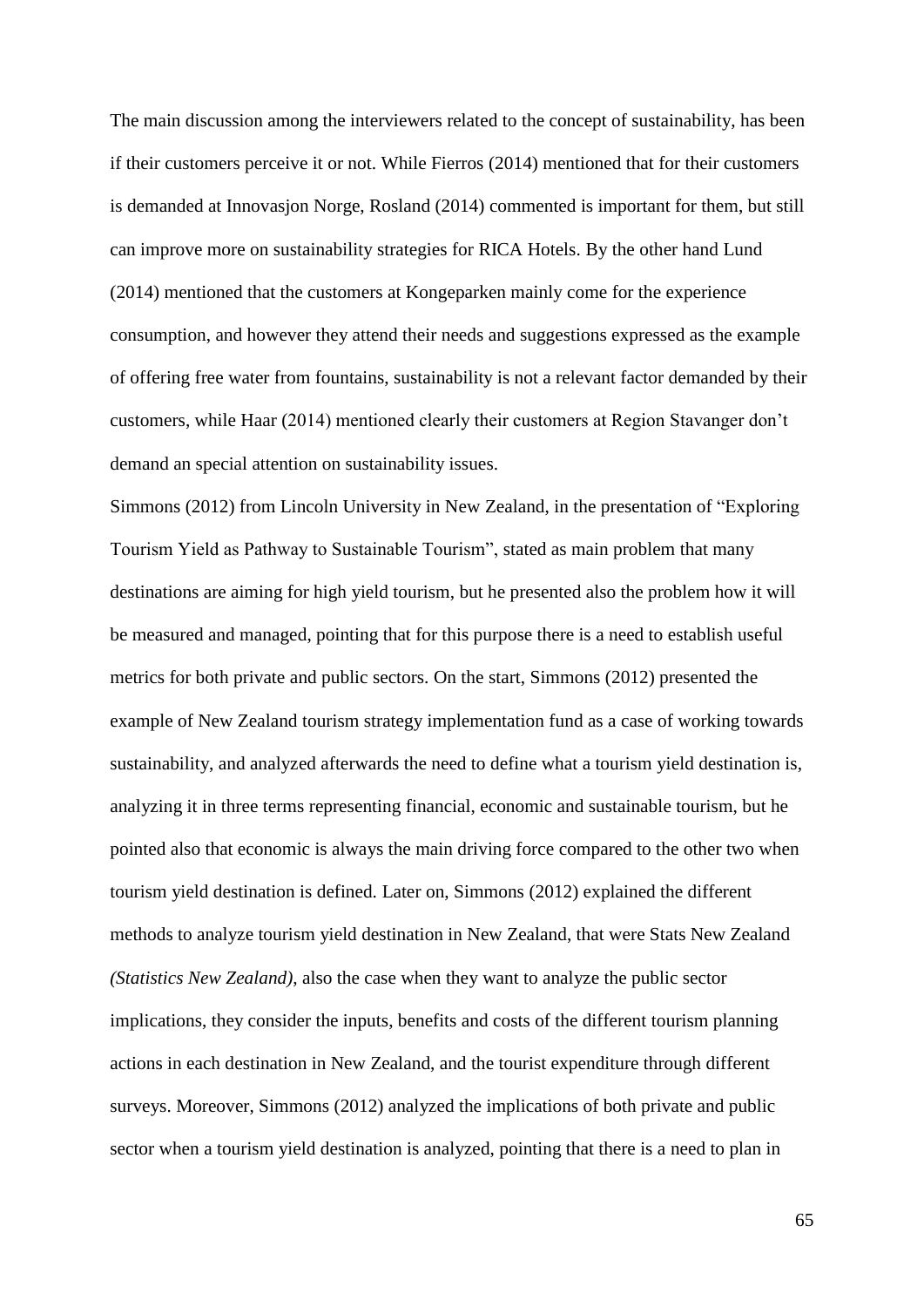order to have a successful promotion, presenting also the key results and some data of results in terms of yield management from private and public sector, as well as tourists. Finally, Simmons (2012) pointed which are the main challenges for tourism yield industry as represents the definition of the appropriate metrics to analyze, *scale (national, international or local)*, temporal, which are the tourism goals *(what he considered economic vs regional development)* and politics.

Cloutier (2012) writing on adventure tourism, and expressed the importance to define appropriate actions in microeconomics terms for adventure tourism business, expressing the importance for this tourism sector in British Columbia where he comes from. Cloutier (2012) presented some of this adventure tourism activities, that where sport fishing, hunting, helicopter skiing, whitewater rafting, sea kayaking and alpine skiing. Cloutier (2012) stated afterwards the challenge of being entrepreneur or employee, pointing that until 90's entrepreneur skills were considered mandatory in order to run a business company, but from the 90's he said "we train employees", and that means that nowadays become more relevant than was on the 90's to train employees in order ti be successful in business terms. Cloutier (2012) presented what he consider the five main challenges for adventure tourism industry that are the impacts of entry and exit barriers *(need to define the best business strategy)* and new products, the equity challenge, the margin of yield challenge, the pricing strategy, and ended by comparing the case of Nepal or Bhutan promotion and an adventure tourism destination. Rodríguez Carbajal (2009) explained in her publication "Agenda for a Sustainable and Competitive European Tourism", the different strategies and principles that the European Commission describes to follow, in order to provide a competitive and sustainable tourism for the European Union, and that can be used exactly the same in the case of Norway, and later on implement more concretely in Stavanger as the case of analysis. That strategies and principles to provide a competitive and sustainable tourism for European Union explained by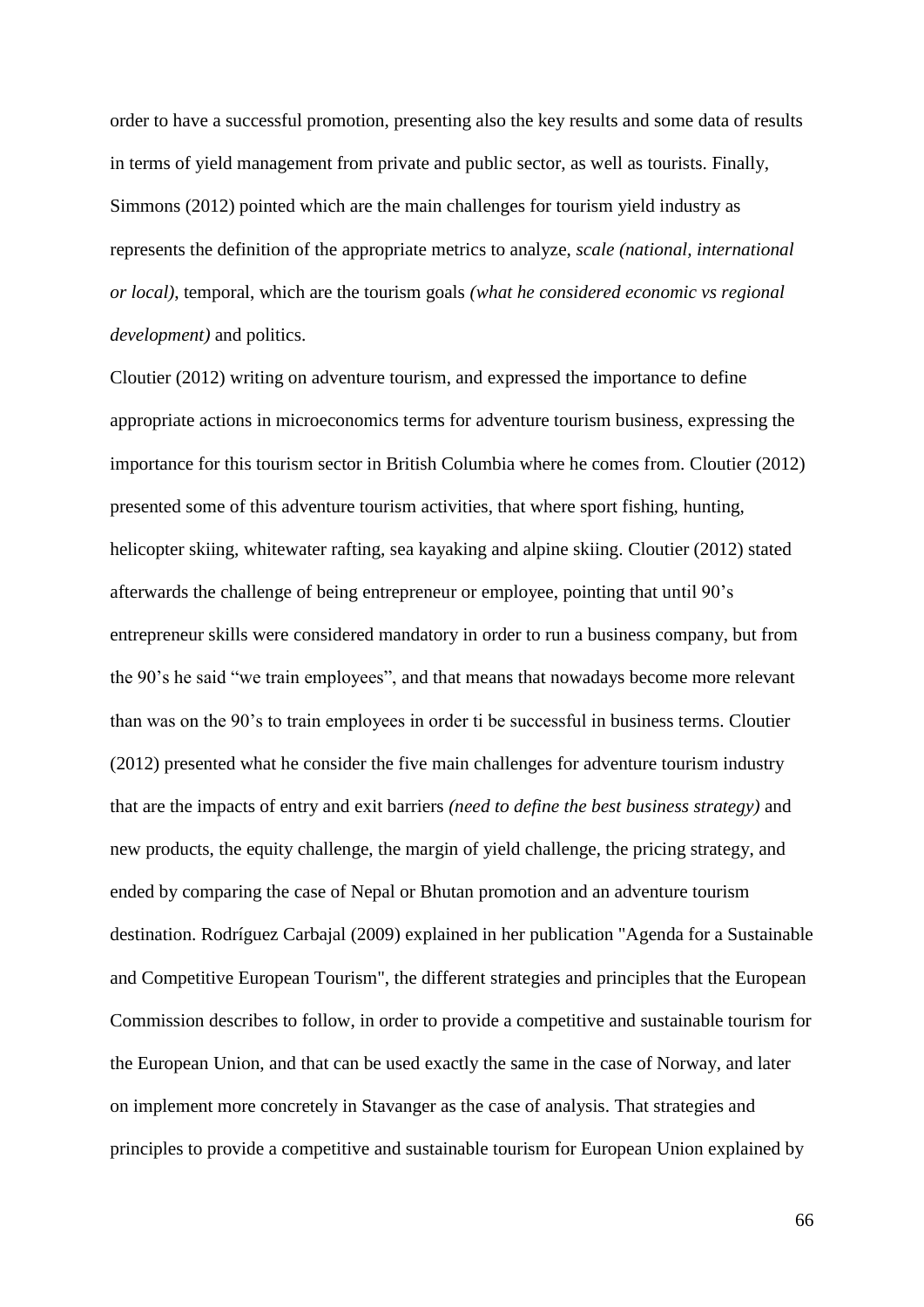Rodríguez Carbajal (2009) and can be implemented later on in Norway and Stavanger as mentioned in table 4.

### *Table 4: Strategies and principles to provide a competitive and sustainable tourism*

- Adopt a comprehensive, integrated approach to achieve a balanced and respectful tourism society and the environment
- To plan long term to meet the needs of both current and future generations
- To achieve a good rate of development, ie respecting the characteristics of tourist destinations
- Making all stakeholders involved
- Use the best available knowledge, and share them across Europe
- Minimize and manage risk, in order to prevent any harmful effect on the environment or society
- Reflect the effects on costs: prices should reflect costs more to society of consumption and production activities
- In the event, set limits and respect them: sometimes it is necessary to assess the carrying capacity of tourist destinations
- Monitor constantly: sustainability requires constant vigilance
- The need for a better tourism integrated policy

## *Source: Rodríguez Carbajal (2009)*

Funa (n.d, p. 22) refers to "Kano modeling" as an appropriate theory to analyze customer satisfaction because involves product development and customer satisfaction, mentioning that "Kano modeling" theory states that "The relationship between the performance of a product attribute and satisfaction level is not necessarily linear", confirming remains very complicate for not saying almost impossible to generalize satisfaction levels by customers, and must be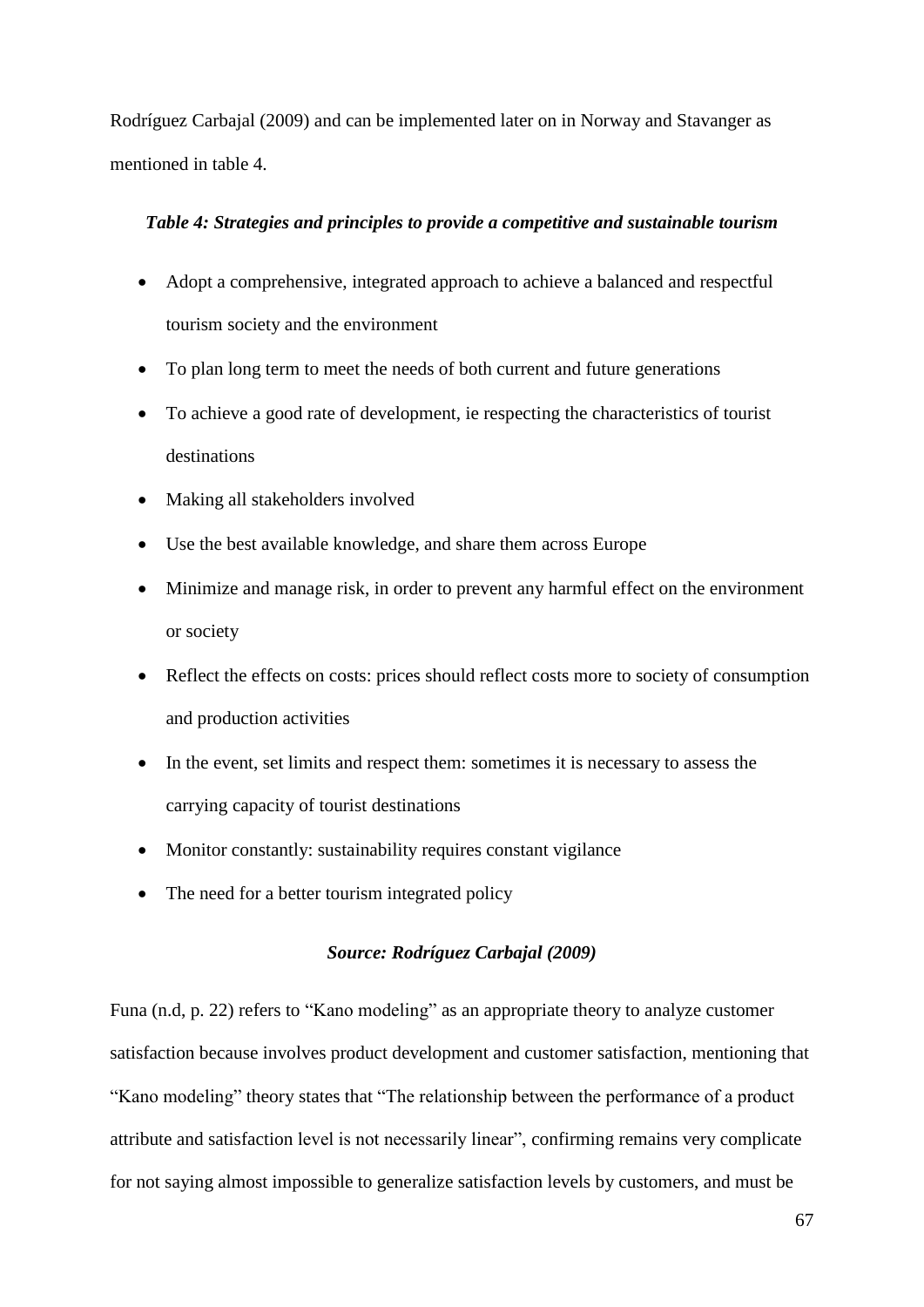assumed as accurate can be analyzed personal implications on tourism products consumers, will exist a better analyze of customer satisfaction. This statement of being complicate how to analyze satisfaction, and maintain quality at same time, is mentioned in the interview with Region Stavanger by Haar (2014), when he mentioned that "Norway will always be expensive", therefore that stereotype will always remain as an appreciation by tourism experience consumers, and the focus should be then on offering a higher quality of service as possible. The outcomes of satisfaction questionnaires to Kongeparken customers as Lund (2014) mentioned, is a good way to evaluate and analyze satisfaction when consuming a tourist experience. Moreover, Angelova & Zeqiri (2011, p. 3) state that "Studies also point out that customer satisfaction results ultimately in trust, price tolerance, and customer loyalty. Therefore, building customer relationship is a backbone for all organizations in general, and companies in service industries in particular", showing some of the individual factors customers perceived for their satisfaction, and resulting relevant to analyze how customers will appreciate quality in their experience consumption, and include that theoretical importance in the process of planning of tourism policies.

Angelova & Zeqiri (2011, p. 5) state also that "Effective firms seek competitive advantage in customer involvement, service and superior knowledge of customer motivations and behavior", therefore however is very complicate to have a general satisfaction and quality perception of the services offered, the tourism companies and organizations in Stavanger, should focus of the segmentation of the customer targets are interested in working with, because that will be more effective since a general satisfaction and perception of high quality by all customers is very complicate due to individual needs and perceptions mentioned above, and also probably won't effective. A practical case of that statement of focus on the customer involvement is mentioned during the interview with Region Stavanger by Haar (2014), when he mentioned that has developed a SWOT to analyze the strengths and weaknesses of the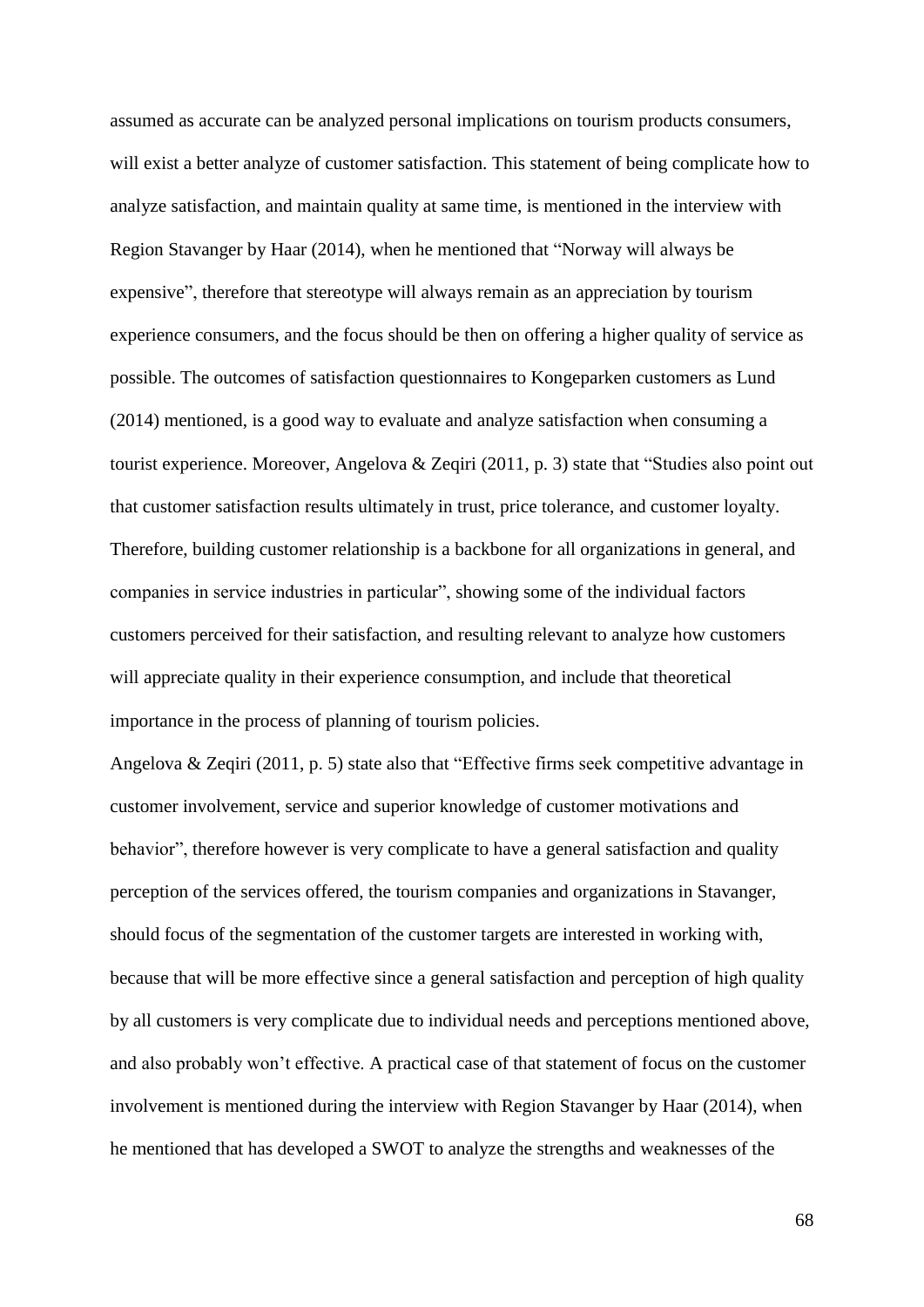organization, in order to develop the appropriate strategies of success for the next ten years in Stavanger.

Fuseini (2009, p. 6) stated that "In scenario planning discipline scenarios are generally defined as future study method. They are in the form of stories that provide information about the futures within a given period of time". The importance of defining a scenario for the future planning development of an activity, leads to expressions that the first step to be done when planning a further cooperation and integration of different tourism business sectors in tourism policy planning, should be defined by the scenario in which it will take place, as described by Fuseini (2009, p. 6). Rosland (2014) mentioned the RICA Hotels promotion channel as their marketing and main strategy of promotion as mentioned before, but at same time shows the importance of "brand cooperation" as RICA Hotels chain represents. From another point of view of cooperation, could be described the case of Innovasjon Norge as mentioned by Fierros (2014) that mentioned "Innovasjon Norge is taking part in the decisions about the country tourism policies", showing the need from a planning tourism company as Innovasjon Norge represents to be present in all levels of a tourism experience, confirmed by Haar (2014) when he mentioned the fact of their strong cooperation of Region Stavanger with Innovasjon Norge. An appropriate and accurate definition of the scenario from its location, agents involved, investment, etc. will fulfill the purpose of making a better decision today for the future, because once defined the scenario will took place the tourism experience or activity, will be possible to define the needs and possibilities of a further cooperation and integration of different tourism agents, and lead finally to define an structured tourism policy. Those possibilities of a further cooperation and integration of different tourism agents when define an scenario, will need to consider later on if the strategy of cooperation should have a national focus as mentioned for Kongeparken by Lund (2014), Region Stavanger by Haar (2014) and Rosland (2014) for RICA Hotels *(however they are also present in other*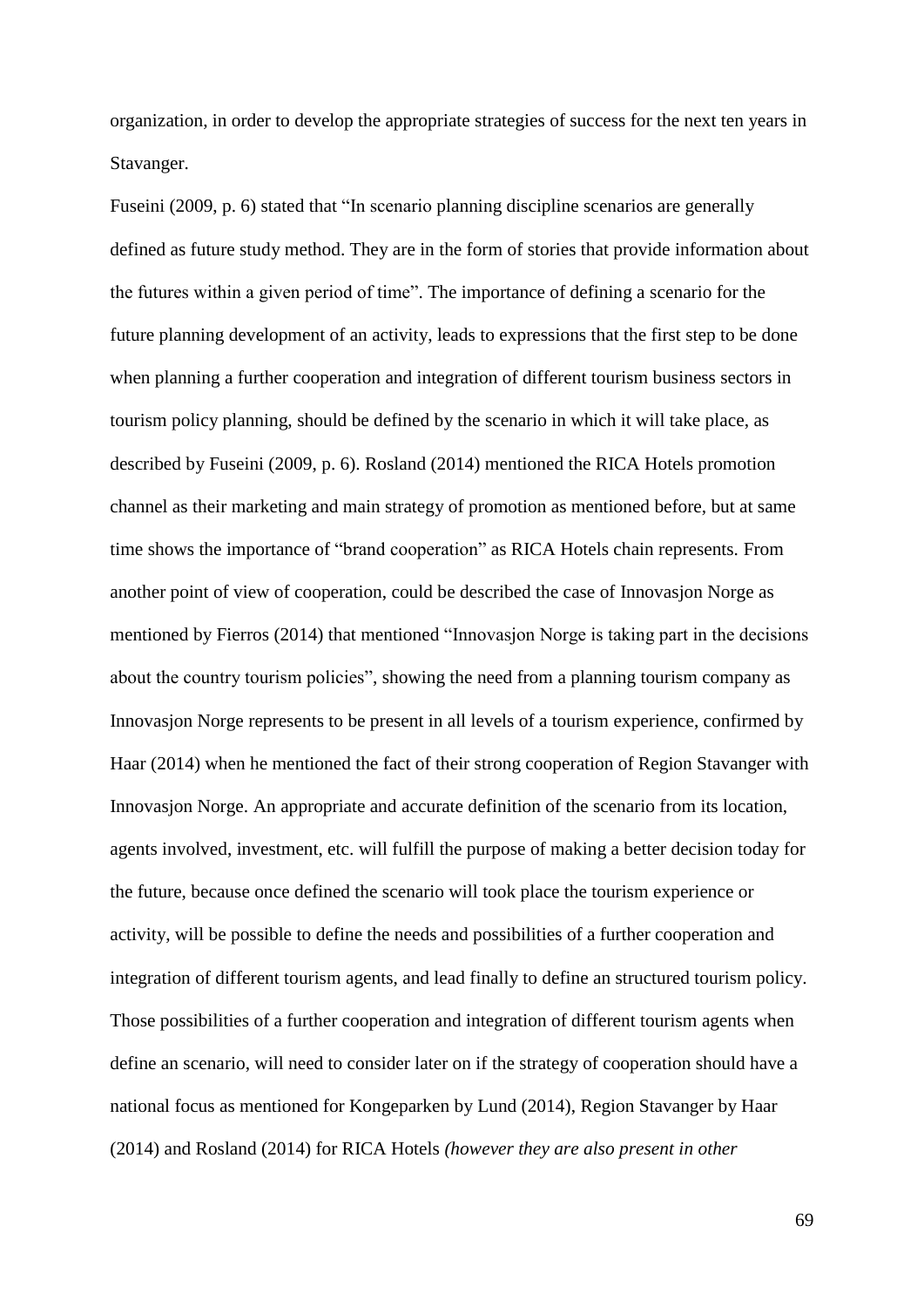*Scandinavian countries, and have also some interest on international promotion)*, or international focus as mentioned by Fierros (2014) when she mentioned the need of a better international promotion and cooperation for Norway towards Innovasjon Norge. The importance of cooperation and integration of tourism policy by both private and public tourism sector, is mentioned by Henriksen (2013) *(environmental manager of Hurtigruten)*, when he described the environmental protection policies from his company, and also explained the importance of cooperation to reach this goals from two sides, one of them that Norwegian government has to take a lead when it comes to regulations offering incentives instead of regulations to companies so they must be more aware of the environmental protection policies they offer. Henriksen (2013) mentioned the importance of cooperation for Hurtigruten Company, by offering cooperation with other organizations and companies such as AECO *(Association of Arctic Expedition Cruise Operators),* NGO's and Svalbard Environmental Fund. There is also a necessity to establish some markers for environmental protection, and the difficulties to find ways to communicate with customers, as described by Henriksen (2013).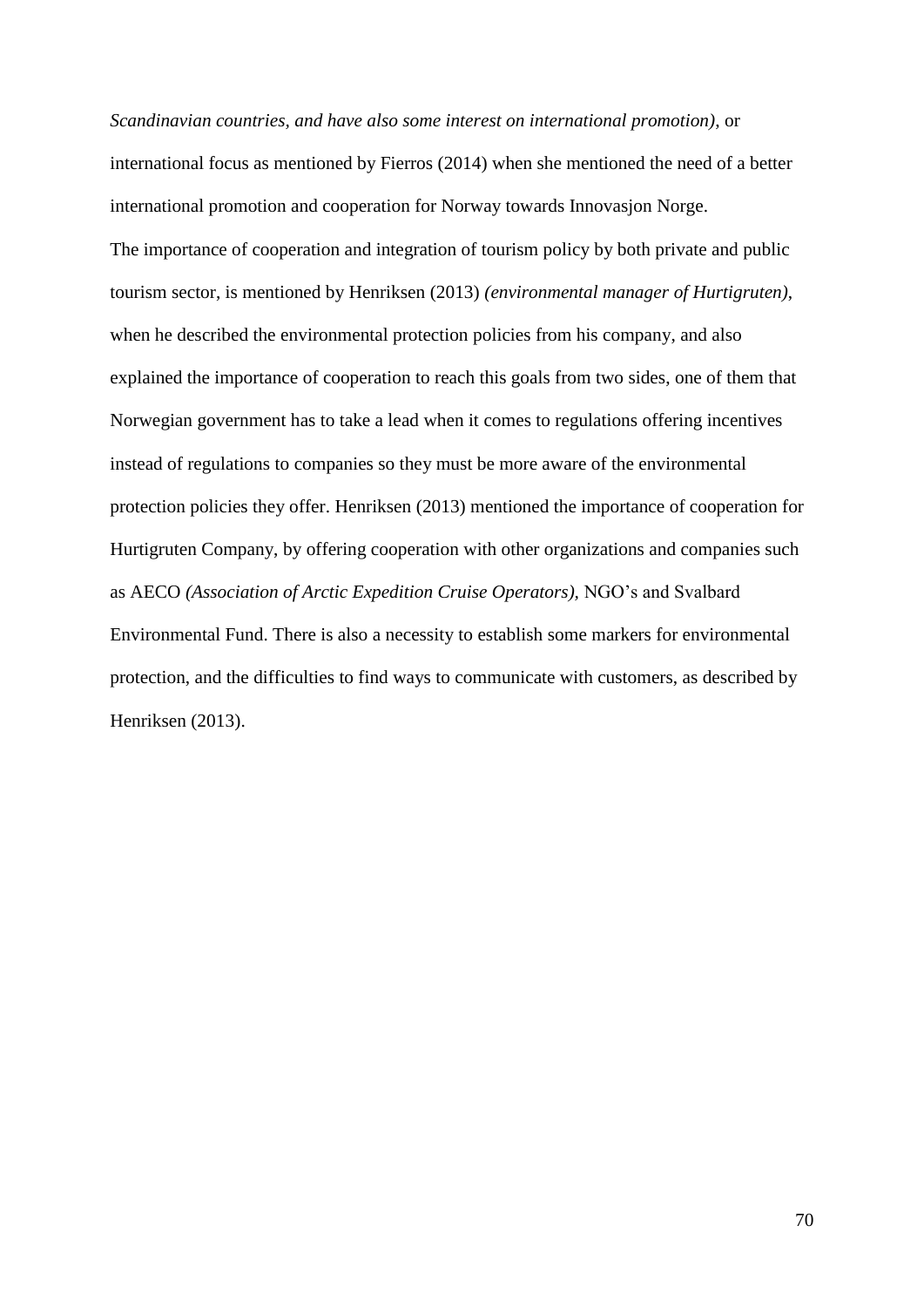# **7. Conclusions**

The analysis in the present master thesis, has considered the impact of tourism policies for Norway and later on for Stavanger as a case, with a starting point being the situation of tourism policy in the European Union. From the experience European Union represents as a macro environment, could be analyzed easily the situation in a micro environment as Norway represents, by ending with the case of analysis as represents the situation of tourism policies in Stavanger. During the whole master thesis project, has been considered the hypothesis "Is there a tourism policy for Stavanger "de facto" but not "de iure"?, that will be described its analysis and process of analysis in the conclusions, until its final evaluation for its confirmation or rejection, and offer finally a proposal for the future prospective and recommendations for an effective tourism policy for Norway of Stavanger. Tourism policy in most cases represents a factor difficult to define, but as has been observed during the present master thesis analysis, presents a high degree of impact on the four areas of interest, with their own activities tourism as seen in this project. In the present master thesis, has been observed throughout the analysis of different laws, regulations, articles and interviews the existence of a tourism policy in the European Union, considering later on as a reference to analyze the existence of a Norwegian tourism policy, and later on the case concrete of Stavanger. After the analysis of the different concepts explained in the paragraph above related to the Norwegian tourism policy, was proceeded to analysis the hypothesis of the existence of a tourism policy "de facto" in Stavanger.

In order to have a more concrete analysis of the situation to evaluate the hypothesis of the present master thesis, has been considered appropriate the evaluation in blocks of interest, that will offer more concrete information of each tourism business sector analyzed, and also will let to see the interactions between the different blocks of interest. Consequently, can be mentioned that the sum of individual actions interacts with each other, creating a "bigger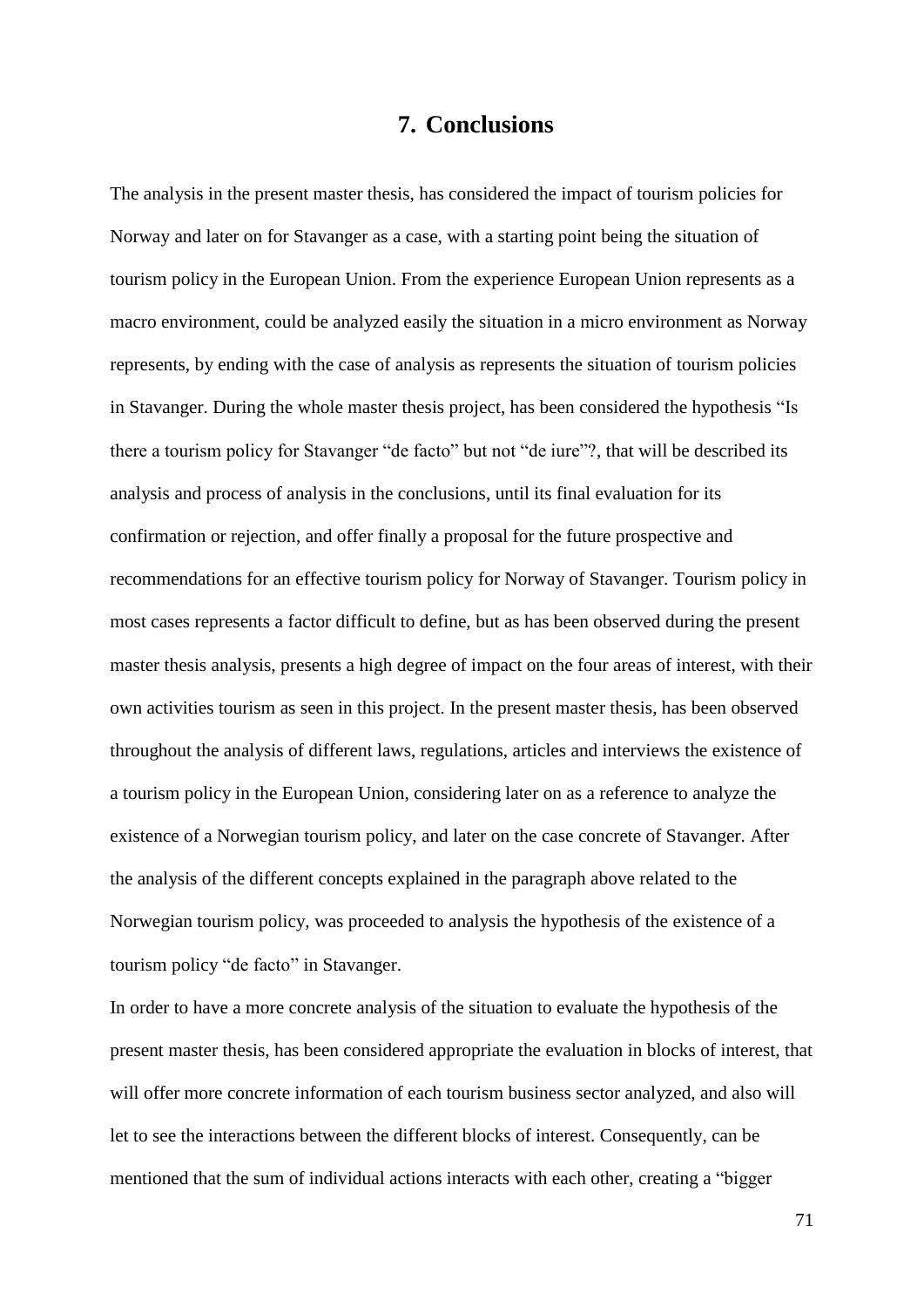space" for joint actions as tourism and its planning policies represent. The analysis in different blocks of interest to analyze tourism from a common view and integrating these blocks of interest, therefore defines "de facto" the existence of a tourism policy to the extent that the sum of individual actions just by setting a common, although this is not found properly defined or regulated, since each one of the four blocks of interest analyzed mentioned the existence of regulations, norms, plans and strategies for its daily activities. The relevance tourism represents for the economy of a country and its residents when travelling, starts with an objective of promoting mobility, which has been proposed as a significant factor in European cohesion, that can be considered to have the same effect in Norway and its regions *(fylke)*. That importance of cohesion is fully applicable to the objectives defined in Article 195 of the Lisbon Treaty adopted in 2007 for the European Union countries as explained by European Commission (2007), and have affected the way in which tourism mobility management involves not only the displacements but also involves people. Following the case of European Union mentioned in the paragraph above, Norway have two programs that define some principles to work towards tourism promotion as the Lisbon Treaty represented for the European Union, but both programs offer actions related tourism mobility for travelers of Norway.

Those two programs are "Strategisk næringsplan 2013 – 2025" elaborated by Greater Stavanger (n.d), and the "Norwegian National strategy for the tourism industry" by The Norwegian Ministry of Trade and Industry (2012, p. 4). Therefore, these two samples from European Union and Norway as mentioned above, confirms the direct or direct in terms of tourism, and the same analysis could be extended to other forms of, but is always ending up confirming the same circumstances in all cases, as tourism is present in the economy and society, and therefore it is logical to define a series of policies that manage and promote the field of tourism can be developed, as indicated by the existence of the mentioned official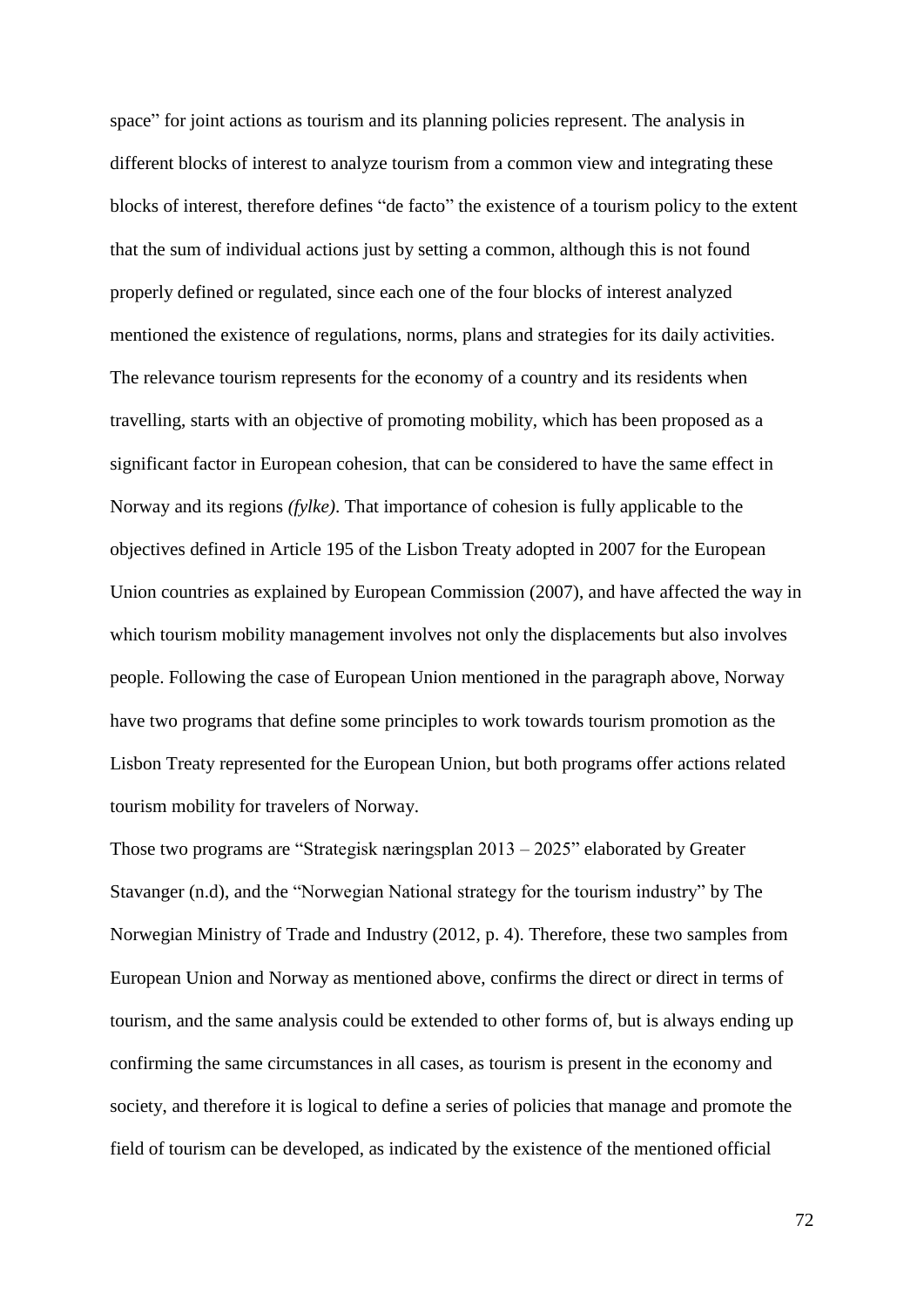programs both by the European Union and Norwegian public institutions.

Also can be observed a factor analyzed in the discussion part that will confirm the existence of regulations and importance may affect tourism policies planning, as Corporate Social Responsibility (CSR) and Sustainability represents. That statement of Corporate Social Responsibility and Sustainability importance is mentioned by the existence of certain ecological indicators, and their influence on Corporate Social Responsibility confirms the importance and involvement derived from tourism, influencing this factor many political actions to tourism businesses, by giving special importance in terms of sustainability and the environment, as confirmed by Fierros (2014), Rosland (2014) and Lund (2014) the relevance to work towards sustainability policies as demanded by their customers. Therefore, exposed the impact of Corporate Social Responsibility on business policy of tourism enterprises, it can be stated the importance of representing the importance of Corporate Social Responsibility in the tourism sector, and therefore is observed and must be recognized indirectly the impact and influence mentioned of Corporate Social Responsibility and its implications and effects with the tourism experience, representing the confirmation of the logic and relevance of the hypothesis. After verifying the relevance of the hypothesis, was preceded to its evaluation, with the confirmation or rejection of the hypothesis.

It has been clearly analyzed different forms of communication with several interactions between the different blocks of interest analyzed, and many aspects that have contributed a certain complexity in the analysis by conducting the study of the present master thesis project, and each individual case observed at the four different blocks of interest, has not only has a mention and impact *(direct or indirect)* into tourism experience, also is observed represents an influence into the overall tourism experience. Therefore, this situation indicates, that although there have been cases such as regulations and guidelines, which have regulated certain aspects of tourism, and defined a several political actions, the recognition of the importance and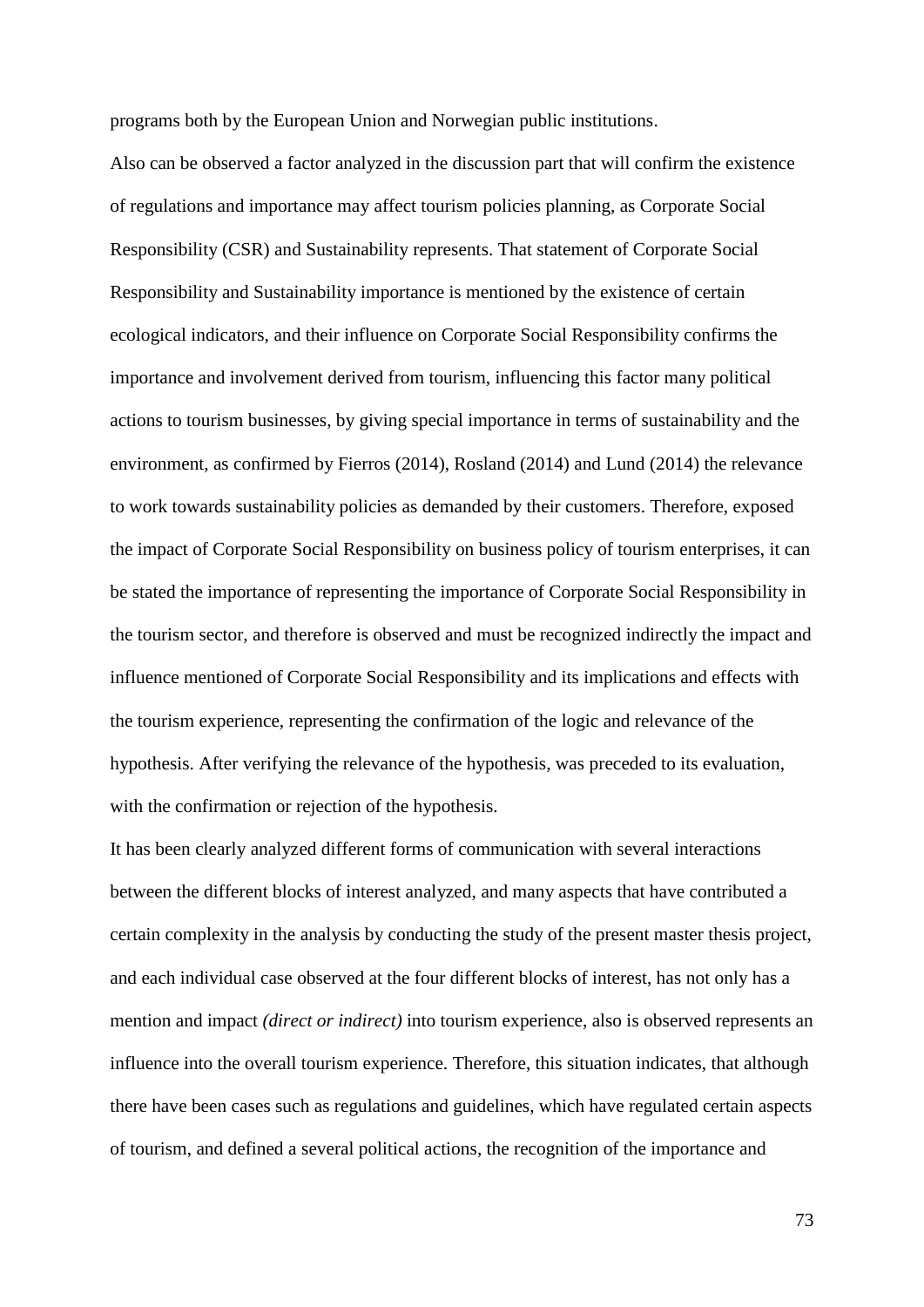impact on the field of tourism is proven and explained, representing into the existence of a number of tourism policies indirectly or directly, but in any case evident, confirming therefore the existence of a tourism policy "de facto" for Stavanger.

In this project, has been observed that different sources of tourism activities and programs, are limited not just to one field of action in which it is carried out, being specially relevant a global view of the impact on other areas of interest within the tourism business sector. However the existence of those interactions among the different blocks of interest analyzed, it has been observed that the coordination of actions and improvement planning that may have a bigger impact for the overall tourism experience, is very limited and needs to be improved. That statement mentioned in the paragraph above must follow the positive experience mentioned by Haar (2014) of the cooperation between Region Stavanger and Innovasjon Norge, as confirmed by Fierros (2014), by offering more chances of cooperation to develop a more effective tourism policy. More concretely, it could be done by offering an "opening forum" of cooperation, where Norwegian government once defined which Ministry or public organization will coordinate Norwegian tourism policies, offer support and guidance to the different tourism companies and organizations.

According to the Norwegian Ministry of Trade and Industry (2012), there is a strong need of having a better coordination on tourism industry development, showing the need of a simplification in the tourism policy planning in one Ministry or public organization. Until Norwegian government defines which Ministry or public organization will coordinate Norwegian tourism policies, is recommended that Innovasjon Norge will be the link needed for the "opening forum" mentioned in the paragraph above. In all cases analyzed in the different blocks of interest, has been recognized the importance of establishing a regulatory framework, cooperation mechanisms, among other factors that can offer an appropriate tourism quality. Therefore if a block analysis of interest has proofed the importance and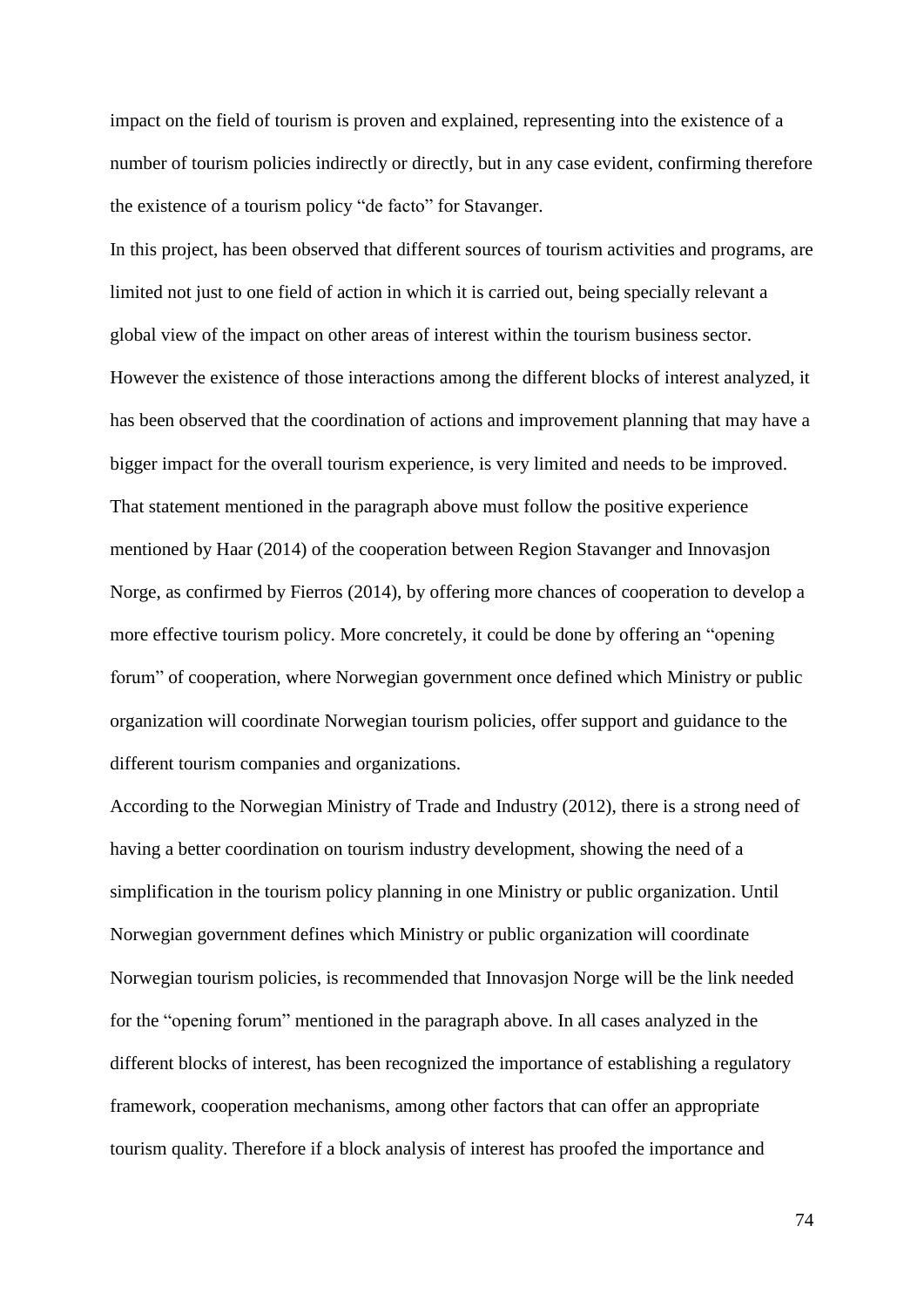relevance of tourism not only for the Tourism Company or organization, but also for the social development of their own citizens, what we might think of the power of tourism together as a brand and coordinated policy and common action for Norway? How much further progress at a global and competitive at present and represents tourism? How to compete with the power of the United States or even in emerging countries such as the so called BRICS *(Brazil, Russia, India, China and South Africa)*? The answer is clear, and for the project has been observed, that if Norway use its own resources *(natural and human)* of sufficient quality for a clear commitment to the worldwide future challenges of tourism to respond to these questions, and by respecting the environment at the same time with an appropriate CSR policy, Norway as destination can offer a better tourism quality, and can have a very competitive positioning as tourism destination.

Nowadays, can be seen more and more tourists are traveling to Brazil, India, South Africa and China or in Russia as travelers around the world, showing the importance of the those five countries mentioned in the tourism business sector, the danger would be if those five countries will not just have individual tourism actions and policies, and will start to coordinate tourism policies actions, highlighting the importance and future perspectives advantage of its natural, economic and human resources represents. It has been taken into account if those countries coordinate efforts to establish a framework for economic and tourism prominence global competition, it will represent a strong competition for tourism market, as represents the non-coordination among the different regions *(fylke)* in Norway, and Stavanger through coordination among other municipalities in Rogaland *(as its fylke represents)*, and with the support as "Norway tourism destination", must cooperate with Region Stavanger at a regional level as official organization, and Innovasjon Norge at a national level, until as mentioned before, Norwegian government defines which Ministry or public organization will coordinate Norwegian tourism policies.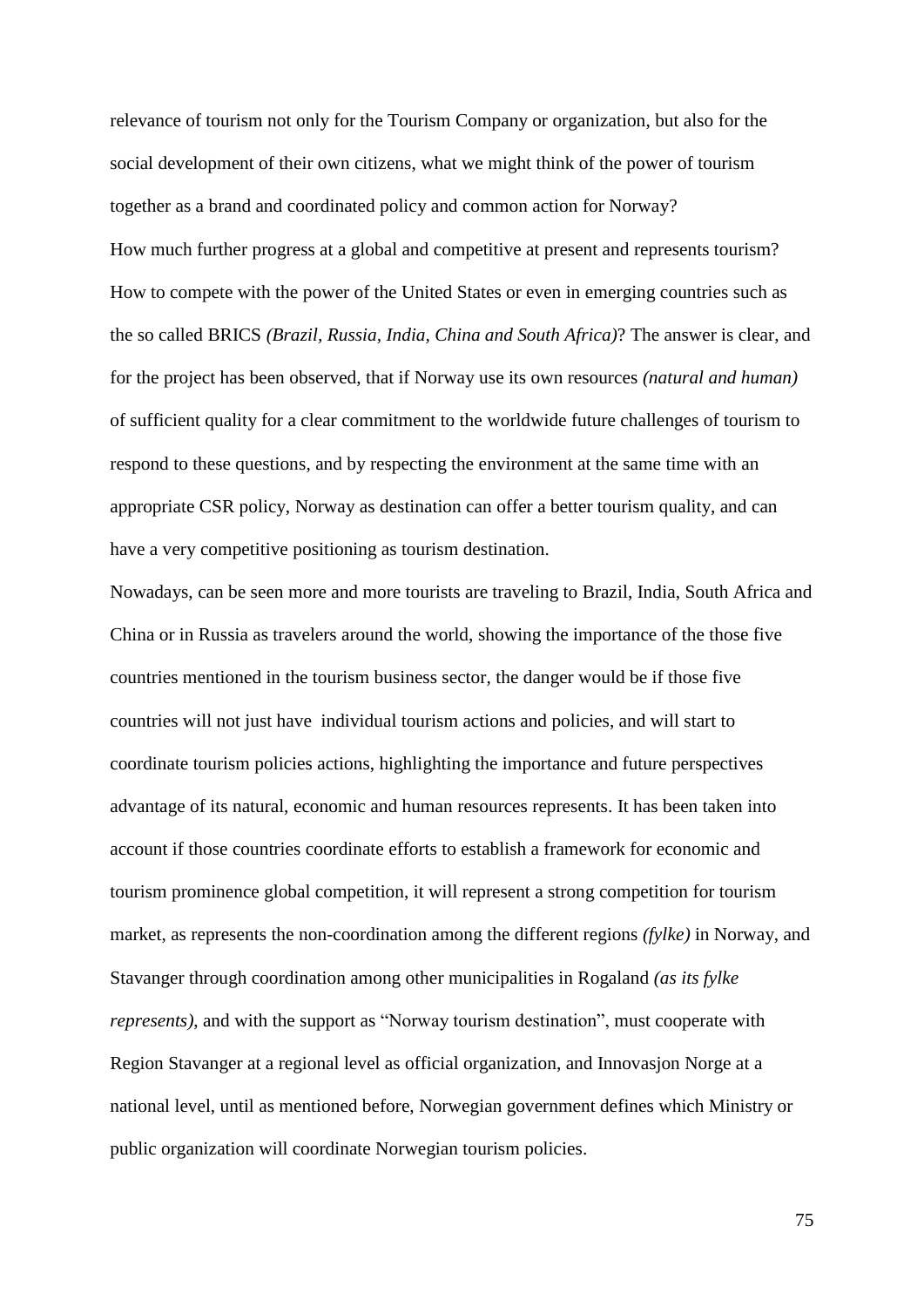Norway has not a clear national tourism policy, as it has been observed during the study of the present master thesis project, but all the cases analyzed individually following as well a more experience and wider area as European Union represents, shows a possible scenario where Norway can define its tourism policies when it comes to its planning. Therefore, must be highlighted the need of a tourism policy "de iure", once confirmed the hypothesis of the existence of a tourism policy "de facto", because and official regulation and coordination to be more effective in tourism planning, will benefit much more the different tourism companies and organizations all around Norway, and Stavanger as the case of analysis. Future perspectives of tourism policy for Norway, must be based on the definition and inclusion of a number of programs, regulations, laws, statements, guidelines, etc. that will need to be communicated. As a future perspective for an effective tourism policy for Norway and Stavanger as the case of analysis, it is clear as mentioned before the need of coordination of action by a Norwegian national organization, however the four blocks of interest analyzed may have individual interests, but it must be understood the importance to share a common goal, and however may seem difficult, put an effort to decide the coordination of common actions that benefit them much more coordinated than individually. If this of need to have more coordinated actions in tourism policies planning, it is more feasible and therefore a competitive advantage, if tried to analyze more possible common factors (economic models and social among others). More specifically, and as the starting point of action once coordinated tourism policies by a Norwegian national organization, should be considered an investment in the future benefits of tourism cooperation, which would be along the following principles:

- 1) Coordination of actions to be more effective
- 2) Commitment to competitiveness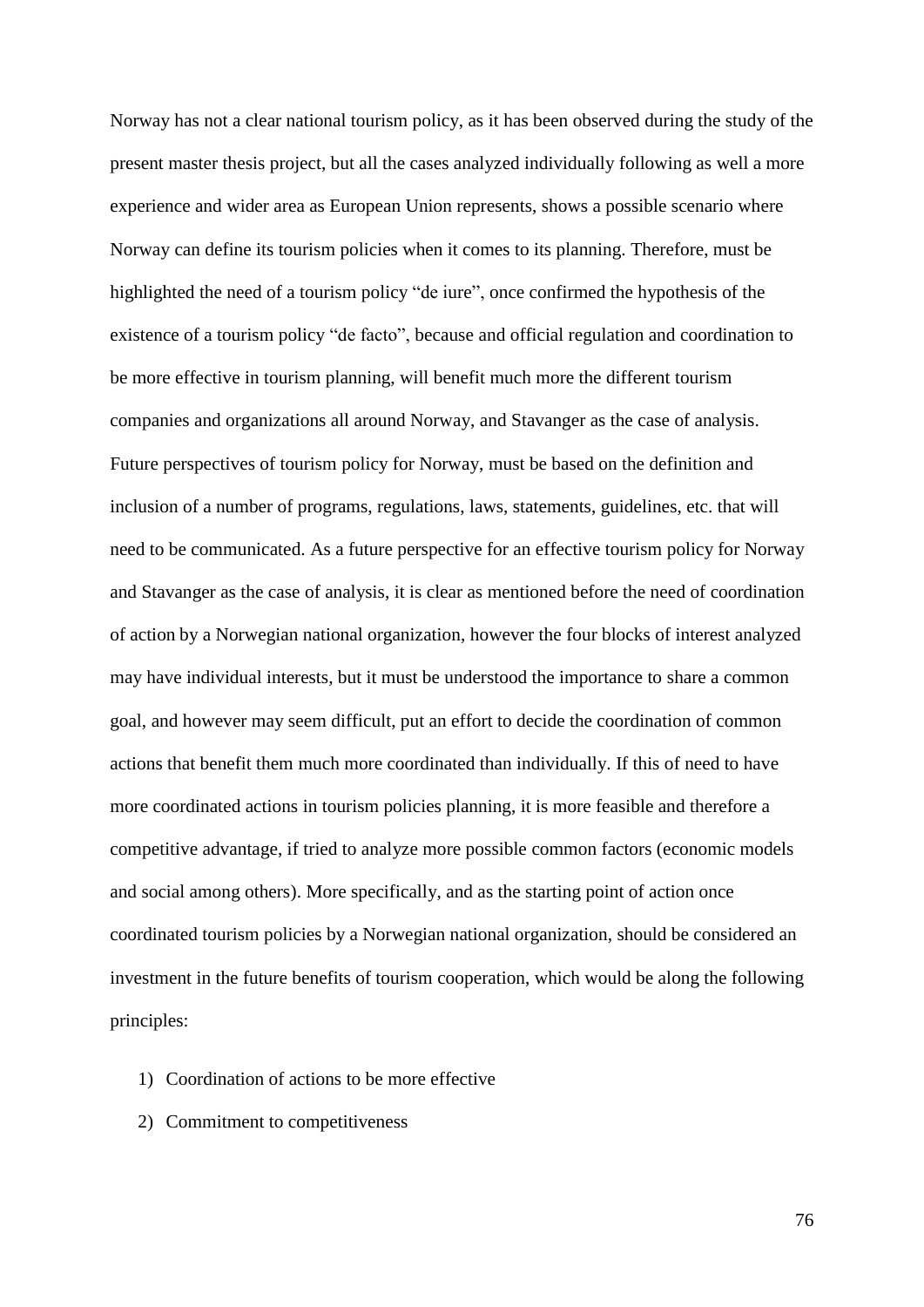- 3) Sustainable model of tourism development, that respects and combines the strengths of natural environment, economic and social in Norway
- 4) Regulatory framework and common policy, which favors coordination of actions

Once considered the principles tourism policy must follow, is needed to provide the financial resources necessary to implement those principles, following the next phases for its implementation:

- 1) Association of programs and funding of tourism at present
- 2) Define how an action affects other cases, to calculate the future impact of higher and more enduring in time that funding for a particular case
- 3) Establish a monitoring system of funding sources and management in order to provide a transparent system

And finally, once defined the financial resources necessary and phases of implementation, should be relevant an administrative coordination, which should consider the following concepts:

- 1) Establishment of a definition of tourism policy and action in Norway
- 2) Definition by Norwegian government which Ministry or public organization will coordinate Norwegian tourism policies, that will also control of financial resources and monitor the implementation of the objectives of action defined. The importance of Norwegian government to define which Ministry or public organization will coordinate Norwegian tourism policies should include also the creation of the position of a Norwegian Commissioner for Tourism, which will know the concrete situation of each tourism business area and region *(fylke)*.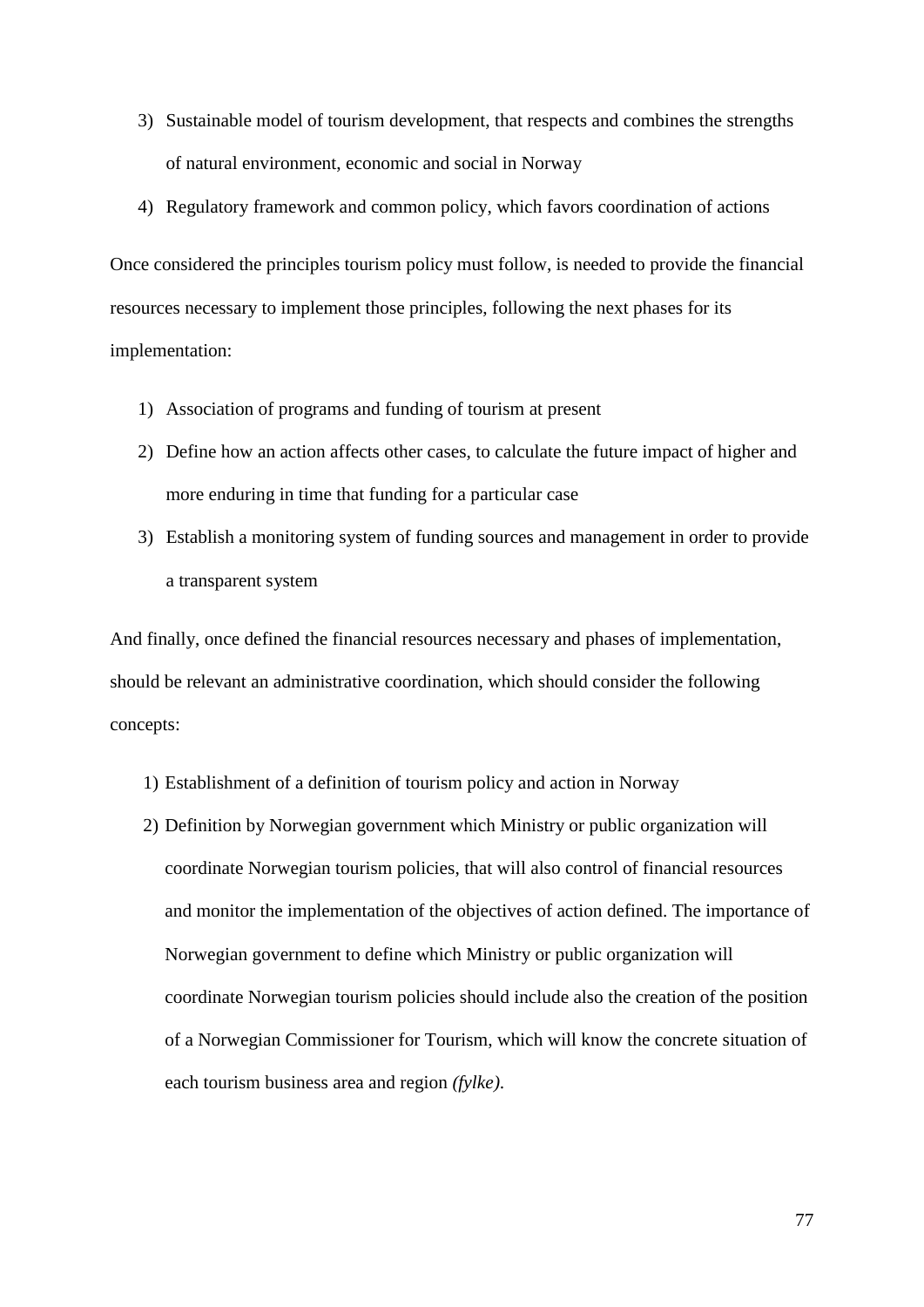3) Official communication of the Norwegian government, together with the different regions, to support Norwegian tourism policies planning actions, and recognition of the importance of tourism as a political action.

As a factor in conclusion, should be noted that the presence of tourism is very important for a county's economy and its society, and therefore by recognizing the importance of tourism, will offer a strong factor of development for Norwegian economy and Stavanger as the present case of analysis. Tourism industry represents not just an industry with a tangible economic power, but also has an importance towards social progress for society, and therefore needs to be understood, that by applying in the field of tourism business sector, is acting at the same time on something as an opportunity of progress for people, and the very important future success as tourism can represent for Norway and Stavanger as the case of analysis in the present master thesis.

Tourism policy is important for the economic development of a territory, therefore Norway and Stavanger as the case of analysis should look to the European Union and their tourism development, in order to develop their own tourism policies that will benefit not just its citizens, but also its economy development and represents complementary to oil and gas dependence. By having a Norwegian tourism policy "de iure", that will follow the importance and strengths observed by the confirmation of the existence "de facto" of a tourism policy in Stavanger *(and its implications into Norwegian as national level)* in the hypothesis of the present master thesis.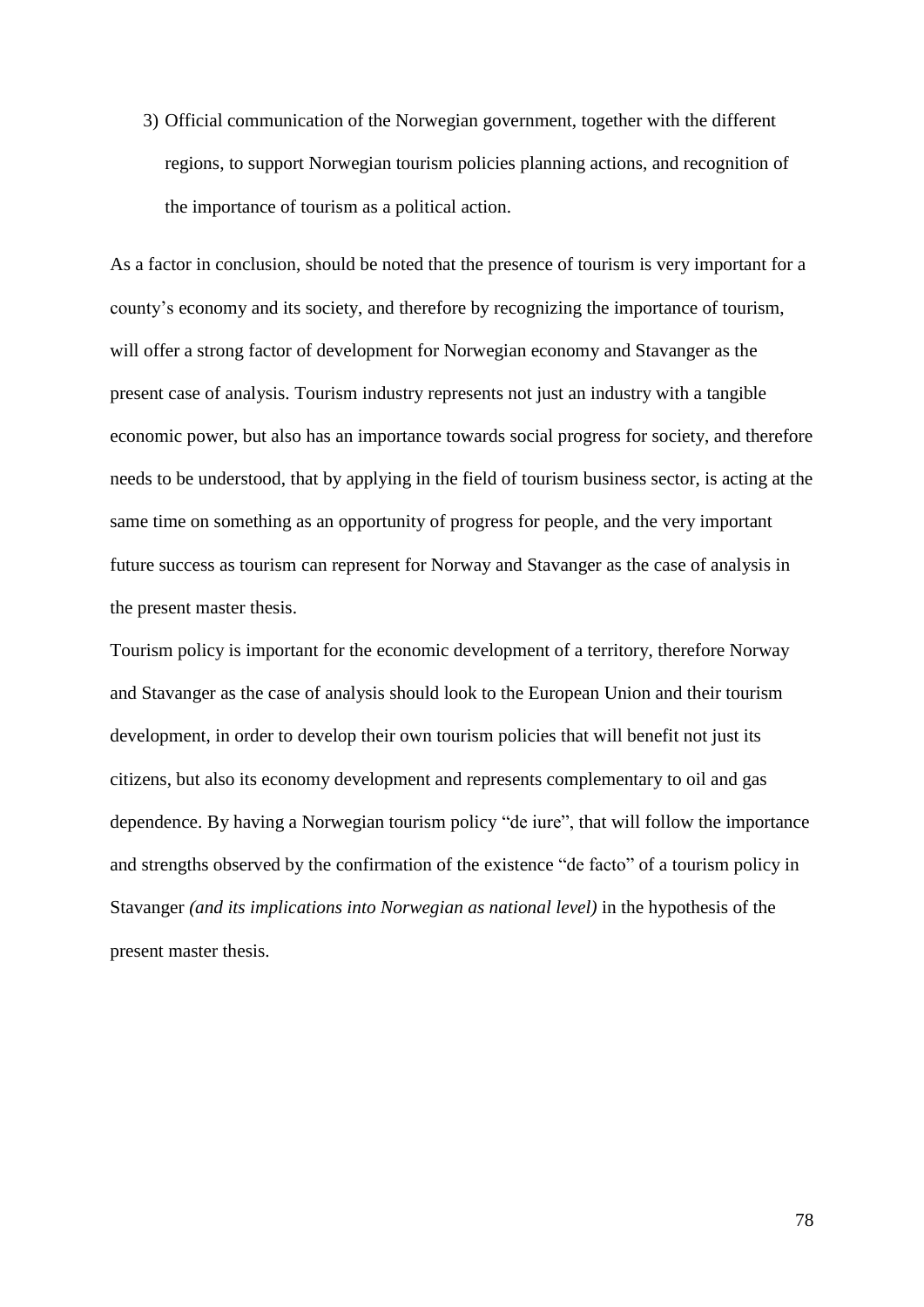# **List of References**

Alfirević, N. & Račić, D. (2004). Knowledge Integration as a Source of Competitive Advantage in Large Croatian Enterprises. Journal of Universal Computer Science, vol. 10, no. 6 (2004), pp. 712-722

Anderson, E.W, Fornell, C. & Rust, R. (1997). Customer Satisfaction, Productivity and Profitability: Differences Between Goods and Services. Marketing Science Vol.16, No 2, 1997, pp. 129-145

Angelova, B. & Zeqiri, J. (2011). Measuring Customer Satisfaction with Service Quality Using American Customer Satisfaction Model (ACSI Model). International Journal of Academic Research in Business and Social Sciences, October 2011, Vol. 1, No. 3

Arcarons i Simón, R. (2001). El procés de Convergència de les Polítiques Turístiques de la Unió Europea [The Convergence process of the European Union tourism policy]. Retrieved 12.02.2014 from:<http://www.tdx.cat/bitstream/handle/10803/1399/TOL57.pdf?sequence=1>

Baumeister, R.F & Leary, M.R (1995). The need to belong: Desire for Interpersonal Attachments as a Fundamental Human Motivation. Psychological Bulletin, 1995. Vol 117, No 3, pp. 497-529

Caru, A. & Cova, B. (2003). Revisiting consumption experience: a more humble but complete view of the concept. *Marketing Theory*, 3(2), pp. 267-286

Casanovas, O. (2014). La política turística [Tourism policy]. (Personal communication by email, June 5, 2014)

Crespo Castaño, S. (2011). RSC i su marco normativo [SCR and its regulatory framework]. (Personal communication by e-mail, May 8, 2011)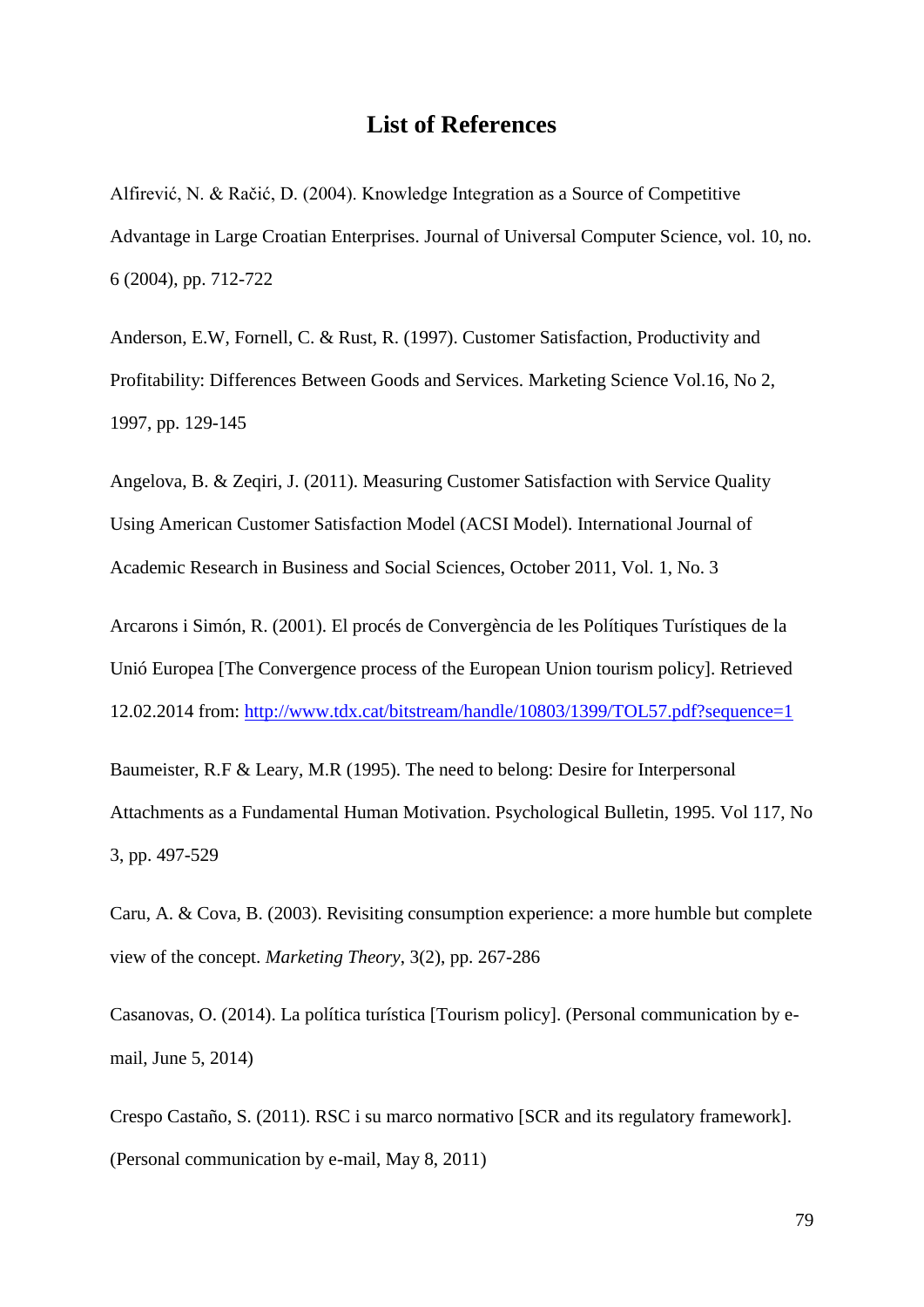Chockalingam, M. & Auroubindo Ganesh, A. (2010). Problems encountered by tourists. BEH-Business and Economic Horizons Volume 3-Issue 3-October 2010, pp. 68-72

Cloutier, R. (2012). Exploring Tourism Yield as Pathway to Sustainable Tourism. European Hospitality Forum. Hotellhøgskolen-University of Stavanger. September 7, 2012

Dann, G.M.S (1996). Tourism as language of social control in promotional material. In *The language of tourism: a sociolinguistic perspective* (pp. 84-100). Wallingford: CAB International

European Comission (1996). "Philoxenia" - the first multiannual programme for european tourism. Retrieved 12.02.2014 from: [http://europa.eu/rapid/press-release\\_IP-96-366\\_en.htm](http://europa.eu/rapid/press-release_IP-96-366_en.htm)

European Comission (2006). European Parliament resolution on a renewed EU Tourism Policy: Towards a stronger partnership for European Tourism. Retrieved 08.04.2014 from: [http://www.google.es/url?sa=t&rct=j&q=&esrc=s&source=web&cd=1&ved=0CCIQFjAA&u](http://www.google.es/url?sa=t&rct=j&q=&esrc=s&source=web&cd=1&ved=0CCIQFjAA&url=http%3A%2F%2Fwww.europarl.europa.eu%2Foeil%2Fspdoc.do%3Fi%3D14146%26j%3D1%26l%3Den&ei=tXqVU_zGEYaUO_-0gYAL&usg=AFQjCNEy4IA1oq0_Dnbcy2buZ2l2BQgwyQ) [rl=http%3A%2F%2Fwww.europarl.europa.eu%2Foeil%2Fspdoc.do%3Fi%3D14146%26j%3](http://www.google.es/url?sa=t&rct=j&q=&esrc=s&source=web&cd=1&ved=0CCIQFjAA&url=http%3A%2F%2Fwww.europarl.europa.eu%2Foeil%2Fspdoc.do%3Fi%3D14146%26j%3D1%26l%3Den&ei=tXqVU_zGEYaUO_-0gYAL&usg=AFQjCNEy4IA1oq0_Dnbcy2buZ2l2BQgwyQ) [D1%26l%3Den&ei=tXqVU\\_zGEYaUO\\_-](http://www.google.es/url?sa=t&rct=j&q=&esrc=s&source=web&cd=1&ved=0CCIQFjAA&url=http%3A%2F%2Fwww.europarl.europa.eu%2Foeil%2Fspdoc.do%3Fi%3D14146%26j%3D1%26l%3Den&ei=tXqVU_zGEYaUO_-0gYAL&usg=AFQjCNEy4IA1oq0_Dnbcy2buZ2l2BQgwyQ)

[0gYAL&usg=AFQjCNEy4IA1oq0\\_Dnbcy2buZ2l2BQgwyQ](http://www.google.es/url?sa=t&rct=j&q=&esrc=s&source=web&cd=1&ved=0CCIQFjAA&url=http%3A%2F%2Fwww.europarl.europa.eu%2Foeil%2Fspdoc.do%3Fi%3D14146%26j%3D1%26l%3Den&ei=tXqVU_zGEYaUO_-0gYAL&usg=AFQjCNEy4IA1oq0_Dnbcy2buZ2l2BQgwyQ)

European Commission (2007). Official Journal of the European Union, C 306, 17 December 2007. Retrieved 08.04.2014 from: [http://eur-lex.europa.eu/legal-](http://eur-lex.europa.eu/legal-content/EN/ALL/?uri=OJ:C:2007:306:TOC)

[content/EN/ALL/?uri=OJ:C:2007:306:TOC](http://eur-lex.europa.eu/legal-content/EN/ALL/?uri=OJ:C:2007:306:TOC)

European Comission (2011). The Schengen area and cooperation. Retrieved 08.04.2014 from: [http://europa.eu/legislation\\_summaries/justice\\_freedom\\_security/free\\_movement\\_of\\_persons](http://europa.eu/legislation_summaries/justice_freedom_security/free_movement_of_persons_asylum_immigration/l33020_en.htm) [\\_asylum\\_immigration/l33020\\_en.htm](http://europa.eu/legislation_summaries/justice_freedom_security/free_movement_of_persons_asylum_immigration/l33020_en.htm)

Fierros, E. (2014). Innovasjon Norge interview. (Personal communication by e-mail, February 21, 2014)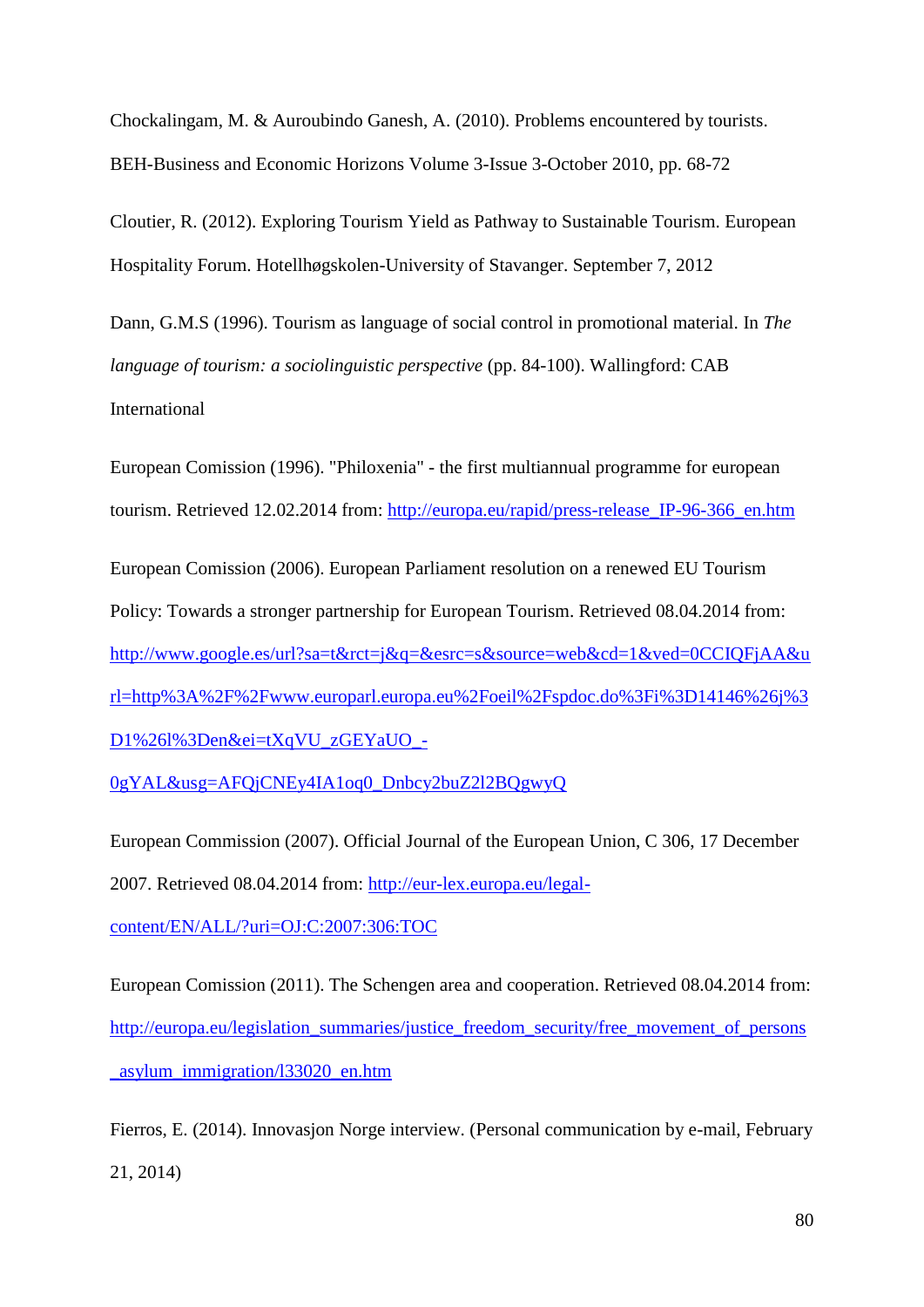Funa, L. (n.d). Customer Satisfaction Analysis. Retrieved 25.05.2014 from: http://liu.divaportal.org/smash/get/diva2:457316/FULLTEXT01.pdf

Furnham, A. (1999), The Psychology of Behaviour at Work: The Individual in the Organization, Sussex, UK: Psychology Press, p.446-452

Fuseini, A.B (2009). Scenario Planning in Organizations: Theory vs. Implementation.

Retrieved 07.05.2014 from: [http://pure.iva.dk/files/30772942/Thesis\\_Azindow\\_09.pdf](http://pure.iva.dk/files/30772942/Thesis_Azindow_09.pdf)

Gamsgro, C. (2012). Exploring Tourism Yield as Pathway to Sustainable Tourism. European Hospitality Forum. Hotellhøgskolen-University of Stavanger. September 7, 2012

García, B. & Cox, T. (2013). European capitals of culture: success strategies and long term effects. Retrieved 10.04.2014 from:

[http://www.europarl.europa.eu/RegData/etudes/etudes/join/2013/513985/IPOL-](http://www.europarl.europa.eu/RegData/etudes/etudes/join/2013/513985/IPOL-CULT_ET%282013%29513985_EN.pdf)

[CULT\\_ET%282013%29513985\\_EN.pdf](http://www.europarl.europa.eu/RegData/etudes/etudes/join/2013/513985/IPOL-CULT_ET%282013%29513985_EN.pdf)

Getz, D. (2003), Bidding on events: identifying event selection criteria and critical success factors, Journal of Convention & Exhibition Management, Vol.5 (2), p. 3

Getz, D & Andersson, T. D. (2008). Stakeholder management strategies of festivals. Journal of Convention & Event Tourism, Vol.9 (3), p.199-223Edu.plymouth.ac.uk (2012). Retrieved 02.05.2014 from:

<http://www.edu.plymouth.ac.uk/resined/qualitative%20methods%202/qualrshm.htm>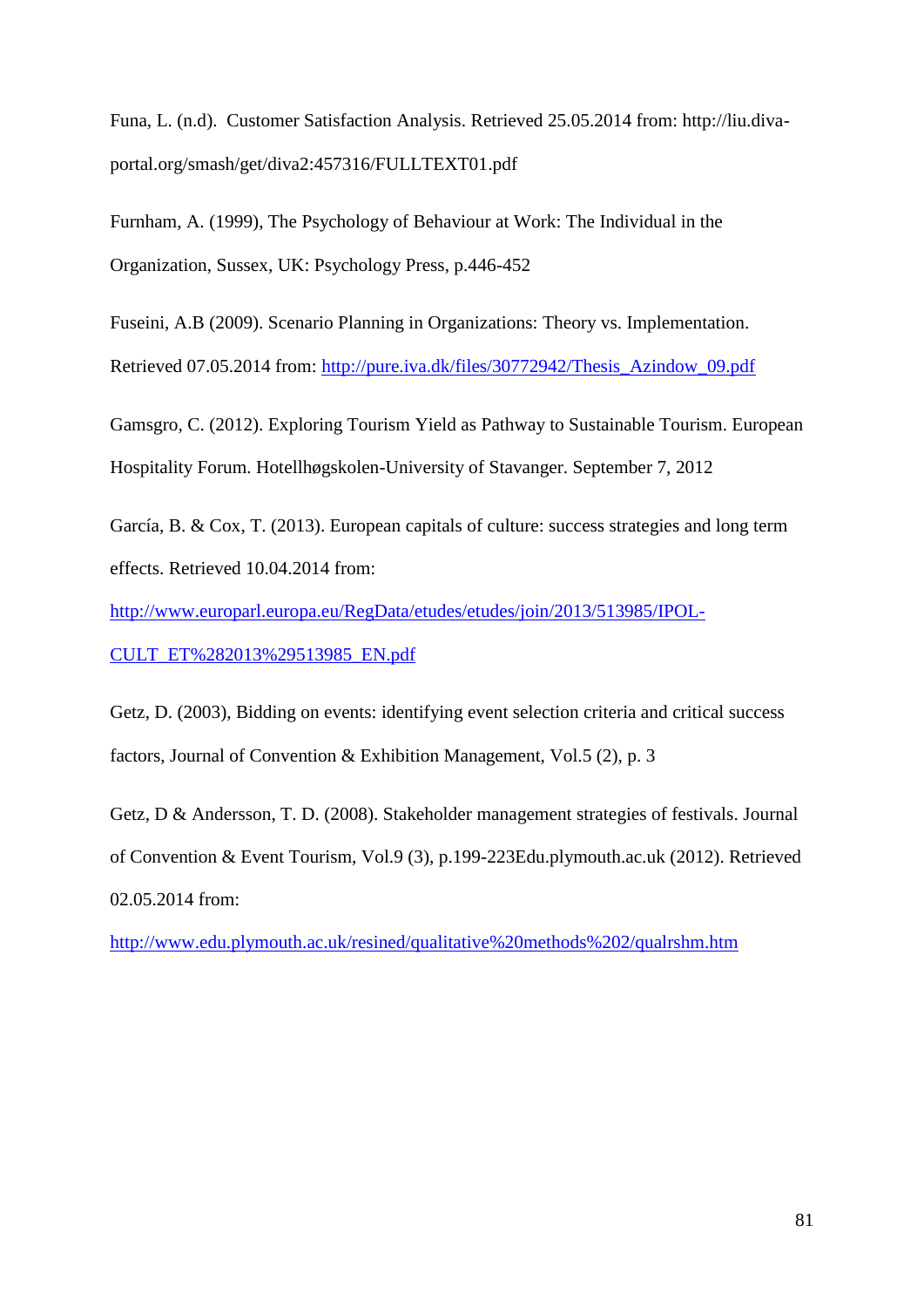Greater Stavanger (n.d). Strategisk næringsplan 2013 – 2025. Retrieved 10.05.2014 from: [http://www.google.es/url?sa=t&rct=j&q=&esrc=s&source=web&cd=2&ved=0CCkQFjAB&u](http://www.google.es/url?sa=t&rct=j&q=&esrc=s&source=web&cd=2&ved=0CCkQFjAB&url=http%3A%2F%2Fwww.greaterstavanger.com%2Fcontent%2Fdownload%2F2761%2F23953%2Fversion%2F1%2Ffile%2FStrategisk%2BN%25C3%25A6ringsplan%2B2013_2025%2BH%25C3%25B8ringsutkast.pdf&ei=DqCVU-ibFMbPOc6AgbgO&usg=AFQjCNGSw-qd5kE7YeRTXJBf6D58vhl8-A) [rl=http%3A%2F%2Fwww.greaterstavanger.com%2Fcontent%2Fdownload%2F2761%2F239](http://www.google.es/url?sa=t&rct=j&q=&esrc=s&source=web&cd=2&ved=0CCkQFjAB&url=http%3A%2F%2Fwww.greaterstavanger.com%2Fcontent%2Fdownload%2F2761%2F23953%2Fversion%2F1%2Ffile%2FStrategisk%2BN%25C3%25A6ringsplan%2B2013_2025%2BH%25C3%25B8ringsutkast.pdf&ei=DqCVU-ibFMbPOc6AgbgO&usg=AFQjCNGSw-qd5kE7YeRTXJBf6D58vhl8-A) [53%2Fversion%2F1%2Ffile%2FStrategisk%2BN%25C3%25A6ringsplan%2B2013\\_2025%2](http://www.google.es/url?sa=t&rct=j&q=&esrc=s&source=web&cd=2&ved=0CCkQFjAB&url=http%3A%2F%2Fwww.greaterstavanger.com%2Fcontent%2Fdownload%2F2761%2F23953%2Fversion%2F1%2Ffile%2FStrategisk%2BN%25C3%25A6ringsplan%2B2013_2025%2BH%25C3%25B8ringsutkast.pdf&ei=DqCVU-ibFMbPOc6AgbgO&usg=AFQjCNGSw-qd5kE7YeRTXJBf6D58vhl8-A) [BH%25C3%25B8ringsutkast.pdf&ei=DqCVU-ibFMbPOc6AgbgO&usg=AFQjCNGSw](http://www.google.es/url?sa=t&rct=j&q=&esrc=s&source=web&cd=2&ved=0CCkQFjAB&url=http%3A%2F%2Fwww.greaterstavanger.com%2Fcontent%2Fdownload%2F2761%2F23953%2Fversion%2F1%2Ffile%2FStrategisk%2BN%25C3%25A6ringsplan%2B2013_2025%2BH%25C3%25B8ringsutkast.pdf&ei=DqCVU-ibFMbPOc6AgbgO&usg=AFQjCNGSw-qd5kE7YeRTXJBf6D58vhl8-A)[qd5kE7YeRTXJBf6D58vhl8-A](http://www.google.es/url?sa=t&rct=j&q=&esrc=s&source=web&cd=2&ved=0CCkQFjAB&url=http%3A%2F%2Fwww.greaterstavanger.com%2Fcontent%2Fdownload%2F2761%2F23953%2Fversion%2F1%2Ffile%2FStrategisk%2BN%25C3%25A6ringsplan%2B2013_2025%2BH%25C3%25B8ringsutkast.pdf&ei=DqCVU-ibFMbPOc6AgbgO&usg=AFQjCNGSw-qd5kE7YeRTXJBf6D58vhl8-A)

Haar, P.M (2014). Region Stavanger interview. (Personal communication by meeting, February 24, 2014)

Hagen, K., Hem, L., Iversen, N., Kjerstand, E. & Pedersen, K.R (2011). Samfunnsøkonomisk analyse av næringspolitiske virkemidler overfor reiselivsnæringen. SNF-rapport nr. 03/11. Retrieved 05.05.2014 from:

[http://www.regjeringen.no/upload/NHD/Vedlegg/Rapporter2011/SNF\\_rapport.pdf](http://www.regjeringen.no/upload/NHD/Vedlegg/Rapporter2011/SNF_rapport.pdf)

Hebard, A.J & Cobrda, W.S (2009). The corporate reality of consumer perceptions- bringing the consumer perspective to CSR reporting. Retrieved 05.05.2014 from:

[https://www.greenbiz.com/sites/default/files/document/GreenBizReports-](https://www.greenbiz.com/sites/default/files/document/GreenBizReports-ConsumerPerceptions.pdf)

[ConsumerPerceptions.pdf](https://www.greenbiz.com/sites/default/files/document/GreenBizReports-ConsumerPerceptions.pdf)

Henriksen, J. (2013). Climate Change and Mobility. European Hospitality Forum. Hotellhøgskolen-University of Stavanger. September 7, 2012

Hill, C., Jones, G. (2001). The specific collection of values and norms that are shared by people and groups in an organization and that control the way they interact with each other and with stakeholders outside the organization. Strategic Management. Houghton Mifflin.

Retrieved 26.11.2012 from: [http://georgetownup.wordpress.com/2010/05/25/organizational](http://georgetownup.wordpress.com/2010/05/25/organizational-culture-of-georgetown-university-press/)[culture-of-georgetown-university-press/](http://georgetownup.wordpress.com/2010/05/25/organizational-culture-of-georgetown-university-press/)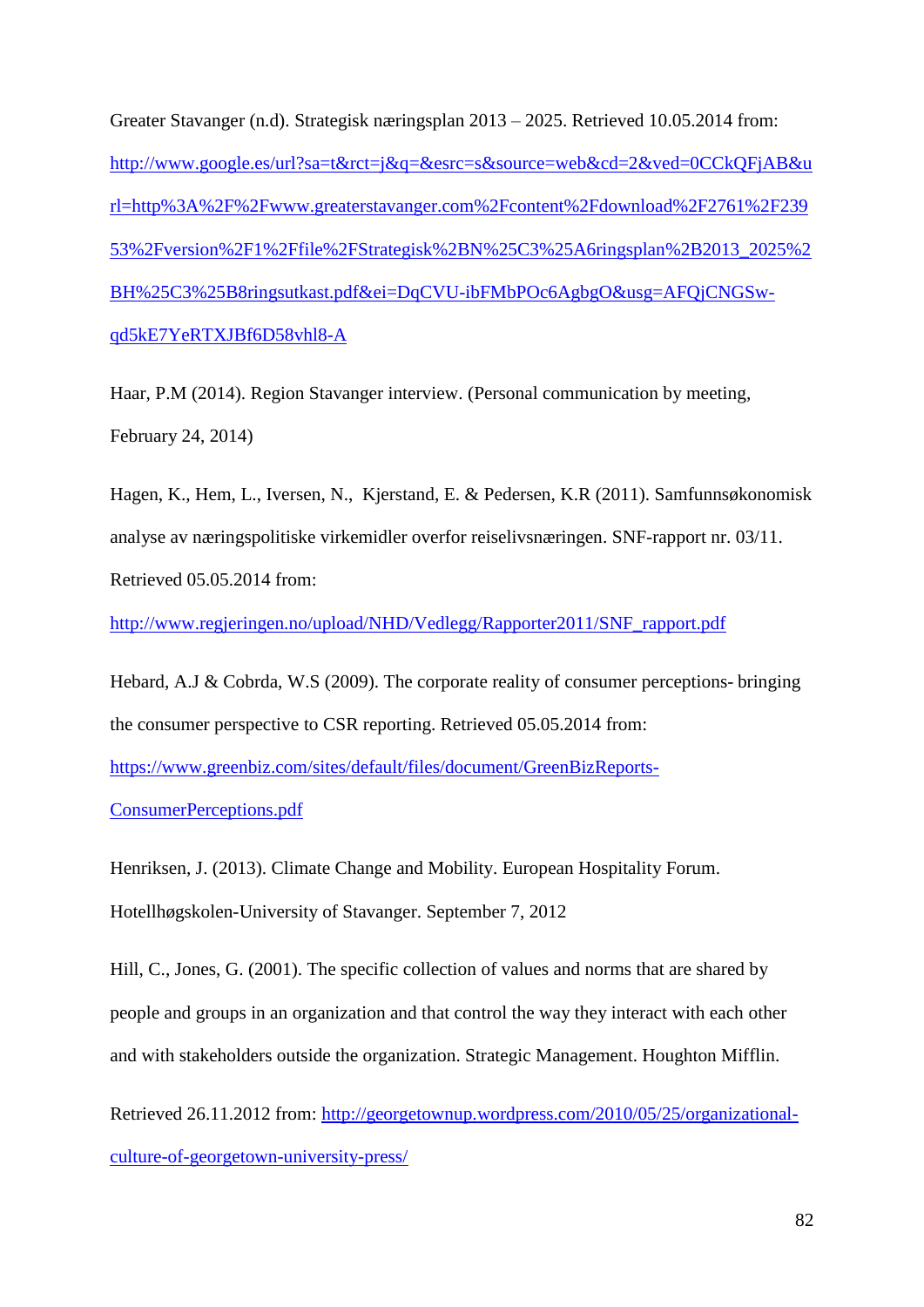Holdershaw, J. & Gendall, P. (2008). Understanding and predicting human behavior. ANZCA08 Conference, Power and Place. Wellington, July 2008. Retrieved 24.04.2014 from: [http://www.google.es/url?sa=t&rct=j&q=&esrc=s&source=web&cd=1&ved=0CCIQFjAA&u](http://www.google.es/url?sa=t&rct=j&q=&esrc=s&source=web&cd=1&ved=0CCIQFjAA&url=http%3A%2F%2Fwww.researchgate.net%2Fpublication%2F228475561_Understanding_and_predicting_human_behaviour%2Ffile%2F3deec518a1262917e0.pdf&ei=8JqVU8esLMa_O7T0gJAG&usg=AFQjCNET8gwj1VyO7GqAkg8EfeNIaB5R3Q)

[rl=http%3A%2F%2Fwww.researchgate.net%2Fpublication%2F228475561\\_Understanding\\_a](http://www.google.es/url?sa=t&rct=j&q=&esrc=s&source=web&cd=1&ved=0CCIQFjAA&url=http%3A%2F%2Fwww.researchgate.net%2Fpublication%2F228475561_Understanding_and_predicting_human_behaviour%2Ffile%2F3deec518a1262917e0.pdf&ei=8JqVU8esLMa_O7T0gJAG&usg=AFQjCNET8gwj1VyO7GqAkg8EfeNIaB5R3Q)

nd predicting human behaviour%2Ffile%2F3deec518a1262917e0.pdf&ei=8JqVU8esLMa

[O7T0gJAG&usg=AFQjCNET8gwj1VyO7GqAkg8EfeNIaB5R3Q](http://www.google.es/url?sa=t&rct=j&q=&esrc=s&source=web&cd=1&ved=0CCIQFjAA&url=http%3A%2F%2Fwww.researchgate.net%2Fpublication%2F228475561_Understanding_and_predicting_human_behaviour%2Ffile%2F3deec518a1262917e0.pdf&ei=8JqVU8esLMa_O7T0gJAG&usg=AFQjCNET8gwj1VyO7GqAkg8EfeNIaB5R3Q)

Likert, R. & Bowers, D.G (1969). Organizational theory and human resource accounting. American Psychologist, Vol 24(6), Jun 1969, 585-592

Lim, F.K.G (2007). Hotels as sites of power: tourism, status and politics in Nepal Himalaya. *Journal of the Royal Anthropological Institute,* 13(3), pp.721-738

Litvin, S.W, Goldsmith, R. & Pan, B. (2008). Electronic word of mouth in hospitality and tourism management. *Tourism Management*, 29, pp. 458-468

Lund, H. (2014). Kongeparken interview. (Personal communication by video conference, March 7, 2014)

Kadam, R. (2012). [Financial management for the organizational success: challenge before](http://www.academia.edu/5450710/FINANCIAL_MANAGEMENT_FOR_THE_ORGANIZATIONAL_SUCCESS_CHALLENGE_BEFORE_FINANCE_MANAGERS_INTRODUCTION)  [finance managers introduction.](http://www.academia.edu/5450710/FINANCIAL_MANAGEMENT_FOR_THE_ORGANIZATIONAL_SUCCESS_CHALLENGE_BEFORE_FINANCE_MANAGERS_INTRODUCTION) International Journal of Advanced Research in Management and Social Sciences. Vol. 1, No. 1, July 2012

Keel, R. (n.d). What is Sociological Theory?. Retrieved 26.12.2013 from: [http://www.umsl.edu/~keelr/3210/3210\\_lectures/what\\_is\\_soc\\_theory.html](http://www.umsl.edu/~keelr/3210/3210_lectures/what_is_soc_theory.html)

Madsen, O. (2012, May 2). Aftenbladet. This is the new tourist exploring Ryfilke's boss. Retrieved 20.04.2014 from: [http://www.aftenbladet.no/nyheter/lokalt/ryfylke/Dette-er-](http://www.aftenbladet.no/nyheter/lokalt/ryfylke/Dette-er-Ryfylkes-nye-turistsjef-3169443.html#.U5XGvij-fnI)[Ryfylkes-nye-turistsjef-3169443.html#.U5XGvij-fnI](http://www.aftenbladet.no/nyheter/lokalt/ryfylke/Dette-er-Ryfylkes-nye-turistsjef-3169443.html#.U5XGvij-fnI)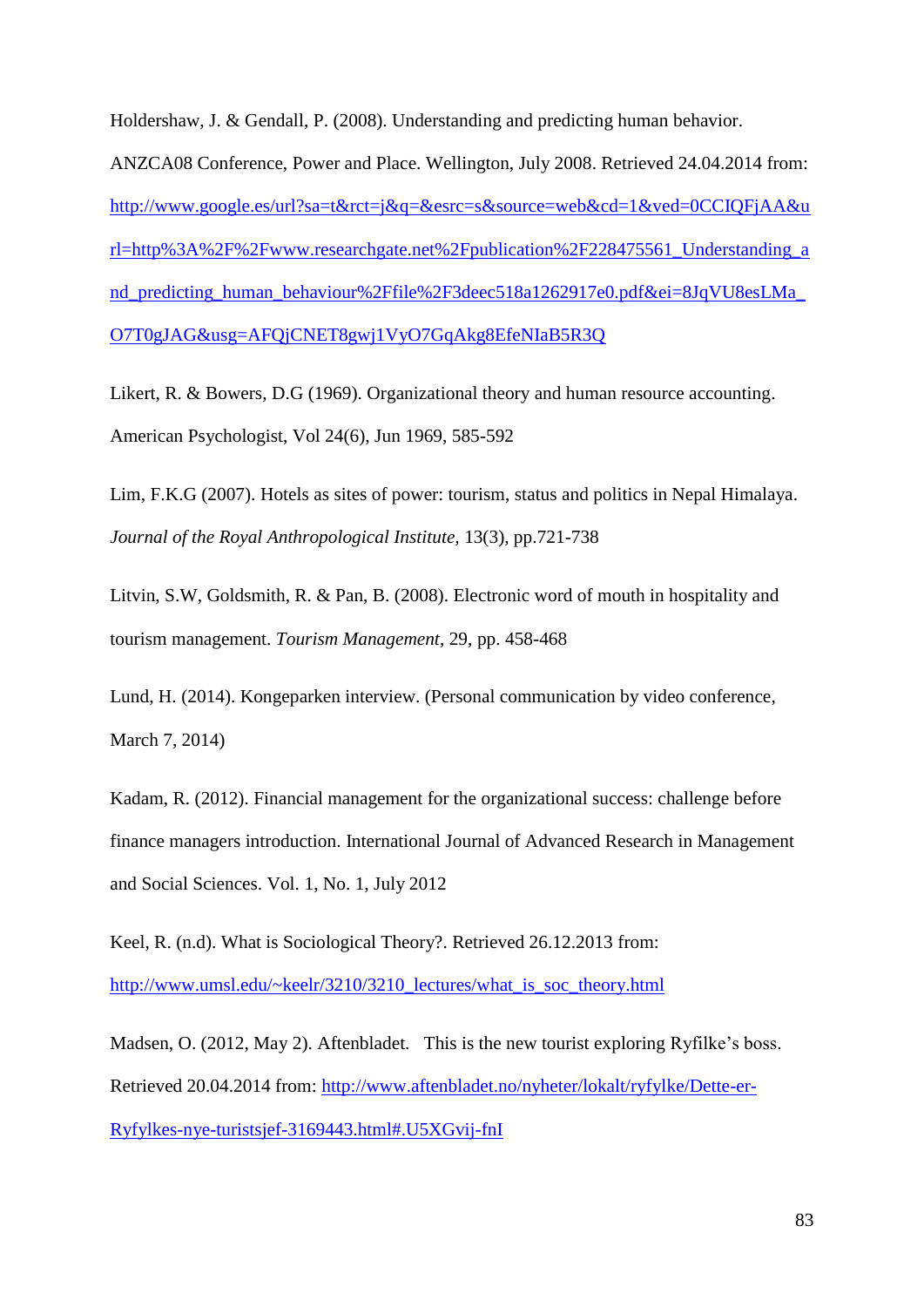Mc Cannell, D. (1976). A semiotic of attraction. In *The Tourist: a new theory of the leisure class* (pp. 109-133). New York: Schlocken

OECD (1995). Participatory Development and good Governance. Retrieved 22.04.2014 from: <http://www.oecd.org/dac/governance-development/31857685.pdf>

OECD (2008). The Tourism Economy and Globalisation: An Engine for Innovation, Growth and Employment. Retrieved 04.03.2014 from:

<http://www.oecd.org/site/cfehltc2008/41478202.pdf>

[Øg](http://en.wikipedia.org/wiki/%C3%98)aard, T. (2012, September 17). Applied research methods: Design. Lecture conducted from University of Stavanger, Norway

Phillips, K.W, Kim-Jun, S.Y & Shim, S.H (2010). The Value of Diversity in Organizations: A Social Psychological Perspective. Retrieved 05.05.2014 from:

[http://www.sozialpsychologie.uni-frankfurt.de/wp-content/uploads/2011/04/Phillips\\_2011.pdf](http://www.sozialpsychologie.uni-frankfurt.de/wp-content/uploads/2011/04/Phillips_2011.pdf)

Rajesh, R. (2013). Impact of Tourist Perceptions, Destination Image and Tourist Satisfaction on Destination Loyalty: A Conceptual Model. PASOS: Turismo Review and Cultural Heritage. Vol. 11 Nº 3. Special Issue. pp. 67-78. 2013

Rodríguez Carbajal, M. J (2009). La Política Turística a la Unió Europea [Tourism Policy on the European Union] Retrieved 10.05.2014 from:

[http://turismoyestrategia.com/archivos/enlaces\\_1239968326.pdf](http://turismoyestrategia.com/archivos/enlaces_1239968326.pdf)

Rosland, B. (2014). RICA Hotels interview. (Personal communication by e-mail, February 25, 2014)

Ryan, C. (1997). Similar Motivations-Diverse Behaviours. The Tourist Experience: A New Introduction, London: Cassell, 1997, pp. 25-47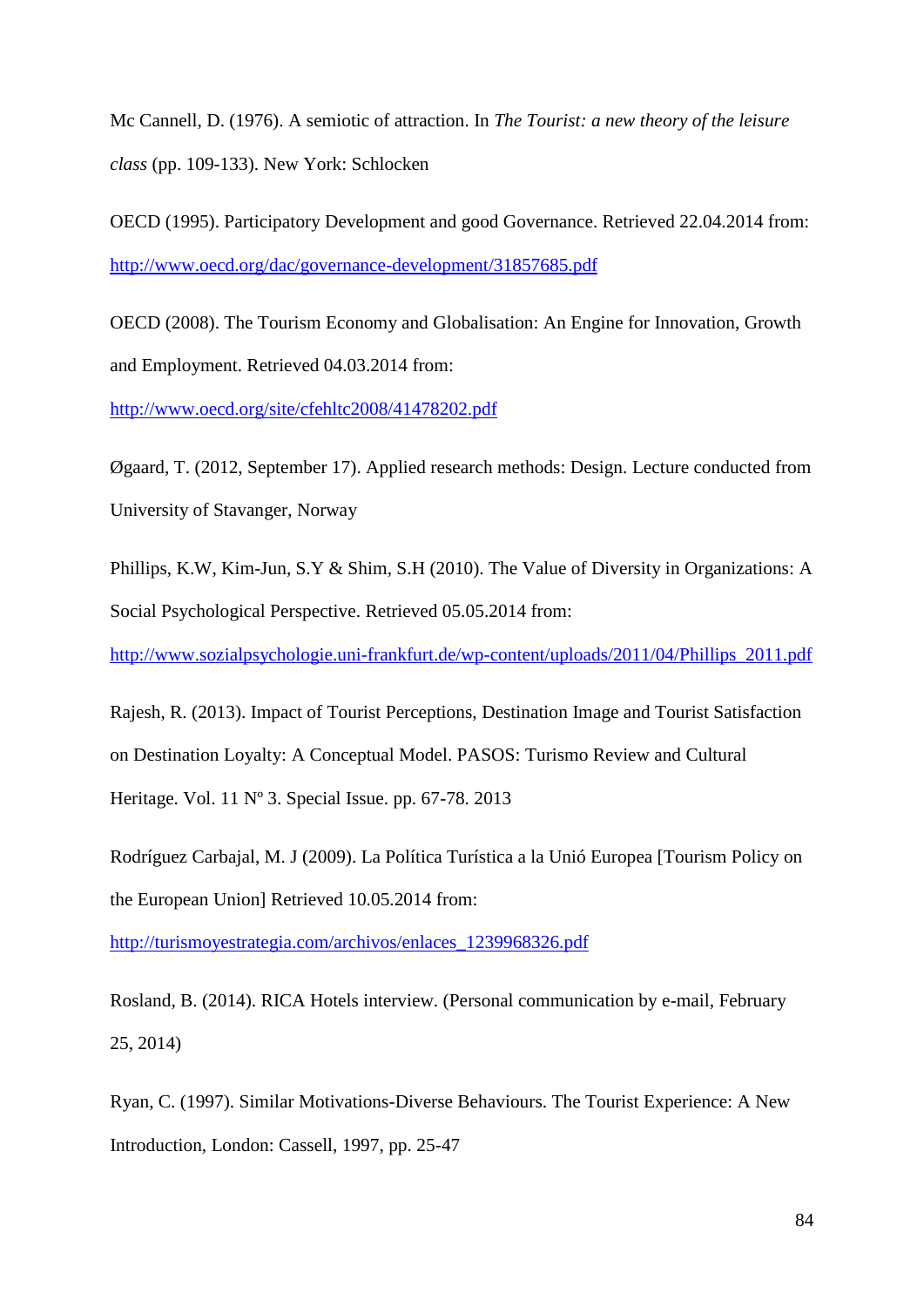Shone, A. & Parry, B. (2004), Successful Event Management: A Practical Handbook. London: Thompson Learning

Simmons, D. (2012). Exploring Tourism Yield as Pathway to Sustainable Tourism. European Hospitality Forum. Hotellhøgskolen-University of Stavanger. September 7, 2012

The European Union Green Paper (2001). What is Corporate Social Responsibility?. Retrieved 25.05.2014 from: [http://www.adam-](http://www.adam-europe.eu/prj/5241/prj/CSR%20Compendium_complete_EN.pdf)

[europe.eu/prj/5241/prj/CSR%20Compendium\\_complete\\_EN.pdf](http://www.adam-europe.eu/prj/5241/prj/CSR%20Compendium_complete_EN.pdf)

The Norwegian Ministry of Trade and Industry (2012). Destination Norway: National strategy for the tourism industry. Retrieved 14.04.2014 from:

http://www.regjeringen.no/pages/37646196/Lenke til strategien-engelsk.pdf

Tjosvold, D. (n.d). Cooperation Theory and Organizations. Retrieved 27.11.2012 from: <http://hum.sagepub.com/content/37/9/743.abstract>

Valcárcel Siso, R.L (2011). Europa, primer destino turístico del mundo: un nuevo marco político para el turismo europeo [Europe, top tourist destination of the world: a new political framework for European tourism]. Retrieved 05.03.2014 from:

[http://www.google.es/url?sa=t&rct=j&q=&esrc=s&source=web&cd=2&ved=0CCkQFjAB&u](http://www.google.es/url?sa=t&rct=j&q=&esrc=s&source=web&cd=2&ved=0CCkQFjAB&url=http%3A%2F%2Fwww.toad.cor.europa.eu%2FViewDoc.aspx%3Fdoc%3Dcdr%255Cnat-v%255Cdossiers%255Cnat-v-009%255CES%255CCDR342-2010_REV1_PAC_ES.doc%26docid%3D2741346&ei=z3iVU6OBFcfjOazsgdgH&usg=AFQjCNEyjq0B9FaF7id1uA10l2b4MMprrA) [rl=http%3A%2F%2Fwww.toad.cor.europa.eu%2FViewDoc.aspx%3Fdoc%3Dcdr%255Cnat](http://www.google.es/url?sa=t&rct=j&q=&esrc=s&source=web&cd=2&ved=0CCkQFjAB&url=http%3A%2F%2Fwww.toad.cor.europa.eu%2FViewDoc.aspx%3Fdoc%3Dcdr%255Cnat-v%255Cdossiers%255Cnat-v-009%255CES%255CCDR342-2010_REV1_PAC_ES.doc%26docid%3D2741346&ei=z3iVU6OBFcfjOazsgdgH&usg=AFQjCNEyjq0B9FaF7id1uA10l2b4MMprrA)[v%255Cdossiers%255Cnat-v-009%255CES%255CCDR342-](http://www.google.es/url?sa=t&rct=j&q=&esrc=s&source=web&cd=2&ved=0CCkQFjAB&url=http%3A%2F%2Fwww.toad.cor.europa.eu%2FViewDoc.aspx%3Fdoc%3Dcdr%255Cnat-v%255Cdossiers%255Cnat-v-009%255CES%255CCDR342-2010_REV1_PAC_ES.doc%26docid%3D2741346&ei=z3iVU6OBFcfjOazsgdgH&usg=AFQjCNEyjq0B9FaF7id1uA10l2b4MMprrA)

[2010\\_REV1\\_PAC\\_ES.doc%26docid%3D2741346&ei=z3iVU6OBFcfjOazsgdgH&usg=AFQ](http://www.google.es/url?sa=t&rct=j&q=&esrc=s&source=web&cd=2&ved=0CCkQFjAB&url=http%3A%2F%2Fwww.toad.cor.europa.eu%2FViewDoc.aspx%3Fdoc%3Dcdr%255Cnat-v%255Cdossiers%255Cnat-v-009%255CES%255CCDR342-2010_REV1_PAC_ES.doc%26docid%3D2741346&ei=z3iVU6OBFcfjOazsgdgH&usg=AFQjCNEyjq0B9FaF7id1uA10l2b4MMprrA) [jCNEyjq0B9FaF7id1uA10l2b4MMprrA](http://www.google.es/url?sa=t&rct=j&q=&esrc=s&source=web&cd=2&ved=0CCkQFjAB&url=http%3A%2F%2Fwww.toad.cor.europa.eu%2FViewDoc.aspx%3Fdoc%3Dcdr%255Cnat-v%255Cdossiers%255Cnat-v-009%255CES%255CCDR342-2010_REV1_PAC_ES.doc%26docid%3D2741346&ei=z3iVU6OBFcfjOazsgdgH&usg=AFQjCNEyjq0B9FaF7id1uA10l2b4MMprrA)

Valdés Peláez, L. (2004). La Política Turística de la Unión Europea [European Union

Tourism Policy]. Retrieved 08.04.2014 from:

<http://www.uv.es/poleco/revista/num7/valdes7.pdf>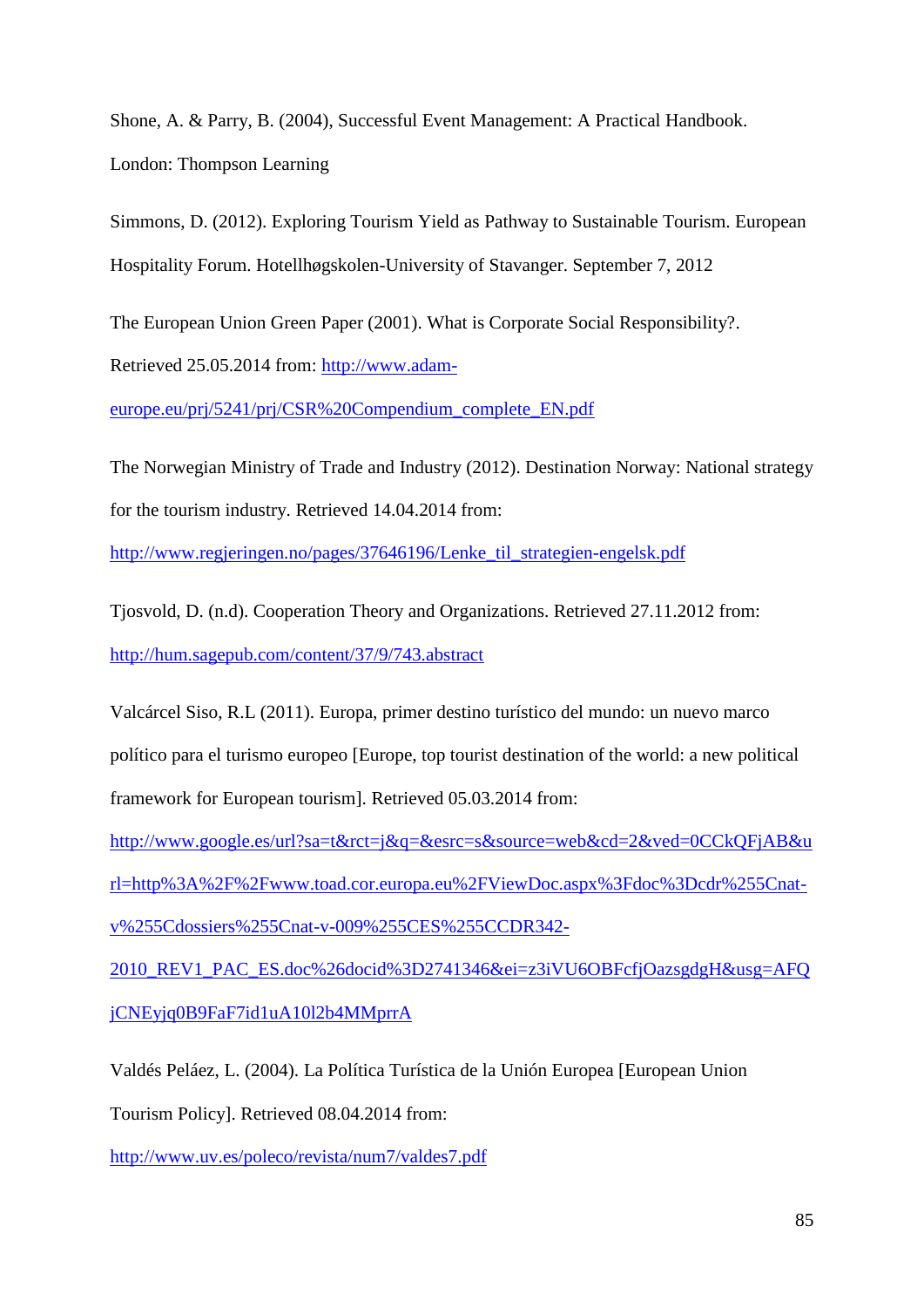Varian, H. (1989). What Use is Economic Theory?.Retrieved 27.11.2012 from:

<http://people.ischool.berkeley.edu/~hal/Papers/theory.pdf>

Velasco González, M. (2005). ¿Existe la política turística? La acción pública en materia de turismo en España (1951-2004) [Does tourism policy exist? Government action in the field of tourism in Spain (1951-2004)] Retrieved 12.05.2014 from: [http://www.google.es/url?sa=t&rct=j&q=&esrc=s&source=web&cd=1&ved=0CCIQFjAA&u](http://www.google.es/url?sa=t&rct=j&q=&esrc=s&source=web&cd=1&ved=0CCIQFjAA&url=http%3A%2F%2Frevistas.ucm.es%2Findex.php%2FPOSO%2Farticle%2Fdownload%2FPOSO0505130169A%2F23035&ei=MHKVU9TMEMeuPPC4gZgJ&usg=AFQjCNEVfXrlPhJsQHhhCwb7S46KKuDTkw&bvm=bv.68445247,d.ZWU) [rl=http%3A%2F%2Frevistas.ucm.es%2Findex.php%2FPOSO%2Farticle%2Fdownload%2FP](http://www.google.es/url?sa=t&rct=j&q=&esrc=s&source=web&cd=1&ved=0CCIQFjAA&url=http%3A%2F%2Frevistas.ucm.es%2Findex.php%2FPOSO%2Farticle%2Fdownload%2FPOSO0505130169A%2F23035&ei=MHKVU9TMEMeuPPC4gZgJ&usg=AFQjCNEVfXrlPhJsQHhhCwb7S46KKuDTkw&bvm=bv.68445247,d.ZWU) [OSO0505130169A%2F23035&ei=MHKVU9TMEMeuPPC4gZgJ&usg=AFQjCNEVfXrlPhJ](http://www.google.es/url?sa=t&rct=j&q=&esrc=s&source=web&cd=1&ved=0CCIQFjAA&url=http%3A%2F%2Frevistas.ucm.es%2Findex.php%2FPOSO%2Farticle%2Fdownload%2FPOSO0505130169A%2F23035&ei=MHKVU9TMEMeuPPC4gZgJ&usg=AFQjCNEVfXrlPhJsQHhhCwb7S46KKuDTkw&bvm=bv.68445247,d.ZWU)

[sQHhhCwb7S46KKuDTkw&bvm=bv.68445247,d.ZWU](http://www.google.es/url?sa=t&rct=j&q=&esrc=s&source=web&cd=1&ved=0CCIQFjAA&url=http%3A%2F%2Frevistas.ucm.es%2Findex.php%2FPOSO%2Farticle%2Fdownload%2FPOSO0505130169A%2F23035&ei=MHKVU9TMEMeuPPC4gZgJ&usg=AFQjCNEVfXrlPhJsQHhhCwb7S46KKuDTkw&bvm=bv.68445247,d.ZWU)

Workman Jr., J.P, Homburg, C. & Gruner, K. (1998). Marketing Organization: An Integrative Framework of Dimensions and Determinants. Journal of Marketing Vol.62 (July 1998), pp. 21-41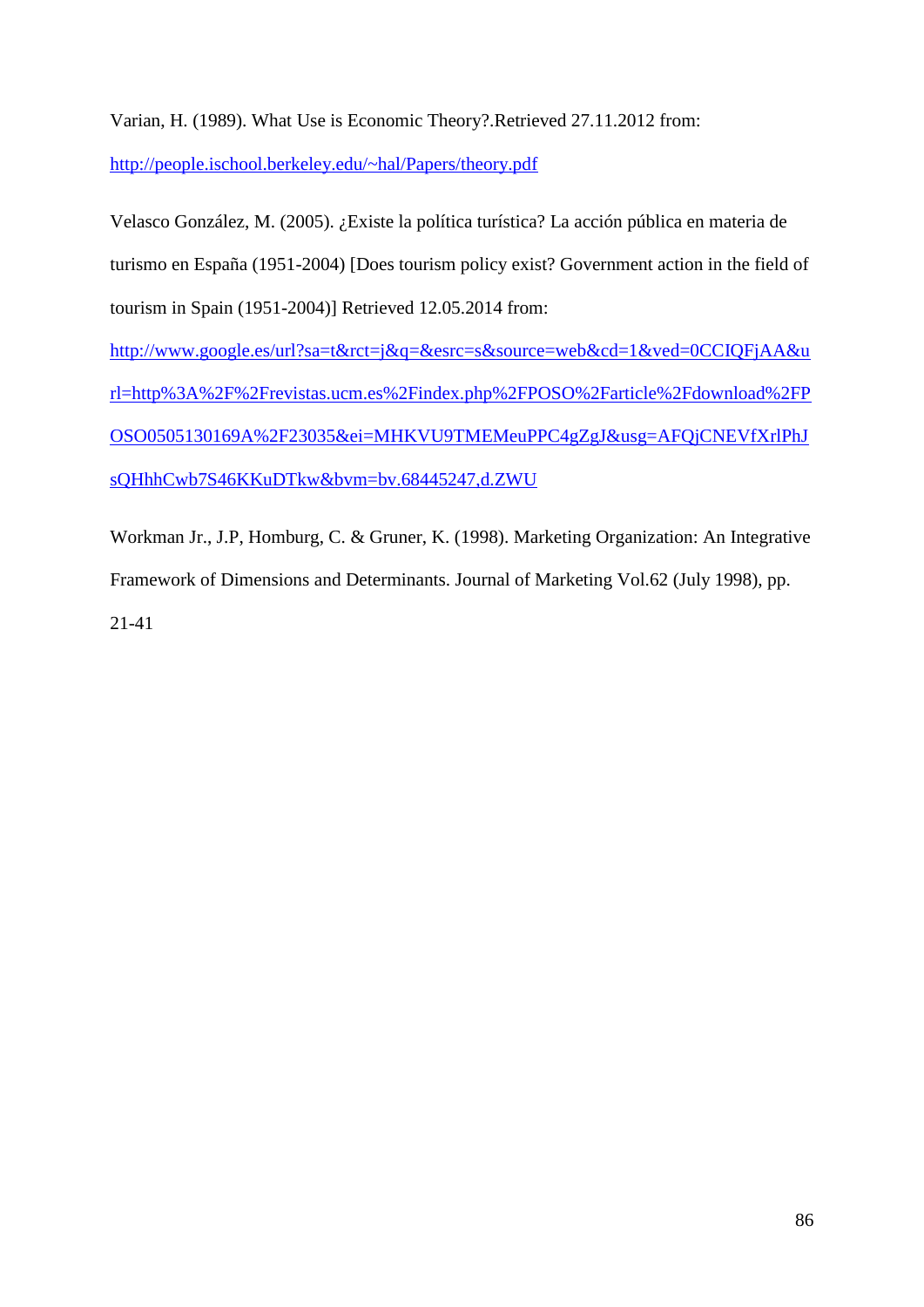# **Enclosure 1: Pre-test interviews questionnaire**

#### *Company Profile*

- 1. From the following tourism business sectors can you tell which one/s your company is based on? Restoration, Hospitality, Transportation, Travel Agency, Others
- 2. Is your company located just in Stavanger or in other parts of Norway?
- 3. Can you tell why important Stavanger is for your company?
- 4. How many years has been your company established in Stavanger?
- 5. How many employees have your company in Stavanger?

## *Tourism Policy*

- 6. Do you think tourism/the tourism industry is operating well in Stavanger today?
- 7. Do you know if there is any tourism policy or regulation related to Stavanger?
- 8. Do you know if there is any tourism policy or regulation related to Norway?
- 9. Does your company have a tourism policy?
- 10. If your company doesn't have a tourism policy, will you consider important to have it?
- 11. Is tourism development in Stavanger mainly concerned with promotion, and should put more attention to other aspects of tourism, such as implementation, cooperation and sustainability?
- 12. Do you think more could be done to develop Stavanger tourism as sustainable and responsible?
- 13. Who do you consider should be involved in tourism policy development (stakeholders)?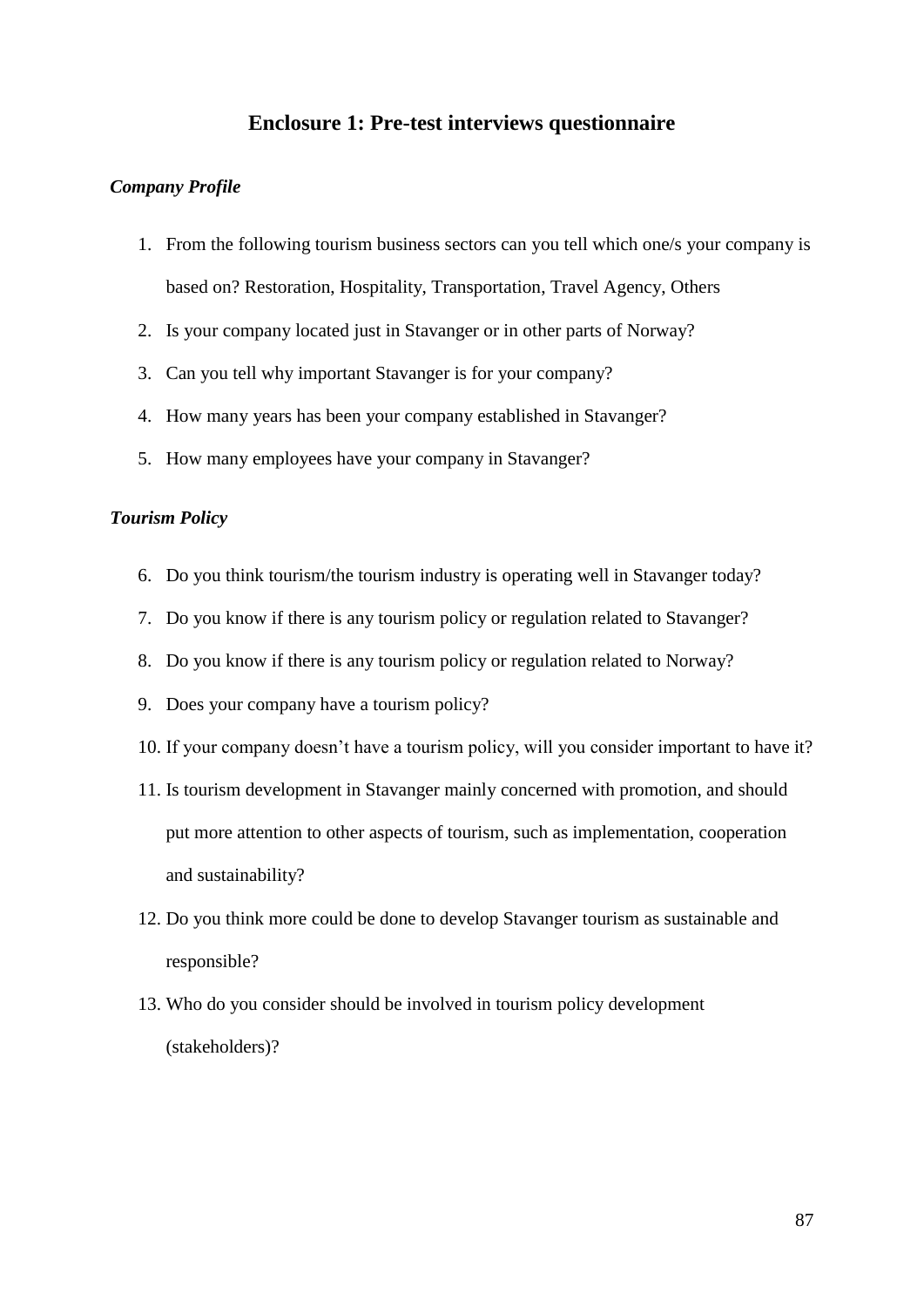## *Tourism Promotion*

- 14. Does your company cooperate with other companies in Stavanger?
- 15. If answer to question 3 was "YES", could you provide the names of those companies?
- 16. Do you have a contact for promotion with Region Stavanger, Stavanger Kommune or any other channel?
- 17. When you define your promotion strategy in Stavanger which factors do you consider important?
- 18. From 1 (totally disagree) to 5 (totally agree), do you think Stavanger is well touristic promoted?
- 19. What is your opinion on the Stavanger tourism promotion main focus should be?
- 20. Do you think Stavanger is better known at a national or international level?
- 21. Do you think different tourism business companies are cooperating appropriately in Stavanger?
- 22. Does your company follow any strategy for promotion at a national level?
- 23. If answer to question 12 was "YES" could you provide the name?

# *Future Perspectives*

- 24. Which do you think are the main goals for tourism the next 10 years in Stavanger?
- 25. Will you consider modifying your business strategy if Stavanger will develop a tourism policy plan?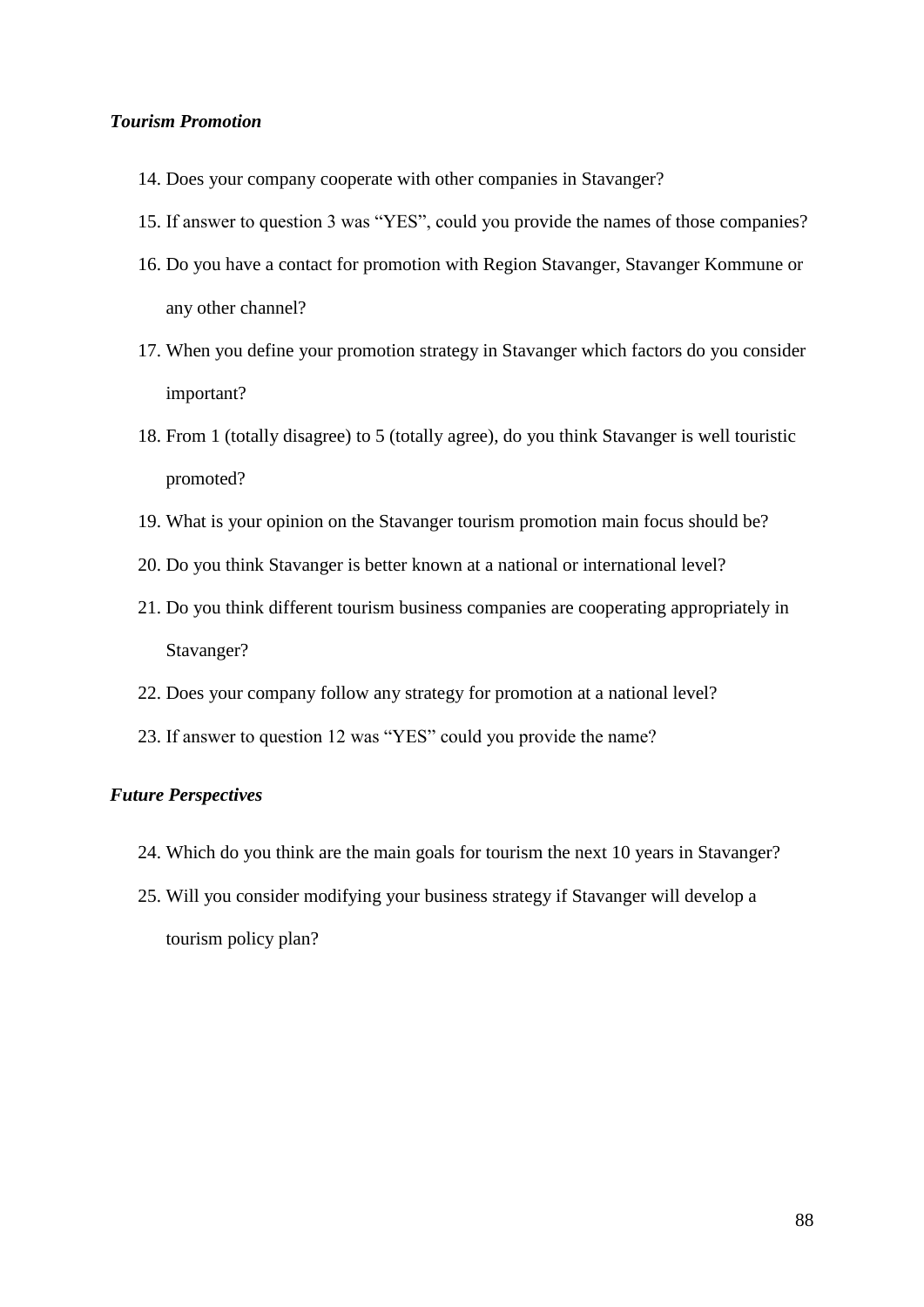# **Enclosure 2: Final interviews questionnaire**

#### *Company Profile*

- 1. What is your position in the tourism industry?
- 2. How long have you been working in the tourism industry?
- 3. From the following tourism business sectors can you tell which one/s your company is based on? Restoration, Hospitality, Transportation, Travel Agency, Others
- 4. Is your company located just in Stavanger or in other parts of Norway?
- 5. Can you tell why important Stavanger is for your company?
- 6. How many years has been your company established in Stavanger?
- 7. How many employees have your company in Stavanger?

## *Tourism Policy*

- 8. Do you think tourism/the tourism industry is operating well in Stavanger today?
- 9. Do you know if there is any tourism policy or regulation related to Stavanger?
- 10. Do you know if there is any tourism policy or regulation related to Norway?
- 11. Does your company have a tourism policy?
- 12. If your company doesn't have a tourism policy, will you consider important to have it?
- 13. Is tourism development in Stavanger mainly concerned with promotion, and should put more attention to other aspects of tourism, such as implementation, cooperation and sustainability?
- 14. Do you think more could be done to develop Stavanger tourism as sustainable and responsible?
- 15. Who do you consider should be involved in tourism policy development (stakeholders)?